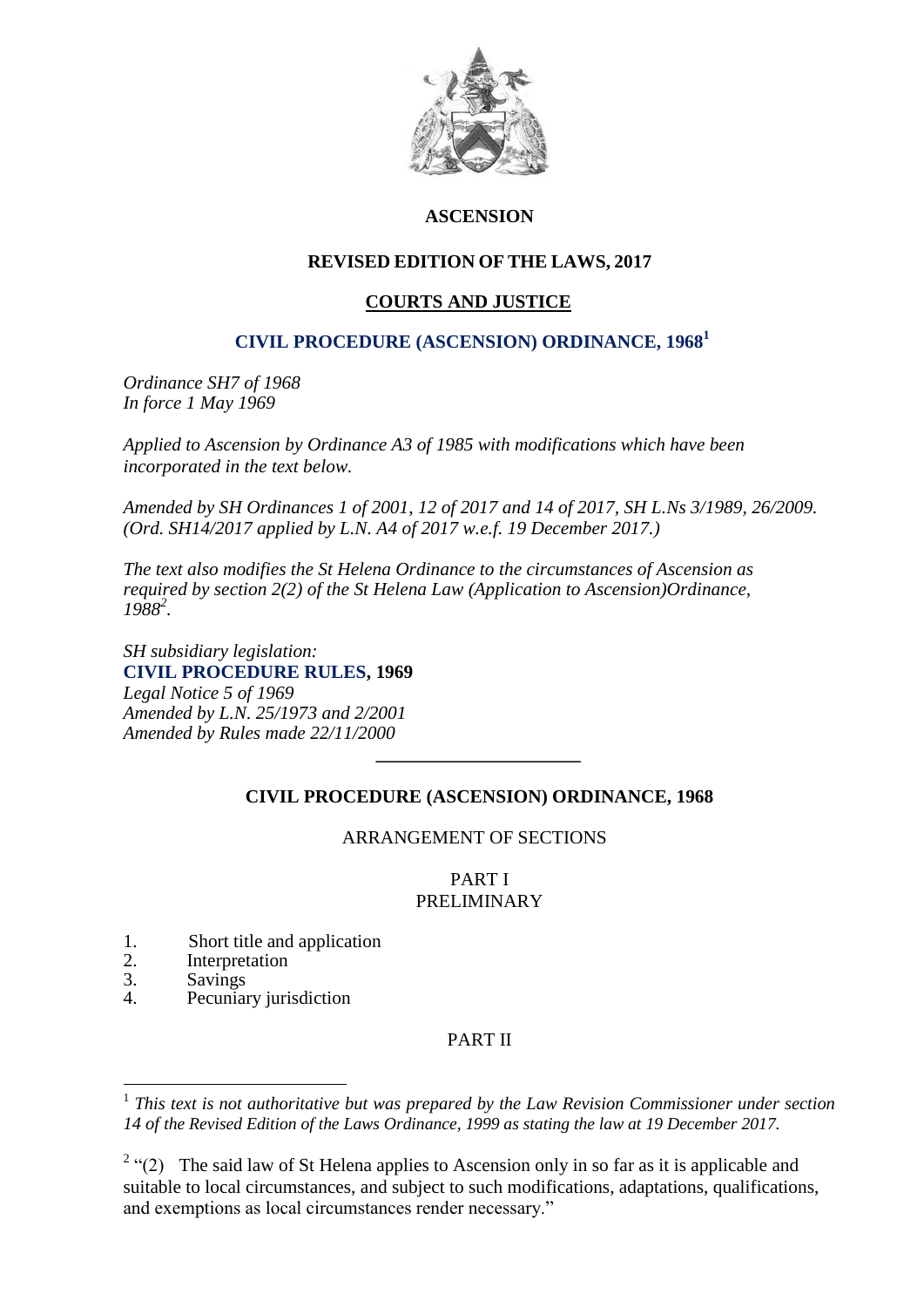#### GENERAL

- 5. Courts to try all proceedings unless barred
- 6. Stay of proceedings
- 7. *Res judicata*
- 8. Bar to further proceedings<br>9. When foreign judgment no
- When foreign judgment not conclusive
- 10. Presumption as to foreign judgments
- 11. Jurisdiction of civil courts
- 12. Power of Supreme Court to withdraw and transfer cases
- 13. Institution of proceedings, etc
- 13A. Ascension cases
- 14. Service if defendant resides in St Helena or Tristan da Cunha
- 15. Power to order discovery, etc
- 16. Summons to witness
- 17. Penalty for default
- 18. Judgment
- 19. Interest
- 20. Costs

# PART III

# **EXECUTION**

- 21. Application to orders<br>22. Definition of "court w
- 22. Definition of "court which pronounced judgment"<br>23 Court by which judgment may be executed
- 23. Court by which judgment may be executed 24 Transfer of judgment
- 24. Transfer of judgment<br>25. Result of execution pro
- 25. Result of execution proceedings to be certified<br>26. Power of courts in executing transferred judgm
- Power of courts in executing transferred judgment
- 27. Questions to be determined by the court executing judgment 28. Execution barred in certain cases
- 28. Execution barred in certain cases<br>29. Transferee
- 29. Transferee<br>30. Personal re
- 30. Personal representative<br>31. Powers of court to enfo
- 31. Powers of court to enforce execution<br>32. Enforcement of judgment against per
- 32. Enforcement of judgment against personal representative<br>33. Repealed
- 33. *Repealed*
- 34. *Repealed*
- 35. *Repealed*
- 36. *Repealed*
- 37. Property liable to attachment and sale in execution of judgment
- 38. Seizure of property in dwelling house<br>39. Property attached in execution of judg
- Property attached in execution of judgments of several courts
- 
- 40. Private alienation of property after attachment to be void 41. Documents of title to immovable property to be lodged w 41. Documents of title to immovable property to be lodged with court before sale<br>42. Purchaser's title
- 42. Purchaser's title<br>43 Purchase on beh
- Purchase on behalf of judgment-creditor not valid
- 44. Distribution of assets<br>45. Resistance to execution
- Resistance to execution

#### PART IV

# INCIDENTAL PROCEEDINGS

- 46. Power of court to issue commissions
- 47. Commission from a court in St Helena or Tristan da Cunha
- 48. Letter of request
- 49. Commissions issued by foreign courts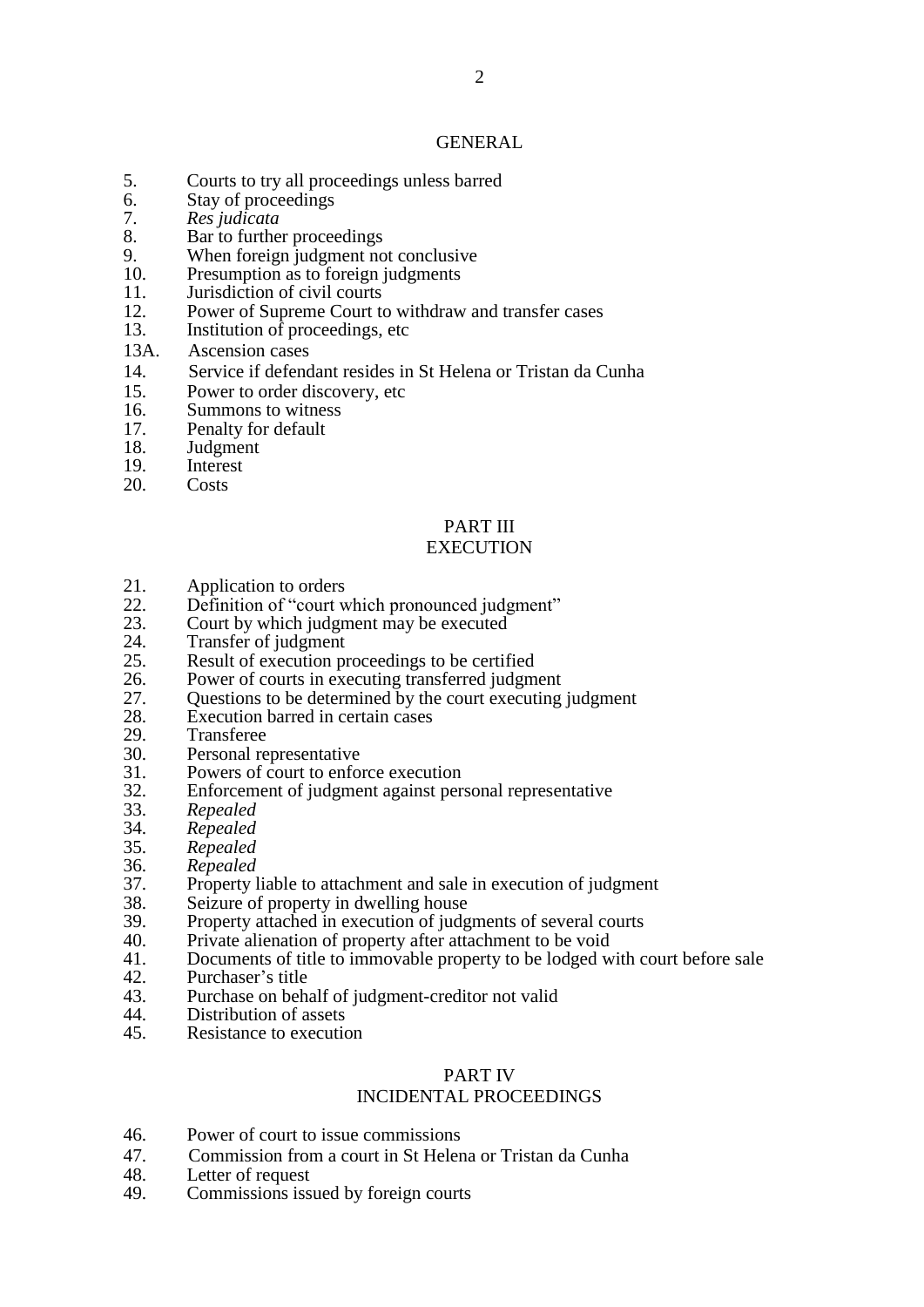# PART V ACTIONS IN PARTICULAR CASES

# 50. *Repealed*

- When foreign State may sue
- 52. When interpleader action may be instituted

#### PART VI SPECIAL PROCEEDINGS

- 53. Arbitration<br>54. Power to st
- 54. Power to state case for opinion of court<br>55. Public musances
- 55. Public nuisances<br>56. Public charities
- Public charities

# PART VII

# SUPPLEMENTARY PROCEEDINGS

57. Supplementary proceedings

### PART VIII APPEALS

# *Appeals from original judgments and orders*

- 58. Appeals from judgments of Magistrates' Court<br>59 Appeals from judgments of Supreme Court
- 59. Appeals from judgments of Supreme Court<br>60. Appeal from original judgment
- 60. Appeal from original judgment
- 61. No appeal from final judgment if no appeal from interlocutory judgment 62. Error or irregularity not affecting merits or iurisdiction
- Error or irregularity not affecting merits or jurisdiction

#### *Appeals from appellate judgments and orders*

- 63. Second appeal
- 64. Meaning of "order" in preceding sections
- 65. No second appeal in certain actions

#### *Appeals from other orders*

- 66. Orders from which appeal lies
- 67. Other orders
- 68. What courts to hear appeal
- 69. Limitation for appeals

#### *General provisions relating to appeals*

- 70. Power of appellate court
- 71. Procedure in appeals from appellate judgments and orders

# PART IX

# REVISION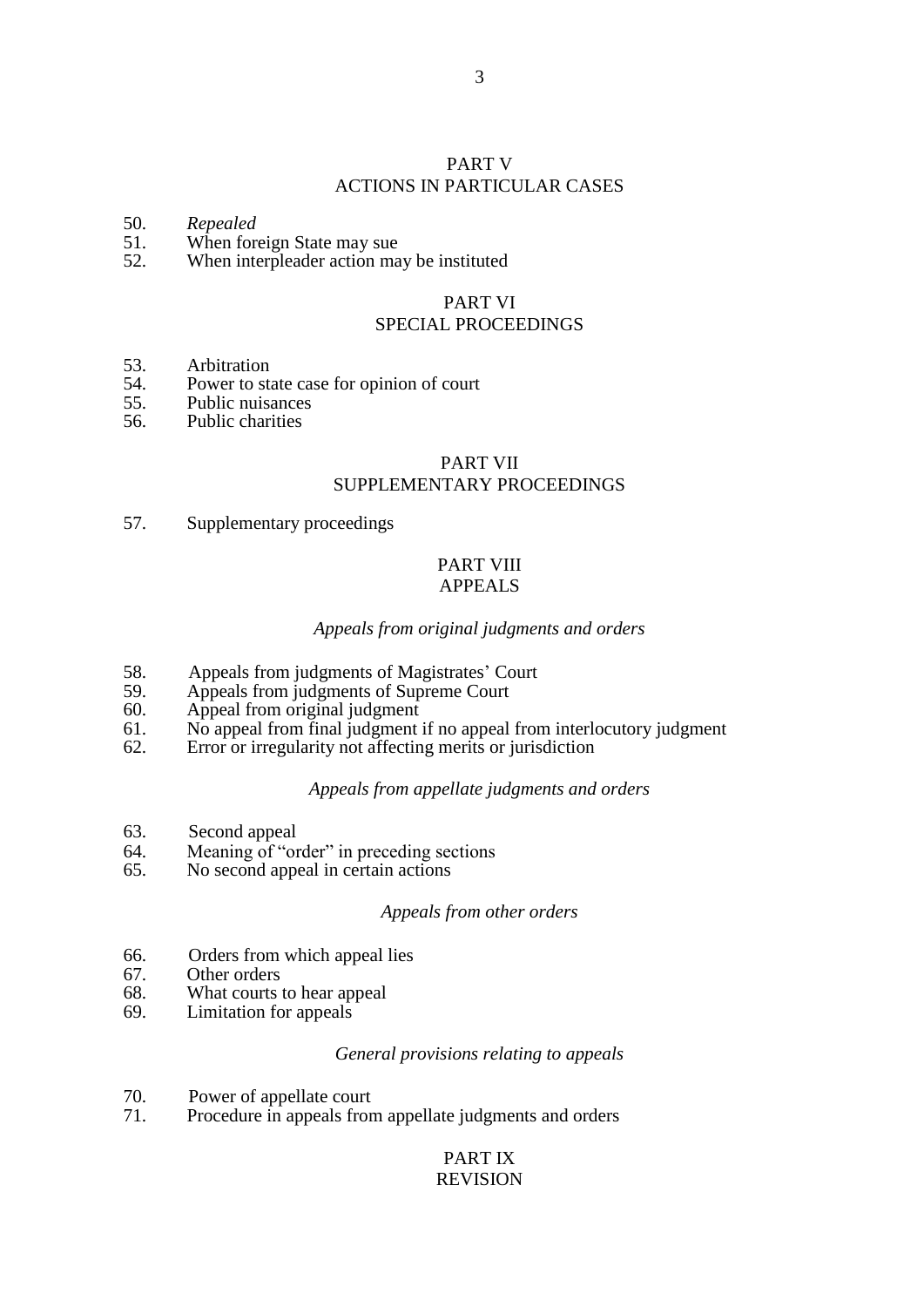- 72. Revision by original court<br>73 Revision by Supreme Cour
- Revision by Supreme Court

#### PART X

### MISCELLANEOUS

- 74. Matters for which provision may be made by rules
- 75. *Omitted*
- 76. *Omitted*
- 77. Assessors in Admiralty causes
- 78. Oath on affidavit: by whom to be administered
- 79. Orders and notices to be in writing
- 80. Application for restitution
- 81. Enforcement of liability of surety
- 82. Consent or agreement by persons under disability
- 83. Execution of judgment of Supreme Court before costs are ascertained
- 84. Enlargement of time
- 85. Power to make up deficiency of court fees
- 86. Procedure of courts in England may be followed in certain cases
- 87. Saving of inherent powers of court
- 88. Amendment of judgments or orders
- 89. General power to amend

AN ORDINANCE to make provision for procedure in civil courts in Ascension.

# **PART I PRELIMINARY**

# **Short title and application**

**1. (1)** This Ordinance may be cited as the Civil Procedure (Ascension) Ordinance, 1968.

**(2)** This Ordinance applies to all civil proceeding in the Supreme Court and in the Magistrates' Court.

#### **Interpretation**

- **2.** In this Ordinance, unless the context otherwise requires—
- **"action"** means a civil proceeding commenced by plaint or in any other manner prescribed by rules of court;
- **"cause"** means any action, suit or other original civil proceeding between a plaintiff and defendant, but does not include any matrimonial cause;
- **"court"** means a court exercising civil jurisdiction;
- **"defendant"** includes any person served with any writ of summons or process or served with notice of, or entitled to attend any proceedings;
- **"foreign court"** means a court outside St Helena, Ascension or Tristan da Cunha that does not have jurisdiction in Ascension:
- **"foreign judgment"** means the judgment of a foreign court;
- **"Government"** means the Government of Ascension;
- **"judge"** includes a Justice of the Peace exercising civil jurisdiction in a Magistrates' Court;
- **"judgment"** means the formal expression of an adjudication in an action which, so far as regards the court expressing it, conclusively determines the rights of the parties with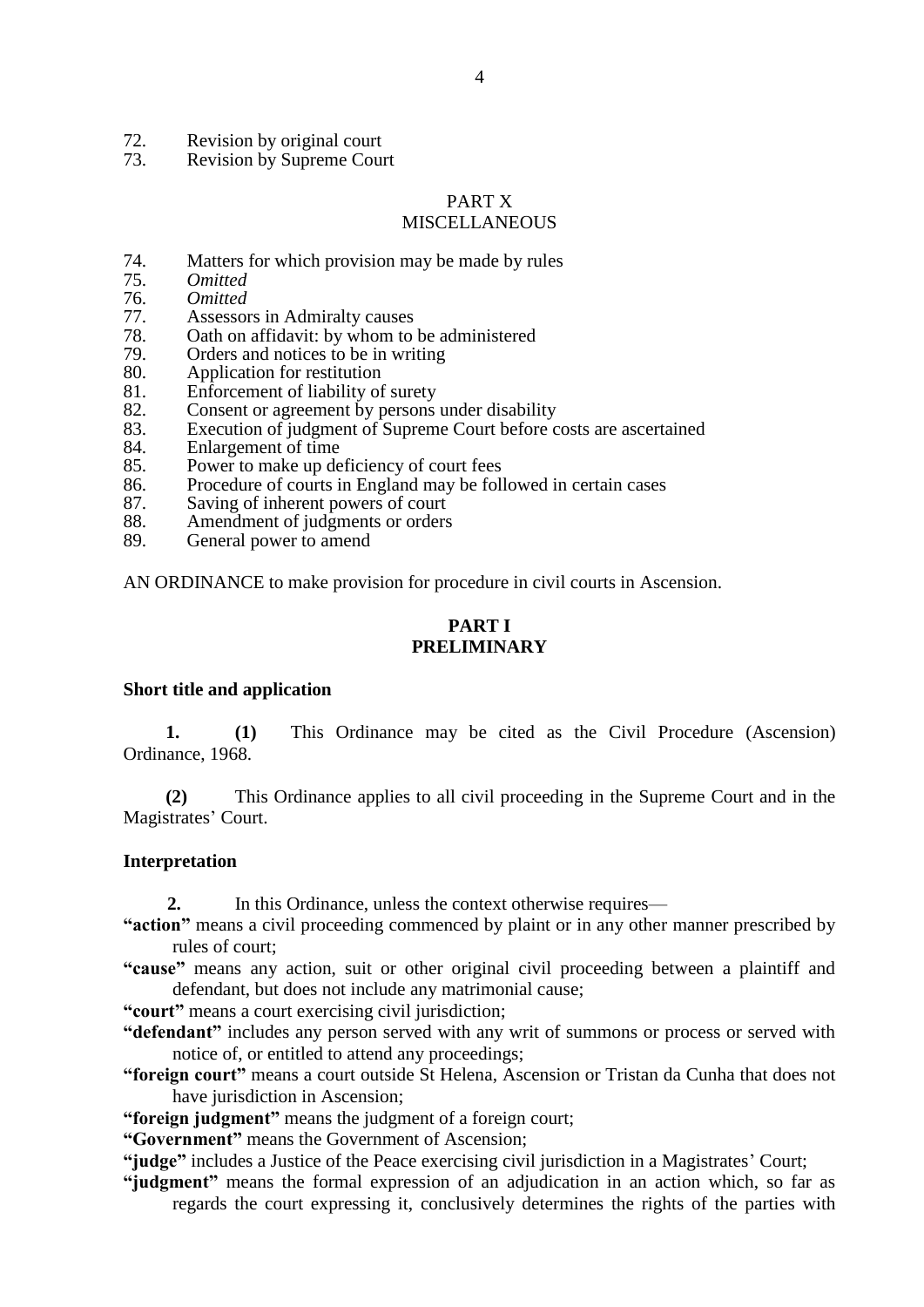regard to all or any of the matters in controversy in the action and includes a decree;

- **"judgment-creditor"** means any person in whose favour a judgment or an order capable of execution has been pronounced or made, and includes the assignee of such judgment or order;
- **"judgment debtor"** means any person against whom a judgment or an order capable of execution has been pronounced or made;
- **"Magistrates' Court"** means the court established under the Magistrates' Court (Ascension) Ordinance, 1968;
- "matter" includes every civil proceeding in a court not in a cause;
- **"mesne profits"** of property means those profits which the person in wrongful possession of such property actually received or might with ordinary diligence have received from the property, together with interest on such profits, but does not include profits due to improvements made by the person in wrongful possession;
- **"movable property"** includes growing crops;
- **"order"** means the formal expression of any adjudication or decision of a court which is not a judgment, and includes a rule nisi;
- **"Ordinance"** includes rules of court;
- **"party"** includes every person served with notice of or attending any civil proceeding although not named on the record;
- **"personal representative"** means a person who in law represents the estate of a deceased person, and where a party sues or is sued in a representative character the person on whom the estate devolves on the death of the party so suing or sued;
- **"plaintiff"** includes every person seeking any relief (otherwise than by way of counterclaim as a defendant) against any other person by any form of civil proceeding, whether that proceeding is by action, suit, petition, motion, summons or otherwise;
- **"pleading"** includes any petition or summons, and the statements in writing of the claim or demand of any plaintiff, and of the defence of any defendant to the claim or demand, and of the reply of the plaintiff to any defence or counterclaim of a defendant;
- **"prescribed"** means prescribed by rules of court;
- **"rules of court"** means rules and forms made by the Chief Justice under section 74 of this Ordinance or section 89(2) of the Constitution to regulate the procedure of courts;
- **"share in a corporation"** includes stock, debenture stock, debentures, or bonds.

#### **Savings**

**3.** In the absence of any specific provision to the contrary, nothing in this Ordinance limits or otherwise affects any special jurisdiction or power conferred, or any special form of procedure prescribed, by or under any other law in force.

#### **Pecuniary jurisdiction**

**4.** Except as otherwise expressly provided, this Ordinance does not confer upon any court jurisdiction in causes or matters the amount or value of the subject matter of which exceeds the pecuniary limits, if any, of its ordinary jurisdiction.

# **PART II GENERAL**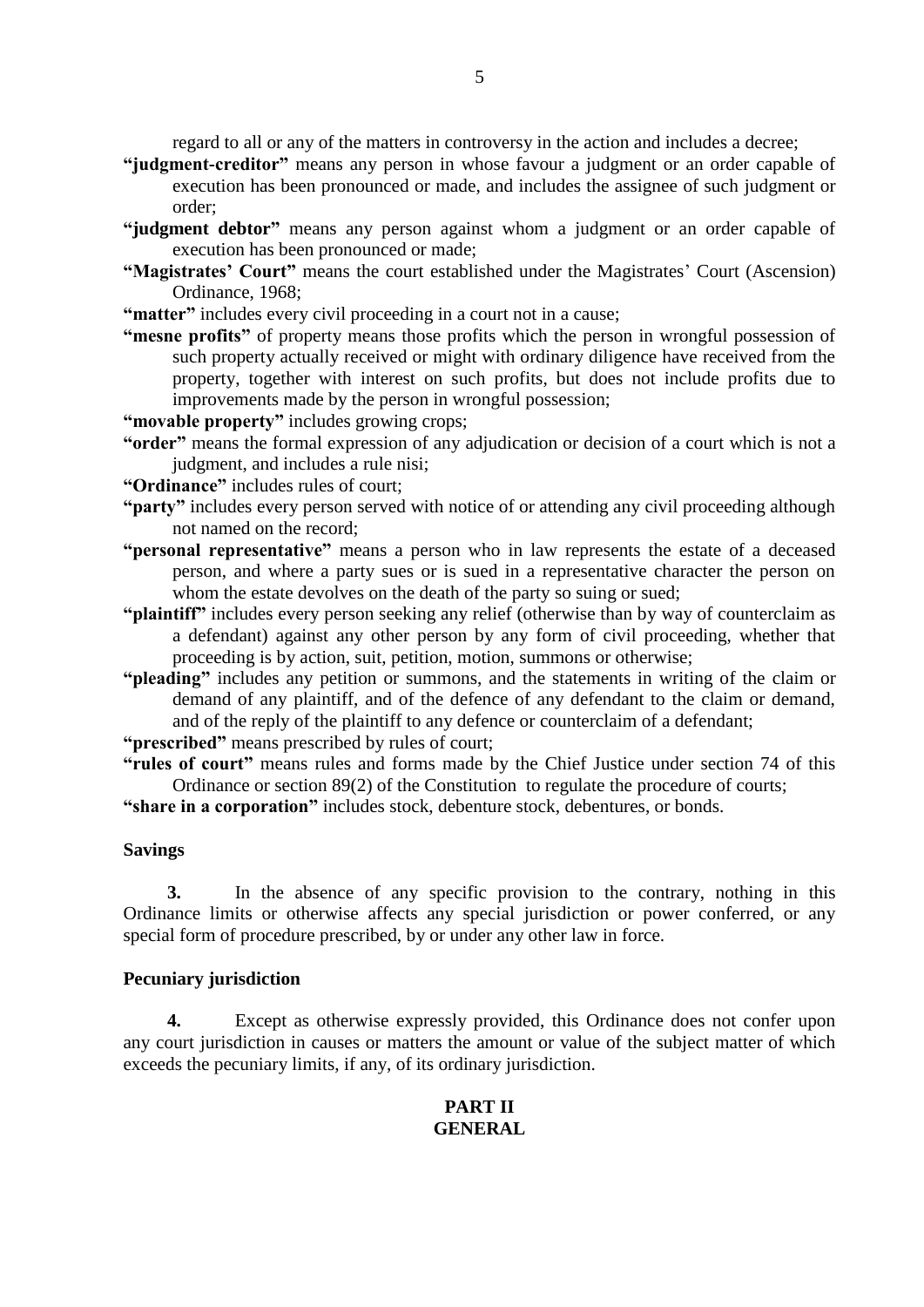# **Courts to try all proceedings unless barred**

**5.** Subject to this Ordinance, any court has jurisdiction to try all causes and matters of a civil nature excepting causes and matters in respect of which its cognisance is either expressly or impliedly barred.

# **Stay of proceedings**

**6. (1)** No court may proceed with the trial of any cause or matter in which the question in issue is also directly and substantially in issue in a previously instituted cause or matter between the same parties (or between parties under whom they or any of them claim, litigating under the same title) if the previously instituted cause or matter is pending –

- *(a)* in that court;
- *(b)*in any other court which has jurisdiction in St Helena, Ascension or Tristan da Cunha to grant the relief claimed; or
- *(c)* before Her Majesty in Council.

**(2)** The fact that a cause or matter is pending in a foreign court does not preclude a court from trying a cause or matter in which the same questions or any of them are in issue in such cause or matter in the foreign court.

# *Res judicata*

**7. (1)** No court may try any cause, matter or issue in which the question directly and substantially in issue has been directly and substantially in issue in a former cause or matter—

- *(a)* between the same parties; or
- *(b)* between parties under whom the parties or any of them claim, litigating under the same title,

in a court competent to try that subsequent cause, matter or issue if the question has been heard and finally determined by that court.

- **(2)** For the purpose of subsection (1)—
- *(a)* the question directly and substantially in issue must in the former cause or matter have been alleged by one party and either denied or admitted, whether expressly or by implication, by the other;
- *(b)* any question which might or ought to have been made an issue, whether by the plaintiff or the defendant, in the former cause or matter is deemed to have been a matter directly or substantially in issue in that cause or matter;
- *(c)* any relief claimed in a cause or matter which is not expressly granted by the judgment or order pronounced or made in it is deemed to have been refused;
- *(d)* if persons litigate *bona fide* in respect of—
	- (i) a public right; or
	- (ii) a private right claimed in common for themselves and others,

 all persons interested in the right are deemed to claim under the persons so litigating;

- *(e)* the competence of a court is to be determined irrespective of any provision relating to a right of appeal from the decision of the court.
	- **(3)** In this section, **"former cause or matter"** means a cause or matter which has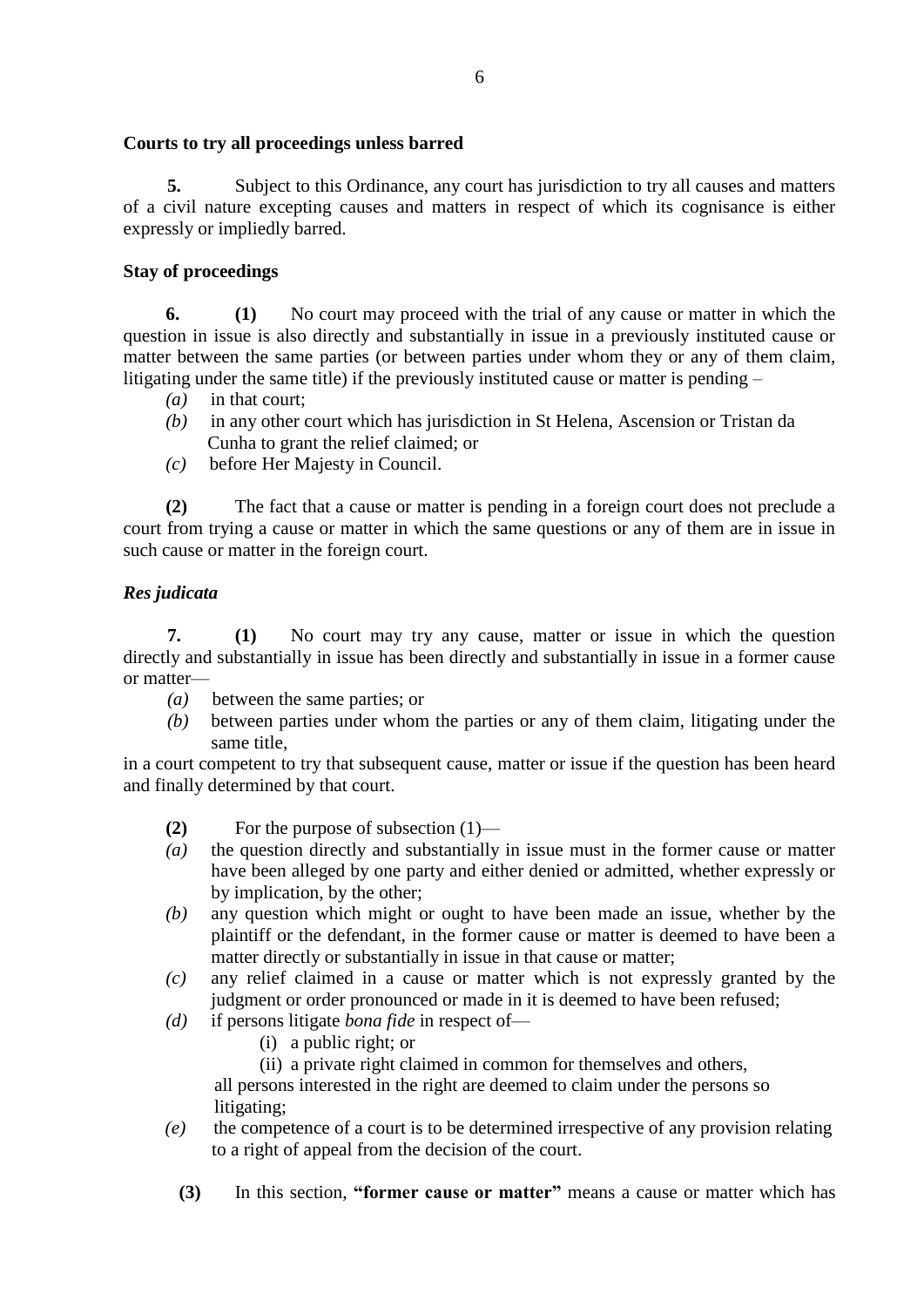been decided prior to the cause or matter in question, whether or not it was instituted prior to it.

# **Bar to further proceedings**

**8.** If a plaintiff is precluded by rules of court from instituting a further cause or matter in respect of any particular cause of action, the plaintiff is not entitled to institute that further cause or matter.

# **When foreign judgment not conclusive**

**9.** A foreign judgment or order is conclusive as to any matter that it directly adjudicates upon between the same parties or between parties under whom they or any of them claim, litigating under the same title, unless the judgment or order—

- *(a)* has not been pronounced or made by a court of competent jurisdiction;
- *(b)* has not been pronounced or made on the merits of the case;
- *(c)* appears on the face of the proceedings to be founded on an incorrect view of international law or a refusal to recognise the laws of Ascension in cases in which any such law is applicable;
- *(d)* was obtained in proceedings which are opposed to natural justice;
- *(e)* has been obtained by fraud;
- *(f)* sustains a claim founded on a breach of any law in force in Ascension.

# **Presumption as to foreign judgments**

**10.** The court must presume, upon the production of any document purporting to be a certified copy of a foreign judgment or order, that the judgment or order was pronounced or made by a court of competent jurisdiction, unless the contrary appears on the record; but the presumption may be rebutted by proving lack of jurisdiction.

# **Jurisdiction of civil courts**

**11. (1)** All causes and matters of a civil nature must be instituted in the Supreme Court; except that in any case in which the Magistrates' Court has jurisdiction under the Magistrates' Court (Ascension) Ordinance, 1968, the cause or matter must be instituted in the Magistrates' Court.

**(2)** Whenever for the purposes of jurisdiction or court fees it is necessary to estimate the value of the subject matter of an action capable of a monetary valuation, the plaintiff must, when instituting the action, subject to the provisions of any rules of court, fix the amount at which the plaintiff values the subject matter; but if the court is of the opinion that the relief sought is wrongly valued the court must fix the value and amend the plaint accordingly.

**(3)** In any class of cause or matter where the subject matter does not admit of being satisfactorily valued, a rule of court may prescribe that causes or matters of that class are to be treated as if their subject matter were of a value specified in the rule.

**(4)** In any cause or matter where it is impossible to estimate the subject matter at a monetary value in which, by reason of any finding or order of the court. a declaration of ownership of any money or property is made, no judgment or order may be pronounced or made for an amount on the claim exceeding the pecuniary limits of the ordinary jurisdiction of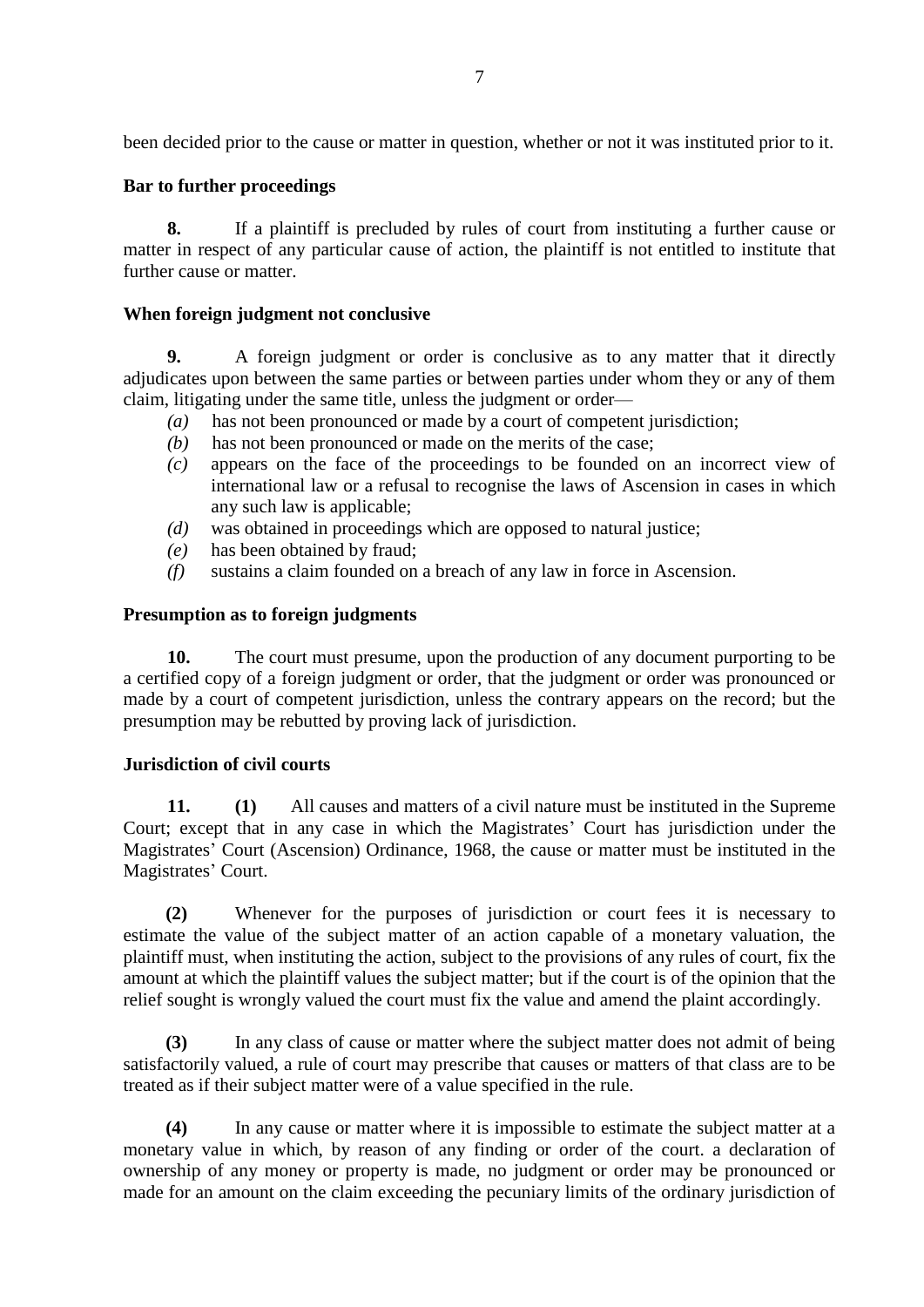the court.

**(5)** Notwithstanding the foregoing provisions of this section, any action may be instituted in the Supreme Court which could have been commenced in the Magistrates' Court, and in such a case, if the plaintiff recovers—

- *(a)* a sum not exceeding £75 the plaintiff is not entitled to any costs;
- *(b)* a sum exceeding £75 but not exceeding the pecuniary limits of the jurisdiction of the Magistrates' Court - the plaintiff is not entitled to more costs than the amount to which the plaintiff would have been entitled if the action had been commenced in the Magistrates' Court,

unless, in either such case, the Chief Justice allows costs on the Supreme Court scale.

### **Power of Supreme Court to withdraw and transfer cases**

**12. (1)** On the application of any of the parties, and after notice to the parties and after hearing such of them as desire to be heard, or on its own initiative without such notice, the Supreme Court may at any stage—

- *(a)* transfer any cause or matter pending before it for trial or disposal to the Magistrates' Court; or
- *(b)* withdraw any cause or matter pending in the Magistrates' Court and—
	- (i) try or dispose of it; or
	- (ii) retransfer it for trial or disposal to the court from which it was withdrawn.

**(2)** If any cause or matter has been transferred or withdrawn under subsection (1), the Magistrates' Court may, subject to any special directions in the case of an order of transfer, either retry it or proceed from the stage at which it was transferred or withdrawn.

#### **Institution of proceedings, etc**

**13.** Rules of court must prescribe how every cause or matter is to be instituted, and how further proceedings in it or connected with it are to be regulated,

#### **Ascension cases**

 **13A. (1)** The Supreme Court may hold civil sessions in Ascension for the trial of civil causes arising within Ascensiony.

 **(2)** The Chief Justice may, at his or her discretion, transfer or adjourn cases from the sessions in Ascension for trial at sessions in St Helena.

 **(3)** The Administrator may from time to time appoint officers of the Court at the sessions on Ascension, and in the absence of such appointments the officers of the Court in St Helena are to exercise authority in Ascension.

# **Service if defendant resides in St Helena or Tristan da Cunha**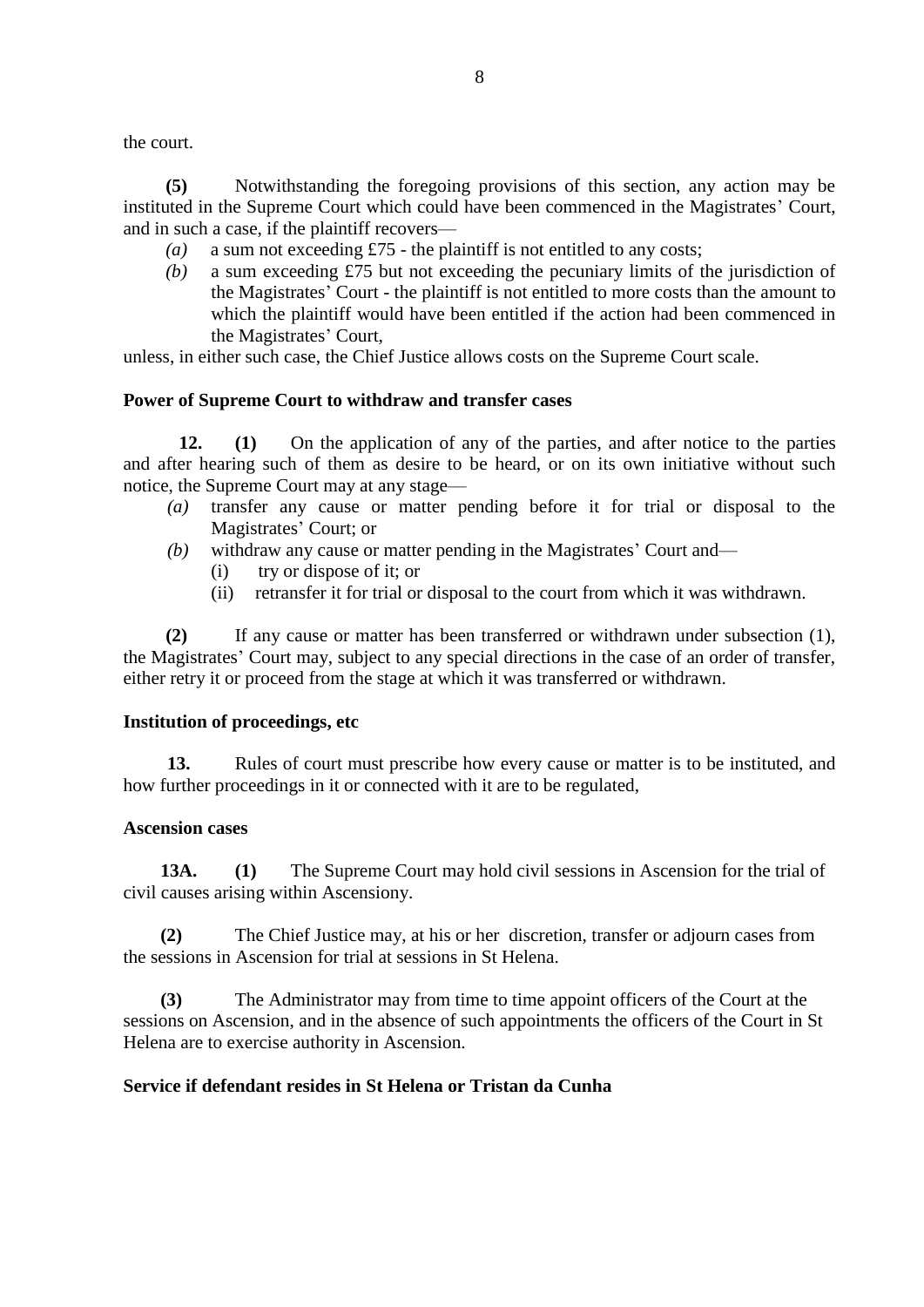**14. (1)** Any process or document in connection with a cause or matter which is addressed to and requires to be served upon a person residing in St Helena or Tristan da Cunha may be forwarded by the court of issue to a court having jurisdiction in that territory with a request that the process or document be served on that person.

**(2)** If a court in Ascension receives a process or document issued by a court in St Helena or Tristan da Cunha, with a request that the process or document be served on the person named in it, the court must proceed as if the process or document had been issued by itself and must subsequently make a return of service to the court of issue together with the record of its proceedings, if any, in relation to the process or document.

# **Power to order discovery, etc.**

**15.** Subject to any prescribed conditions and limitations, the court may at any time either on its own initiative or on the application of any party—

- *(a)* make any orders that are necessary or reasonable in all matters relating to the delivery and answering of interrogatories, the admission of documents and facts, and the discovery, inspection, production, impounding, and return of documents or other material objects producible as evidence;
- *(b)* issue summonses to persons whose attendance is required either to give evidence or to produce documents or such other objects as mentioned in paragraph (a);
- *(c)* order any fact to be proved by affidavit.

# **Summons to witness**

**16.** Sections 14 and 15 apply to summonses to give evidence or to produce documents or other material objects in the same manner as they apply to other processes.

# **Penalty for default**

**17.** The court may compel the attendance of any person to whom a summons has been issued under section 15, and who has failed to appear in answer to the summons, and for that purpose may—

- *(a)* issue a warrant for the arrest of any such person;
- *(b)* attach and sell the person's property;
- *(c)* impose a civil penalty on the person not exceeding £50;
- *(d)* order the person to provide security for appearance, and in default treat the person as being in contempt of court.

# **Judgment**

**18.** Once a court has heard or otherwise determined a cause or matter in the prescribed manner, the court must pronounce judgment or, as the case may be, make an order, and thereafter the judgment or order must be entered in the prescribed manner.

# **Interest**

**19. (1)** If an agreement for the payment of interest is sought to be enforced, and the court is of opinion that the rate agreed to be paid is harsh and unconscionable and ought not to be enforced by legal process, the court may give judgment for the payment of interest at a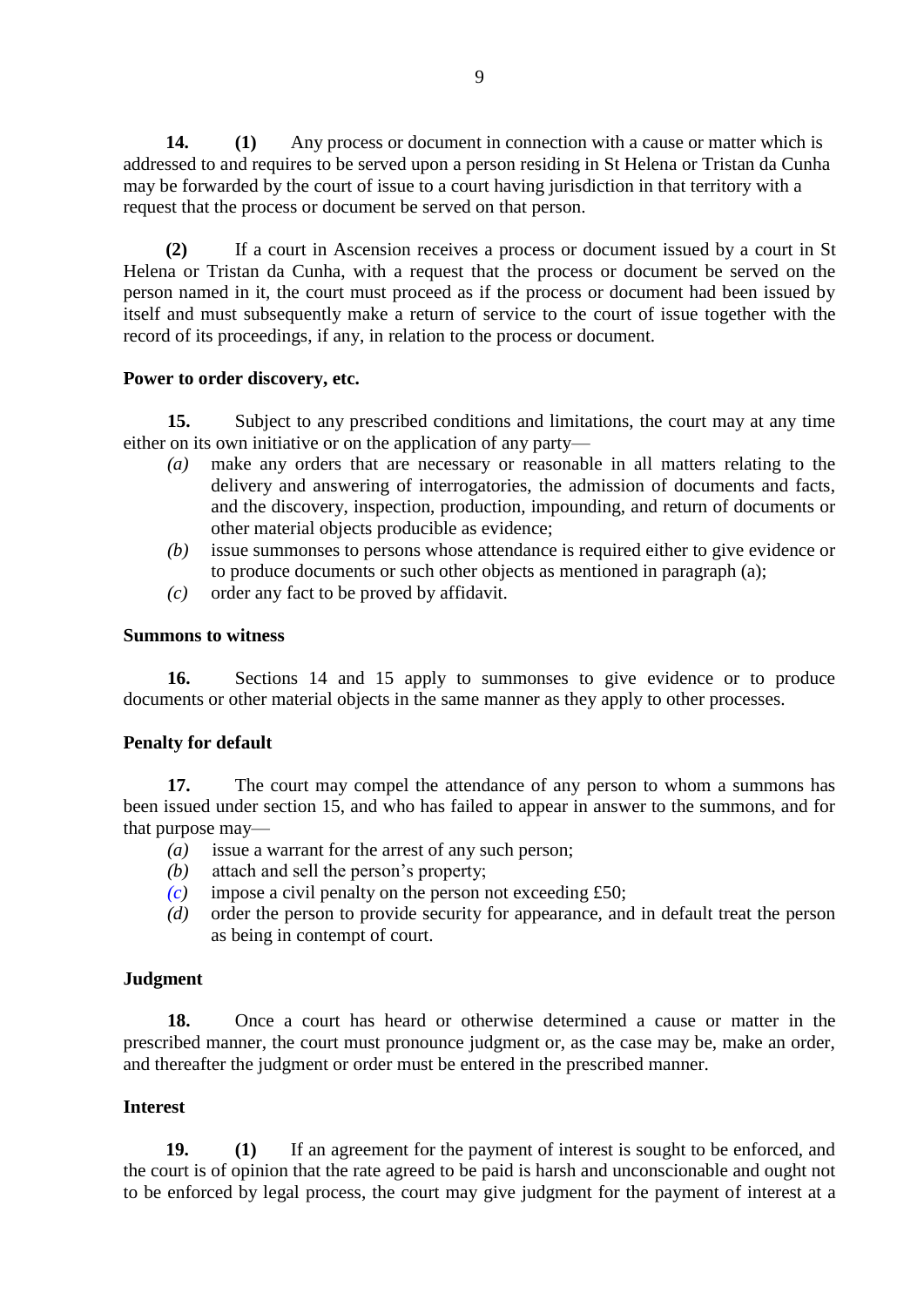rate it thinks just.

**(2)** If and in so far as a judgment is for the payment of money, the court may order interest at a rate the court considers reasonable to be paid on the principal sum adjudged, from the date of the institution of the action to the date of judgment, in addition to any interest adjudged on the principal sum for any period prior to the institution of the action, with further interest at rate the court deems reasonable on the total sum so adjudged from the date of judgment to the date of payment or to any earlier date the court thinks fit.

# **Costs**

**20. (1)** Subject to any prescribed conditions and limitations, and to any law in force, the costs of and incidental to all causes, matters and issues are in the discretion of the court and the court has full power to–

- *(a)* decide by whom and out of what property and to what extent the costs are to be paid; and
- *(b)* give all necessary directions for that purpose aforesaid.

**(1A)** The fact that the court has no jurisdiction to try the cause or matter is no bar to the exercise of the powers conferred by subsection (1), but the costs of any cause, matter or issue must be awarded to the party in whose favour the judgment or order in the cause, matter or issue is pronounced or made unless the court, for reasons to be recorded in writing, otherwise orders.

**(2)** The court may order interest on costs to be paid at any rate not exceeding 10% per annum and the interest must be added to the costs and are recoverable as such.

# **PART III EXECUTION**

# **Application to orders**

**21.** The provisions of this Ordinance relating to the execution of judgments apply, so far as they are applicable, to the execution of orders.

# **Definition of "court which pronounced judgment"**

**22.** In this Part, **"court which pronounced a judgment"**, or words that have a similar meaning, include, in relation to the execution of judgments and unless the context otherwise requires—

- *(a)* if the judgment to be executed has been pronounced by a court in the exercise of its appellate jurisdiction - the court of first instance;
- *(b)* if the court of first instance has ceased to exist or to have jurisdiction to execute the judgment - the court which, if the cause or matter in which the judgment was pronounced were instituted at the time of making the application for the execution of the judgment, would have jurisdiction to try the cause or matter.

# **Court by which judgment may be executed**

**23.** A judgment may be executed either by the court by which it was pronounced or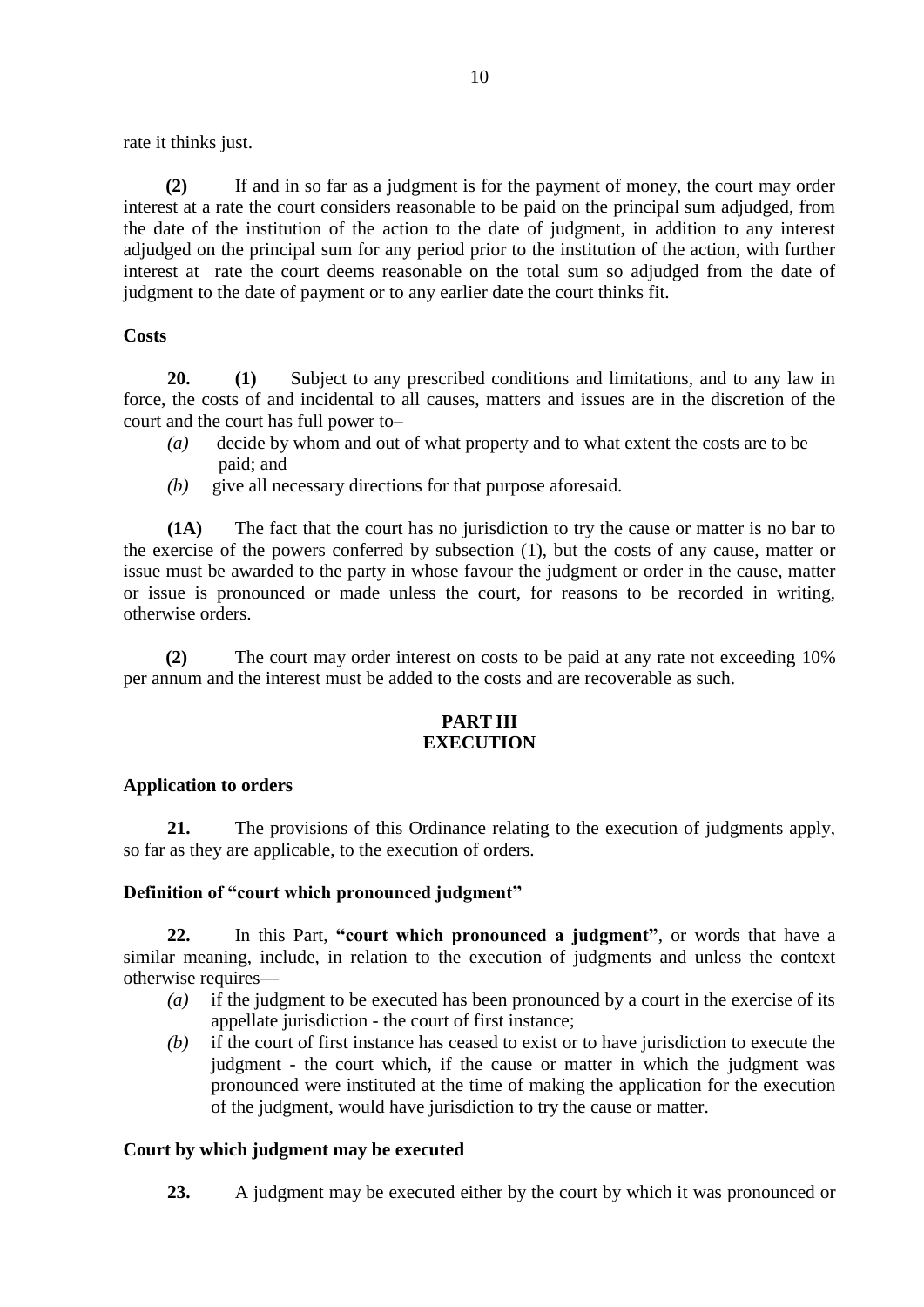by the court to which it is sent for execution.

# **Transfer of judgment**

 **24. (1)** The court which pronounced a judgment may, on the application of the judgment-creditor, and in the prescribed manner, send the judgment for execution to the St Helena Magistrates' Court—

- *(a)* if the person against whom the judgment is pronounced actually and voluntarily resides, or carries on business, or personally works for gain, in St Helena; or
- *(b)* if the person has no property within Ascension sufficient to satisfy such judgment and has property in St Helena; or
- *(c)* if the court which pronounced the judgment considers for any reason, which it must record in writing, that the judgment should be executed in St Helena.<sup>3</sup>

**(2)** The Supreme Court may on its own initiative send a judgment pronounced by it for execution to a court of inferior but competent jurisdiction.

# **Result of execution proceedings to be certified**

**25.** The Magistrate's Court on receiving for execution a judgment of a court in Tristan da Cunha must execute the same as if it were a judgment pronounced by itself and must certify to such court the fact of such execution, or if it fails to execute such judgment, the circumstances of such failure.

# **Power of courts in executing transferred judgment**

**26. (1)** A court executing a judgment sent to it under section 24 has the same powers in executing the judgment as if it were a judgment of that court.

**(2)** All persons disobeying or obstructing the execution of the judgment are punishable by the court in the same manner, and its orders in executing the judgment are subject to the same rules of court in respect of appeal, as if it were a judgment of that court.

# **Questions to be determined by the court executing judgment**

**27. (1)** All questions arising between the parties to the cause or matter in which the judgment was pronounced, or their representatives, and relating to the execution, discharge, or satisfaction of the judgment, must be determined by the court executing the judgment and not by separate proceedings.

**(2)** For the purposes of this section, a plaintiff whose cause or matter has been dismissed, and a defendant against whom a cause or matter has been dismissed, are parties to the cause or matter.

<sup>&</sup>lt;sup>3</sup> Enforcement in Ascension of judgements of the courts of St Helena or Tristan da Cunha is governed by the Courts (Extension of Jurisdiction)(Ascension) Ordinance, 2016. Enforcement in Tristan da Cunha is not available until an equivalent law is enacted there.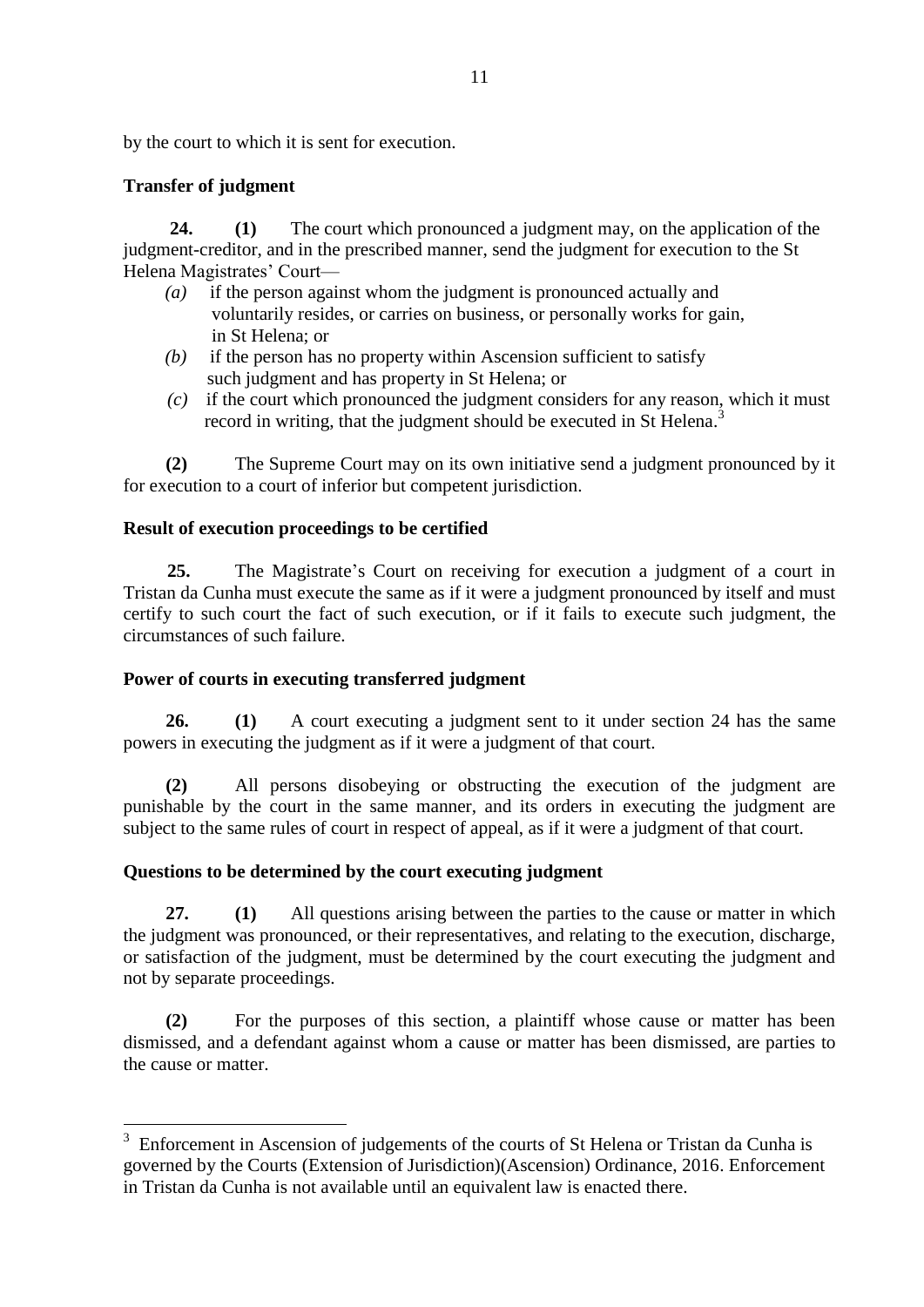# **Execution barred in certain cases**

**28. (1)** If an application has been made for the execution of a judgment, not being a judgment granting an injunction, and the application has been heard and determined, no order for the execution of the judgment may be made upon any fresh application presented after the expiration of 12 years from—

- *(a)* the date of the judgment sought to be executed; or
- *(b)* if the judgment or any subsequent order directs any payment of money, or the delivery of any property to be made at a certain date or at recurring periods, the date of the default in making the payment or delivery in respect of which the applicant seeks to execute the judgment.
- **(2)** Nothing in this section—
- *(a)* precludes the court from ordering the execution of a judgment upon an application presented after the expiration of 12 years if the judgment debtor has, by fraud or force, prevented the execution of the judgment at some time within 12 years immediately before the date of the application; or
- *(b)* limits or otherwise affects the operation of any law of limitation in force in Ascension.

# **Transferee**

**29.** Every transferee of a judgment holds the judgment subject to the rights and remedies, if any, which the judgment debtor might have enforced against the original judgment-creditor.

# **Personal representative**

**30. (1)** If a judgment debtor dies before the judgment has been fully satisfied, the judgment-creditor may apply to the court which pronounced the judgment to execute the judgment against the personal representative of the deceased, or against any person who has intermeddled with the estate of the deceased.

**(2)** If the judgment is executed as provided in subsection (1) against a personal representative, or other person, the personal representative or that person is liable only to the extent of the property of the deceased which has come to the hands of the personal representative or other person and has not been duly disposed of; and, for the purpose of ascertaining such liability, the court executing the judgment may, on its own initiative or on the application of the judgment-creditor, compel the personal representative or person to produce accounts as the court thinks fit.

#### **Powers of court to enforce execution**

**31.** Subject to any prescribed conditions and limitations, the court may, on the application of the judgment-creditor, order execution of a judgment—

- *(a)* by delivery of any property specifically ordered to be delivered or recovered;
- *(b)* by the attachment and sale, or by sale without attachment, of any property;
- *(c)* by the attachment of debts;
- *(d)* by appointing a receiver; or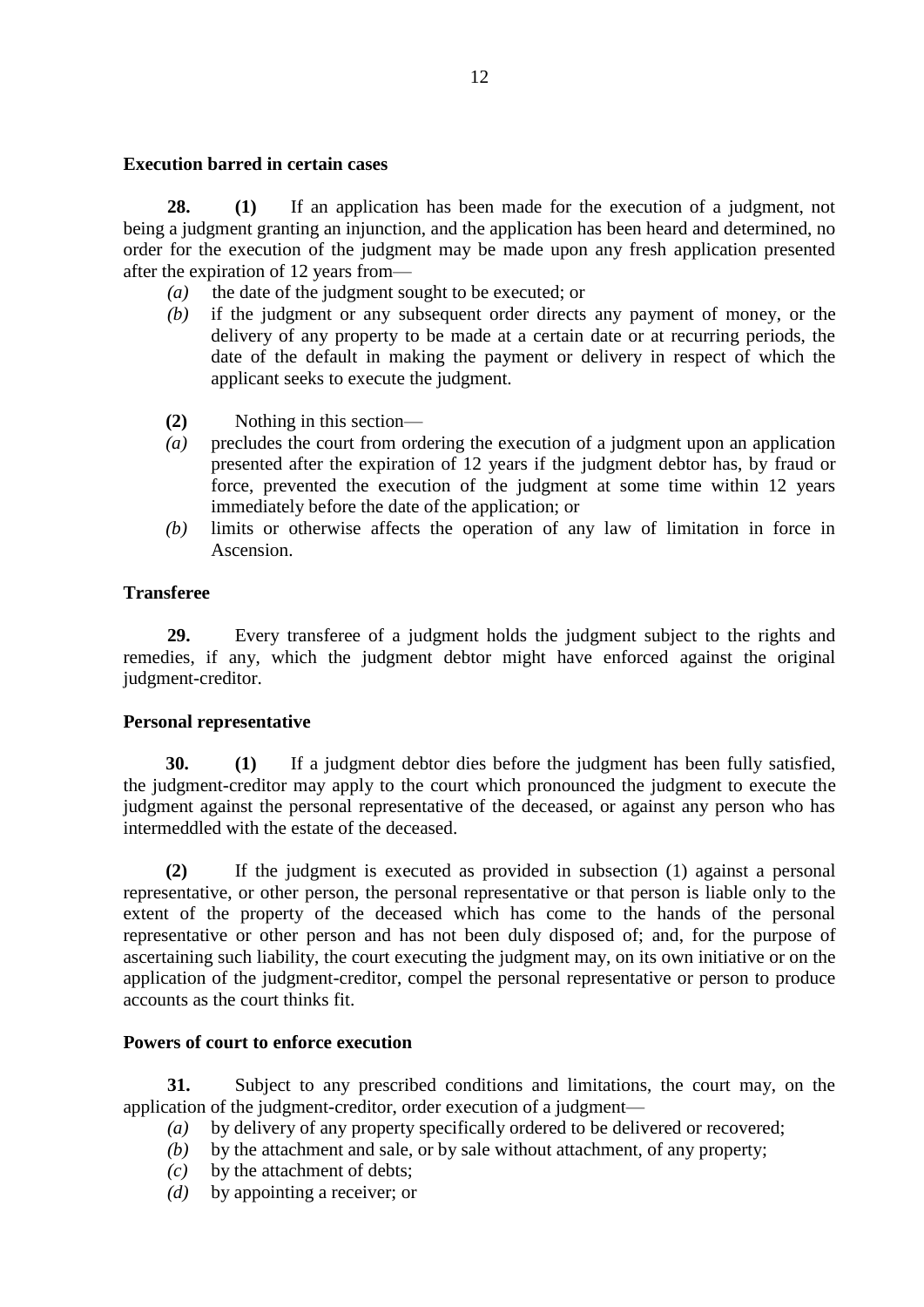*(e)* in any other manner that the nature of the relief granted requires.

# **Enforcement of judgment against personal representative**

**32. (1)** If a judgment is pronounced against a party as the personal representative of a deceased person, and the judgment is for the payment of money out of the property of the deceased person, it may be executed by the attachment and sale of any such property.

**(2)** If no such property remains in the possession of the judgment debtor, and the judgment debtor fails to satisfy the court that any property of the deceased person that is proved to have come into the possession of the judgment debtor has been duly applied, the judgment may be executed against the judgment debtor to the extent of the property in respect of which the judgment debtor has failed so to satisfy the court in the same manner as if the judgment had been against the judgment debtor personally.

# **Sections 33 – 36.** *Omitted as repealed*

# **Property liable to attachment and sale in execution of judgment**

**37. (1)** The following property is liable to attachment or attachment and sale in execution of a judgment, namely –

- *(a)* goods, money, bank notes, cheques, bills of exchange, promissory notes, Government securities, bonds or other securities for money, debts, salary or wages (even if the salary or wages had not accrued due at the time of attachment) and shares in a corporation; and
- *(b)* except as hereinafter provided, all other movable property belonging to the judgment debtor, or over which or the profits of which the judgment debtor has a disposing power which can be exercised for the benefit of the judgment debtor, whether held in the name of the judgment debtor or by another person in trust for the judgment debtor or on the judgment debtor's behalf.
- **(1A)** The following are not liable to attachment or sale—
- *(a)* the necessary wearing apparel, cooking vessels, beds and bedding of the judgment debtor and of his or her spouse and children;
- *(b)* tools of artisans, and if the judgment debtor is an agriculturalist, any implements of husbandry and livestock and agricultural produce not exceeding in value £25 that in the opinion of the court are necessary to enable the judgment debtor to earn a livelihood;
- *(c)* books of account;
- *(d)* a mere right to sue for damages;
- *(e)* any right of personal service;
- *(f)* any stipend or gratuity allowed to pensioners of the Crown or the dependents of such pensioners;
- *(g)* the salary or wages of any public officer or any person privately employed to the extent of one half of such salary or wages;
- *(h)* an expectancy of succession by survivorship or other merely contingent or possible right or interest;
- *(i)* a right of future maintenance;
- *(j)* any fund or allowance declared by law to be exempt from attachment or sale in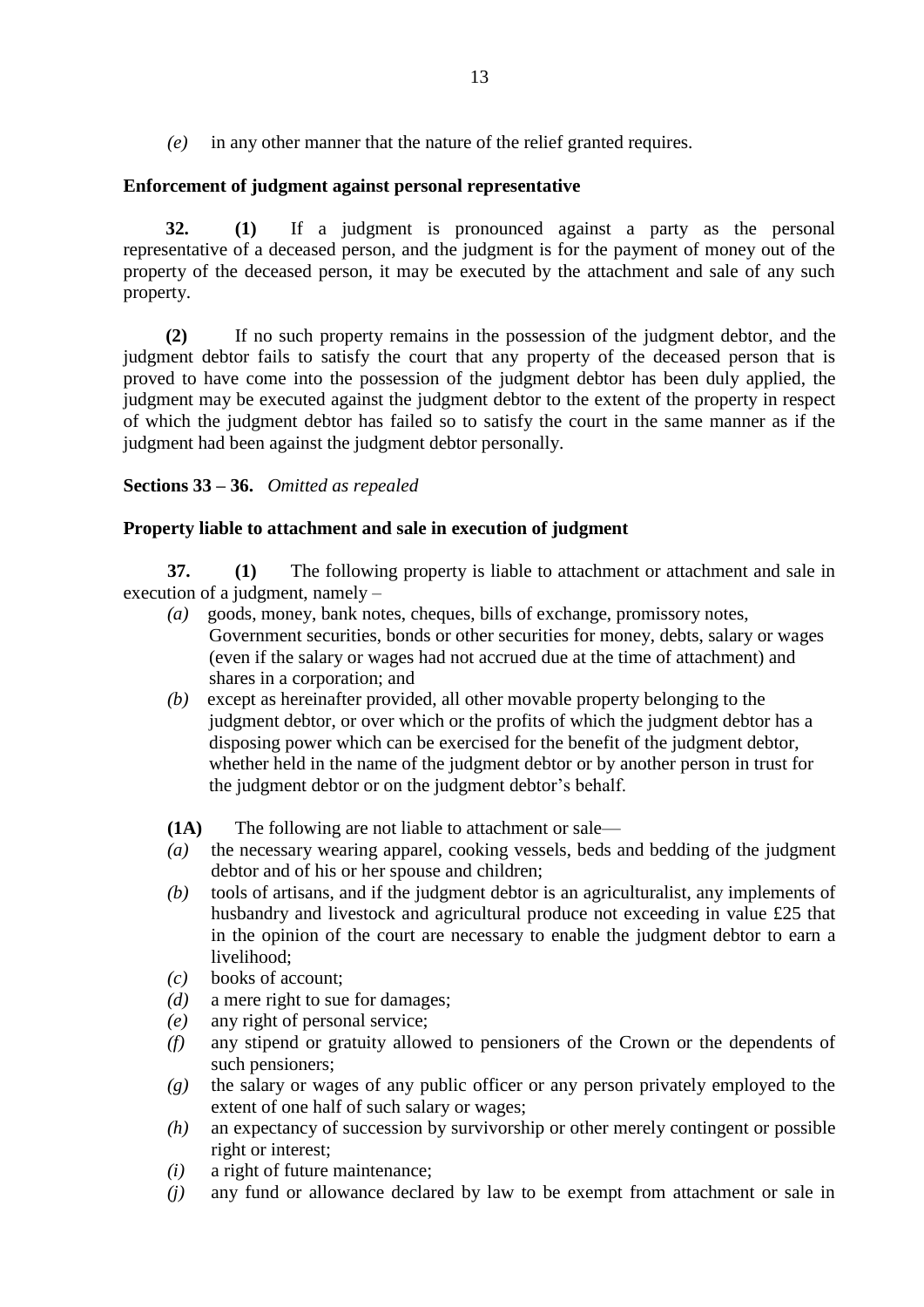execution of a judgment.

**(2)** Any stipend, gratuity, pension or salary mentioned in paragraphs *(f)* and *(g)* and any fund or allowance mentioned in paragraph *(j)* of subsection (1A) is exempt from attachment whether before or after it is actually payable.

**(3)** Subject to paragraph *(g)* of subsection (1A), in the case of the salary of any public officer or any person privately employed, the attachment must be made by a written order requiring the officer or person whose duty it is to disburse the salary to withhold every month a portion as the court directs until the further orders of the court.

**(4)** This section does not affect the provisions of the Army Act 1955 (UK) or of any similar law for the time being in force.

# **Seizure of property in dwelling house**

**38. (1)** A person in executing any process under this Ordinance that directs or authorises the seizure of movable property must not enter any dwelling house after sunset and before sunrise.

**(2)** No outer door of a dwelling house may be broken open unless the dwelling house is in the occupancy of a judgment debtor who refuses or in any way prevents access to it; but a person executing process who has duly gained access to a dwelling house may break open the door of any room in which the person has reason to believe there is any property liable to attachment or sale under the process.

# **Property attached in execution of judgments of several courts**

**39. (1)** If property not in the custody of any court is under attachment in execution of judgments of the Supreme Court and or the Magistrates' Court, the Supreme Court must receive and realise such property and determine any claim to it and any objection to the attachment of it.

**(2)** This section does not invalidate any proceeding taken by a court executing a judgment of such a kind.

# **Private alienation of property after attachment to be void**

**40.** If an attachment has been made, any private transfer or delivery of the property attached or of any interest in it, and any payment to the judgment debtor of any debt, dividend,, or other money contrary to such attachment is void as against all claims enforceable under the attachment.

# **Documents of title to immovable property to be filed with court before sale**

**41. (1)** The court may order the sale of any immovable property in execution of a judgment, but must not proceed further with the sale until the documents of title to the property have been filed with the court.

**(2)** The court ordering a sale may order the judgment debtor to deliver up the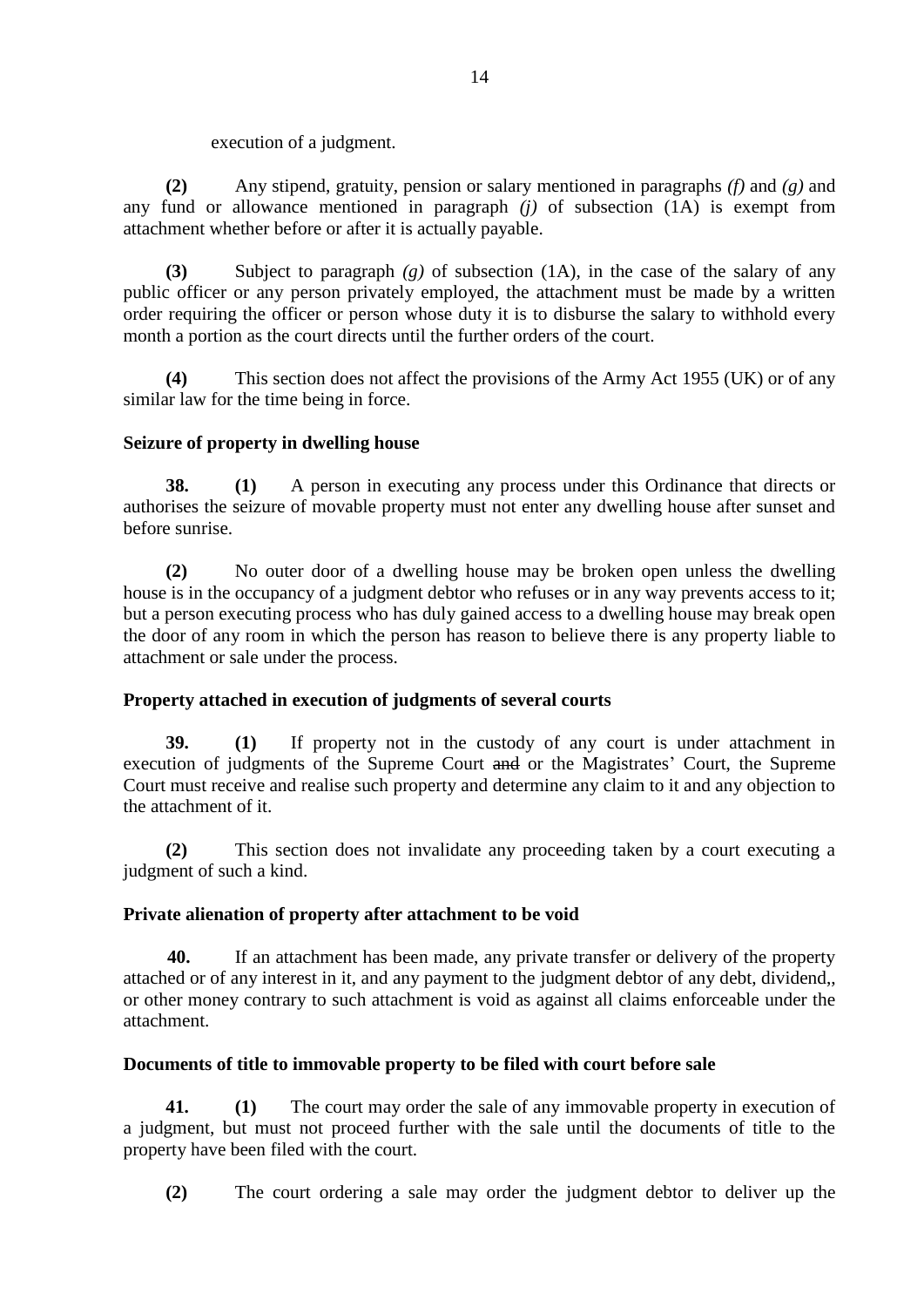documents of title to the property ordered to be sold or to appear and show cause why such documents should not be delivered up.

**(3)** It is a contempt of court for a judgment debtor wilfully to refuse or neglect to comply with an order under subsection (2).

# **(4)** *Repealed by Ord. A3 of 1985*

# **Purchaser's title**

**42.** If immovable property is sold in execution of a judgment, the sale becomes absolute on the payment of the full purchase price to the court, or to the officer appointed by the court to conduct the sale.

# **Purchase on behalf of judgment-creditor not valid**

**43. (1)** Subject to subsection (2), no action may be maintained against any person claiming title under a purchase of immovable property sold in execution of a judgment on the ground that the purchase was made on behalf of the judgment-creditor or on behalf of someone through whom the judgment-creditor claims.

- **(2)** Subsection (1) does not –
- *(a)* bar an action to obtain a declaration that the name of any purchaser as described in that subsection was inserted in the conveyance fraudulently or without the consent of the real purchaser; or
- *(b)* prejudicially affect the right of a third person to proceed against that property, though ostensibly sold to the purchaser, on the ground that it is liable to satisfy a claim of the third person against the real owner.

# **Distribution of assets**

**44. (1)** If property of a judgment debtor is held by any court and more judgment-creditors than one have before the receipt of those assets by the court filed applications in court for the execution of judgments for the payment of money against the judgment debtor and have not obtained satisfaction of them, the property, after deducting the costs of realisation, must be distributed amongst the judgment-creditors in accordance with the priorities of the lodging of their several applications.

**(2)** If any property is sold subject to a mortgage or charge, the mortgagee or person entitled to the benefit of the charge is not entitled to share in any surplus arising from the sale.

# **Resistance to execution**

- **45.** If the court is satisfied that—
- *(a)* a person who has obtained a judgment for the delivery or recovery of immovable property; or
- *(b)* the purchaser of immovable property sold in execution of a judgment,

has been resisted or obstructed in obtaining possession of the property by the judgment debtor or some person on behalf of the judgment debtor, and that such resistance or obstruction was without any just cause, the court may, at the instance of the judgment-creditor or the purchaser,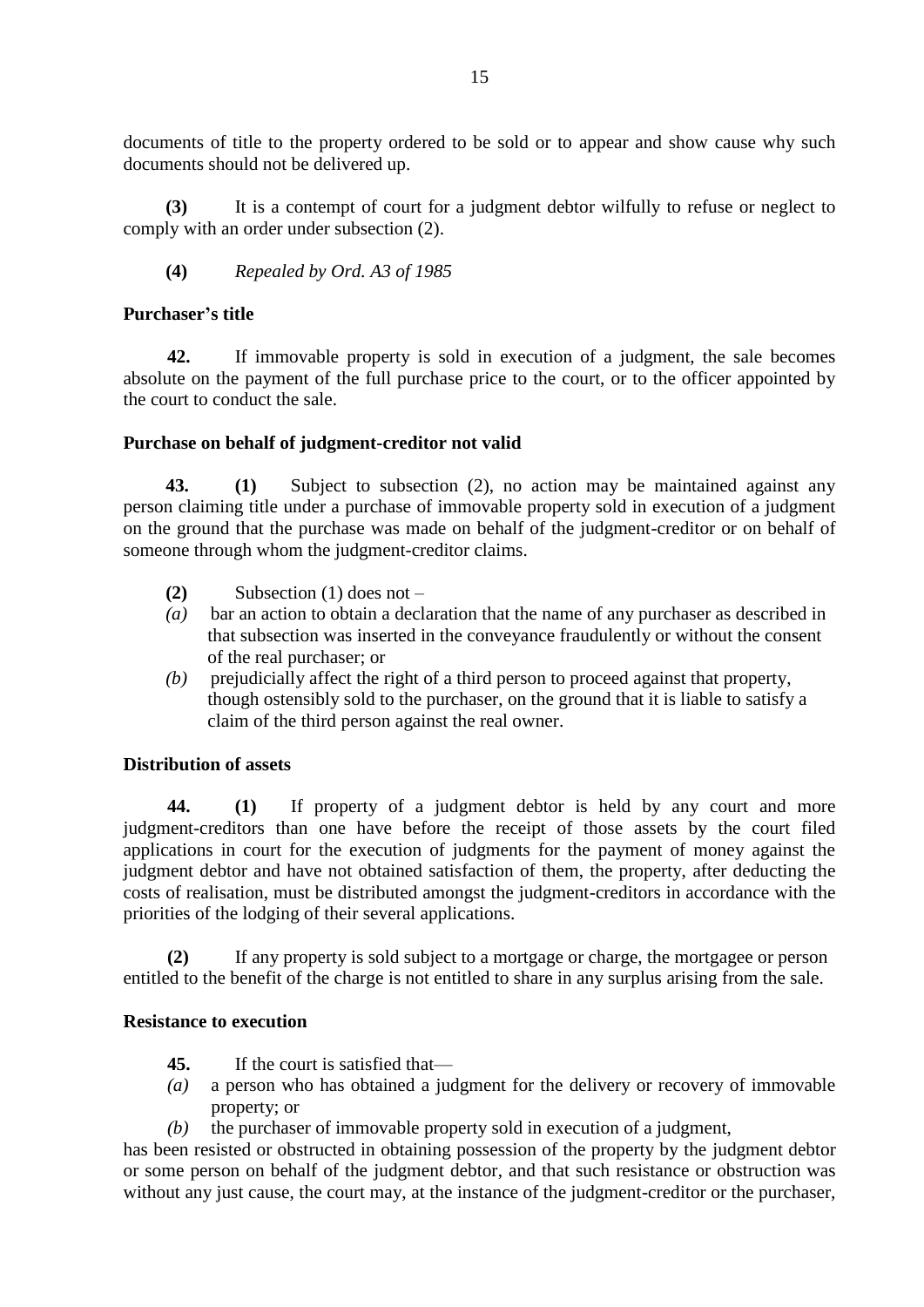as the case may be, treat the judgment debtor as being in contempt of court and direct that the judgment-creditor or the purchaser, as the case may be, be put in possession of the property.

### **PART IV INCIDENTAL PROCEEDINGS**

#### **Power of court to issue commissions**

**46. (1)** Subject to any prescribed conditions and limitations, a court may issue a commission—

- *(a)* to examine any person;
- *(b)* to make a local investigation:
- *(c)* to examine or adjust accounts; or
- *(d)* to make a partition.
- **(2)** A commission for the examination of any person may be issued—
- *(a)* by the Supreme Court; or
- *(b)* with the leave of the Supreme Court, by the Magistrates' Court,

to the Magistrates' Court in St Helena or the Magistrate's Court in Tristan da Cunha.

#### **Commission from a court in St Helena or Tristan da Cunha**

 **47.** The Magistrates' Court on receiving a commission for the examination of any person from a Magistrates' Court in St Helena or Tristan da Cunha must examine the person pursuant thereto, and the commission, when it has been duly executed, must be returned together with the evidence taken under it to the court by which it was issued.

#### **Letter of request**

**48.** The Supreme Court may issue a letter of request to examine a witness residing at any place not within St Helena, Ascension or Tristan da Cunha, for the purpose of proceedings in that court or in the Magistrates' Court.

#### **Commissions issued by foreign courts**

**49.** Commissions issued by foreign courts for the examination of persons in Ascension must be executed and returned in the prescribed manner.

# **PART V ACTIONS IN PARTICULAR CASES**

#### **When aliens may sue**

**50.** *Repealed by Ord. A3 of 1985*

#### **When foreign State may sue**

- **51. (1)** A foreign State may sue in any court of Ascension if—
- *(a)* such State has been recognised by Her Majesty; and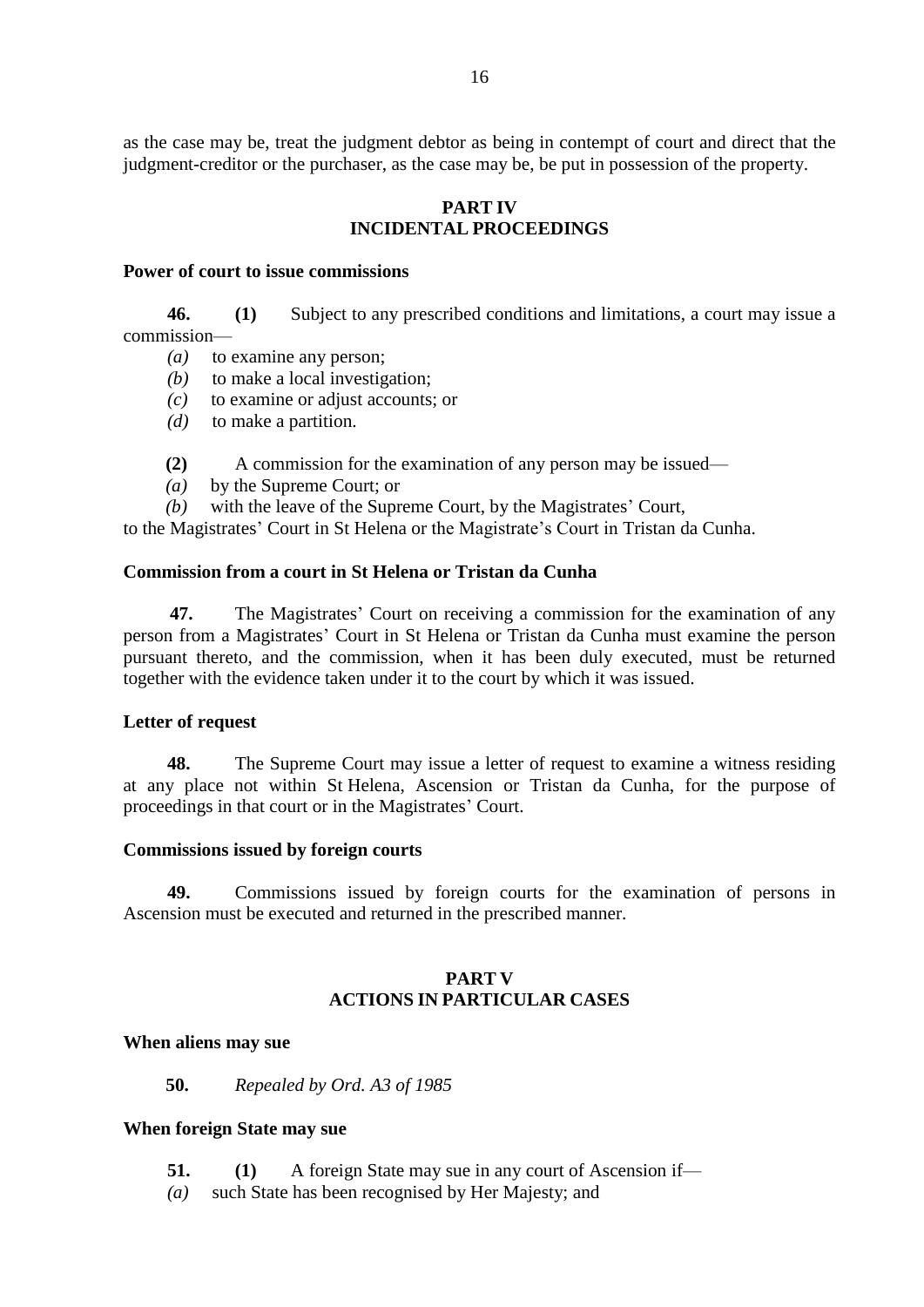*(b)* the object of the action is to enforce a private right vested in the head of such State or in any officer of such State in his or her public capacity.

**(2)** Every court must take judicial notice of the fact that a foreign State has or has not been recognised by Her Majesty.

#### **When interpleader action may be instituted**

**52. (1)** If 2 or more persons claim adversely to one another the same debt, sum of money, or other property, movable or immovable, from another person, who claims no interest in it other than for charges or costs and who is ready to pay or deliver it to the rightful claimant, that other person may—

- *(a)* apply to the court for relief by way of interpleader; or
- *(b)* if an action dealing with the same subject matter is pending, intervene by motion on notice in such action,

for the purpose of obtaining a decision as to the person to whom payment or delivery must be made, and of obtaining indemnity for the applicant or intervener.

**(2)** If any action is pending in which the rights of all parties can be properly determined, no application for relief by way of interpleader may be made.

### **PART VI SPECIAL PROCEEDINGS**

#### **Arbitration**

**53.** Rules of court must prescribe the manner in which a reference to arbitration by an order in a cause or matter may be made, and how proceedings under any such reference are to be conducted.

#### **Power to state case for opinion of court**

**54.** If any persons agree in writing to state a case for the opinion of the court, the court must try and determine the same in the manner prescribed.

#### **Public nuisances**

**55. (1)** In the case of a public nuisance the Chief Secretary, or 2 or more persons having the consent in writing of the Chief Secretary, may institute an action, even though no special damage has been caused, for a declaration and injunction, or for such other relief as may be appropriate to the circumstances of the case.

**(2)** Subsection (1) does not limit or otherwise affect any right of action which may exist independently of its provisions.

#### **Public charities**

**56.** If any breach of a trust created for public purposes of a charitable or religious nature is alleged, or if the direction of the court is considered necessary for the administration of any such trust, the Attorney General, or 2 or more persons having an interest in the trust who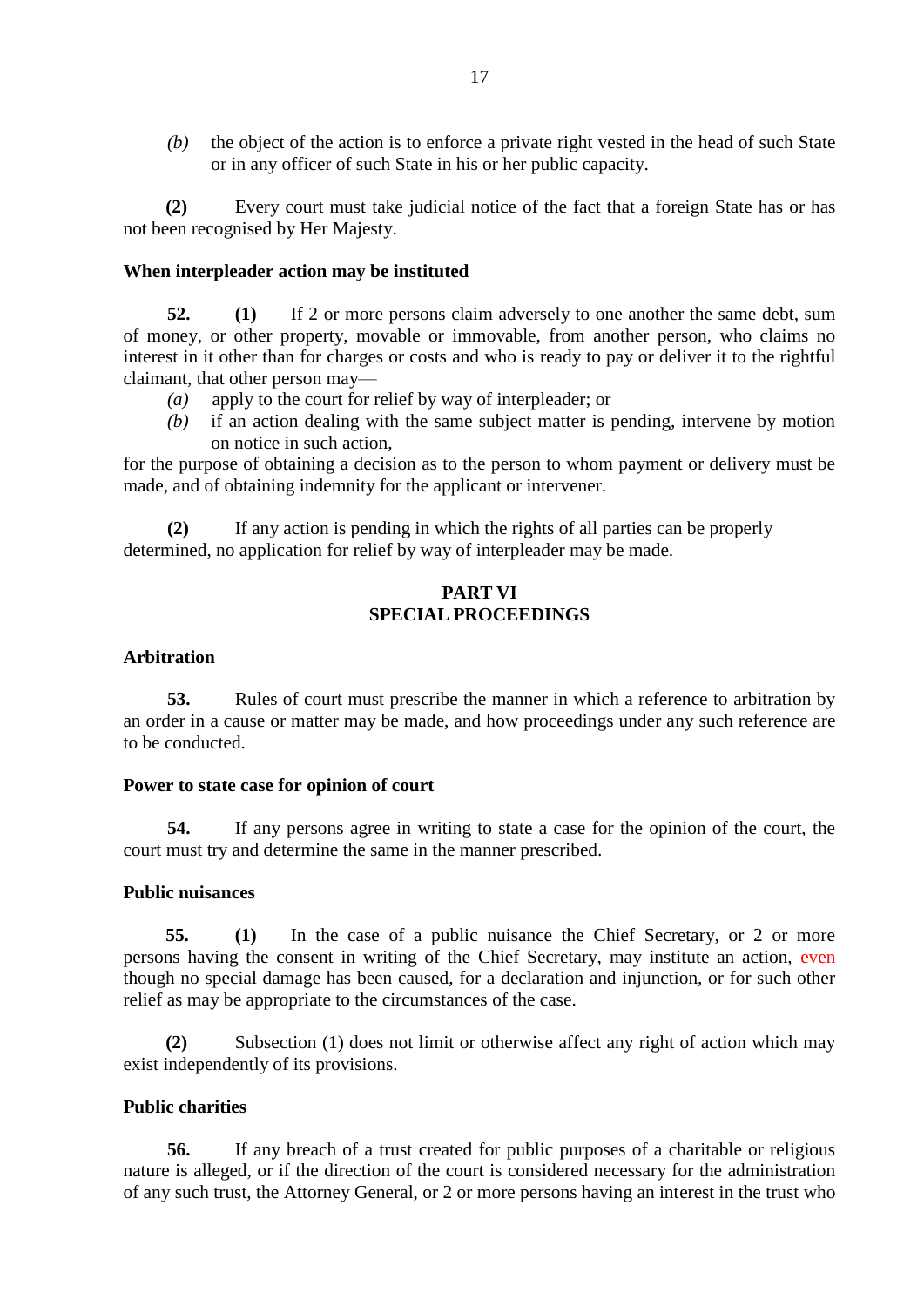have obtained the consent in writing of the Attorney General, may apply to the Supreme Court for an order—

- *(a)* removing any trustee;
- *(b)* appointing a new trustee;
- *(c)* vesting any property in trustees;
- *(d)* directing accounts and inquiries;
- *(e)* declaring what proportion of the trust property or of the interest in it is to be allocated to any particular object of the trust;
- *(f)* authorising the whole or any part of the trust property to be let, sold, mortgaged, or exchanged,
- *(g)* settling a scheme; or
- *(h)* granting any further or other relief as the nature of the case may require.

# PART VII SUPPLEMENTARY PROCEEDINGS

#### **Supplementary proceedings**

- **57.** In order to prevent the ends of justice from being defeated the court may—
- *(a)* issue a warrant to arrest a defendant and bring him or her before the court to show cause why the defendant should not provide security for his or her appearance, and if the defendant fails to comply with any order for security, treat the defendant as being in contempt of court;
- *(b)* direct a defendant to provide security to produce any property belonging to the defendant and to place it at the disposal of the court, or order the attachment of any property;
- *(c)* grant a temporary injunction, and in case of disobedience treat the person as being in contempt of court and order that the person's property be attached and sold;
- *(d)* appoint a receiver of any property and enforce the performance of the receiver's duties by attaching and selling the receiver's property;
- *(e)* make any other orders pending the final determination of the rights of the parties that appear to the court to be just and convenient.

# **PART VIII APPEALS**

#### *Appeals from original judgments and orders*

#### **Appeals from judgments of Magistrates' Court**

**58.** Unless otherwise expressly provided by this Ordinance, an appeal lies to the Supreme Court from the judgments or any part of the judgments of the Magistrates' Court, and from the orders of the Magistrates' Court.

#### **Appeals from judgments of Supreme Court**

**59.** Unless otherwise expressly provided by this Ordinance, and subject to the Superior Courts Ordinance, 2016, an appeal lies to the Court of Appeal from the judgments or any part of the judgments of the Supreme Court, and from the orders of the Supreme Court.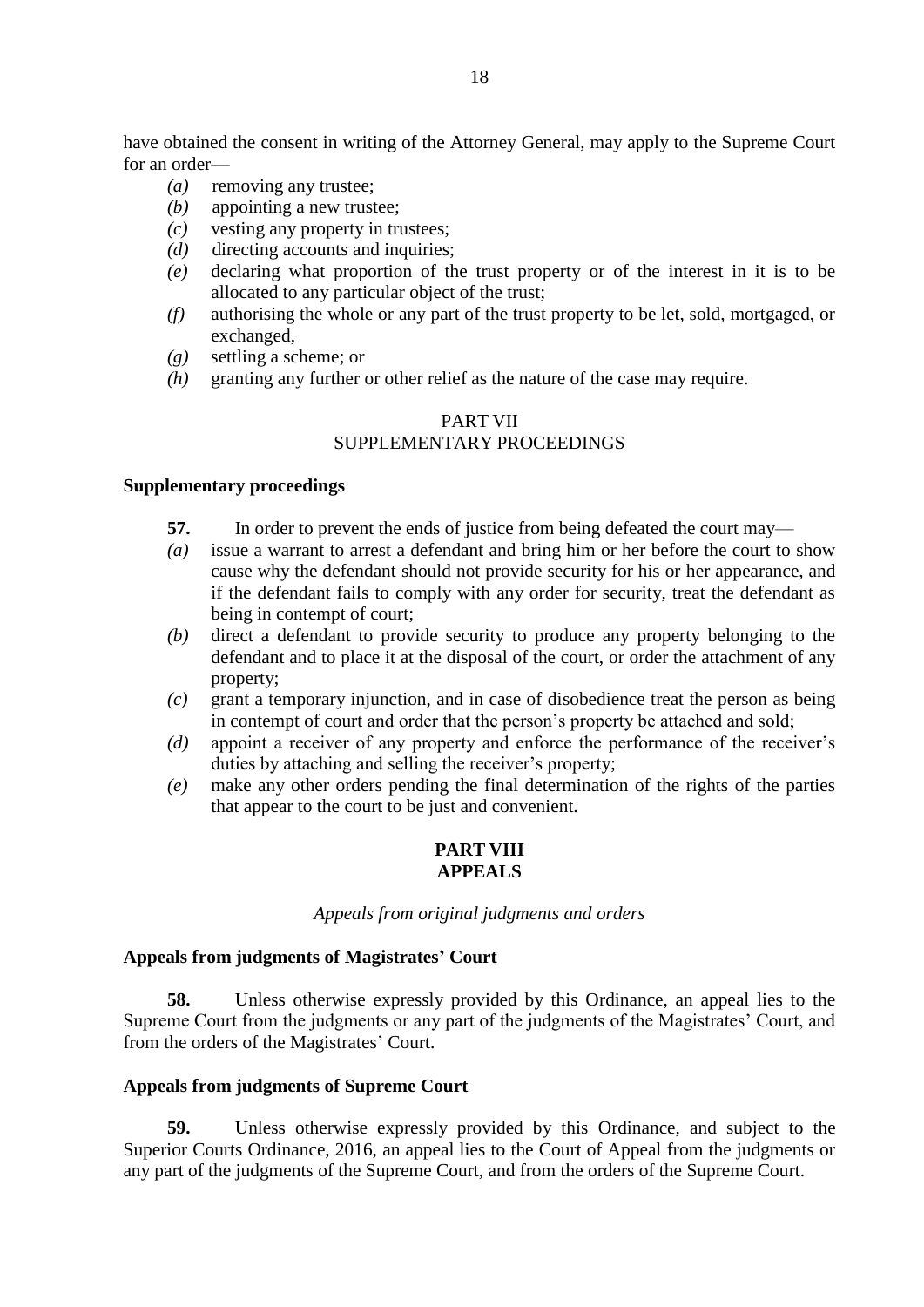# **Appeal from original judgment**

**60. (1)** An appeal may lie under this Part from an original judgment or order pronounced or made *ex parte*.

**(2)** No appeal lies from a judgment or order pronounced or made by the court with the consent of the parties in the cause or matter.

# **No appeal from final judgment if no appeal from interlocutory judgment**

**61.** If any party aggrieved by an interlocutory judgment or order from which the party is entitled to appeal does not appeal from the judgment or order, the party is precluded from disputing its correctness in any appeal which may be preferred from the final judgment or order.

# **Error or irregularity not affecting merits or jurisdiction**

**62.** A judgment or order must not be set aside, reversed or substantially varied, nor must any case be remanded, on appeal on account of any misjoinder of parties of causes of action or any error, defect or irregularity in any proceedings in the cause or matter which does not affect the merits of the case or the jurisdiction of the court.

# *Appeals from appellate judgments and orders*

# **Second appeal**

**63. (1)** Unless otherwise expressly provided in this Ordinance or by any other law in force, and subject to the Superior Courts Ordinance 2016, an appeal lies to the Court of Appeal from every judgment or order pronounced or made on appeal by the Supreme Court, on any of the following grounds, and none other, namely that—

- *(a)* the decision is contrary to law or to some usage having the force of law;
- *(b)* the decision failed to determine some material issue of law or usage having the force of law;
- *(c)* a substantial error or defect in observing the procedure provided by this Ordinance, or by any other law for the time being in force, may have produced an error or defect in the decision of the case upon the merits.

**(2)** An appeal may lie under this section from an appellate judgment or order pronounced or made *ex parte*.

# **Meaning of "order" in preceding sections**

**64.** For the purposes of sections 60 to 63 **"order"** means the formal expression of an adjudication by a court in a matter which conclusively determines the rights of the parties with regard to the matters in dispute in the matter.

# **No second appeal in certain actions**

**65.** No second appeal lies in any cause or matter where the amount or value of the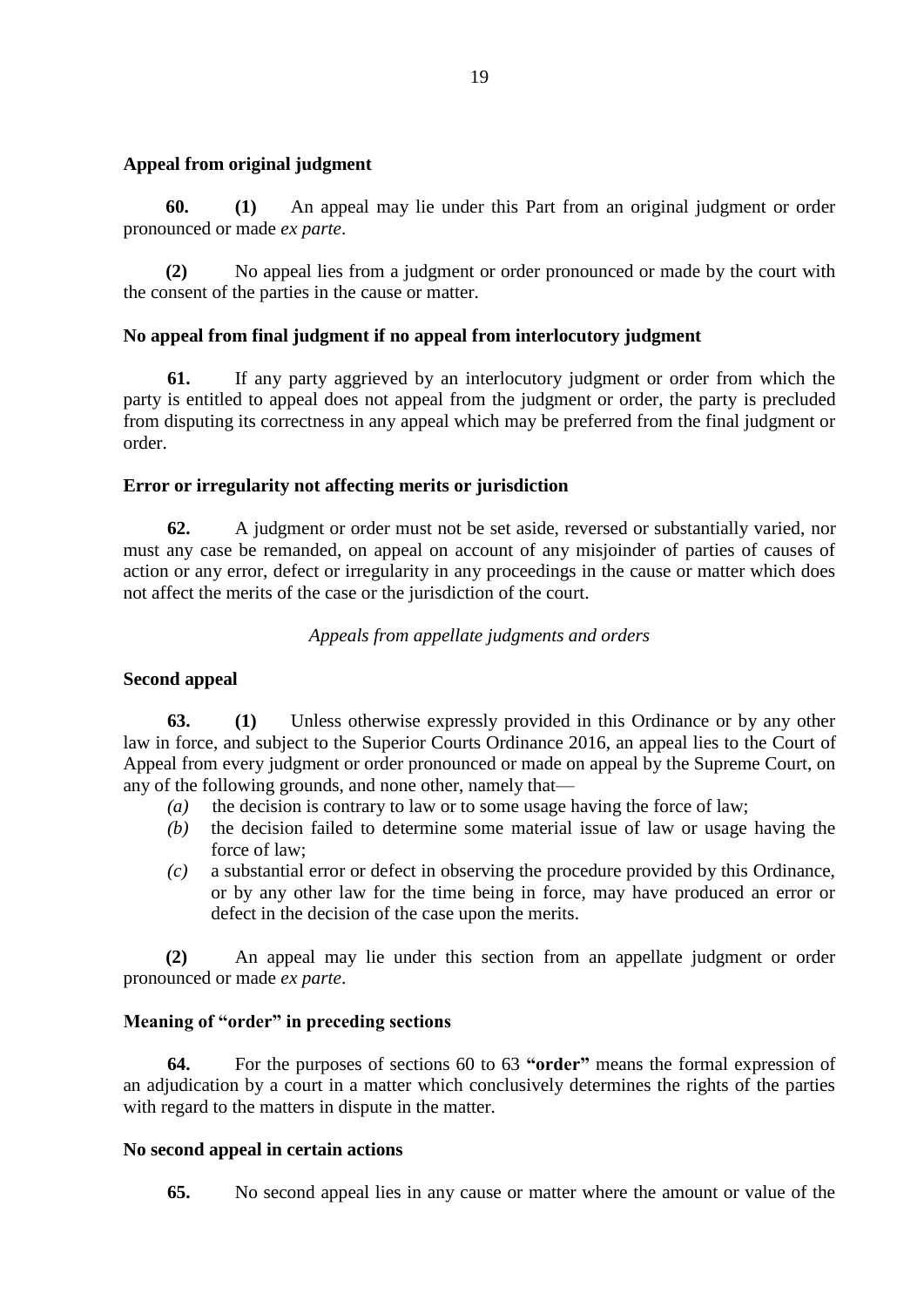subject matter of the original cause or matter does not exceed £50, unless special leave has been first obtained from the Supreme Court or the Court of Appeal.

# *Appeals from other orders*

# **Orders from which appeal lies**

**66. (1)** An appeal lies from the following orders, and, except as otherwise expressly provided in this Ordinance, or by any law in force, from no other orders—

- *(a)* an order superseding an arbitration where the award has not been completed within the period allowed by the court;
- *(b)* an order on an award stated in the form of a special case;
- *(c)* an order modifying or correcting an award;
- *(d)* an order staying or refusing to stay a cause or matter where there is an agreement to refer to arbitration;
- *(e)* an order filing or refusing to file an award in an arbitration without the intervention of the court;
- *(f)* an order imposed on a person who is found to be in contempt of court under this Ordinance;
- *(g)* any order made under rules of court from which an appeal is expressly allowed by rules of court.
- **(2)** No appeal lies from any order made on appeal under this section.

**(3)** In this section and in section 67, **"order"** means any order other than an order defined in section 64 of this Ordinance.

# **Other orders**

**67. (1)** Except as otherwise expressly provided, no appeal lies from any order made by a court in the exercise of its original or appellate jurisdiction; but, on any appeal, an error, defect or irregularity in any order, affecting the decision of the case, may be set forth as a ground of objection in the memorandum of appeal.

**(2)** Notwithstanding subsection (1), a party aggrieved by an order from which an appeal lies who does not appeal from it is subsequently precluded from disputing its correctness.

# **What courts to hear appeal**

**68.** If an appeal lies from any order, it lies to the court to which an appeal would lie from the judgment in the cause in which the order was made.

# **Limitation for appeals**

**69. (1)** Except as otherwise specifically provided in any other law, every appeal must be entered—

- *(a)* within 60 days of the date of the judgment or order of the court appealed against; or
- *(b)* within 7 days of the date of the order of a Registrar appealed against,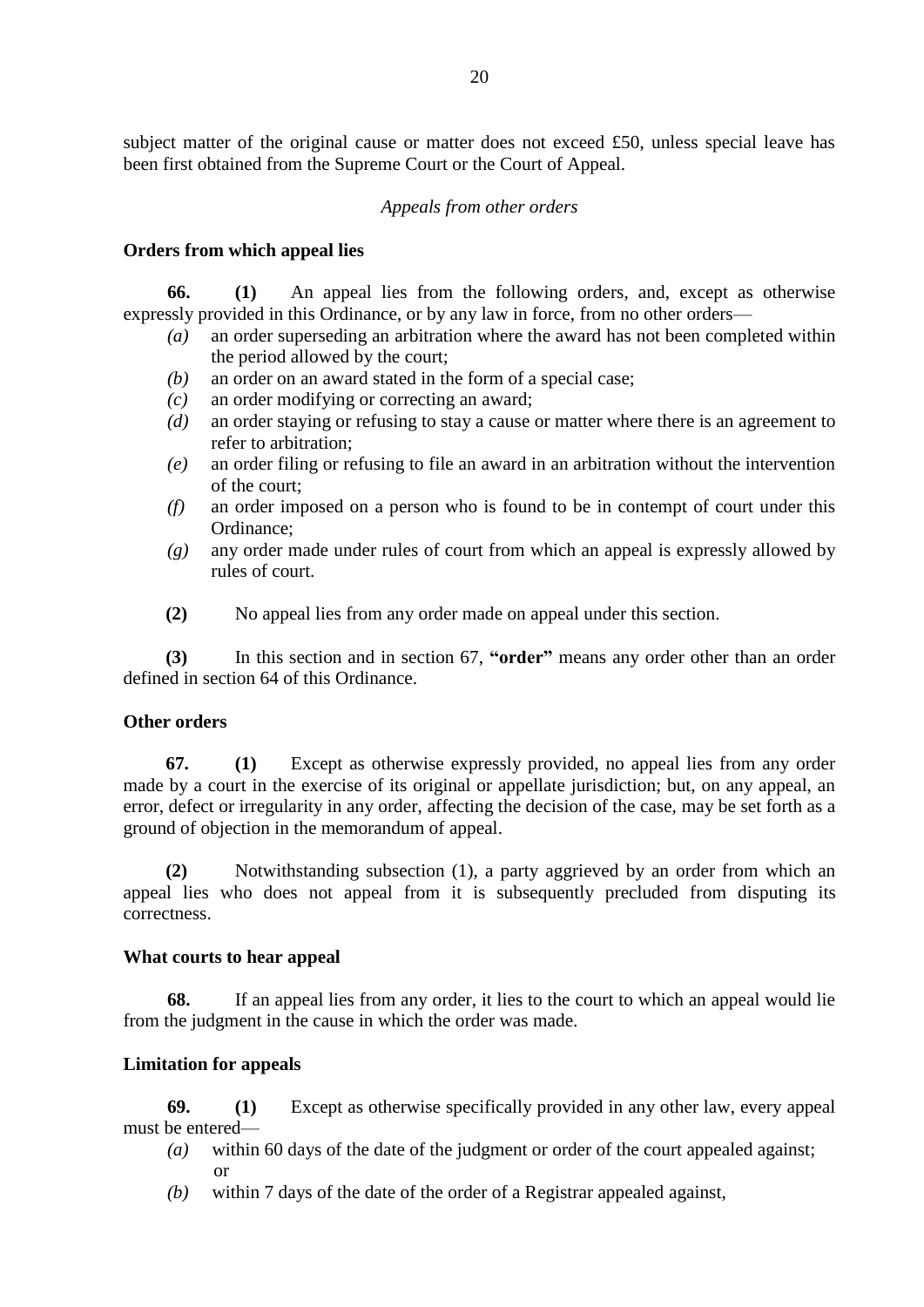but the appellate court may for good cause admit an appeal even if the period of limitation prescribed by this subsection has elapsed.

**(2)** In computing the period of limitation prescribed by subsection (1), the time taken by the court or the Registrar in making a copy of the judgment or order appealed against and of the proceedings upon which it is founded must be excluded.

### *General provisions relating to appeals*

#### **Power of appellate court**

**70. (1)** Subject to any prescribed conditions and limitations, an appellate court in the exercise of its appellate jurisdiction may—

- *(a)* determine a case finally;
- *(b)* remand a case;
- *(c)* frame issues and refer them for trial;
- *(d)* take additional evidence or require such evidence to be taken;
- *(e)* order a new trial.

**(2)** Subject to any prescribed conditions and limitations, an appellate court has the same powers and must perform as nearly as may be the same duties as are conferred and imposed by this Ordinance on courts of original jurisdiction in respect of causes or matters instituted in them.

#### **Procedure in appeals from appellate judgments and orders**

**71.** The provisions of this Part relating to appeals from original judgments and orders apply,, as far as may be, to appeals from—

- *(a)* appellate judgments and orders; and
- *(b)* orders made under this Ordinance or under any special law in which a different procedure is not provided.

#### **PART IX REVISION**

# **Revision by original court**

**72.** Any person aggrieved by a judgment or order from which no appeal is allowed by this Ordinance may apply for a revision of the judgment or order to the court which pronounced the judgment or made the order, and the court may make any order on such an application it thinks fit.

#### **Revision by Supreme Court**

**73. (1)** The Supreme Court may call for the record of any cause or matter which has been determined under this Ordinance by the Magistrates' Court, and if it appears that the Magistrates' Court has—

- *(a)* exercised a jurisdiction not vested in it by law;
- *(b)* failed to exercise a jurisdiction so vested; or
- *(c)* acted in the exercise of its jurisdiction illegally or with material irregularity or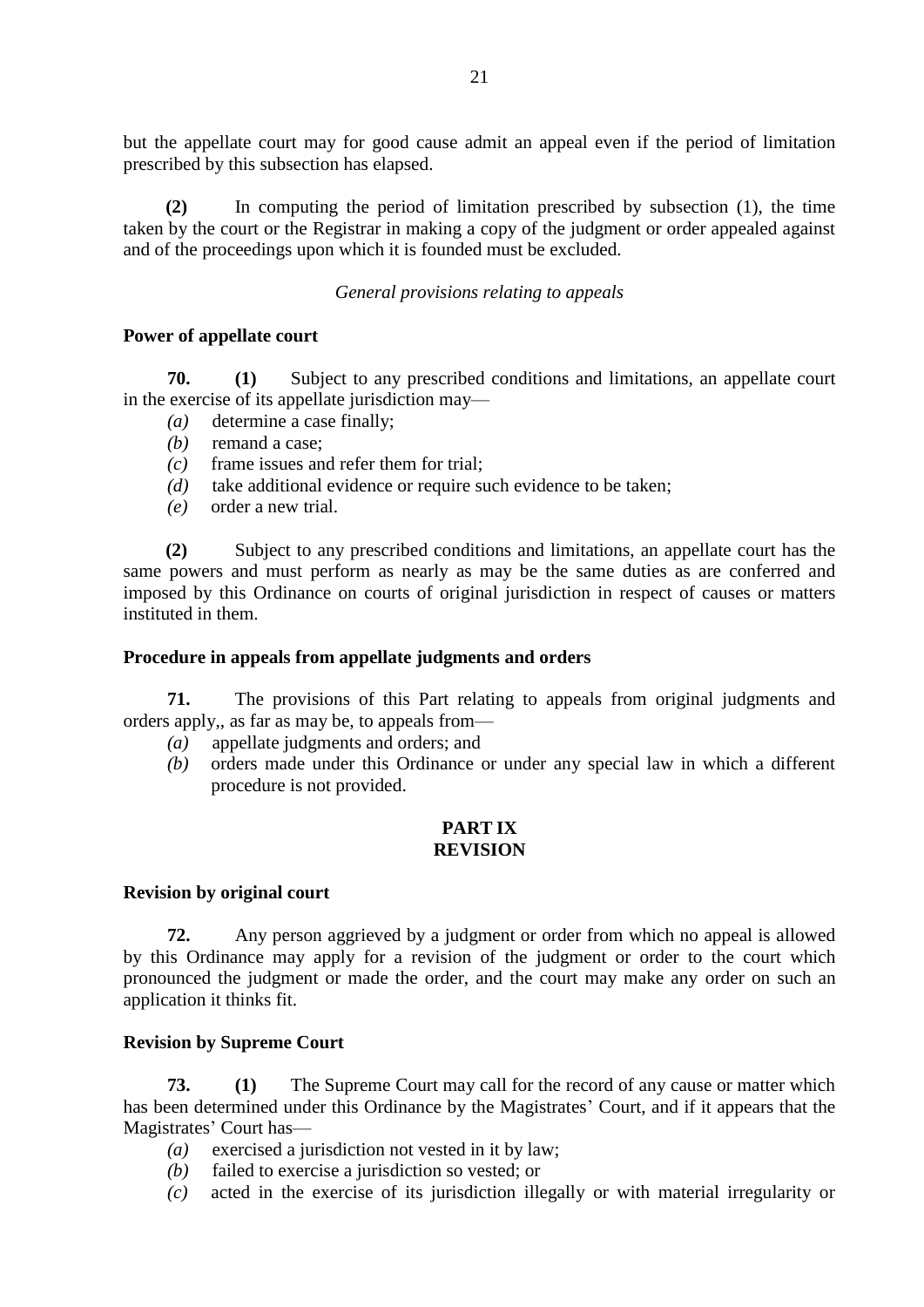injustice,

the Supreme Court may revise the judgment or order pronounced or made in the cause or matter and may make any order in it as the Supreme Court thinks fit:

- **(2)** The power of revision must not be exercised—
- *(a)* unless the parties have first been given the opportunity of being heard; or
- *(b)* if, from lapse of time or other cause, the exercise of the power would involve serious hardship to any person.

# **PART X MISCELLANEOUS**

### **Matters for which provision may be made by rules**

**74.** The Chief Justice may make rules of court, not inconsistent with this Ordinance, to provide for any matter relating to the procedure of the courts in the exercise of their civil jurisdiction, and without limiting that power, the rules may provide for all or any of the following matters—

- *(a)* the service of writs, summonses, notices and other processes and the proof of such service;
- *(b)* the scale of fees and charges to be paid in respect of proceedings under this Ordinance;
- *(c)* the maintenance and custody, while under attachment, of livestock and other moveable property, the fees payable for such maintenance and custody, the sale of such livestock and property, and the proceeds of such sale;
- *(d)* procedure by way of counterclaim and the valuation of such counterclaims for the purposes of jurisdiction;
- *(e)* procedure in garnishee and charging orders either in addition to, or in substitution for, the attachment of debts;
- *(f)* procedure where a defendant claims to be entitled to contribution, indemnity or other relief or remedy against any person whether or not a party to the cause or matter;
- *(g)* summary procedure—
	- (i) in actions in which the plaintiff seeks only to recover a debt or liquidated demand in money payable by the defendant, with or without interest; arising on a contract express or implied, or on an enactment where the sum sought to be recovered is a fixed sum of money or in the nature of a debt other than a penalty, or on a guarantee, where the claim against the principal is in respect of a debt or a liquidated demand only, or on a trust; or
	- (ii) in actions for the recovery of immovable property, with or without a claim for rent or mesne profits, by a landlord against a tenant whose term has expired or has been duly determined for non-payment of rent, or against persons claiming under such tenant;
- *(h)* procedure in actions where the plaintiff seeks to recover a sum of money not exceeding £50;
- *(i)* procedure by way of originating summons;
- *(j)* consolidation of causes, matters, appeals and other proceedings;
- *(k)* delegation to the Registrar, or a deputy Registrar or other official of the court of any judicial, quasi-judicial or non-judicial functions and duties; and
- *(l)* all forms, registers, books, entries and accounts which may be necessary or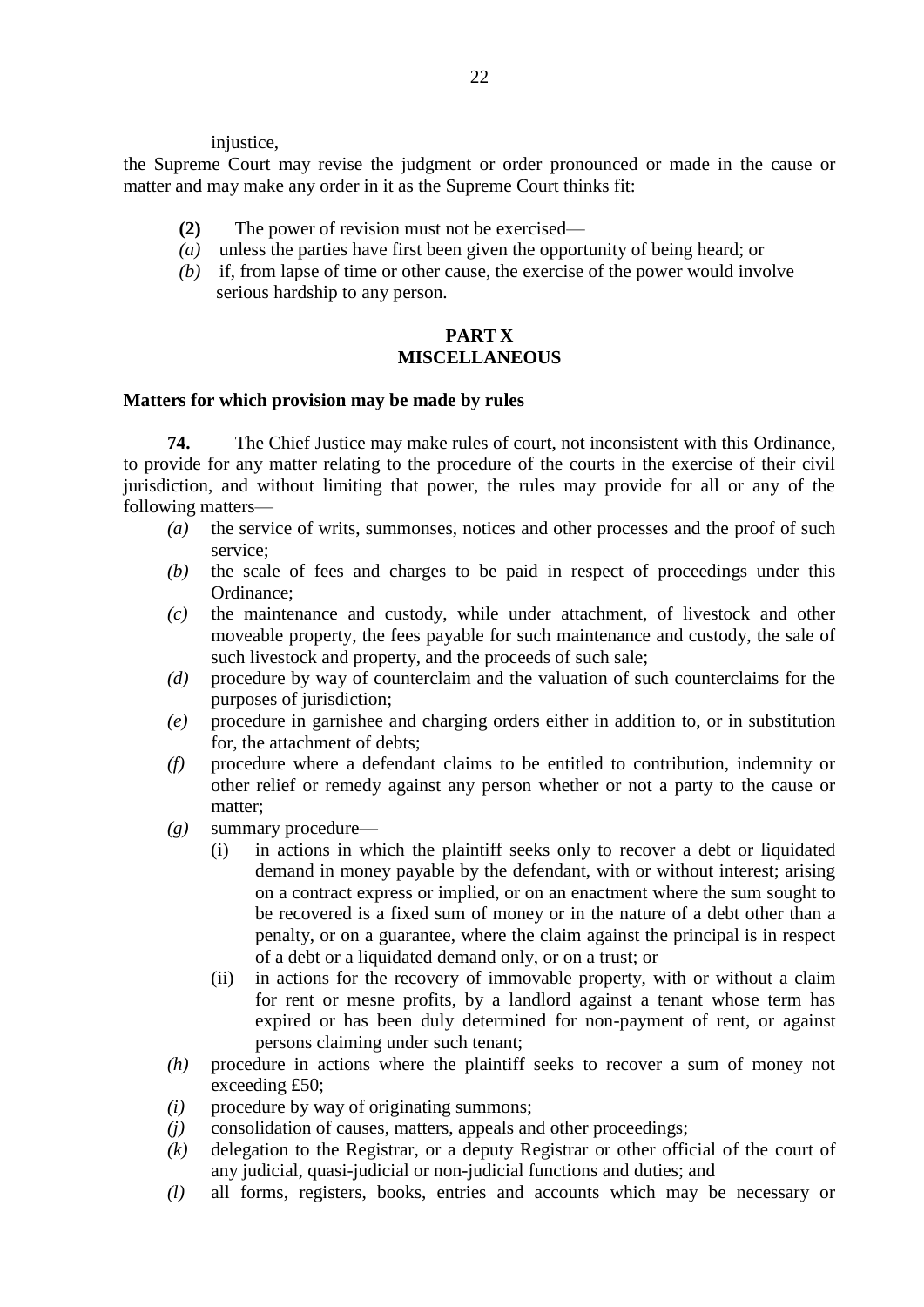desirable for the transaction of the business of civil courts.

# **Arrest other than in execution of judgment**

**75.** *Omitted*

# **Exemption from arrest under civil process**

**76.** *Omitted*

# **Assessors in Admiralty causes**

**77. (1)** In any Admiralty or Vice-Admiralty cause the court may, if it thinks fit, and must upon request of either party to such cause, summon to its assistance, in a manner it directs, one or more assessors to advise the court on any matter requiring nautical or professional knowledge; and any such assessor must attend and assist accordingly.

**(2)** Every such assessor must receive the prescribed fees for his or her attendance, to be paid in a manner the court directs.

**(3)** It is an offence for a person summoned to attend as an assessor –

*(a)* without lawful excuse, to fail to attend as required by the summons;

*(b)* having attended, to depart without the permission of the court; or

*(c)* to fail to attend after adjournment of the court, after being ordered to attend. Penalty: A fine of £25.

# **Oath on affidavit: by whom to be administered**

**78.** If any affidavit is to be sworn under this Ordinance—

*(a)* any court, the Registrar, a Justice of the Peace, or a Commissioner for Oaths; or

*(b)* any officer or other person whom the Supreme Court may appoint in that behalf, may administer the oath to the deponent.

# **Orders and notices to be in writing**

**79.** All orders or notices served on or given to any person under this Ordinance must be in writing.

# **Application for restitution**

**80. (1)** If and in so far as a judgment or order is varied or reversed on appeal or revision –

- *(a)* the court of first instance must, on the application of the party entitled to any benefit by way of restitution or otherwise, cause such restitution to be made as will, so far as may be, place the parties in the position they would have occupied but for such judgment or order, or such part thereof as has been varied or reversed; and
- *(b)* for that purpose the court may make any orders, including orders for the refund of costs and for the payment of interest, damages, compensation, and mesne profits, as are properly consequential on such variation or reversal.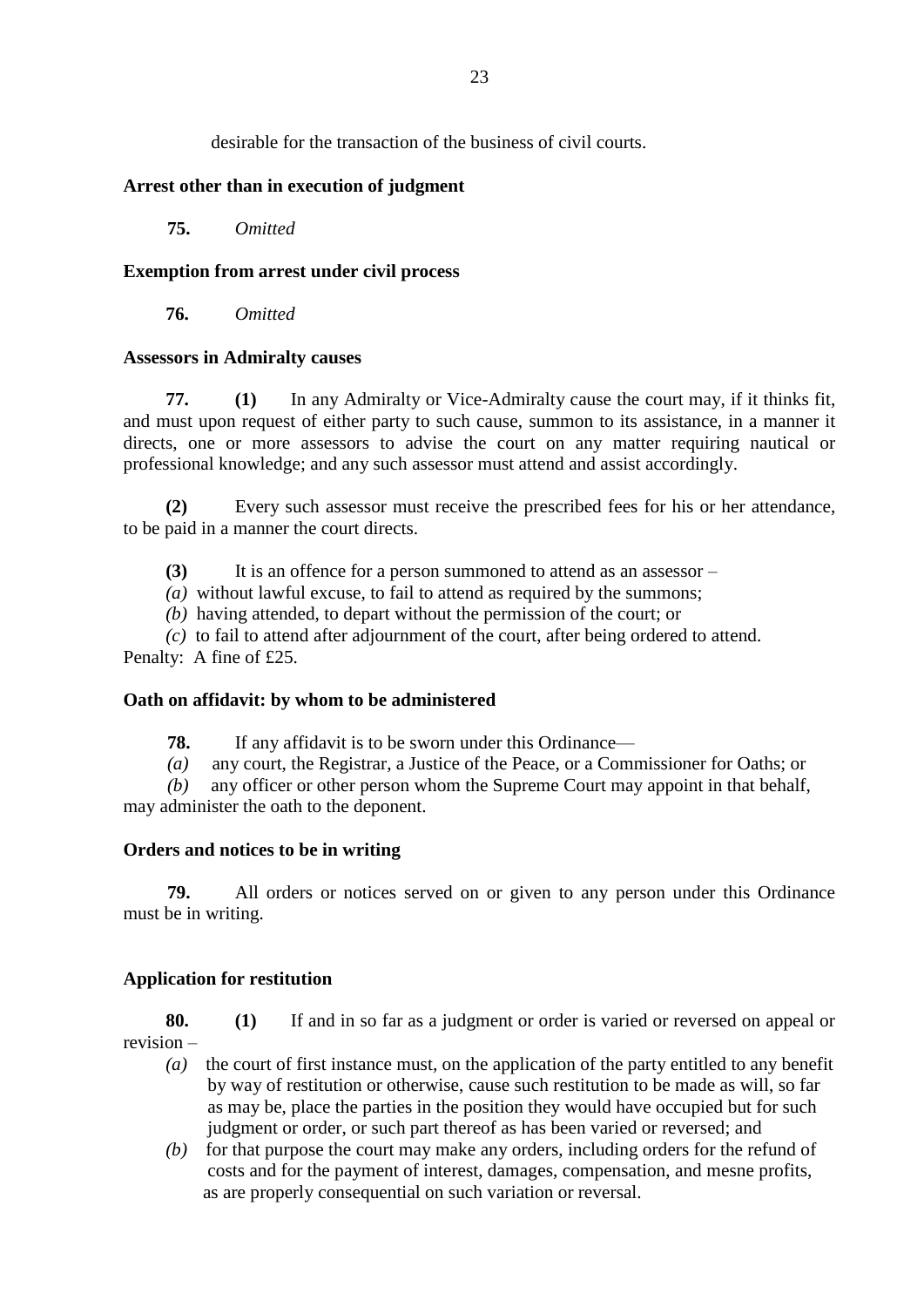**(2)** No action may be instituted for the purpose of obtaining any restitution or other relief which could be obtained by application under subsection (1).

# **Enforcement of liability of surety**

- **81. (1)** If any person has become liable as surety for—
- *(a)* the performance of any judgment or order or any part of any judgment or order;
- *(b)* the restitution of any property taken in execution of a judgment or order; or
- *(c)* the payment of any money, or the fulfilment of any condition imposed on any person, under a judgment or order of the court in any cause or matter or in any proceeding consequent on it,

the judgment or order may be executed against the person, if an individual, to the extent to which the person has rendered himself or herself personally liable, in the manner provided in this Ordinance for the execution of judgments and orders, and such person is for the purposes of appeal a party.

**(2)** Before the execution of any judgment or order under subsection (1), notice in writing of the application for such execution, as the court in each case thinks sufficient, must be given to the person who has become liable as surety.

# **Consent or agreement by persons under disability**

**82.** In all causes and matters in which any person under disability is a party, any consent or agreement relating to any proceeding, if given or made with the express leave of the court by the next friend or guardian for the cause or matter, has the same force and effect as if the person were under no disability and had given such consent or made such agreement.

# **Execution of judgment of Supreme Court before costs are ascertained**

**83.** If the Supreme Court considers it necessary that a judgment or order pronounced or made in the exercise of its original civil jurisdiction should be executed before the amount of the costs incurred in the cause or matter can be ascertained, the court may order –

- *(a)* that the judgment or order be executed forthwith, except as to so much of it as relates to the costs; and
- *(b)* as to so much of the judgment or order as relates to the costs, that the judgment or order may be executed as soon as the amount of the costs is ascertained.

# **Enlargement of time**

**84.** If any period of time is fixed or granted by the court for the doing of any act prescribed or allowed by this Ordinance. the court may enlarge the period, even if the period originally fixed or granted has expired.

# **Power to make up deficiency of court fees**

**85.** If the whole or any part of any prescribed fee has not been paid, the court may, at any stage of the proceedings, allow the person by whom the fee is payable to pay the whole or part, as the case may be, of the fee; and upon such payment the fee is deemed to have been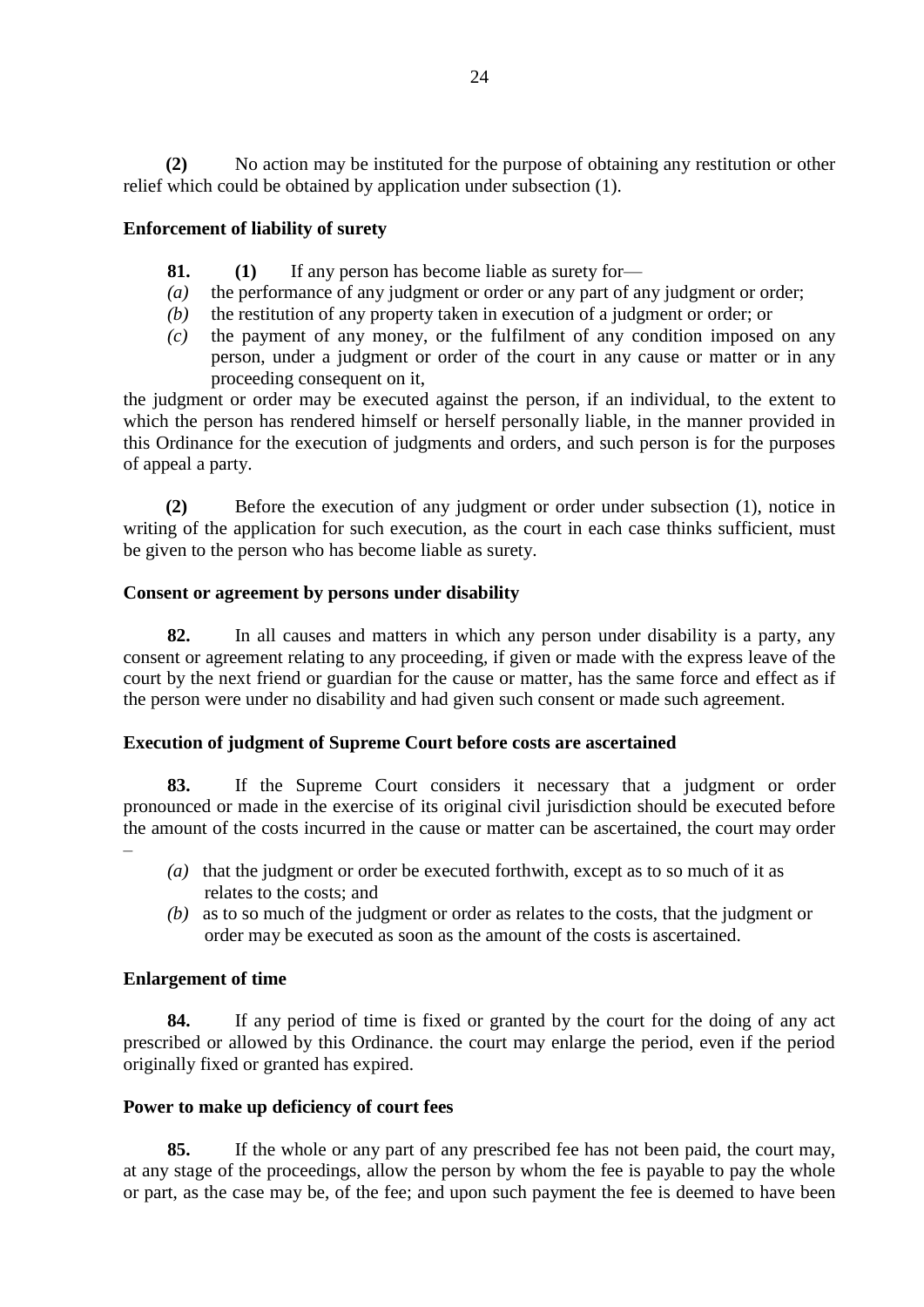paid in full from the beginning.

# **Procedure of courts in England may be followed in certain cases**

**86.** If and in so far as no or insufficient provision is made by this or any other Ordinance or by rules of court in relation to the procedure to be observed in any cause or matter, such cause or matter may be—

- *(a)* instituted and continued; and
- *(b)* heard and determined,

according to the procedure and practice of and in courts of justice in England according to their respective jurisdiction and authorities.

# **Saving of inherent powers of court**

**87.** This Ordinance does not limit or otherwise affect the inherent power of the court to make any orders that are necessary for the ends of justice or to prevent abuse of the process of the court.

# **Amendment of judgments or orders**

**88.** Clerical or arithmetical mistakes in judgments or orders, or errors arising in them from any accidental slip or omission, may at any time be corrected by the court either on its own initiative or on the application of any of the parties.

# **General power to amend**

**89.** The court may at any time, and on terms as to costs or otherwise it thinks fit, amend any defect or error in any pleadings in a cause or matter; and all necessary amendments must be made for the purpose of determining the real question or issue raised by or depending on any such pleading.

# **CIVIL PROCEDURE ORDINANCE, 1968**

\_\_\_\_\_\_\_\_\_\_\_

# **CIVIL PROCEDURE RULES, 1969**

(Made by the Chief Justice under section 74)

# TABLE OF CONTENTS

**PRELIMINARY** 

- 1. Citation and application
- 2. Interpretation

### ORDER 1 *Parties*

- 1. Joinder of plaintiffs
- 2. Joinder of defendants
- 3. Separate trials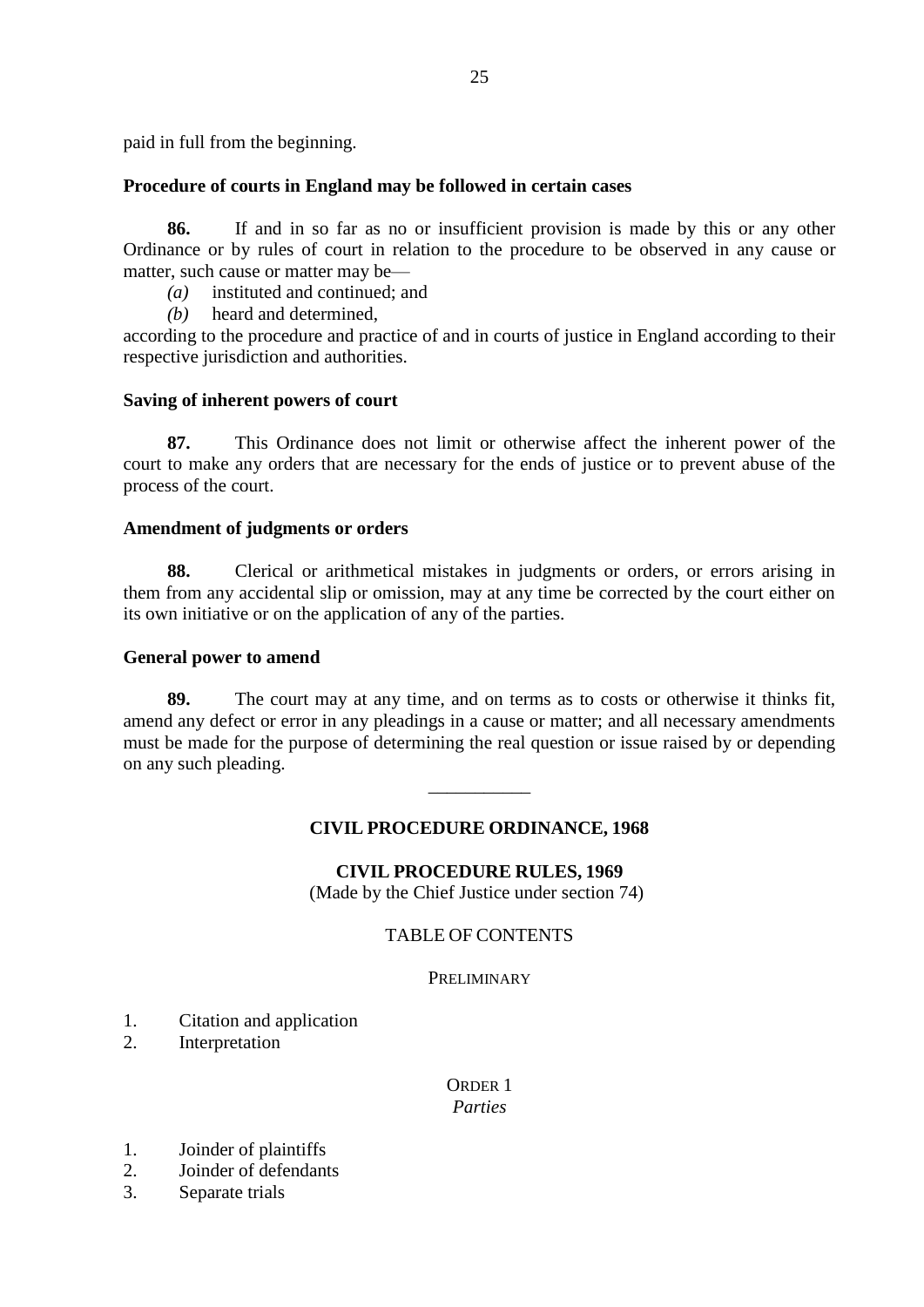- 4. When plaintiff in doubt from whom redress to be sought
- 5. One person may sue or defend on behalf of others
- 6. Misjoinder and non-joinder
- 7. Court may strike out or add parties
- 8. Appearance of one of several plaintiffs or defendants for others

#### *Actions by or against corporations*

- 1. Verification of proceedings
- 2. Service on corporation

### ORDER 3

# *Actions by or against firms and persons carrying on business in names other than their own*

- 1. Name of firm may be used
- 2. Service
- 3. Appearance in action against firms
- 4. Execution in actions, etc, between partners
- 5. Actions, etc, against person carrying on business in name other than own

### ORDER 4

### *Actions by or against trustees, etc*

- 1. Representation of beneficiaries in actions concerning trust property
- 2. Joinder of trustees, etc.

#### ORDER 5

#### *Actions by or against minors and persons of unsound mind*

- 1. Minor to sue by next friend
- 2. Guardian *ad litem* for minor defendant
- 3. Who may act as next friend or be appointed guardian *ad litem*
- 4. Representation of minor
- 5. Agreement or compromise on behalf of minor
- 6. Retirement of next friend
- 7. Removal of next friend
- 8. Stay of proceedings on removal, etc, of next friend
- 9. Removal, etc, of guardian *ad litem*
- 10. Course to be followed by minor plaintiff or applicant on attaining majority
- 11. If co-plaintiff attaining majority desires to repudiate action
- 12. Moneys recovered by minors
- 13. Application to persons of unsound mind

#### ORDER 6

#### *Recognised agents and advocates*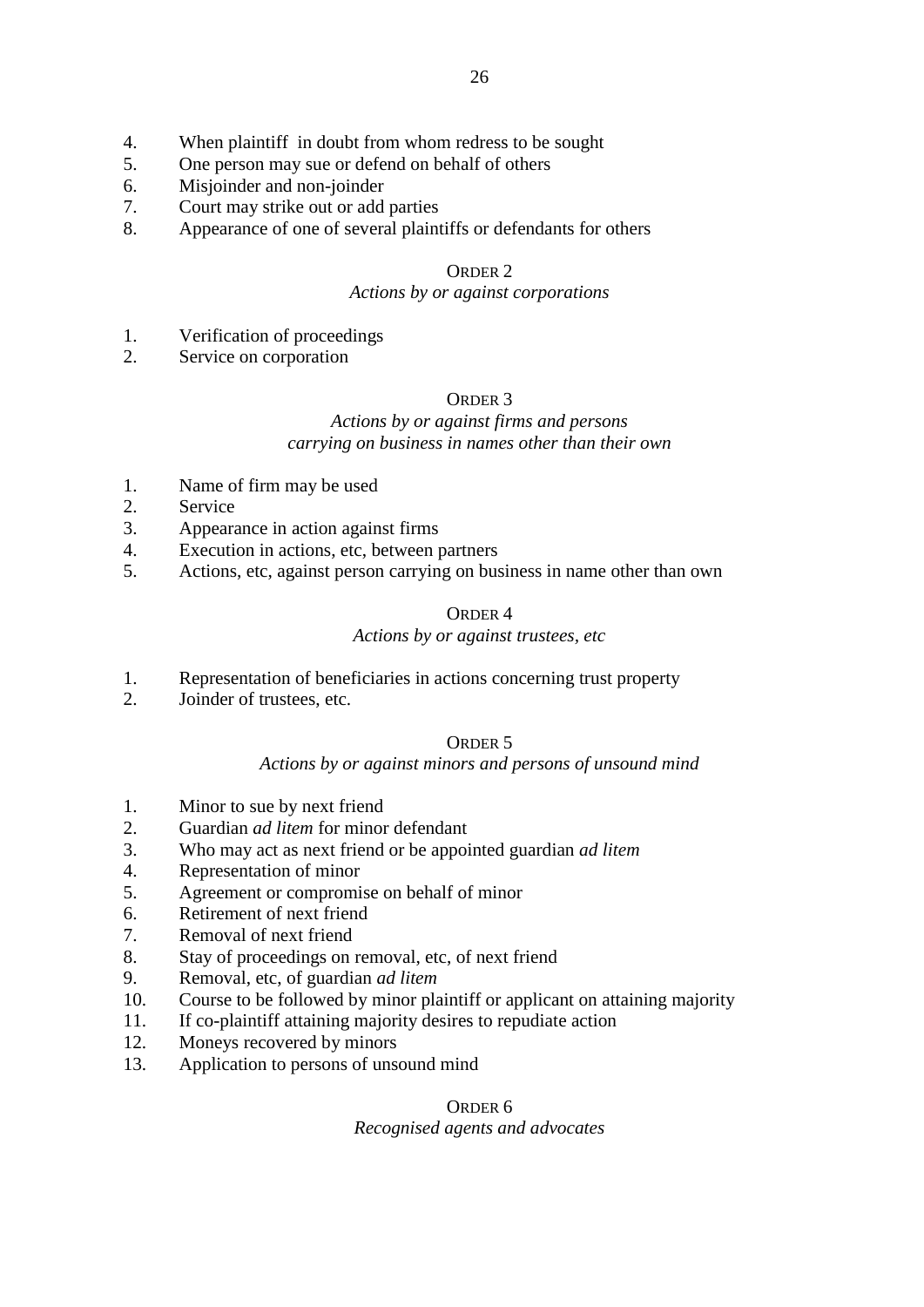- 1. Appearances, etc. may be in person by recognised agent or advocate
- 2. Recognised agents
- 3. Service of process on recognised agent
- 4. Agent for acceptance of service of process

### *Frame of action*

- 1. Action to include the whole claim, except part relinquished
- 2. Joinder of causes of action
- 3. Claims by or against executor, etc.
- 4. Separate trials
- 5. Declaratory judgment

### ORDER 8

# *Institution of proceedings*

- 1. Actions to be commenced by plaint
- 2. Action Book

#### ORDER 9

#### *Pleadings generally*

- 1. Pleading to state material facts and not evidence
- 2. Particulars to be given where necessary
- 3. Further and better particulars
- 4. New fact to be specially pleaded
- 5. Denial to be specific
- 6. Effect of document to be stated
- 7. Presumptions of law
- 8. Technical objection
- 9. Amendment of pleadings
- 10. Amendment to be filed and served
- 11. Reply to amendment
- 12. Pleading to be signed
- 13. Points of law may be raised by pleading
- 14. Dismissal of action
- 15. Striking out or amending pleading

#### ORDER 10 *Plaint*

- 1. Particulars to be contained in plaint
- 2. Money actions
- 3. If the subject-matter is immovable property
- 4. If plaintiff sues as representative
- 5. Limitation
- 6. Relief claimed to be stated
- 7. Shop-books and accounts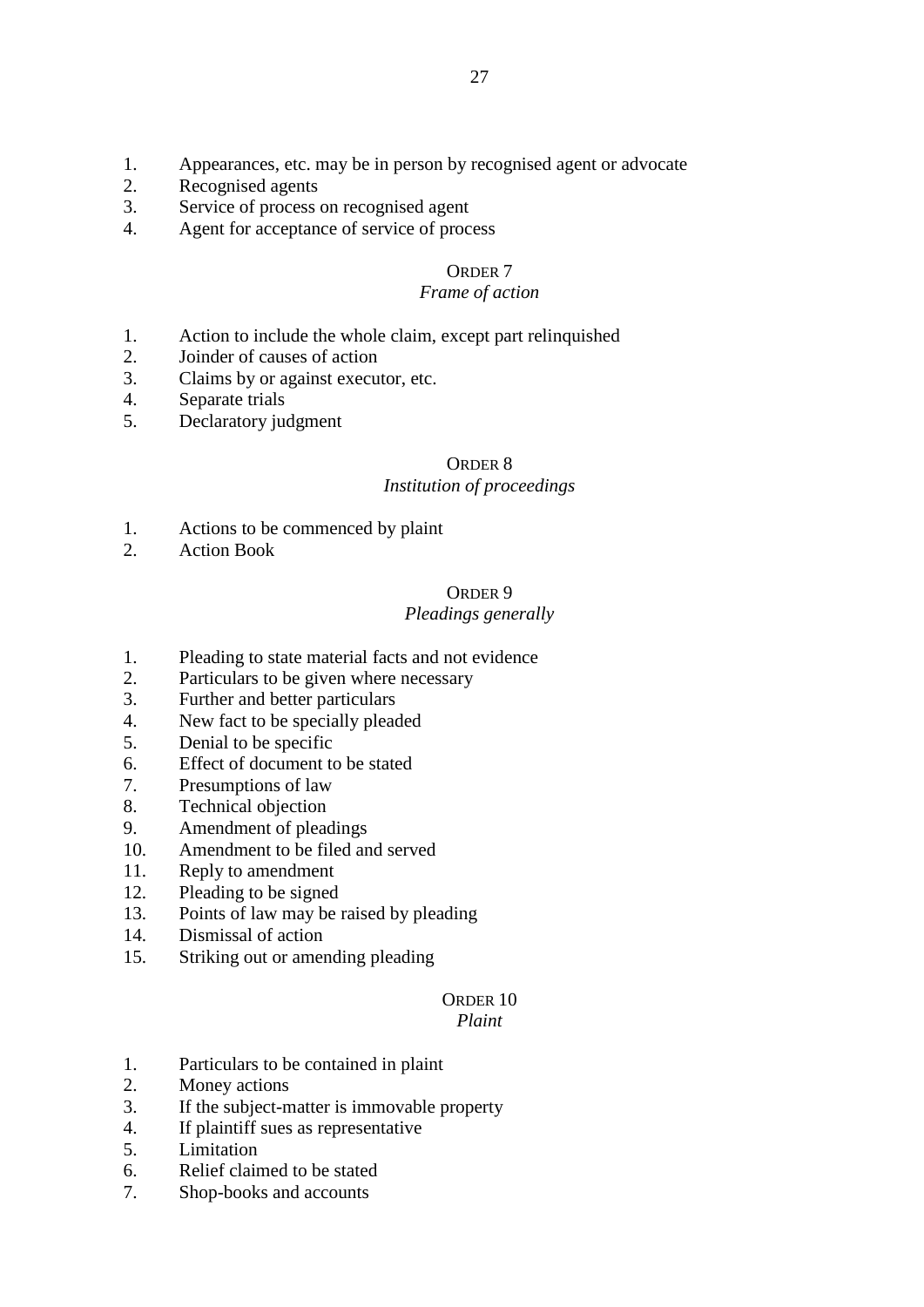# *Issue and service of writ of summons*

- 1. Writ of summons
- 2. If summons is for final disposal
- 3. Delivery of summons for service
- 4. Mode of service
- 5. Service on agent by whom defendant carries on business
- 6. Proof of service
- 7. Substituted service
- 8. Service on members of armed forces, police officers and prisoners
- 9. Service out of jurisdiction
- 10. Application to be supported by evidence
- 11. Time for delivering defence
- 12. Service where defendant is Commonwealth citizen, etc
- 13. If defendant is not Commonwealth citizen, etc.
- 14. Service in a foreign country
- 15. Service of foreign legal process in Ascension
- 16. General powers of the court
- 17. Interpretation

# ORDER 12

# *Defence and Counterclaim*

- 1. Delivery of defence
- 2. Set-off and counterclaim
- 3. Pleading to damages
- 4. Persons in representative capacity
- 5. Counterclaim to be specific
- 6. Title of counterclaim
- 7. Claim against person not a party
- 8. Exclusion of set-off or counterclaim
- 9. Discontinuance
- 10. Judgment for balance
- 11. Subsequent pleadings

# ORDER 13 *Third Party Procedure*

1. Third party notice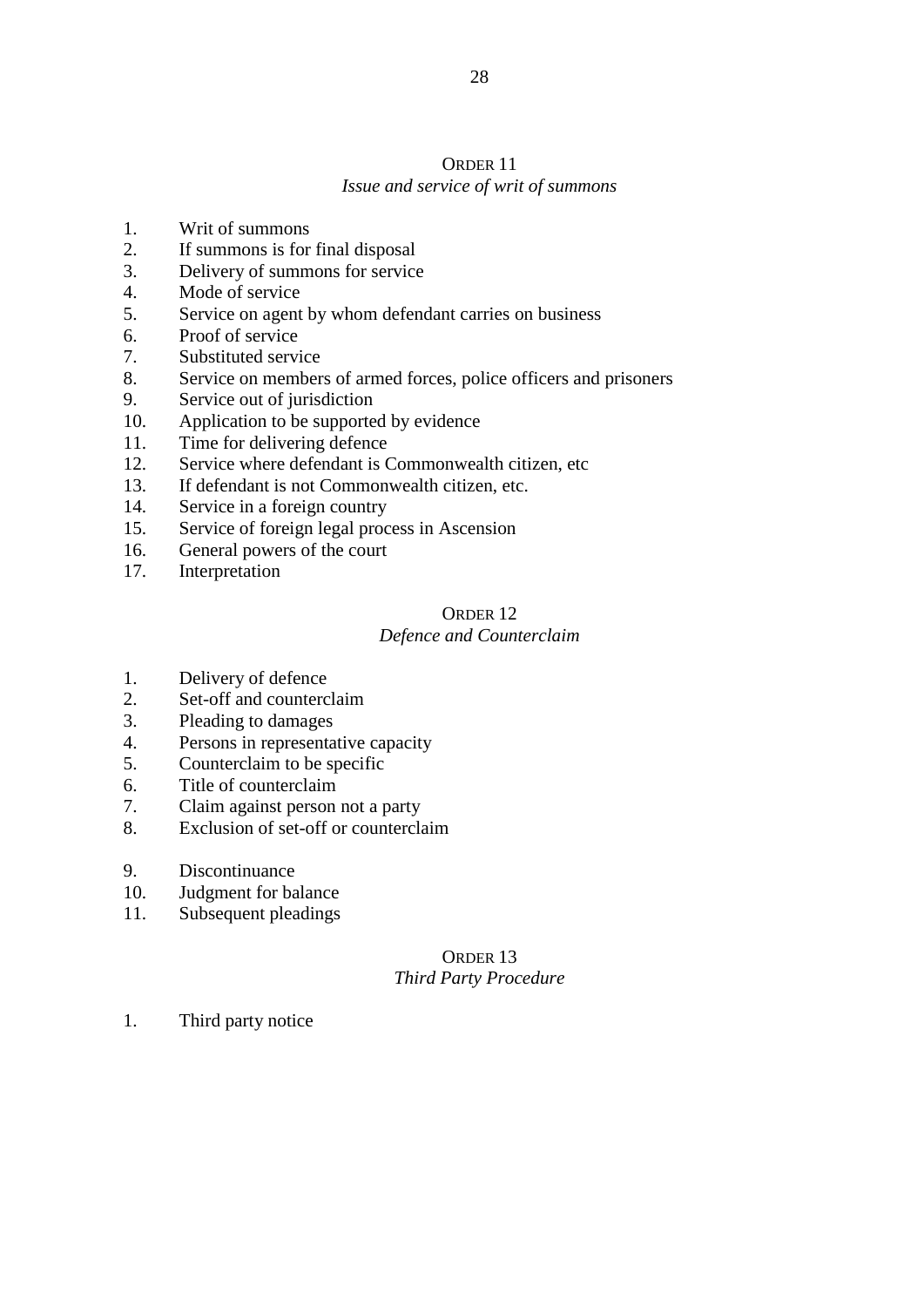# ORDER 14 *Death, insolvency and marriage of parties*

- 1. Procedure where one of several plaintiffs or defendants dies and right to sue survive
- 2. Procedure in case of death of one of several parties or of sole party, etc.
- 3. Determination of question as to personal representative
- 4. Action not abated by marriage of female party
- 5. When plaintiff's insolvency bars action
- 6. Procedure in case of assignment before judgment
- 7. Application of Order to appeals

# ORDER 15

# *Interrogatories, discovery and inspection*

- 1. Discovery by interrogatories
- 2. Discovery of documents
- 3. Affidavit of documents
- 4. Production of documents
- 5. Inspection of documents referred to in pleadings or affidavits
- 6. Order for inspection
- 7. Verified copies
- 8. Noncompliance with order for discovery
- 9. Notice to produce documents in court

# ORDER 16

# *Admissions*

- 1. Notice of admission
- 2. Judgment on admissions

# ORDER 17

# *Security for costs*

- 1. Security for the costs of a defendant
- 2. Effect of failure to provide security

# ORDER 18

# *Payment into court*

- 1. Defendant may pay money into court
- 2. Acceptance of money paid into court
- 3. Order for payment out of court in certain cases
- 4. Money remaining in court
- 5. Counterclaim
- 6. Money paid into court under order

# ORDER 19 *Withdrawal and adjustment of actions*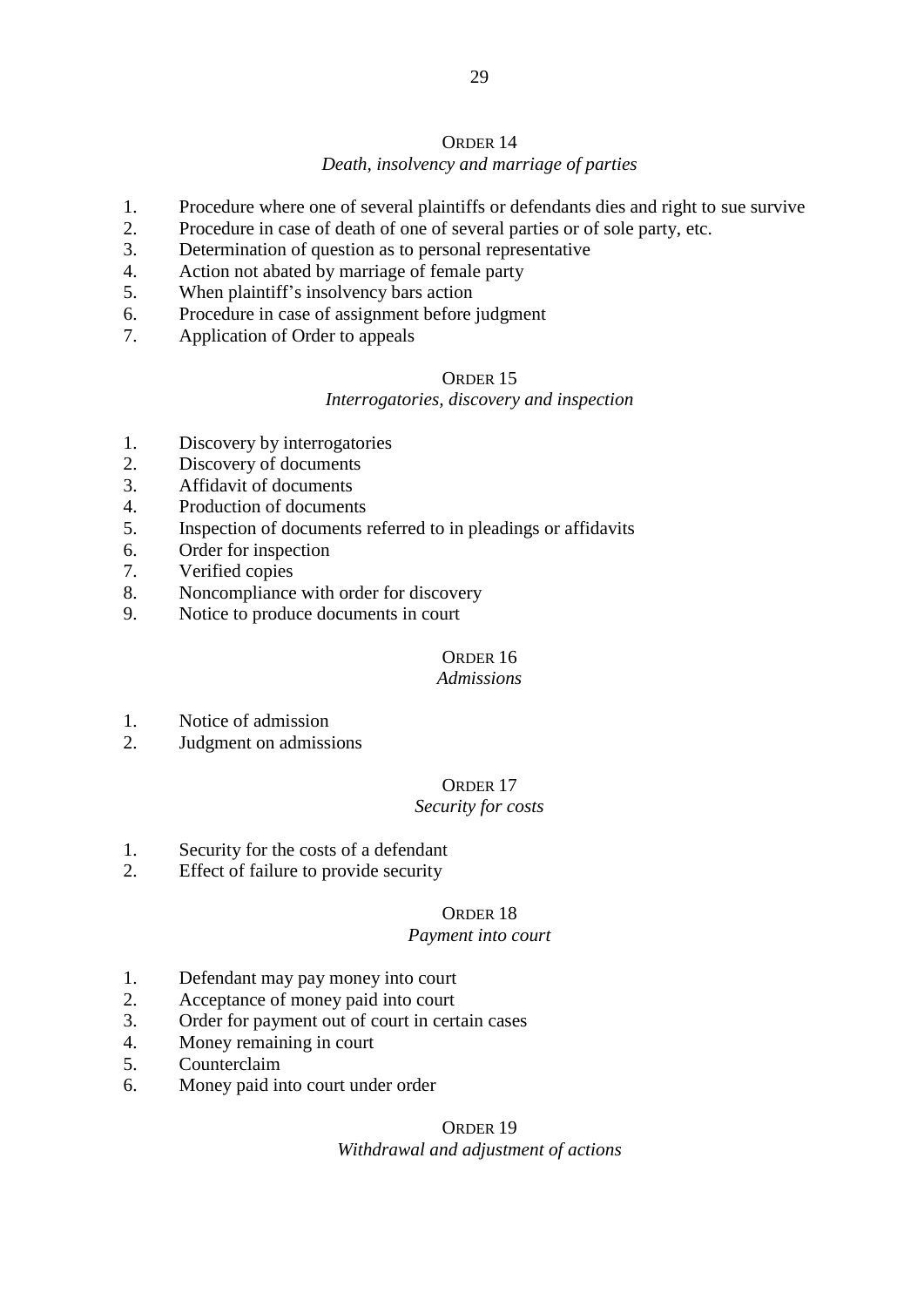- 1. Withdrawal by plaintiff
- 2. Withdrawal by defendant
- 3. Withdrawal by consent
- 4. Stay of subsequent action
- 5. Limitation in subsequent action
- 6. Compromise

# *Setting down action for hearing; defendant failing to deliver defence, etc*

- 1. Proceedings against infants and persons of unsound mind
- 2. Affidavit of service upon non-appearance
- 3. Judgment upon a liquidated demand
- 4. Liquidated demand against several defendants
- 5. Assessment of damages
- 6. Assessment where some defendants have delivered defences
- 7. General rule where no defence delivered
- 8. Setting down action for hearing
- 9. Setting aside judgment
- 10. Appearance by defendant in answer to a summons
- 11. When neither party appears, action dismissed
- 12. Plaintiff may bring fresh action or court may restore action to file
- 13. Procedure where plaintiff only appears
- 14, Procedure where defendant appears after commencement of hearing
- 15. Procedure where defendant only appears
- 16. Judgment against plaintiff by default bars fresh action
- 17. Procedure in case of non-attendance of one or more of several plaintiffs
- 18. Procedure in case of non-attendance of one or more of several defendants
- 19. Setting aside judgment *ex parte* against defendant
- 20. Application

# ORDER 21

# *Summoning and attendance of witnesses*

- 1. Summons to attend to give evidence or produce documents
- 2. Expenses of witnesses
- 3. Time, place, and purpose of attendance to be specified in summons
- 4. Summons to produce documents
- 5. Power to require persons present in court to give evidence
- 6. Service of summons
- 7. Duty of persons summoned
- 8. Procedure where witness fails to comply with summons
- 9. Penalty for failure to comply with witness summons
- 10. Attendance of witnesses
- 11. Application of rules 8 and 9
- 12. Procedure where arrested witness cannot give evidence
- 13. Consequence of refusal of a party to give evidence
- 14. Rules as to witnesses to apply to parties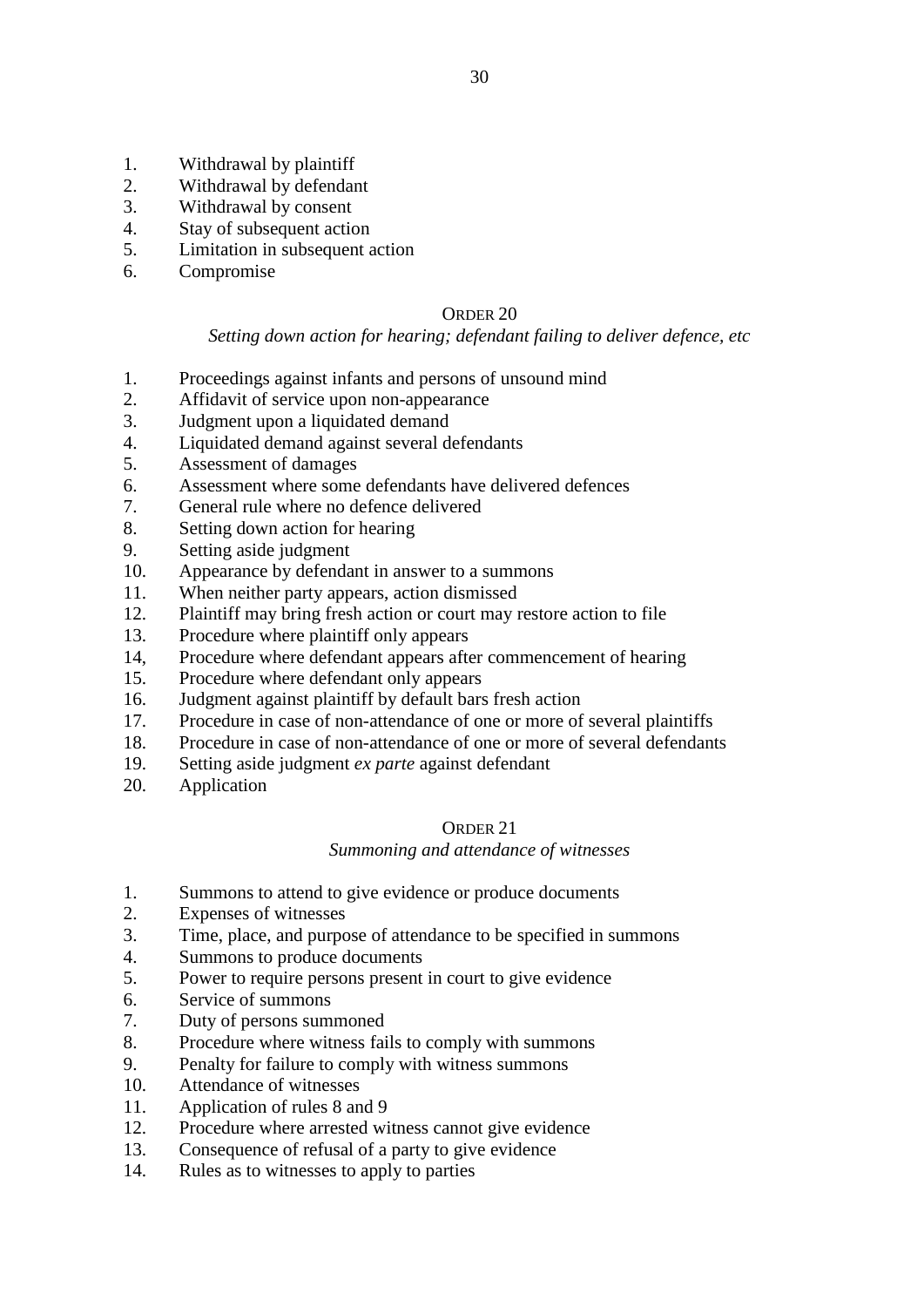# *Consolidation of actions and test actions*

- 1. Consolidation of actions
- 2. Test actions

# ORDER 23

# *Hearing of the action, etc., and examination of witnesses*

- 1. Right to begin
- 2. Order and production of evidence
- 3. Witnesses to be examined in open court
- 4. Recording of evidence
- 5. Particular question and answer may be provided
- 6. Objections
- 7. Power to examine witness immediately
- 8. Court may recall witness
- 9. Power of court to inspect

# ORDER 24

# *Prosecution of actions, etc., and adjournments*

- 1. Court may grant time and adjourn hearing
- 2. Procedure where no application is made to restore action adjourned generally
- 3. Procedure where party fails to appear
- 4. Procedure where parties fail to produce evidence

# ORDER 25

# *Affidavits*

- 1. Power to order fact to be proved by affidavit
- 2. Power to order attendance for cross-examination

# ORDER 26

# *Production, impounding and return of documents*

- 1. Endorsements on documents admitted in evidence
- 2. Endorsements on copies of entries in books, etc.
- 3. Recording of admitted, and return of rejected, documents
- 4. Court may order document to be impounded
- 5. Return of documents
- 6. Court may send for court records
- 7. Application of Order to material objects

#### ORDER 27 *Commissions*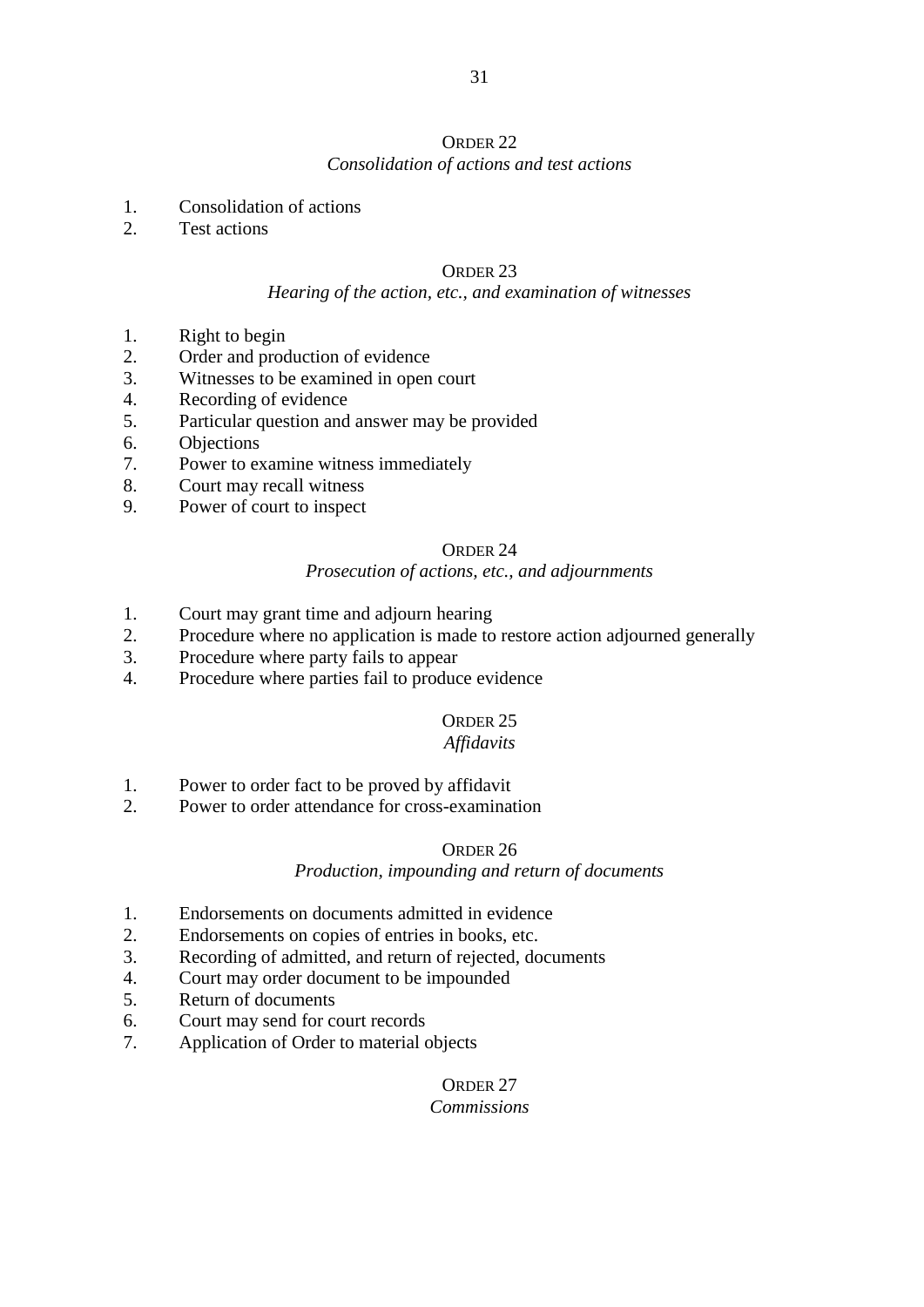- 1. Commission to examine witness outside Ascension
- 2. Examination of witness pursuant to commission
- 3. Return of Commission, etc.
- 4. Commissions to make investigations
- 5. Referee to examine accounts
- 6. Partition of immovable property
- 7. Expenses in advance
- 8. Powers of enquiry
- 9. Attendance and examination of witnesses
- 10. Parties to appear before commissioner

# *Arrest and attachment before judgment*

- 1. When defendant may be called upon to provide security for appearance
- 2. Security
- 3. Defendant failing to provide security
- 4. Defendant may be called upon to provide security for production of property
- 5. Attachment of property
- 6. Mode of attachment
- 7. Saving of other rights
- 8. Property need not be re-attached in execution of judgment

# ORDER 29

# *Temporary injunctions and interlocutory orders*

- 1. When temporary injunctions may be granted
- 2. Injunction to restrain repetition or continuance of breach
- 3. Notice to opposite party
- 4. Order may be discharged, varied or set aside
- 5. Power to order interim sale
- 6. Detention, preservation, inspection, etc, of property
- 7. Deposit of money, etc, in court

# ORDER 30

# *Receivers*

- 1. Appointment of receivers
- 2. Remuneration

# ORDER 31 *Judgments*

- 1. Judgment, when pronounced
- 2. Judgment of Chief Justice
- 3. Judgment to be signed
- 4. Contents of judgment
- 5. Relief granted to be specified
- 6. Entry of judgment, etc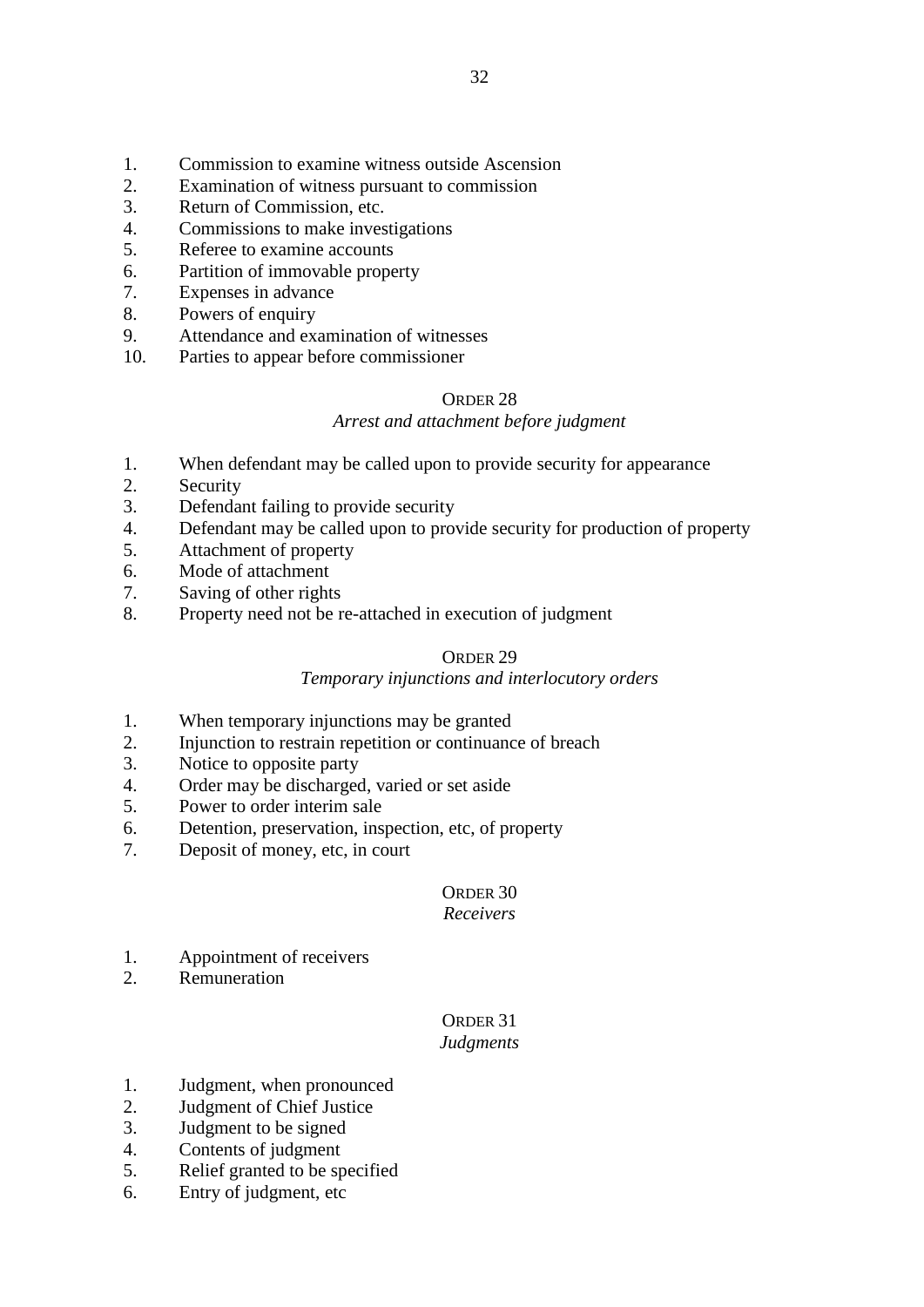- 7. Payment by instalments
- 8. Possession and mesne profits
- 9. Administration action
- 10. Dissolution of partnership
- 11. Account between principal and agent, etc.
- 12. Set-off
- 13. Certified copies of judgment
- 14. Application to orders

# *Execution of judgments and orders*

- 1. Payment of money under judgment
- 2. Execution of judgment
- 3. Form of application for execution
- 4. Execution of judgment by another court
- 5. Execution of judgments of other courts
- 6. Application for attachment of movable property not in judgment debtors possession
- 7. Application for execution by joint judgment-creditor
- 8. Procedure on receiving application for execution
- 9. Execution of cross claims under same judgment
- 10. Simultaneous executions
- 11. Process for execution
- 12. Endorsement of process
- 13. Stay of execution pending action between judgment-creditor and judgment debtor
- 14. Judgment for payment of money
- 15. Judgment for specific movable property
- 16. Judgment for specific performance or injunction
- 17. Enforcement of judgments for specific performance, etc. against corporation
- 18. Judgment for delivery of immovable property
- 19. *Omitted*
- 20. *Omitted*
- 21. *Omitted*
- 22. Examination of judgment debtor
- 23. Attachment of movable property
- 24. Attachment of property not in possession of judgment debtor
- 25. Attachment of share in movables as co-owner
- 26 Attachment of salary
- 27. Attachment of property in custody of court or public officer
- 28. Order for payment of coin or currency notes
- 29. Determination of attachment
- 30. Investigation of objections to attachment or claims to attached property
- 31. Procedure after investigation
- 32. Saving of actions to establish right to attached property
- 33. Sale of attached property
- 34. Time of sale
- 35. Adjournment or stoppage of sale
- 36. Restrictions on buying property
- 37. Irregularity in sale
- 38. Delivery of property sold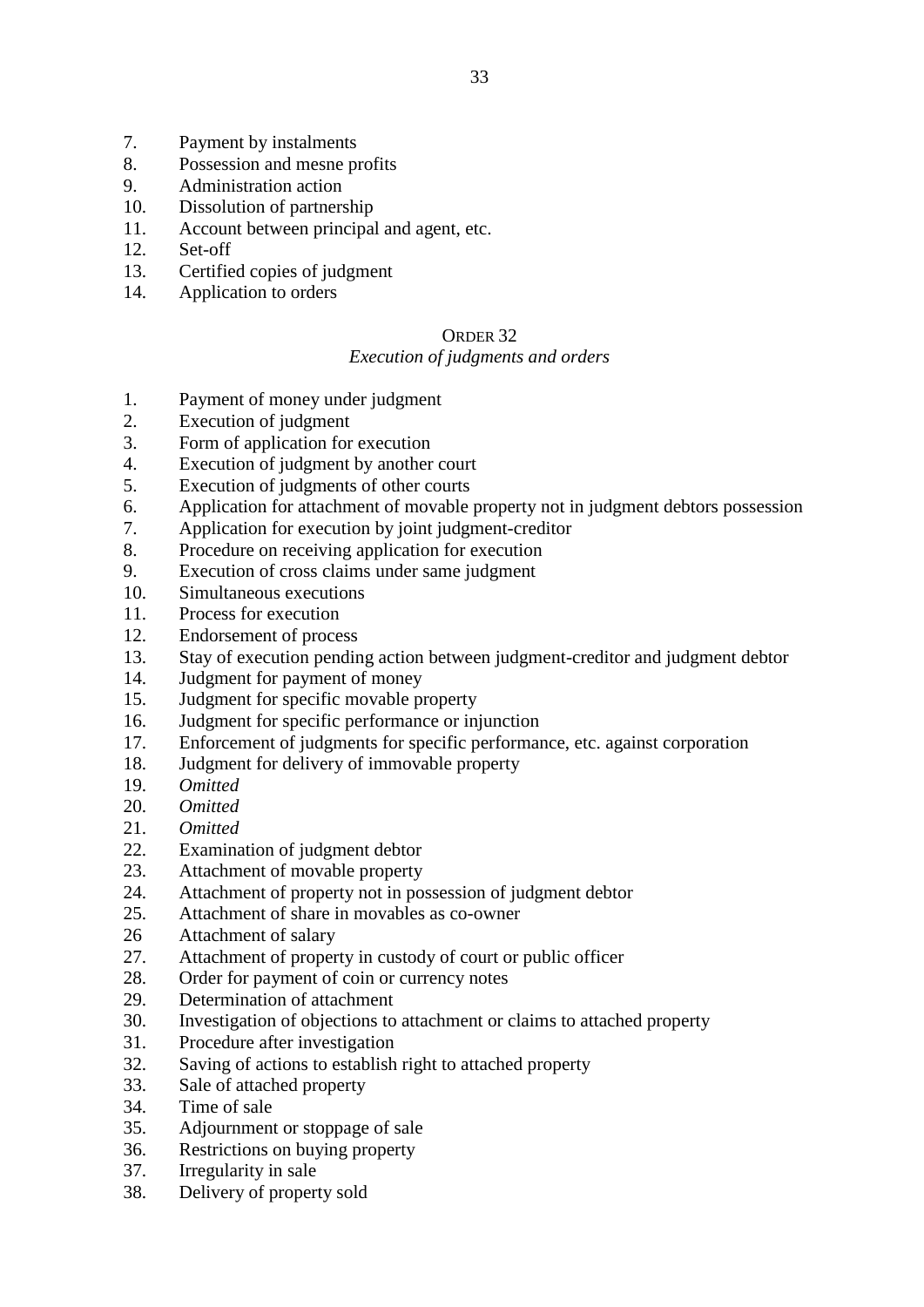- 39. Rules of Supreme Court of England to apply in cases not provided for
- 40. Application to orders

### *Interpleader*

- 1. Institution of proceedings
- 2. Matters to be proved by applicant
- 3. Stay of action
- 4. Order upon summons
- 5. Summary procedure
- 6. Order on claimant's failure to appear

# ORDER 34

### *Procedure in Magistrates' Court*

- 1. Application of Order
- 2. Pleadings
- 3. Actions for debts not exceeding £200
- 4. Rules to apply

#### ORDER 35

### *Miscellaneous applications by originating summons*

- 1. Executors, administrators, etc.
- 2. Administration of estate or trust
- 3. Partnership
- 4. Practice upon application for summons
- 5. Evidence and directions upon hearing of summons
- 6. Power of court on hearing of summons

#### ORDER 36

#### *Appeals to the Supreme Court*

- 1. Form of appeal
- 2. Grounds which may be taken in appeal
- 3. Appeal by one of several plaintiffs or defendants
- 4. Stay of proceedings
- 5. Register of appeals
- 6. Security for costs
- 7. Record of Magistrates' Court
- 8. Notice of hearing
- 9. Non-appearance, of parties
- 10. Reinstatement of appeal
- 11. Re hearing on application of respondent
- 12. Power to direct respondents to be added
- 13. Remand by Supreme Court
- 14. Supreme Court, may determine case finally
- 15. Additional evidence in Supreme Court
- 16. Taking additional evidence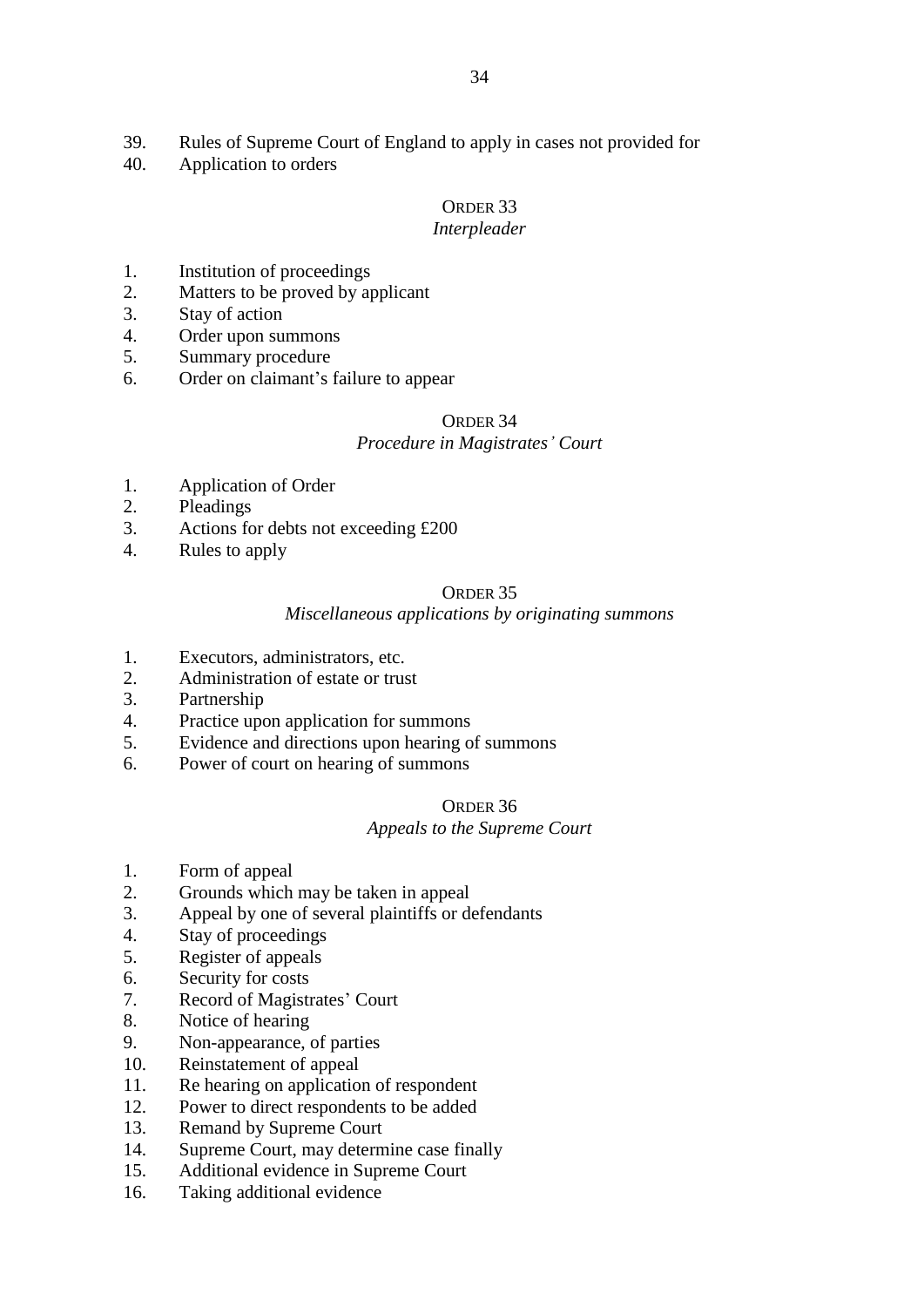- 17. Power of the Supreme Court on Appeal
- 18. Judgment on appeal
- 19. Copy of judgment to be sent to Magistrates' Court

# *Appeals from Orders*

- 1. Appeals from orders as of right
- 2. Appeals from orders by leave
- 3. Practice

# ORDER 38

### *Revision*

- 1. Power of Supreme Court to call for records
- 2. Powers of Supreme Court on revision
- 3. Discretion of court as to hearing parties
- 4. Supreme Court order to be certified to lower court

# ORDER 39

#### *Procedure on Applications*

- 1. Form of application
- 2. Notice to parties
- 3. Contents of application
- 4. Want of notice
- 5. Applications to be heard in chambers
- 6. Transfer from court to chambers, etc.

# ORDER 40

### *Time*

- 1. Month defined
- 2. Exclusion of Sundays, etc.
- 3. Time expiring on Sunday or closed day
- 4. Power to enlarge time
- 5. Computation of days
- 6. Time of day of service

# ORDER 41

# *Miscellaneous*

- 1. Costs of service
- 2. Service of orders and notices
- 3. Use of forms
- 4. Rules of procedure not contained in these rules

# ORDER 42 *Powers and Duties of the Registrar*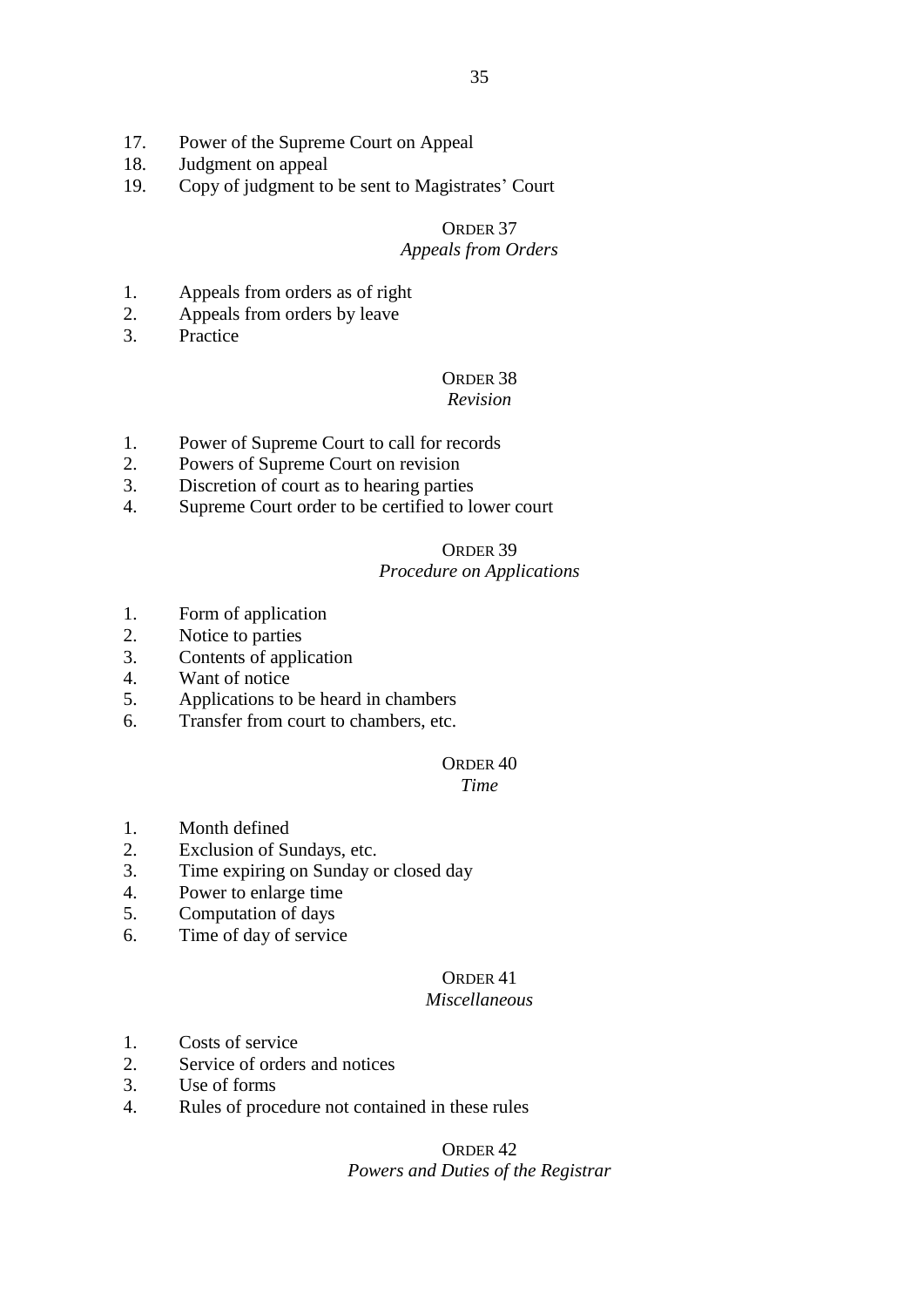- 1. General
- 2. Reference to Chief Justice
- 3. Appeals from Registrar
- 4. Registers and accounts

# APPENDIX: Forms

# *CIVIL PROCEDURE RULES, 1969*

# *Preliminary*

# **Citation and application**

**1.** The following Orders and Rules may be cited as the Civil Procedure Rules, and apply, as far as practicable, and unless otherwise expressly provided, to all causes and matters arising and to all proceedings taken on any causes and matters under the Civil Procedure Ordinance, 1968, or any Ordinance amending the same, hereinafter referred to as "the Ordinance".

### **Interpretation**

**2.** Unless the context otherwise requires, words and expressions defined in the Ordinance have in these Rules the meanings thereby assigned to them.

#### ORDER 1 *Parties*

# **Joinder of plaintiffs**

**1.** All persons may be joined in one action as plaintiffs in whom any right to relief in respect of or arising out of the same act or transaction or series of acts or transactions is alleged to exist, whether jointly, severally, or in the alternative, where, if such persons brought separate actions, any common question of law or fact would arise.

# **Joinder of defendants**

**2.** All persons may be joined as defendants against whom any right to relief in respect of or arising out of the same act or transaction or series of acts or transactions is alleged to exist, whether jointly, severally, or in the alternative, where, if separate actions were brought against such persons, any common question of law or fact would arise.

# **Separate trials**

**3.** If it appears to the court that any joinder of plaintiffs or of defendants may embarrass or delay the trial of the action, the court may order separate trials or make such other order as may be expedient.

# **When plaintiff in doubt from whom redress to be sought**

**4.** When the plaintiff is in doubt as to the persons from whom the plaintiff is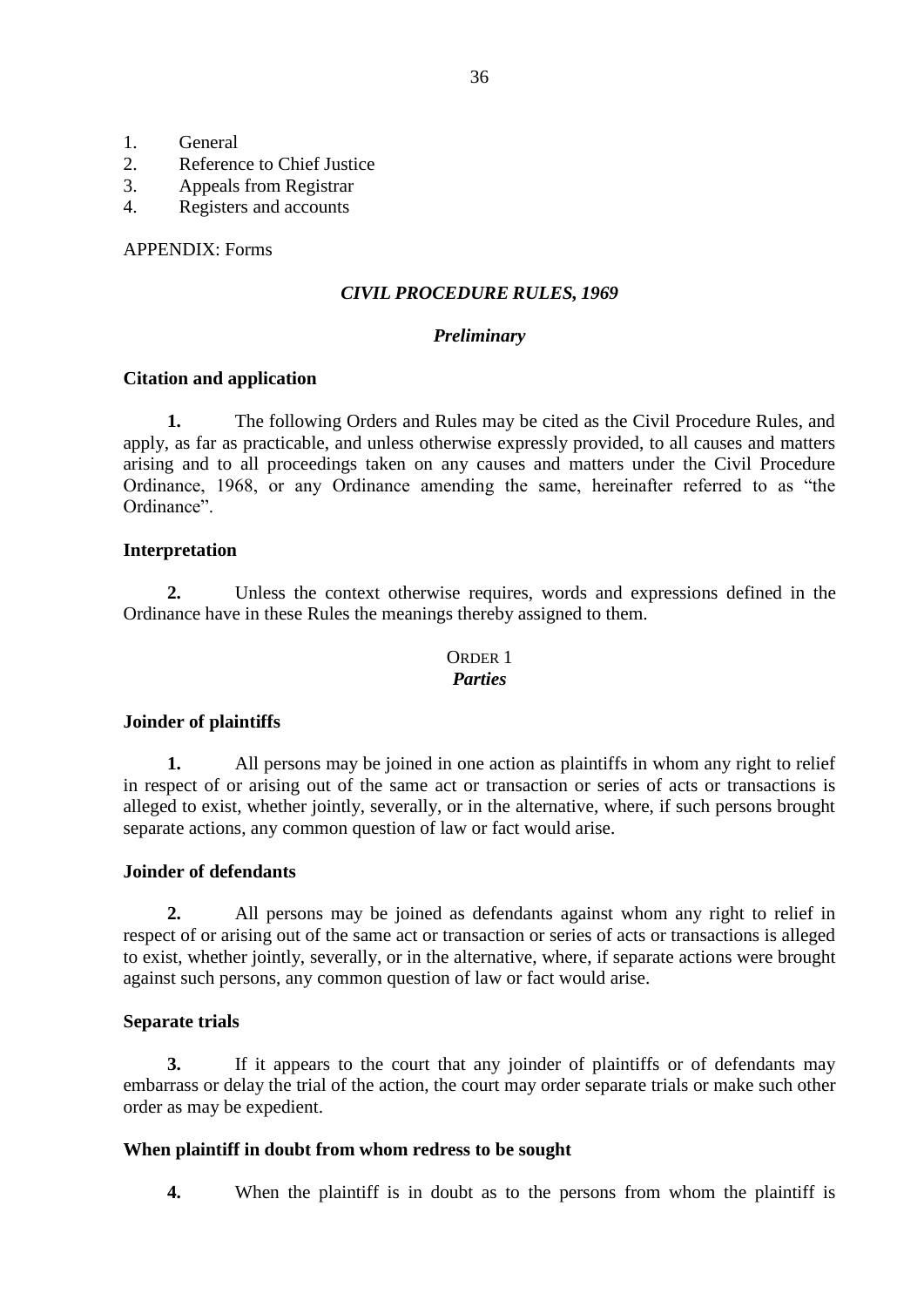entitled to obtain redress, the plaintiff may join 2 or more defendants in order that the question as to which of the defendants is liable, and to what extent, may be determined as between all parties.

### **One person may sue or defend on behalf of others**

**5. (1)** If there are numerous persons having the same interest in one action, one or more of them may, with the permission of the court, sue or be sued, or may defend in such action, on behalf of or for the benefit of all persons so interested; but the court must in such case give notice of the institution of the action to all such persons either by personal service or, where, from the number of persons or any other cause, such service is not reasonably practicable, by public advertisement, as the court may direct.

**(2)** Any persons on whose behalf or for whose benefit an action is instituted or defended under paragraph (1) may apply to the court to be made a party to such action.

### **Misjoinder and non-joinder**

**6.** No action is to be defeated by reason of the misjoinder or non-joiner of parties, and the court may in every action deal with the matter in controversy so far as regards the rights and interests of the parties actually before it.

### **Court may strike out or add parties**

**7. (1)** At any stage of the proceedings in any action the court may, on such terms as it thinks just—

- *(a)* order any person who has been improperly or unnecessarily made a party or who has for any reason ceased to be a proper or necessary party, to cease to be a party;
- *(b)* order any person who ought to have been joined as a party or whose presence before the court is necessary to ensure that all matters in dispute in the action may be effectually and completely determined and adjudicated upon, be added as a party,

but no person may be added as a plaintiff without the person's consent.

**(2)** If a defendant is added or substituted, the plaint must, unless the court otherwise directs, be amended in such manner as may be necessary, and amended copies of the writ of summons and of the plaint must be served on the new defendant, and, if the court thinks fit, on the original defendants.

**(3)** For the purpose of limitation, the proceedings as against any person added or substituted as defendant are deemed to have begun only on the service of the writ of summons on the person.

#### **Appearance of one of several plaintiffs or defendants for others**

**8. (1)** If there are more plaintiffs than one, any one or more of them may be authorised by any other of them to appear, plead, or act for such other in any proceedings, and in like manner, where there are more defendants than one, any one or more of them may be authorised by any other of them to appear, plead, or act for such other in any proceeding.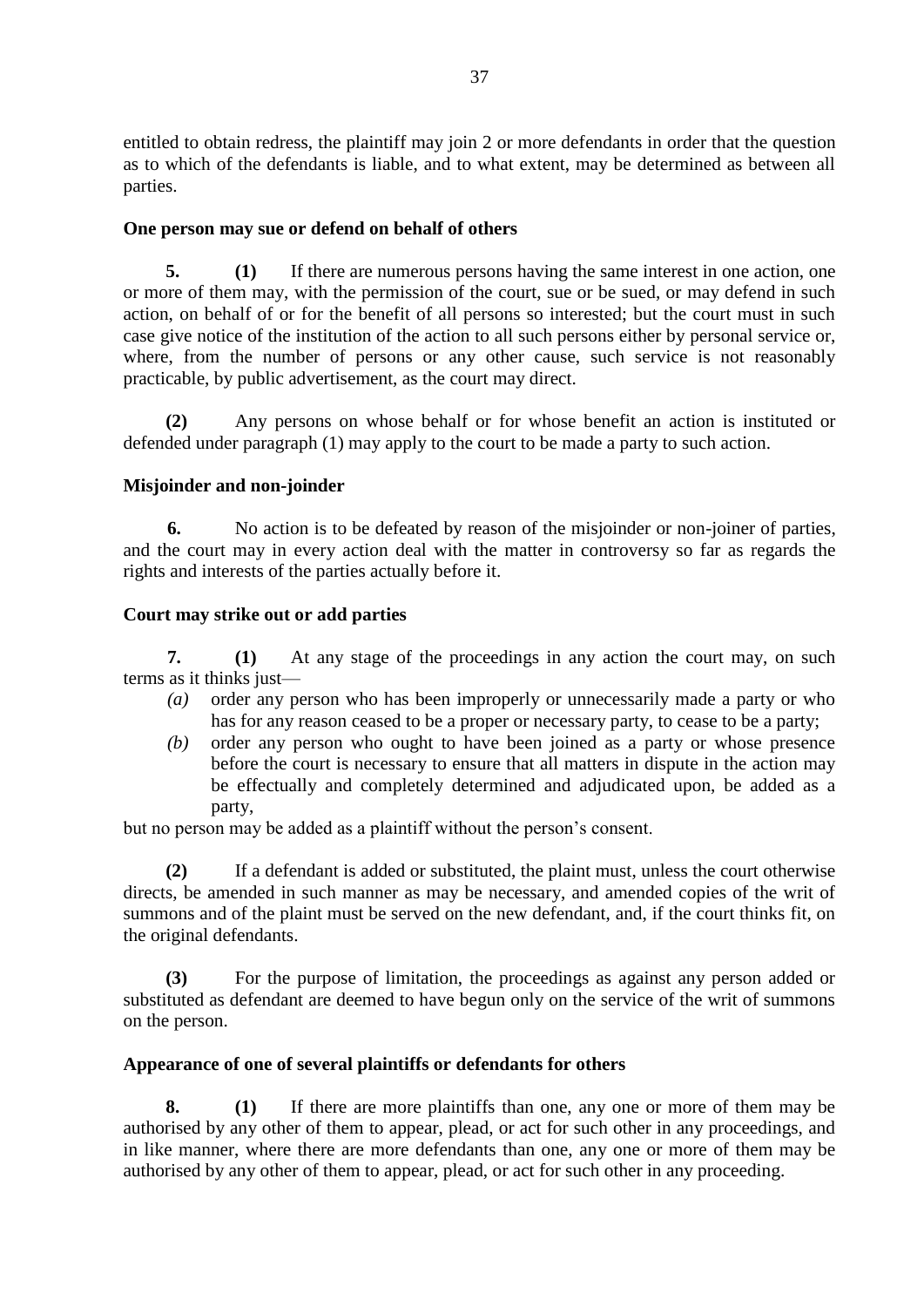**(2)** The authority must be in writing signed by the party giving it and must be filed in the case.

# ORDER 2 *Actions by or against corporations*

### **Verification of proceedings**

**1.** In any cause in which a corporation is a party any pleading may be signed on behalf of the corporation by the secretary or by any director, local manager or other principal servant of the corporation in Ascension.

### **Service on corporation**

**2.** Subject to any statutory provision regulating service of process, if the corporation is a defendant the writ may be served—

- *(a)* on the secretary, or on any director, local manager or other principal servant of the corporation in Ascension; or
- *(b)* by leaving it at the corporation's registered office in Ascension or, if there is no such registered office, at the place where the corporation carries on business.

#### ORDER 3

# *Actions by or against firms and persons carrying on business in names other than their own*

#### **Name of firm may be used**

**1.** Any 2 or more persons claiming or being liable as partners and carrying on business in Ascension may sue or be sued in the name of the firm, if any, of which such persons were partners at the time of the accruing of the cause of action, and any party to an action may in such case apply to the court for a statement of the names and addresses of the persons who were, at such time, partners in such firm, to be provided and verified in such manner as the court may direct.

### **Service**

served—

**2. (1)** If persons are sued as partners in the name of their firm, the writ must be

*(a)* upon any of the partners; or

- *(b)* at the principal place at which the partnership business is carried on within Ascension upon any person having, at the time of service, the control or management of the partnership business there; or
- *(c)* as the court may direct,

and such service is deemed good service upon the firm so sued, whether all or any of the partners are in Ascension or elsewhere.

**(2)** In the case of a partnership which has been dissolved to the knowledge of the plaintiff before the institution of the action or matter, the summons must be served upon every person in Ascension whom it is sought to make liable.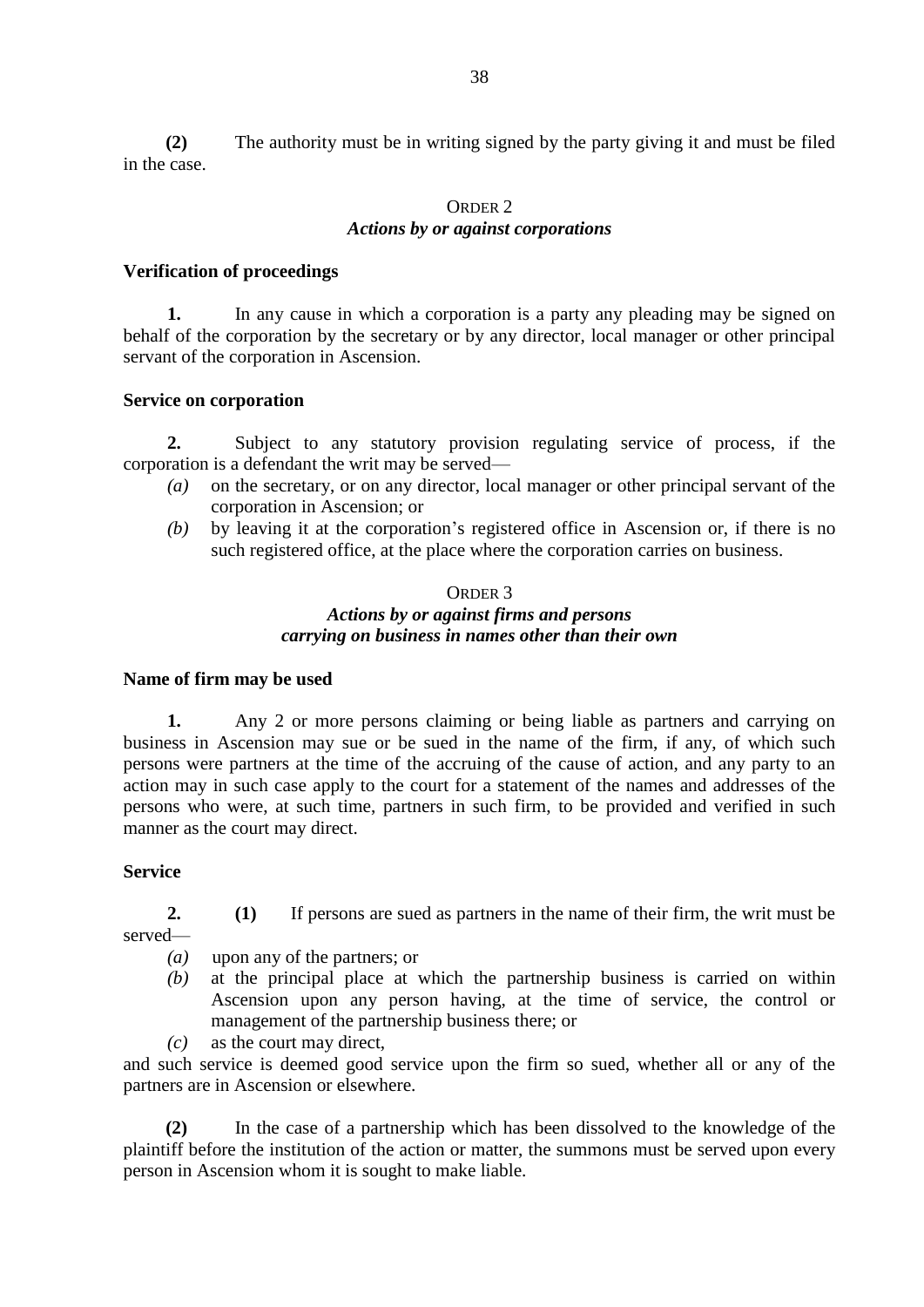### **Appearance in action against firms**

**3.** Any person served as a partner under rule 2 of this Order but who denies that he or she was a partner or liable as such at any material time may enter a defence stating therein that he or she does so as a person served as a partner of the defendant firm, but who denies that he or she was a partner at the material time, and in any such case the court may—

- *(a)* determine the question of the liability of the person so served as a preliminary issue; or
- *(b)* direct that the question of the liability of such person and of the defendant firm be determined on the trial of the action.

### **Execution in actions, etc. between partners**

**4.** No execution may be issued in any cause or matter between a firm and one or more of the partners in it, or in a cause or matter between firms having one or more partners in common, except by leave of the court; and, on application for leave to issue such execution, all such accountings and inquiries may be directed to be taken and made and such directions given as are just.

### **Actions, etc, against person carrying on business in name other than own**

**5.** Any person carrying on business in a name or style other than his or her own name may be sued in such name or style as if it were a firm name; and, so far as the nature of the case will permit, all rules under this Order apply.

#### ORDER 4

#### *Actions by or against trustees, etc*

#### **Representation of beneficiaries in actions concerning trust property**

**1.** In all causes and matters concerning property vested in a trustee, executor or administrator, where the contention is between the persons beneficially interested in such property and a third person, the trustee executor or administrator must represent the persons so interested, and it is not ordinarily necessary to make such persons parties to the cause or matter, but the court may, if it thinks fit, order them or any of them to be made parties.

#### **Joinder of trustees, etc**

**2.** If there are several trustees, executors or administrators, they must all be made parties to a cause or matter against one or more of them:

Provided that executors who have not proved the testator's will, and trustees, executors and administrators outside Ascension, need not be made parties.

#### ORDER 5

### *Actions by or against minors and persons of unsound mind*

#### **Minor to sue by next friend**

**1. (1)** Every cause or matter by a minor must be instituted in his or her name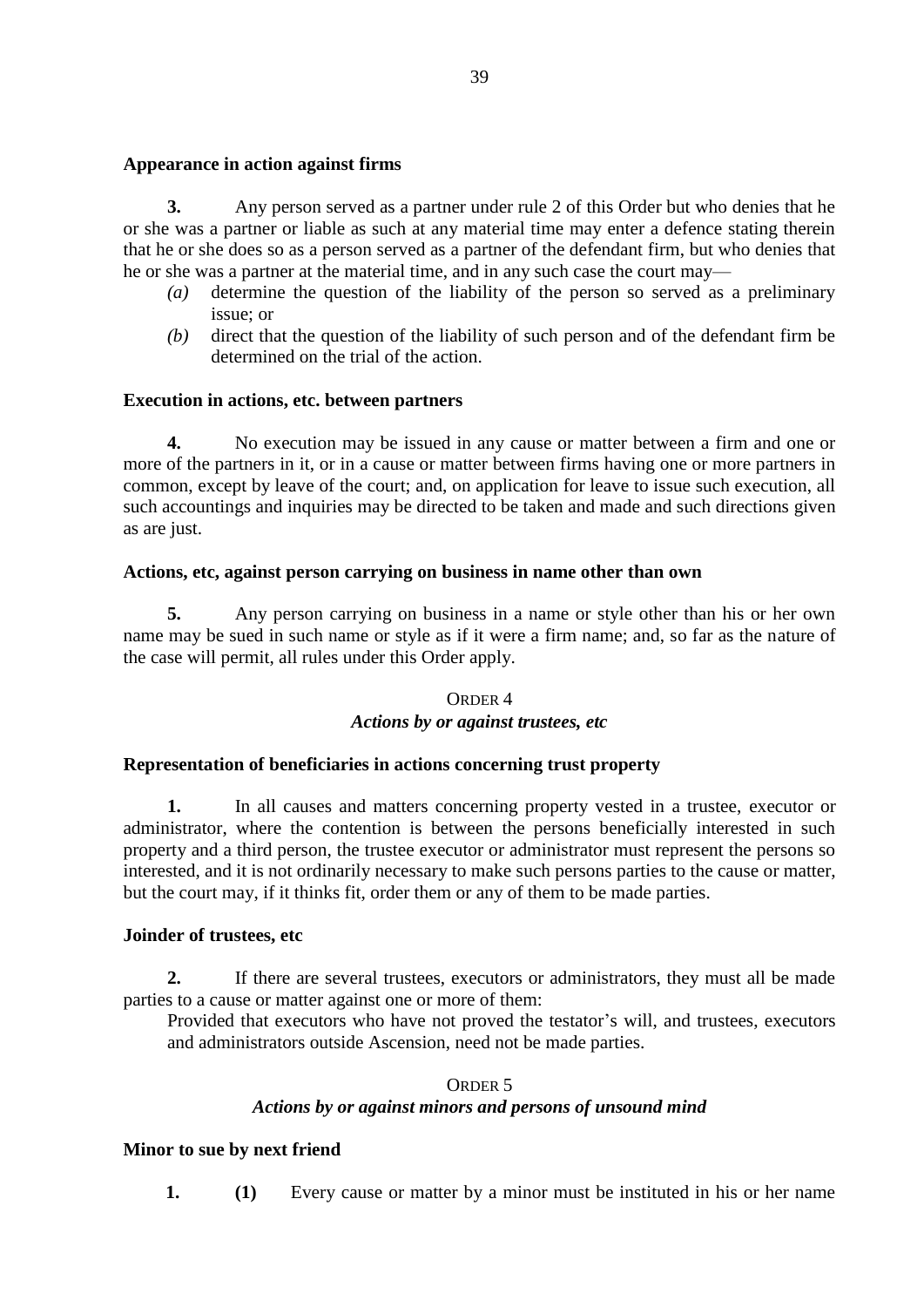by a person to be called the next friend of the minor.

**(2)** Before the name of any person is used in any cause or matter as the next friend of any infant, such person must endorse on the plaint his or her consent to act in such capacity.

# **Guardian** *ad litem* **for minor defendant**

**2. (1)** If the defendant is a minor, the court, on being satisfied as to the fact of his or her minority, must appoint a proper person to be guardian *ad litem* of the minor.

**(2)** An appointment must not be made under paragraph (1) unless the court is satisfied that the proposed guardian has no interest in the matters in controversy in the cause or matter adverse to that of the minor and that he or she is a fit person to be so appointed.

**(3)** An appointment must not be made under this rule except upon notice to the minor and to any guardian of the minor appointed or declared by an authority competent in that behalf, or, where there is no such guardian, upon notice to the father or other natural guardian, or, where there is no father or other natural guardian, to the person in whose care the minor is, and after hearing any objections which may be urged on behalf of any person served with notice under this paragraph.

# **Who may act as next friend or be appointed guardian** *ad litem*

**3. (1)** Any person who is of sound mind and has attained majority may act as next friend of a minor or as his or her guardian *ad litem*, provided that the interest of such person is not adverse to that of the minor, and that the person is not, in the case of next friend, a defendant, or, in the case of a guardian *ad litem*, a plaintiff.

**(2)** If a minor has a guardian appointed or declared by a competent authority, no person other than such guardian may act as the next friend of the minor or be appointed his or her guardian *ad litem*, unless the court considers, for reasons to be recorded, that it is for the minor's welfare that another person be permitted to act, or be appointed, as the case may be.

**(3)** No person may be appointed a guardian *ad litem* without his or her consent.

**(4)** If there is no other person fit and willing to act as guardian *ad litem*, the court may appoint any of its officers to be such guardian, and may direct that the costs to be incurred by such officer in the performance of duties as such guardian must be borne either by the parties or by any one or more of the parties, or out of any fund in court in which the minor is interested, and may give directions for the payment or allowance of such costs as justice and the circumstances of the case require.

# **Representation of minor**

**4. (1)** Every application to the court on behalf of a minor must be made by his or her next friend or by his or her guardian *ad litem*.

**(2)** Every order made in a cause or matter on any application before the court in or by which a minor is in any way concerned or affected, without such minor being represented by a next friend or guardian *ad litem*, as the case may be, may be set aside, and, if the party at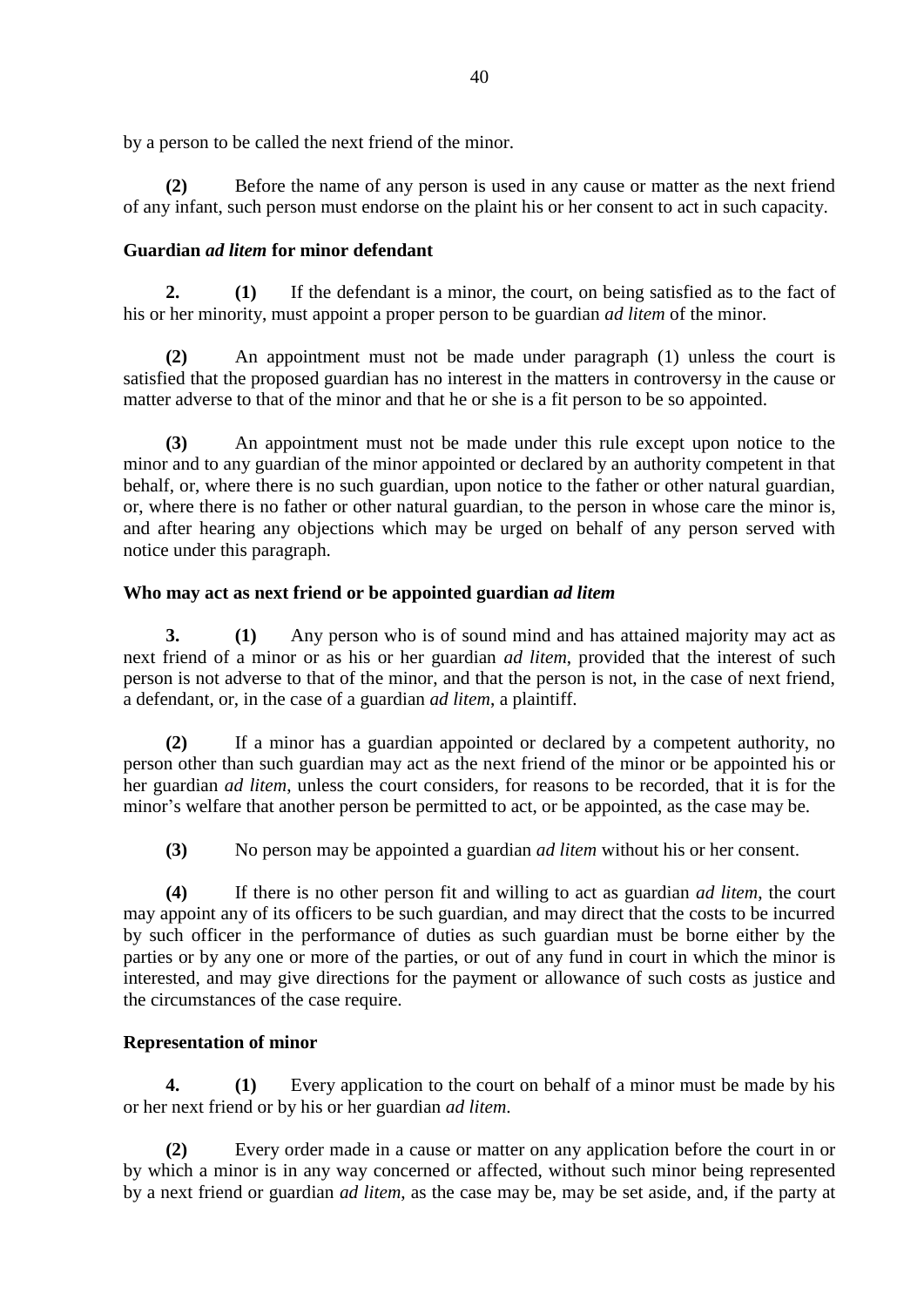whose instance such order was obtained, knew or might reasonably have known, the fact of such minority, with costs to be paid by such party.

### **Agreement or compromise on behalf of minor**

**5. (1)** A next friend or guardian *ad litem* must not, without the leave of the court expressly recorded in the proceedings, enter into any agreement or compromise on behalf of a minor with reference to the cause or matter in which he or she acts as next friend or guardian.

**(2)** Any such agreement or compromise entered into without the leave of the court so recorded is voidable against all parties other than the minor.

# **Retirement of next friend**

**6. (1)** Unless otherwise ordered by the court, a next friend must not retire without first procuring a fit person to be put in his or her place and giving security for the costs already incurred.

**(2)** An application under this rule for the appointment of a new next friend must be supported by an affidavit showing the fitness of the person proposed and also that he or she has no interest adverse to that of the minor.

### **Removal of next friend**

**7. (1)** If the interest of the next friend of a minor is adverse to that of the minor, or if he or she is so connected with a defendant whose interest is adverse to that of the minor as to make it unlikely that the minor's interest will be properly protected by him or her, or if he or she does not do his or her duty, or during the pendency of the cause or matter ceases to reside in Ascension, or for any other sufficient cause, the court, if satisfied of the sufficiency of the cause, may order the next friend to be removed and make such other order as to the costs as it thinks fit.

**(2)** If the next friend is not a guardian appointed or declared by an authority competent in this behalf, and an application is made by a guardian so appointed or declared who desires to be appointed in the place of the next friend, the court must remove the next friend unless it considers, for reasons to be recorded by it, that the guardian ought not to be appointed the next friend of the minor, and must thereupon appoint the applicant to be next friend in his or her place upon such terms as to the costs already in the action or matter as it thinks fit.

### **Stay of proceedings on removal, etc, of next friend**

**8.** On the retirement, removal or death of the next friend of the minor, further proceedings must be stayed until the appointment of a next friend in his or her place.

### **Removal, etc, of guardian** *ad litem*

**9.** This Order relating to the retirement or removal of a next friend apply with all necessary modifications to the retirement or removal of a guardian *ad litem*.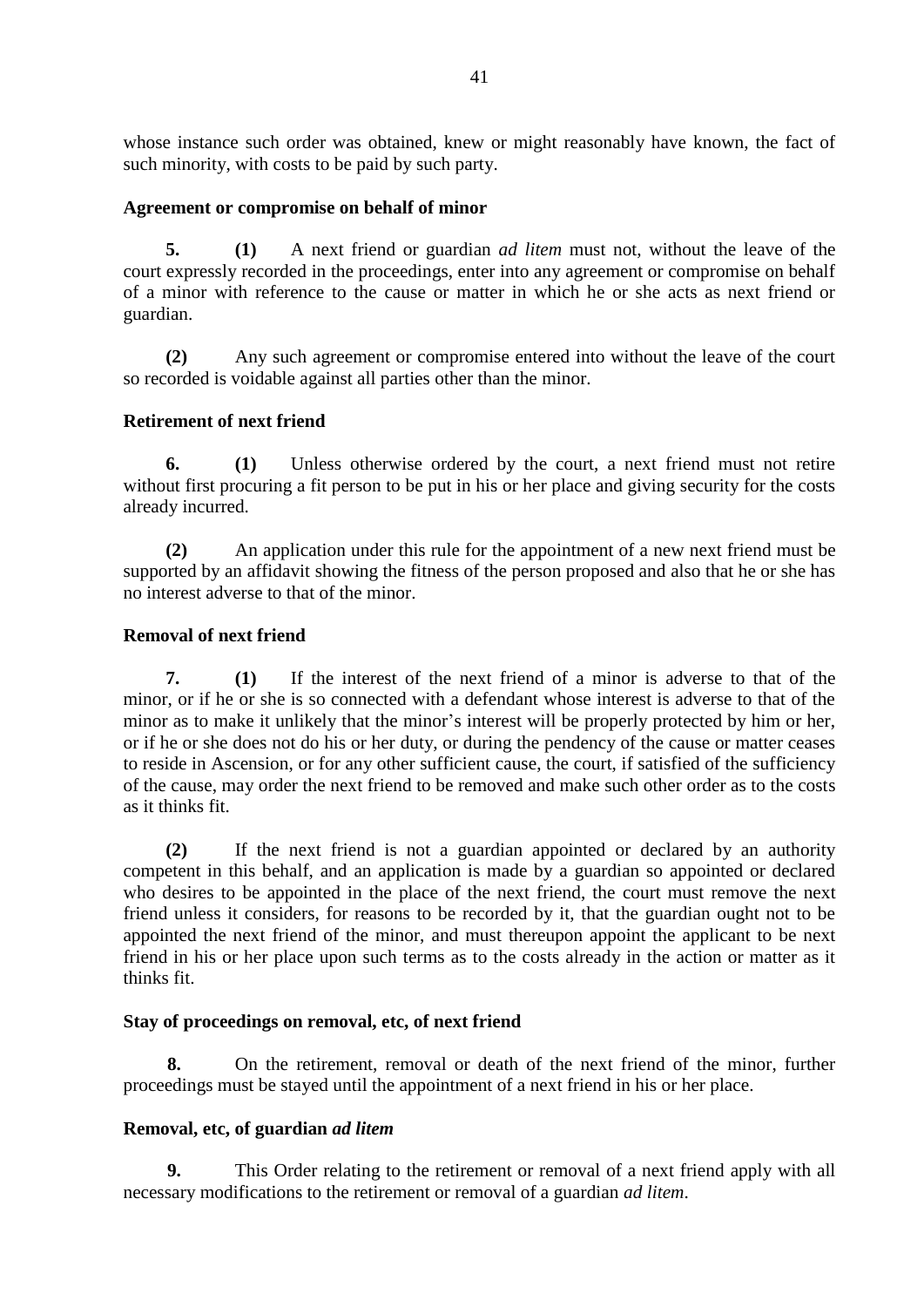### **Course to be followed by minor plaintiff or applicant on attaining majority**

**10. (1)** A minor plaintiff, or a minor not a party to a cause on whose behalf an application is pending, must, on attaining majority, elect whether to proceed with the cause or application.

**(2)** If the minor elects to proceed with the cause or application the court must discharge the next friend and thereupon the title of the cause or application must be corrected so as to read thus—

"A.B., late a minor, by C.D., his/her next friend, but now having attained majority."

**(3)** If the minor elects to abandon the cause or application the court must, if he or she is the sole plaintiff or sole applicant, order that the action or the application be dismissed and make such order as to payment of the costs incurred by the defendant or opposite party, or which may have been paid by the next friend, as it thinks fit.

**(4)** No order discharging a next friend and permitting a minor plaintiff to proceed in his or her own name may be made without notice to the next friend.

# **If co-plaintiff attaining majority desires to repudiate action**

**11. (1)** If a minor co-plaintiff on attaining majority desires to repudiate the cause, the court, if it finds that he or she is not a necessary party, must dismiss him or her from the cause on such terms as to costs or otherwise as it thinks fit, after notice to the next friend, any co-plaintiff, and the defendant.

**(2)** The costs of all or any proceedings previously had in the cause must be paid by such persons as the court directs.

**(3)** If the minor co-plaintiff desiring to repudiate is a necessary party to the cause, the court may direct him or her to be made a defendant.

### **Moneys recovered by minors**

**12. (1)** In any action in which money is claimed by or on behalf of a minor suing either alone or jointly with other parties, whether for damages or otherwise, no settlement or compromise or acceptance of money paid into court, whether before or at or after the trial or hearing, is, as regards the claims of such minor, valid without the sanction of the court.

**(2)** All money recovered in any such action in respect of the claims of any such minor, whether by judgment or by settlement, compromise, payment into court or otherwise, whether before or at or after the trial or hearing, must be dealt with in accordance with directions given by the court for the benefit of such minor during his or her minority.

**(3)** Directions given under this rule may include any general or special directions which the court may think fit to give, and without limiting the foregoing power, such directions may provide—

*(a)* that the money recovered must, as to the whole or part thereof, be paid into the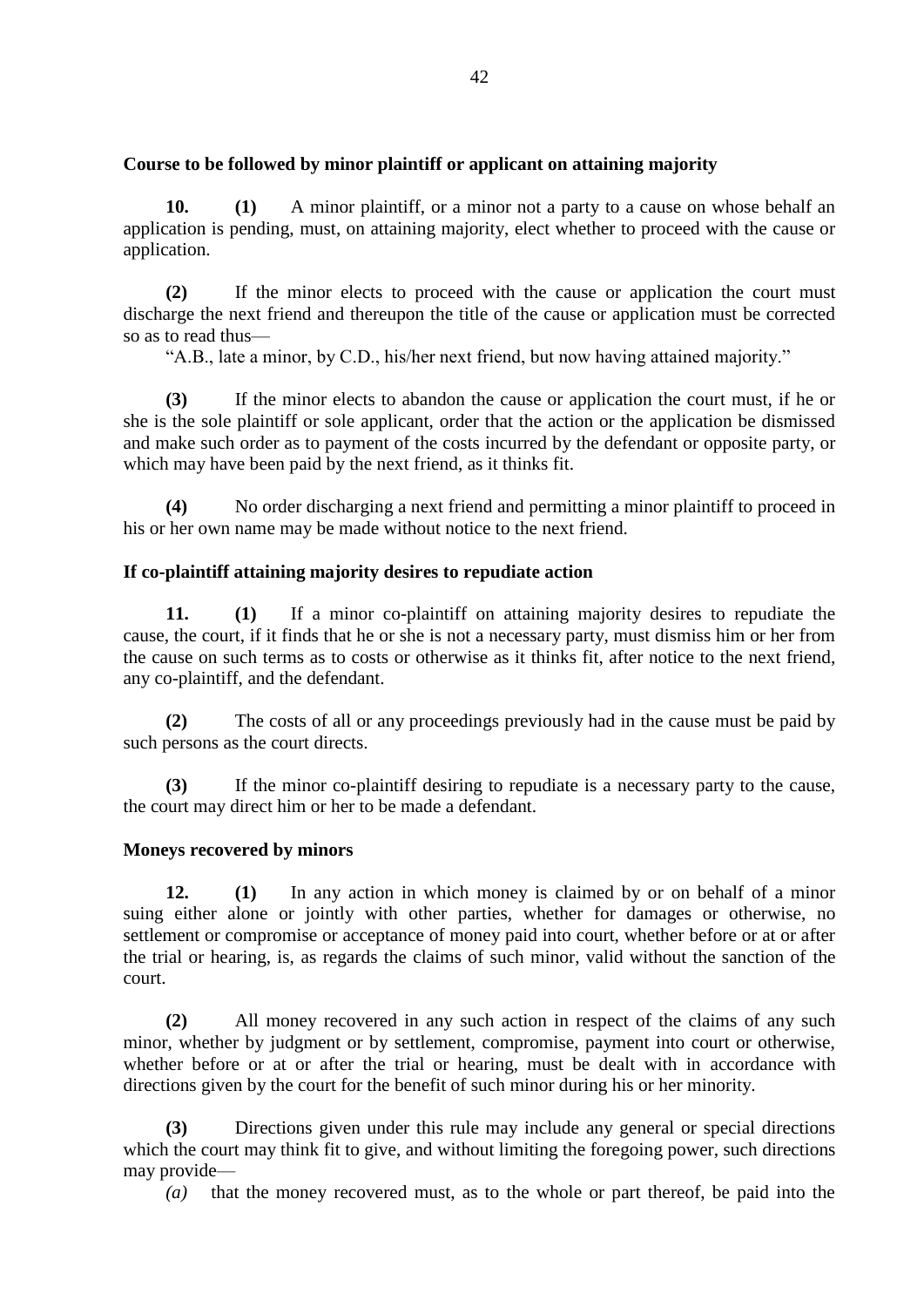Supreme Court and invested or otherwise dealt with by that court;

- *(b)* for the manner in which the money is to be applied or dealt with, or any payment made to the minor, or to the next friend, in respect of moneys paid or expenses incurred for or on behalf of the minor;
- *(c)* for the manner in which the money is to be applied or dealt with for the maintenance and benefit of the minor.

# **Application to persons of unsound mind**

**13.** Rules 1 to 12 of this Order, so far as they are applicable, extend to persons adjudged to be of unsound mind, and to persons who though not so adjudged are found by the court on inquiry, by reason of unsoundness of mind or mental infirmity, to be incapable of protecting their interest when suing or being sued.

# ORDER 6

# *Recognised agents and advocates*

### **Appearances, etc, may be in person by recognised agent or advocate**

**1. (1)** An application to, or appearance or act in, any court required or authorised to be made or done by a party in such court may, except where otherwise expressly provided by any law for the time being in force, be made or done by the party in person, or by the party's recognised agent, or by an advocate duly appointed to act on the party's behalf:

Provided that any such appearance must, if the court so directs, be made by the party in person.

**(2)** Notwithstanding paragraph (1), a person authorised by a party may, with the leave of the court, advocate the cause of such party in any proceeding, but no such person is entitled to charge or be paid any fee or reward for so doing.

### **Recognised agents**

**2.** The recognised agent of a party by whom such appearances, applications and acts may be done is—

- *(a)* a person holding a power of attorney authorising the person to make such appearances and applications, and do such acts on behalf of a party;
- *(b)* a person carrying on trade or business for and in the names of a party not resident within the local limits of the jurisdiction of the court within which limits the appearance, application, or act is made or done, in matters connected with such trade or business only, where no other agent is expressly authorised to make and do such appearances, applications and acts.

### **Service of process on recognised agent**

**3. (1)** Process served on the recognised agent of a party is as effectual as if it had been served on the party in person, unless the court otherwise directs.

**(2)** These rules for the service on a party apply to the service of process on the party's recognised agent.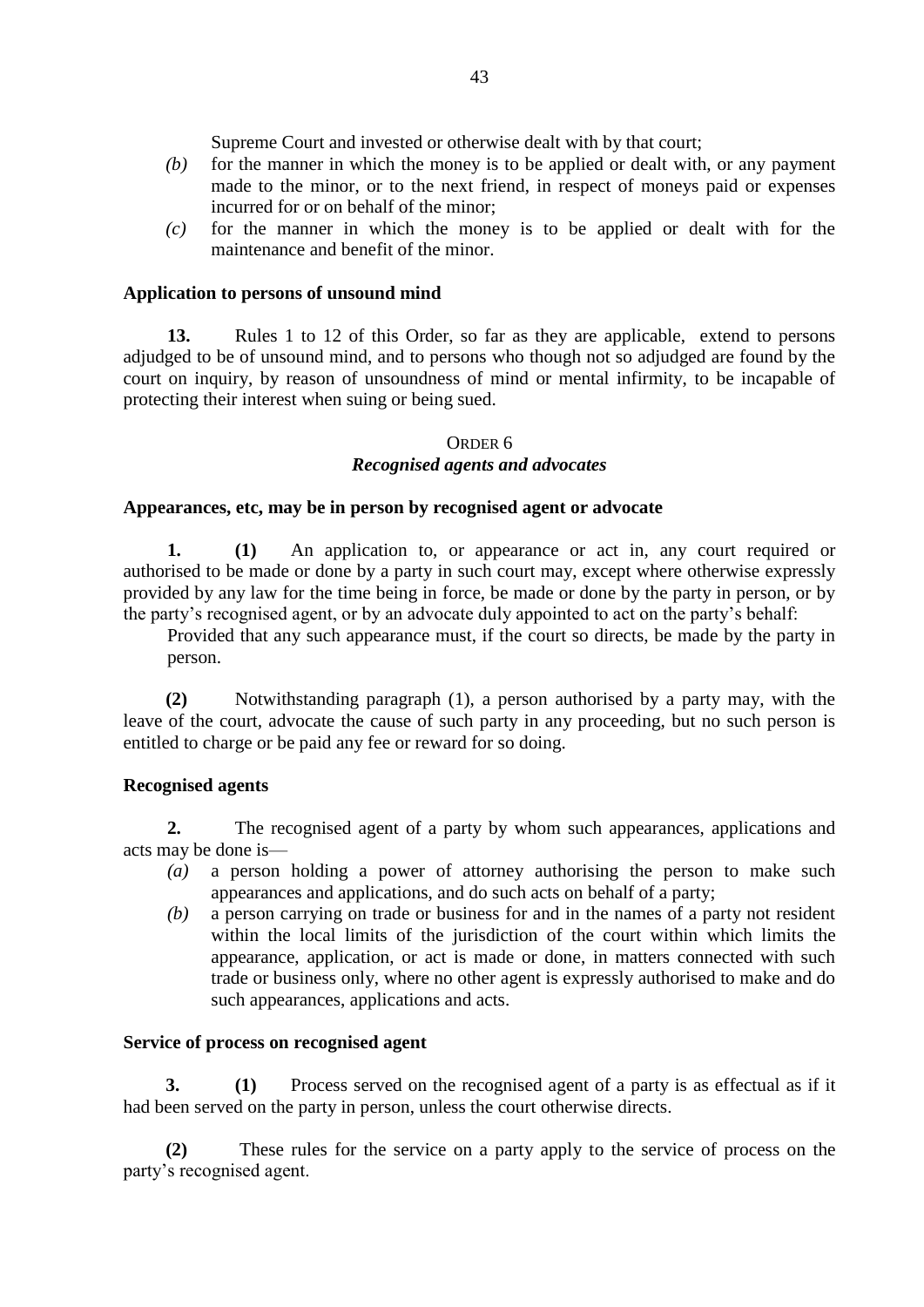### **Agent for acceptance of service of process**

**4. (1)** In addition to the recognised agents described in rule 2 of this Order, any person residing within the jurisdiction of the court may be appointed an agent to accept service of process.

**(2)** Such appointment may be special or general, and must be made by an instrument in writing signed by the principal, and such instrument, or, if the appointment is general, a certified copy of it, must be filed in court.

# ORDER 7 *Frame of action*

### **Action to include the whole claim, except part relinquished**

**1. (1)** Every action must include the whole of the claim which the plaintiff is entitled to make in respect of the cause of action; but a plaintiff may relinquish any portion of a claim in order to bring the action within the jurisdiction of any court.

**(2)** If a plaintiff omits to sue in respect of or relinquishes any portion of a claim, the plaintiff may not afterwards sue in respect of the portion omitted or relinquished.

**(3)** A person entitled to more than one relief in respect of the same cause of action may sue for all or any of such reliefs; but if a person omits, except with the leave of the court, to sue for all such reliefs, the person cannot afterwards sue for any relief so omitted.

#### **Joinder of causes of action**

**2. (1)** Except as otherwise provided, a plaintiff may unite in the same action several causes of action against the same defendant or the same defendants jointly; and any plaintiffs having causes of action in which they are jointly interested against the same defendant or the same defendants jointly may unite such causes of action in the same action.

**(2)** If causes of action are united, the jurisdiction of the court as regards the action depends on the amount or value of the aggregate of such causes of action at the date of instituting the action.

#### **Claims by or against executor, etc.**

**3.** No claim by or against an executor or administrator as such, may be joined with claims by or against the executor or administrator personally, unless the last mentioned claims are alleged to arise with reference to the estate in respect of which the plaintiff or defendant sues or is sued as executor or administrator, or are such as the executor or administrator was entitled to, or liable for, jointly with the deceased person whom the executor or administrator represents.

### **Separate trials**

**4.** If it appears to the court that any causes of action joined in one action cannot be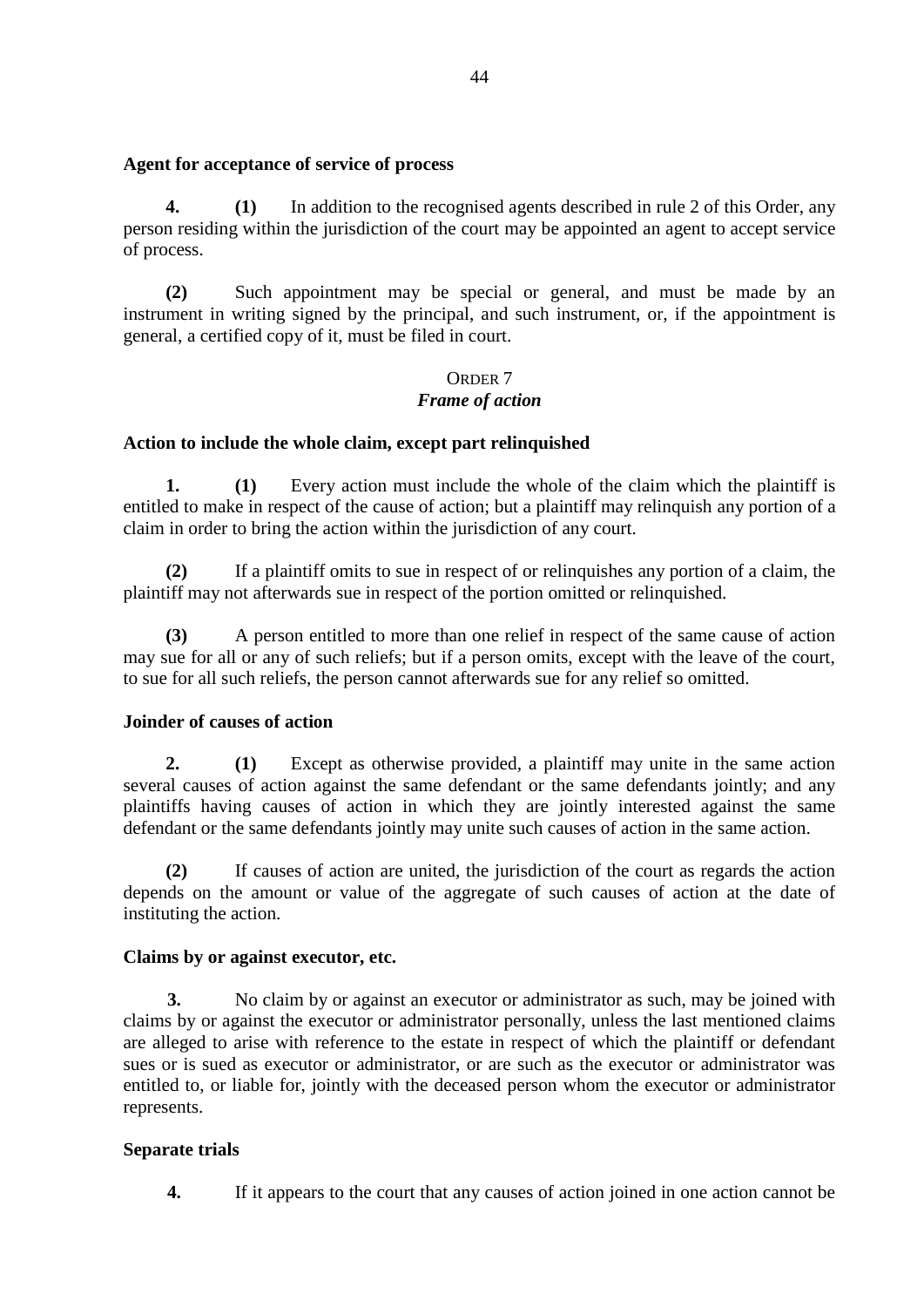conveniently tried or disposed of together, the court may order separate trials or may make such order as may be expedient.

### **Declaratory judgment**

**5.** No action is open to objection on the ground that a merely declaratory judgment or order is sought thereby, and the court may make binding declarations of right whether any consequential relief is or could be claimed or not.

### ORDER 8 *Institution of proceedings*

### **Actions to be commenced by plaint**

**1. (1)** Subject to any Ordinance relating to the procedure to be observed in civil proceedings before any court, and of any rules, all proceedings the object of which is—

*(a)* to obtain relief against any person; or

*(b)* to compel any person to do or abstain from doing any act, must be commenced by plaint.

**(2)** Every plaint must be delivered by the plaintiff or the plaintiff's advocate to the Registrar, and must comply with the rules, so far as they are applicable, contained in Orders 9 and 10.

**(3)** Notwithstanding paragraph (2) of this rule, a plaintiff may appear before the Registrar and state verbally—

*(a)* the facts which the plaintiff alleges as constituting the cause of action; and

*(b)* the particulars of the relief or remedy to which the plaintiff claims to be entitled, and thereupon the Registrar must prepare a plaint for the plaintiff.

**(4)** In this rule, **"Registrar"** includes any officer of the court that the Chief Justice appoints for the purpose of receiving, or as the case may be, preparing plaints.

### **Action Book**

**2.** The Registrar must enter particulars of every plaint and of all proceedings subsequent thereto in a register to be kept for the purpose and called the Action Book; such entries must be numbered according to the order in which the plaints are admitted.

# ORDER 9 *Pleadings generally*

#### **Pleading to state material facts and not evidence**

**1.** Every pleading must contain, and contain only, a statement in a concise form of the material facts on which the party pleading relies for claim or defence, as the case may be, but not the evidence by which they are to be proved, and must, when necessary, be divided into paragraphs, numbered consecutively. Dates, sums, and numbers must be expressed in figures.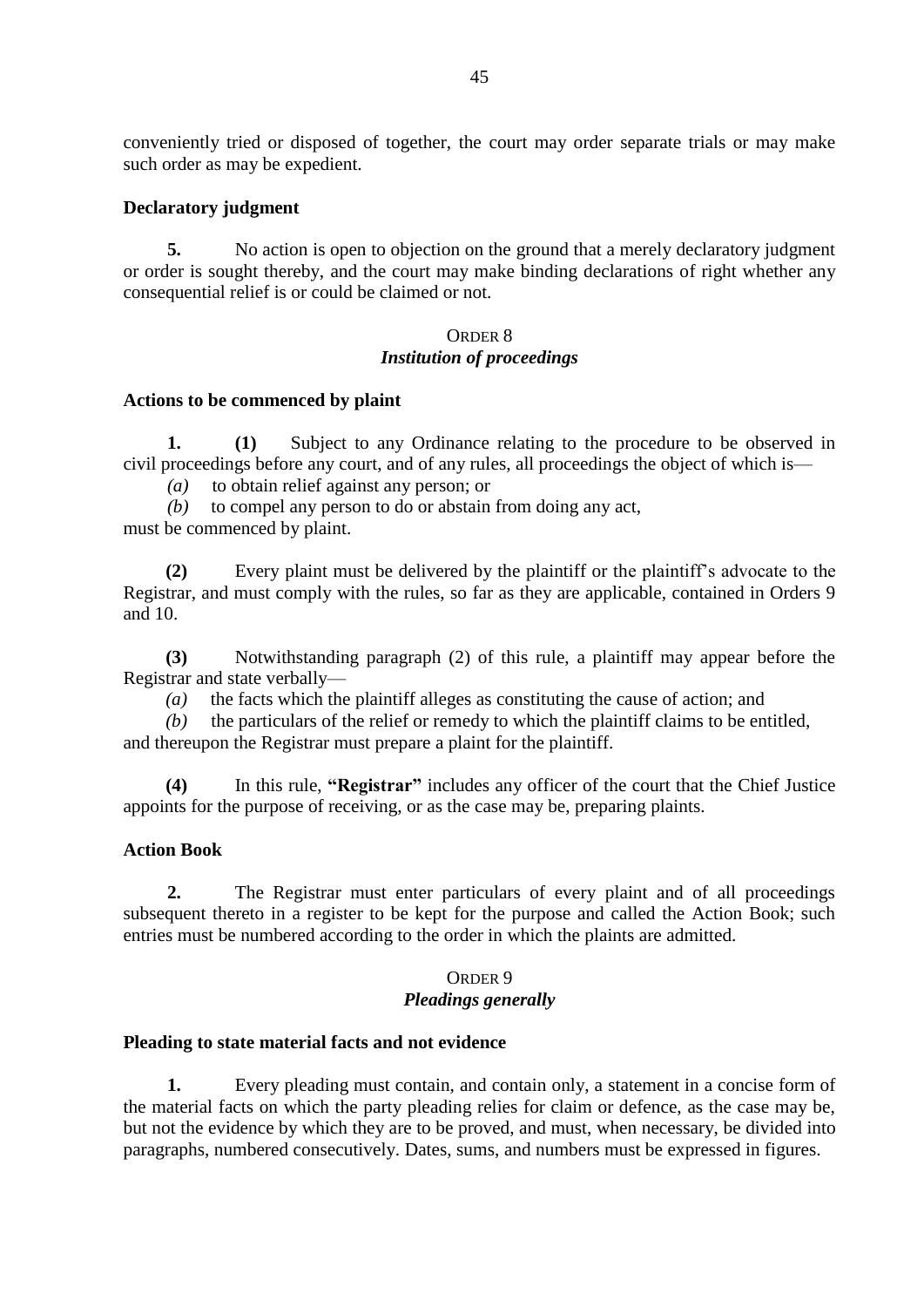# **Particulars to be given where necessary**

**2.** In all cases in which the party pleading relies on any misrepresentation, fraud, breach of trust, wilful default or undue influence, and in all other cases in which particulars may be necessary, such particulars with dates must be stated in the pleadings.

# **Further and better particulars**

**3.** The court may, at any stage of the proceedings order a further and better statement of the nature of the claim or defence, or further and better particulars of any matter stated in any pleading.

# **New fact to be specially pleaded**

**4.** The defendant or plaintiff, as the case may be, must raise by the pleading any matter which shows the action or counterclaim not to be maintainable, or that the transaction is either void or voidable in point of law, and any grounds of defence or reply, as the case may be, which if not raised would be likely to take the opposite party by surprise.

# **Denial to be specific**

**5.** It is not sufficient for a defendant in the statement of defence to deny generally the grounds alleged by the statement of claim, or for the plaintiff in the written statement in reply to deny generally the grounds alleged in a defence by way of counterclaim, but each party must deal specifically with each allegation of fact of which the party does not admit the truth, except as to damages.

# **Effect of document to be stated**

**6.** Wherever the contents of any document are material, it is sufficient in any pleading to state the effect thereof as briefly as possible, without setting out the whole or any part thereof, unless the precise words of the document or any part of it are material.

# **Presumptions of law**

**7.** Neither party need in any pleading allege any matter of fact which the law presumes in the party's favour, or as to which the burden of proof lies upon the other side, unless the same has first been specifically denied; for example, consideration for a bill of exchange where the plaintiff sues only on the bill and not for the consideration as a substantive ground of claim.

# **Technical objection**

**8.** No technical objection may be raised to any pleading on the ground of any alleged want of form.

# **Amendment of pleadings**

**9.** The court may, at any stage of the proceedings, allow either party to amend the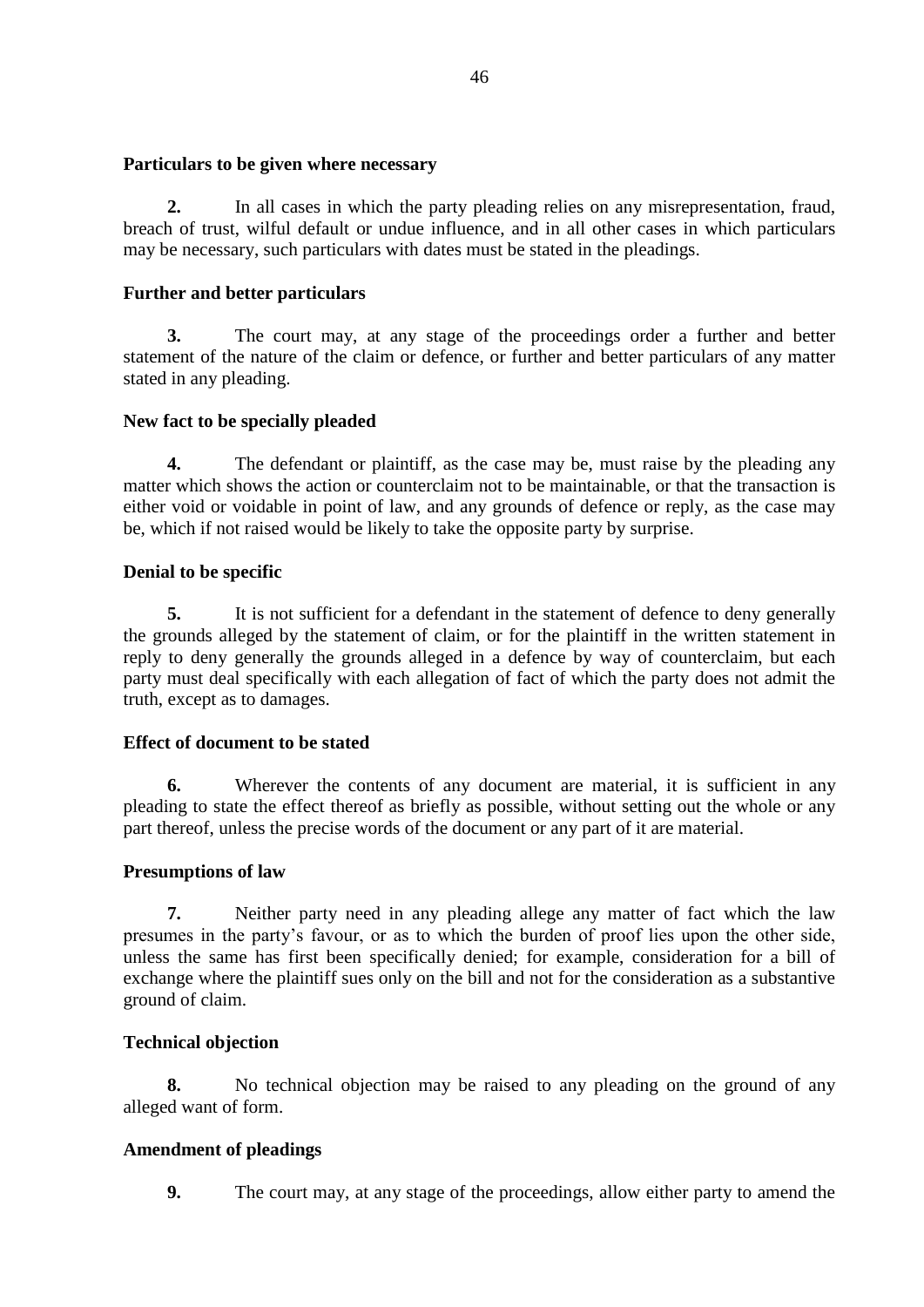pleadings in such manner and on such terms as may be just, and all such amendments must be made as may be necessary for the purpose of determining the real questions in controversy between the parties.

# **Amendment to be filed and served**

**10.** Whenever any pleading is amended before the trial of the action, such amended document must be delivered to the Registrar and a duplicate of the amended document must be served upon the opposite party in the manner provided for the service of a writ.

# **Reply to amendment**

**11.** If an amended pleading has been served under rule 10, the party so served must plead to the amended pleading or amend the party's pleading within 15 days of the service of the amendment, and in case the party so served does not plead again or amend within the time above-mentioned, the party is deemed to rely on the original pleading in answer to such amendment.

# **Pleading to be signed**

**12.** Every pleading must be signed by the party lodging it.

# **Points of law may be raised by pleading**

**13.** Any party is entitled to raise by the party's pleading any issue on a point of law, and any issue so raised must be disposed of by the court at or after the hearing:

Provided that by order of the court such issue may be set down for hearing and disposed of at any time before the hearing.

### **Dismissal of action**

**14.** If, in the opinion of the court, the decision of the court on an issue on a point of law substantially disposes of the whole action, or of any distinct cause of action, ground of defence, set-off, counter-claim, or reply therein, the court may thereupon dismiss the action or make such other order therein as may be just.

### **Striking out or amending pleading**

**15. (1)** A court may at any stage of the proceedings order to be struck out or amended any pleading or any part of any pleading on the ground that it—

- *(a)* discloses no reasonable cause of action or defence, as the case may be;
- *(b)* is scandalous, frivolous or vexatious;
- *(c)* may prejudice, embarrass or delay the fair trial of the action; or
- *(d)* is otherwise an abuse of the process of the court,

and may order the action to be stayed or dismissed or judgment to be entered accordingly, as the case may be.

**(2)** All orders made in pursuance of this rule are appealable as of right.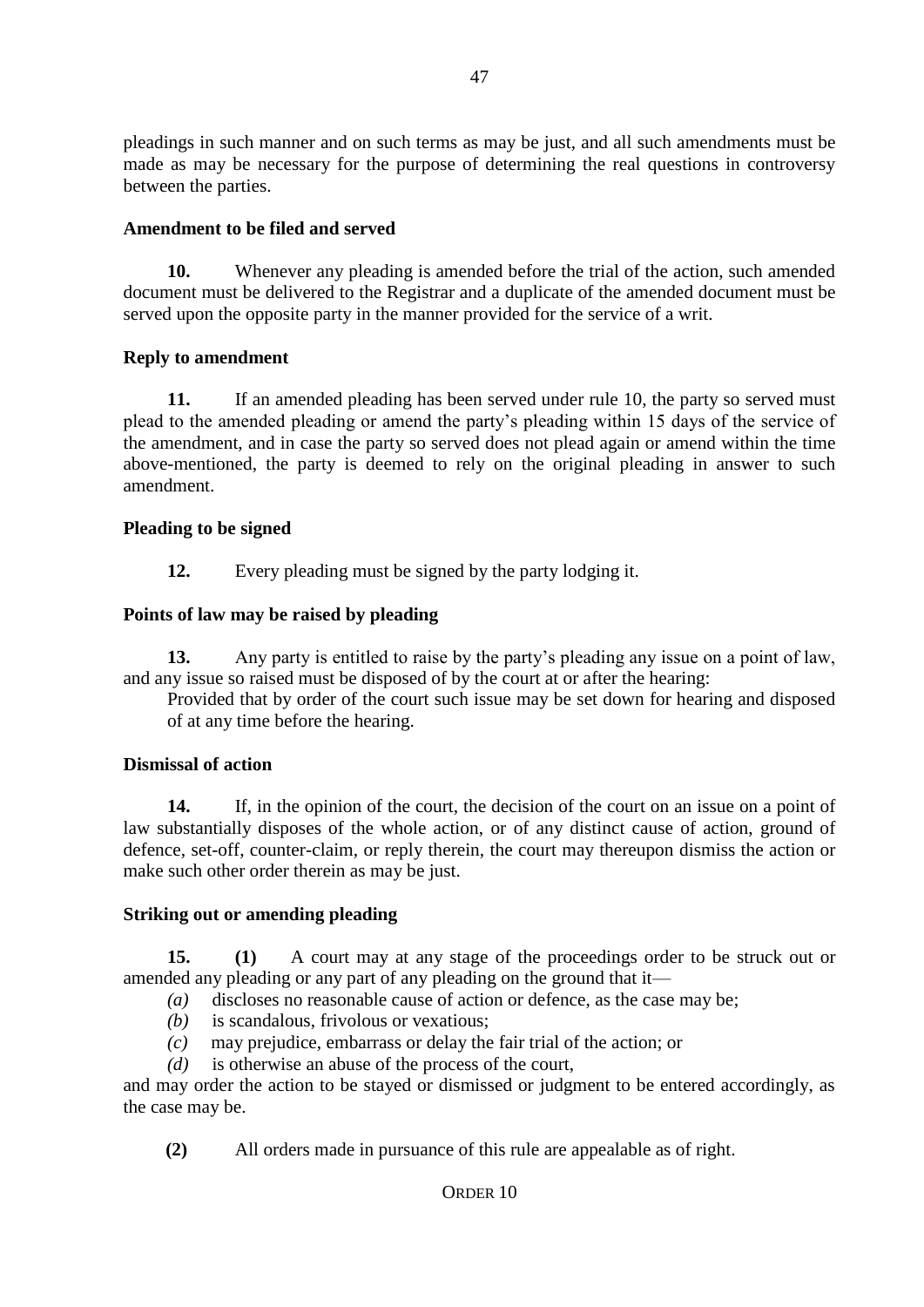# *Plaint*

# **Particulars to be contained in plaint**

- **1.** Every plaint must contain the following particulars—
- *(a)* the name of the court in which the action is brought;
- *(b)* the name, description, and place of residence of the plaintiff;
- *(c)* the name, description, and place of residence of the defendant, so far as they can be ascertained;
- *(d)* if the plaintiff or defendant is a minor or person of unsound mind, a statement to that effect;
- *(e)* the facts constituting the cause of action and when it arose;
- *(f)* the relief or remedy which the plaintiff claims;
- *(g)* if the plaintiff has allowed a set-off or relinquished a portion of the claim, the amount so allowed or relinquished;
- *(h)* a statement of the value of the subject-matter of the action so far as the case admits.

# **Money actions**

**2.** If the plaintiff seeks the recovery of money, the plaint must state the precise amount claimed, except where the plaintiff sues for mesne profits, or for an amount which will be found due to the plaintiff on taking unsettled accounts between the plaintiff and the defendant.

# **If the subject-matter is immovable property**

**3.** If the subject-matter of the action is immovable property, the plaint must contain a description of the property sufficient to identify it.

# **If plaintiff sues as representative**

**4.** If the plaintiff sues in a representative capacity, the plaint must show that plaintiff has—

- *(a)* an actual existing interest in the subject-matter; and
- *(b)* taken the steps, if any, necessary to enable the plaintiff to institute an action concerning it.

### **Limitation**

**5.** If the action is instituted after the expiration of the period prescribed by the law of limitation, the plaint must show the grounds upon which exemption from such law is claimed.

# **Relief claimed to be stated**

**6.** Every plaint must state specifically the relief which the plaintiff claims, either simply or in the alternative, and it is not necessary to ask for general or other relief, which may be given as the court may think just to the same extent as if it had been asked for; and the same rule applies to any relief claimed by the defendant in the statement of defence.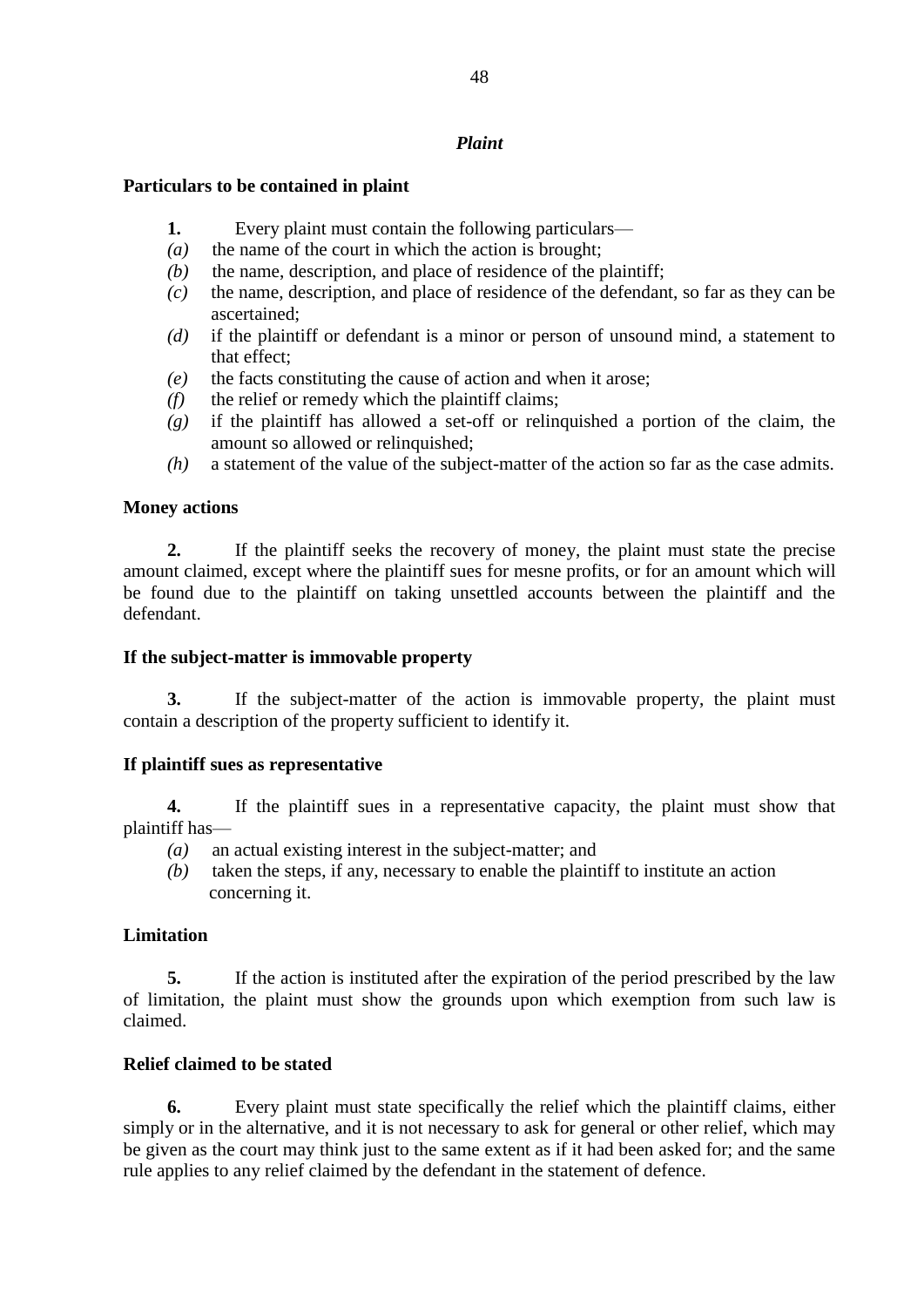### **Shop-books and accounts**

**7. (1)** Except as otherwise provided by any enactment relating to the evidence of entries in banker's books, if the plaintiff sues on an entry in a shop-book or other account in te plaintiff's possession or power, the plaintiff must produce the book or account at the time of delivering the plaint together with a copy of the entry on which the plaintiff relies.

**(2)** The court, or such officer as it appoints in this behalf, must forthwith mark the entry for the purpose of identification and after examining and comparing the copy with the original, must, if it is found correct, certify it to be so and return the book to the plaintiff and cause the copy to be filed.

# ORDER 11 *Issue and service of writ of summons*

### **Writ of summons**

**1. (1)** When a cause has been duly instituted in the Supreme Court, a writ of summons must be issued to the defendant—

- *(a)* ordering the plaintiff to deliver a defence within a time to be specified in the writ; or
- *(b)* if the Chief Justice so directs, ordering the plaintiff to appear and answer the claim on a day to be specified in the writ for the final disposal of the action.

**(2)** A defendant to whom a writ of summons has been issued under paragraph (1) may enter a defence or appear, as the case may be, in manner hereinafter provided—

- *(a)* in person;
- *(b)* by a recognised agent; or
- *(c)* by an advocate duly instructed.
- **(3)** Every writ of summons must be signed by the Registrar.
- **(4)** Every writ of summons must be accompanied by a copy of the plaint.

### **If summons is for final disposal**

**2.** If the writ of summons is for the final disposal of the action, it must direct the defendant to produce on the day fixed for the plaintiff's appearance all documents in the plaintiff's possession or power upon which the plaintiff intends to rely in support of the plaintiff's case, and all witnesses whom the plaintiff intends to call.

#### **Delivery of summons for service**

- **3.** If the court has issued a writ of summons to a defendant—
- *(a)* it may be delivered for service to the plaintiff or to a police officer; or
- *(b)* it may be sent to any court having jurisdiction in the place where the defendant resides.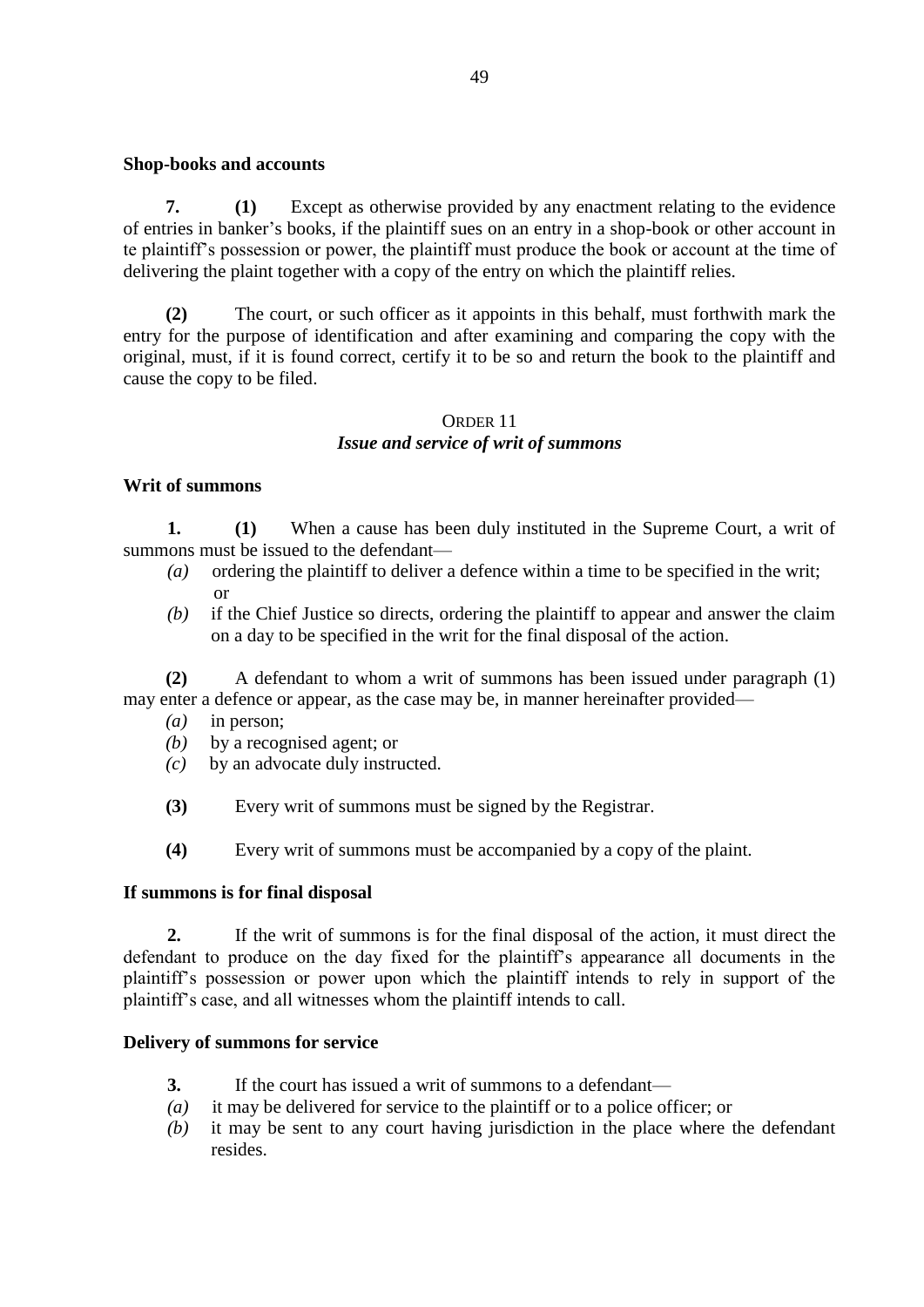# **Mode of service**

**4. (1)** Service of a writ of summons must be made by delivering or tendering a duplicate thereof signed by the Registrar.

**(2)** Except as otherwise prescribed, if there are more defendants than one, service of the writ must be made on each defendant.

**(3)** Service must be made on the defendant in person, unless the defendant has an agent empowered to accept service, in which case service on such agent is sufficient.

# **Service on agent by whom defendant carries on business**

**5. (1)** In an action against a person who does not reside within the limits of the jurisdiction of the court by which the writ of summons is issued, service on any manager, agent or principal servant of such person within such limits is deemed good service.

**(2)** For the purposes of this rule, the master of a ship is deemed to be an agent of the owner or charterer.

# **Proof of service**

**6. (1)** If a duplicate of the writ of summons is duly delivered or tendered to the defendant personally or to an agent or other person on the defendant's behalf, the defendant or such agent or other person must endorse an acknowledgement of service on the original writ of summons:

Provided that if the court is satisfied that the defendant or an agent or other person on behalf of the defendant has refused so to endorse, the court may declare the writ of summons to have been duly served.

**(2)** The person serving a writ of summons must, in all cases in which the summons has been served under paragraph (1) of this rule, make and annex to the original writ of summons an affidavit of service stating the time when and the manner in which the writ was served, and the name and address of the person, if any, identifying the person served and witnessing the delivery or tender of the writ.

**(3)** The court may in any case examine the serving officer on oath, regarding his or her proceedings, and may make such further inquiry in the matter as it thinks fit.

# **Substituted service**

**7. (1)** If the court is satisfied that for any reason the writ of summons cannot be served in the ordinary way, the court must order the writ to be served by affixing a copy of it in some conspicuous place in the court house, and also upon some conspicuous part of the house, if any, in which the defendant is known to have last resided or carried on business or personally worked for gain, or in such other manner as the court thinks fit.

**(2)** Substituted service under an order of the court is as effectual as if it had been made on the defendant personally.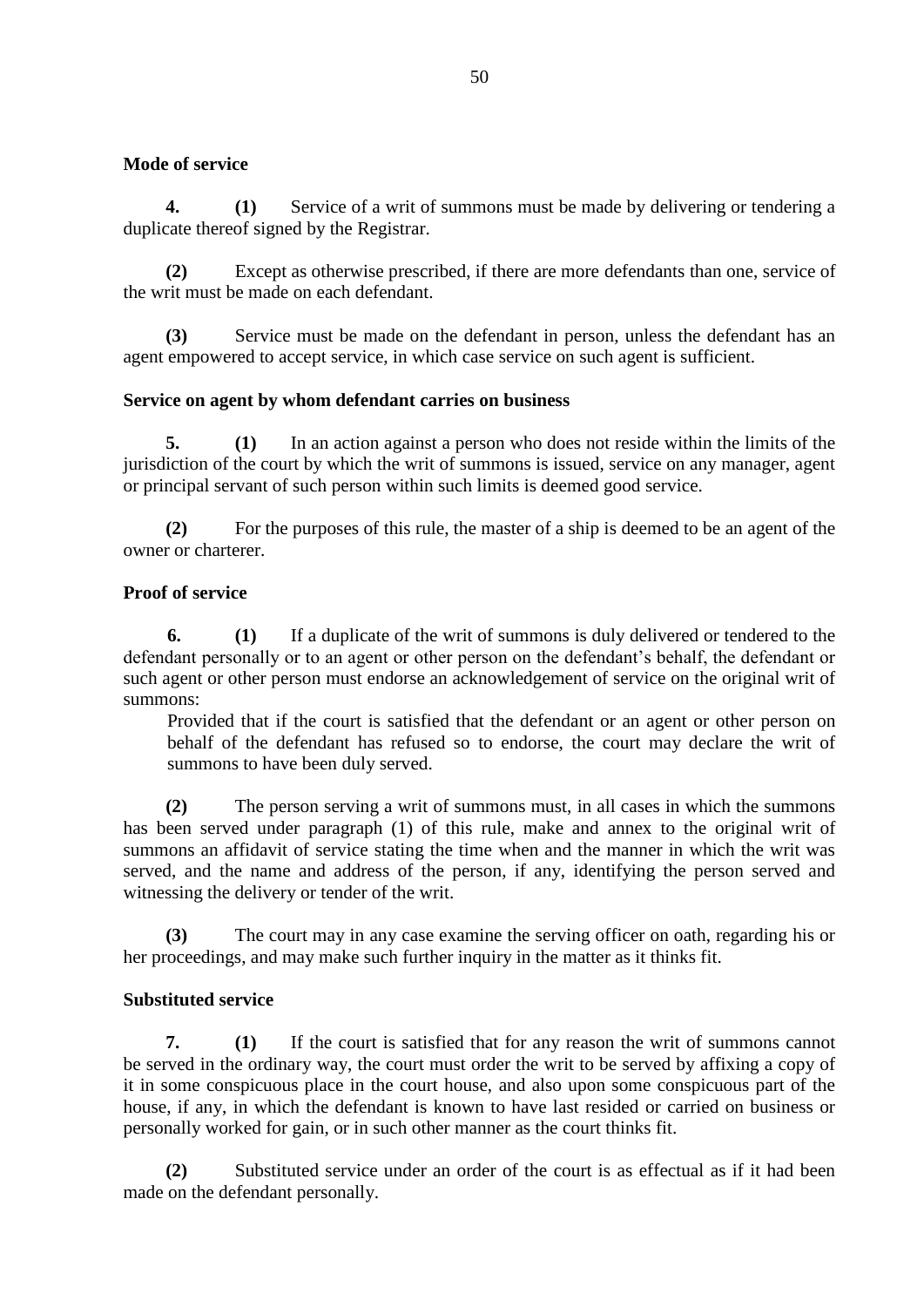**(3)** If the court makes an order for substituted service it must fix such time for the delivery of the defence or, as the case may be, the appearance of the defendant as the case may require.

### **Service on members of armed forces, police officers and prisoners**

**8. (1)** If the defendant is confined in a prison, the writ of summons must be delivered to the officer in charge of the prison for service on the defendant.

**(2)** If the defendant is a member of the armed forces or is a police officer, the court must send the writ of summons for service to his or her commanding officer, together with a copy to be retained by the defendant.

**(3)** If a writ of summons is delivered or sent to any person for service under this rule, such person is bound to serve it, if possible, and to return it under his or her signature with a written acknowledgment signed by the defendant, and such acknowledgment is deemed to be evidence of service.

**(4)** If from any cause service is impossible, the writ of summons must be returned to the court with a full statement of such cause and of the steps taken to procure service, and such statement is deemed to be evidence of non-service.

# **Service out of jurisdiction**

**9.** Service outside the jurisdiction of the Supreme Court (that is to say, elsewhere than in St Helena, Ascension or Tristan da Cunha) of a writ of summons or notice of a writ of summons may be allowed by the Supreme Court whenever—

- *(a)* the whole subject-matter of the action is immovable property situated within the jurisdiction (with or without rents and profits);
- *(b)* any act, deed, will, contract, obligation or liability affecting immovable property situated within the jurisdiction, is sought to be construed, rectified, set aside, or enforced in the action;
- *(c)* any relief is sought against any person domiciled or ordinarily resident within the jurisdiction;
- *(d)* the action is for the administration of the personal estate of any deceased person, who at the time of death was domiciled within the jurisdiction, or for the execution (as to property situated within the jurisdiction) of the trusts of any written instrument, of which the person to be served is a trustee, which ought to be executed according to the law of St Helena, Ascension or Tristan da Cunha;
- *(e)* the action is founded on any breach or alleged breach within the jurisdiction of any contract wherever made which, according to the terms of it, ought to be performed within the jurisdiction;
- *(f)* any injunction is sought as to anything to be done within the jurisdiction, or any nuisance within the jurisdiction is sought to be prevented or removed, whether damages are or are not also sought in respect thereof;
- *(g)* any person out of the jurisdiction is a necessary or proper party to an action properly brought against some other person duly served within the jurisdiction;
- *(h)* the action is founded on a tort committed within the jurisdiction;
- *(i)* any person out of the jurisdiction is a necessary party to a probate action; or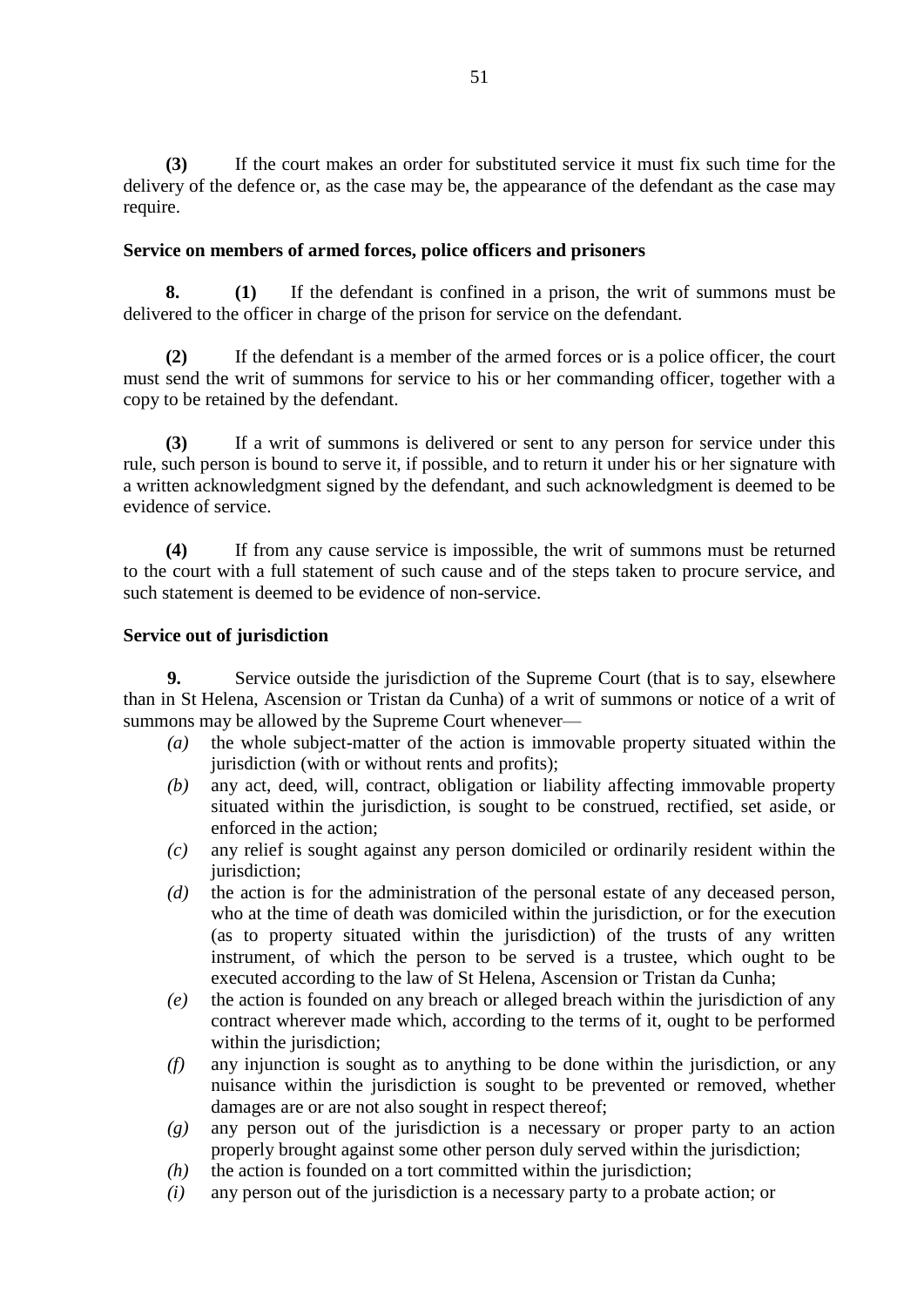*(j)* if for any other reason the Supreme Court sees fit so to order.

# **Application to be supported by evidence**

**10.** Every application for leave to serve such writ or notice on a defendant out of the jurisdiction must be supported by affidavit or other evidence, stating that in the belief of the deponent the plaintiff has a good cause of action, and showing in what place or country such defendant is or probably may be found, and whether such defendant is a Commonwealth citizen or not, and the grounds on which the application is made; and no such leave may be granted unless it appears to the court that the case is a proper one for service out of the jurisdiction under this Order.

# **Time for delivering defence**

**11.** Any order giving leave to effect such service or give such notice out of the jurisdiction must specify a time after such service or notice within which such defendant is to deliver a defence, such time to depend on the place or country where or within which the summons is to be served or the notice given.

### **Service where defendant is Commonwealth citizen, etc**

**12.** If leave to serve a writ of summons out of the jurisdiction has been granted under rule 9 of this Order and the defendant is a Commonwealth citizen or resides in a Commonwealth country out of St Helena, Ascension and Tristan da Cunha, the summons must be served in such manner as the court may order.

### **If defendant is not Commonwealth citizen, etc**

**13.** If the defendant is not a Commonwealth citizen or is not in a Commonwealth country, notice of the writ of summons, and not the writ itself, must be served upon the defendant.

### **Service in a foreign country**

**14.** The procedure for the service in a foreign country of a notice of a writ of summons or other order or process of the court must, subject to such modifications and adaptations as may be necessary, be in accordance with Order 11 of the Rules of the Supreme Court 1965 of England, or any rules amending or replacing the same regulating the service in a foreign country of any process of that court.

### **Service of foreign legal process in Ascension**

**15.** If in any civil or commercial proceedings pending before a court or tribunal of a foreign country a letter of request from such court or tribunal for service on any person in Ascension of any process or citation in such proceedings is transmitted to the Supreme Court by the Governor with an intimation that it is desirable that effect should be given to the same, the following procedure must be adopted—

*(a)* the letter of request for service must be accompanied by a translation thereof in the English language, and by 2 copies of the process of citation to be served, and 2 copies thereof in the English language;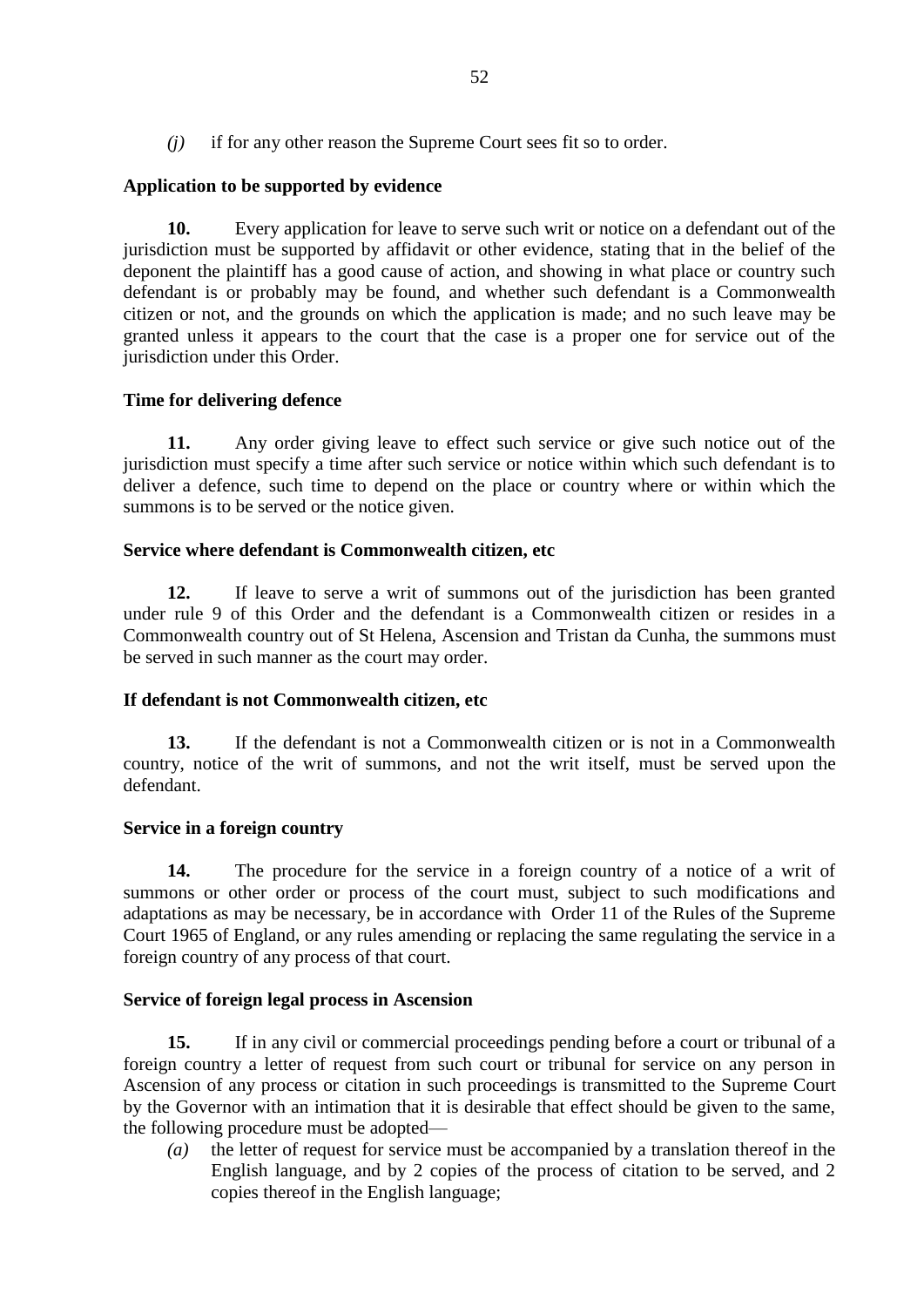- *(b)* service must be effected by delivering to and leaving with the person to be served one copy of the process to be served, and one copy of the translation thereof, in accordance with the rules and practice of the Supreme Court of St Helena regulating service of process;
- *(c)* after service has been effected the process server must return to the Registrar of the Supreme Court one copy of the process together with the evidence of service by affidavit of the person effecting the service verified by a Commissioner for Oaths and particulars of charges for the cost of effecting such service;
- *(d)* the particulars of charges for the cost of effecting service must be submitted to the Registrar of the Supreme Court, who must certify the correctness of the charges, or such other amount as is properly payable for the cost of effecting service;
- *(e)* the Registrar must transmit the letter of request for service received from the foreign country to the Governor, together with the evidence of service with a certificate appended thereto duly sealed with the seal of the Supreme Court.

### **General powers of the court**

**16.** The court may make all such orders for substituted service or otherwise as may be necessary to give effect to rule 15 of this Order.

#### **Interpretation**

17. In this Order, unless the context otherwise requires— **"action"** includes "matter"; **"plaint"** includes "petition".

### ORDER 12 *Defence and Counterclaim*

#### **Delivery of defence**

**1. (1)** The defendant may, and if so required by the court at the time of the issue of the writ of summons or at any time thereafter must, at or before the first hearing or within such time as the court may prescribe, deliver a defence.

**(2)** If a defendant has been served with a writ of summons that complies with rule 1 of Order 11, the defendant must, unless some other or further order be made by the court, enter a defence within 15 days after the date of service of the writ of summons.

**(3)** Paragraph (3) of rule 1 of Order 8 applies, with all necessary modifications, to the delivery of a defence under this rule as they apply to the delivery of a plaint under that rule.

#### **Set-off and counterclaim**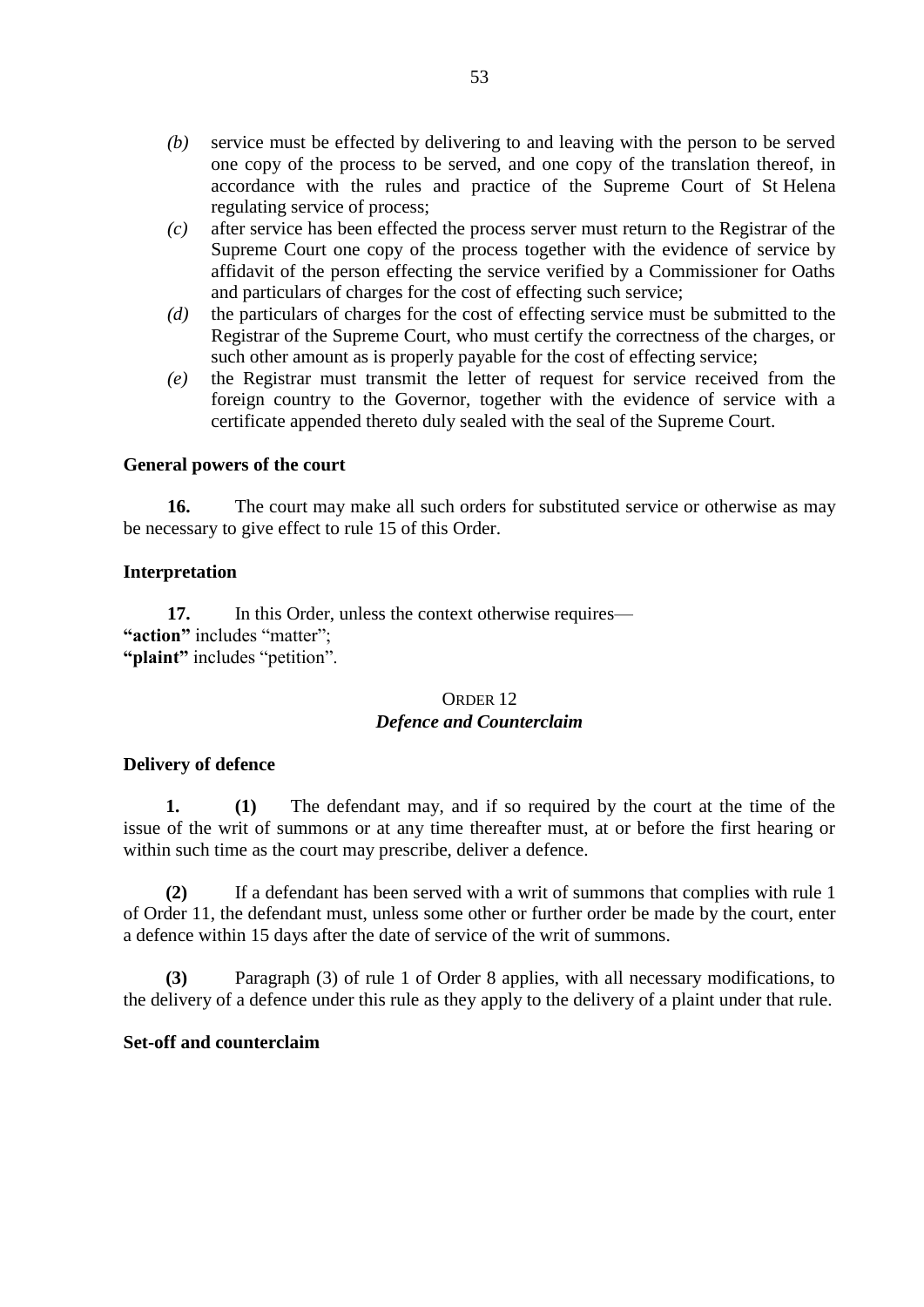**2.** A defendant in an action may set-off, or set up by way of counterclaim, against the claim of the plaintiff, any right or claim, and such set-off or counterclaim has the same effect as a cross-action, so as to enable the court to pronounce a final judgment in the same action, both on the original and on the cross-claim.

# **Pleading to damages**

**3.** No denial or defence is necessary as to the amount of damages claimed, but they are deemed to be put in issue in all cases, unless expressly admitted.

### **Persons in representative capacity**

**4.** If either party wishes to deny the right of any other party to claim as executor, or as trustee, whether in bankruptcy or otherwise, or in any representative or other alleged capacity or the alleged constitution of any partnership firm, the party must deny the same specifically.

# **Counterclaim to be specific**

**5.** If any defendant seeks to rely upon any grounds as supporting a right of counterclaim, the defendant must, in the statement of defence, state specifically that the defendant does so by way of counterclaim.

### **Title of counterclaim**

**6.** If the defendant by the defence sets up any counterclaim which raises questions between the defendant and the plaintiff together with any other persons, the defendant must in the defence specify the names of such other persons and must deliver to the court the defence for service on the plaintiff together with a sufficient number of copies of it for service on such other persons.

### **Claim against person not a party**

**7. (1)** A person mentioned in rule 6 of this Order who is not a party to the action must be served with a copy of the defence and counterclaim, together with a writ of summons issued under rule 1 of Order 11.

**(2)** Any person not already a party to the action who is served with a writ of summons, defence and counterclaim as aforesaid may, unless some other or further order is made by the court, deliver a reply within 15 days after service upon the person of such writ, defence and counterclaim.

# **Exclusion of set-off or counterclaim**

**8.** If the defendant raises any claim by set-off or sets up a counterclaim, and if the court is of the opinion that the claim thereby raised ought to be disposed of in an independent action, it may order that the set-off or counterclaim be excluded, and may make such order as to the trial of such set-off or counterclaim and as to costs as it may think fit.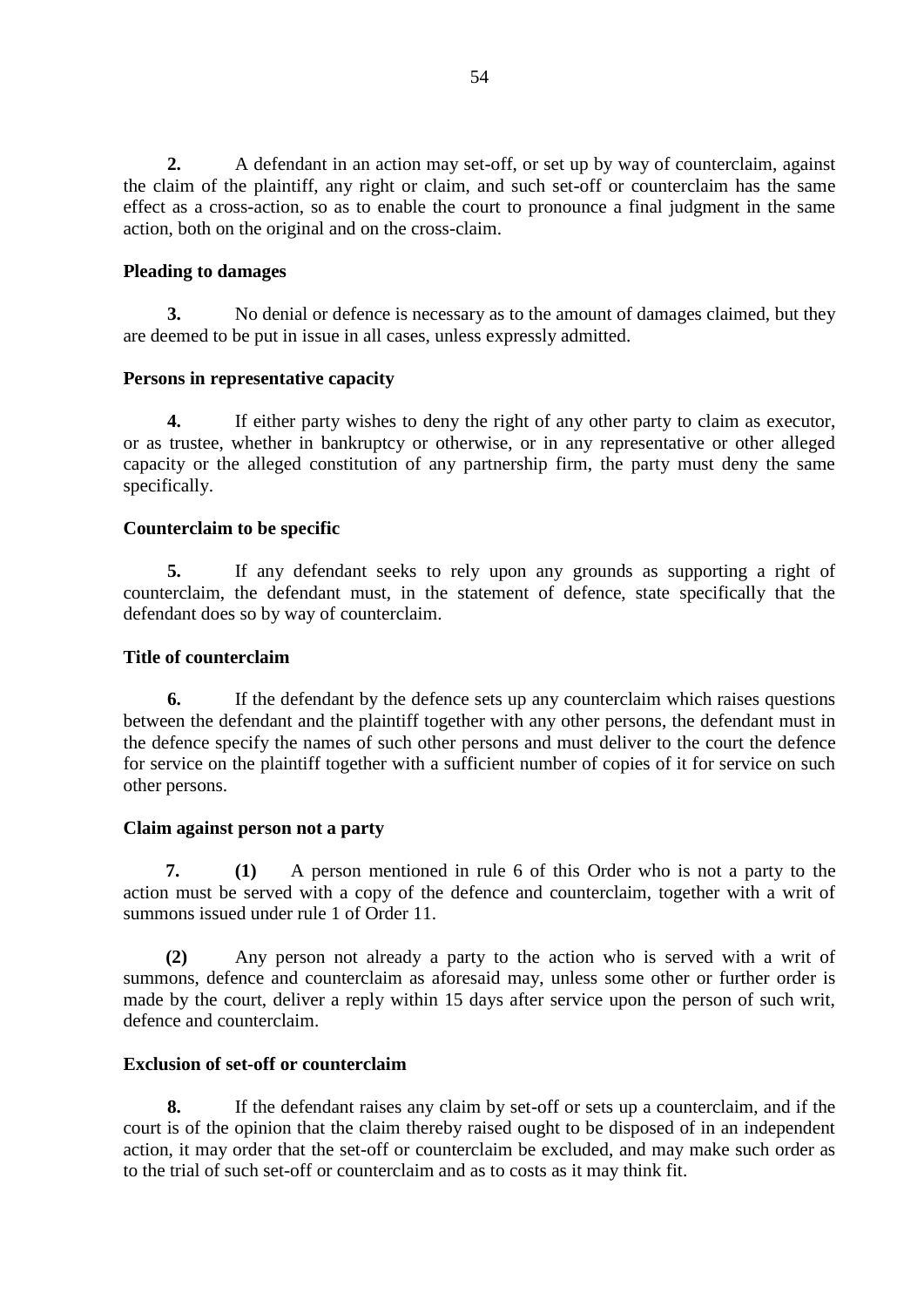### **Discontinuance**

**9.** If, in any case in which the defendant sets up a counterclaim, the action of the plaintiff is stayed, discontinued or dismissed, the defendant may, notwithstanding such stay, discontinuance or dismissal, proceed with the counterclaim.

# **Judgment for balance**

**10.** If in any action a set-off or counterclaim is established as a defence against the plaintiff's claim, the court may, if the balance is in favour of the defendant, give judgment in favour of the defendant for such balance, or may otherwise adjudge to the defendant such relief as the defendant may be entitled to upon the merits of the case.

# **Subsequent pleadings**

**11. (1)** A plaintiff is entitled to file a reply within 15 days after the defence or the last of the defences has been served upon the plaintiff, unless the time is extended.

**(2)** No pleading subsequent to the reply may be filed without the leave of the court, and then must be filed only upon such terms as the court thinks fit.

**(3)** If a counterclaim is pleaded, a defence to it is subject to the rules applicable to defences.

# ORDER 13 *Third Party Procedure*

# **Third party notice**

**1. (1)** If a defendant claims as against any person not already a party to the action (hereinafter in this Order referred to as "the third party") that—

- *(a)* the defendant is entitled to contribution or indemnity;
- *(b)* the defendant is entitled to any relief or remedy relating to or connected with the original subject matter of the action and substantially the same as some relief or remedy claimed by the plaintiff; or
- *(c)* any question or issue relating to or connected with the said subject matter is substantially the same as some question or issue arising between the plaintiff and the defendant, and should properly be determined, not only as between the plaintiff and the defendant, but as between the plaintiff and the defendant and the third party, or between any or either of them,

the defendant may, by leave of the court, issue a notice (hereinafter in this Order referred to as **"a third party notice"**) to that effect.

**(2)** The procedure incidental to an application for leave to issue a third party notice and all subsequent proceedings thereafter must, subject to such modifications and adaptations as may be necessary, be in accordance with Order 16 of the Rules of the Supreme Court of England 1965, or any rules amending or replacing them regulating third party proceedings in that Court.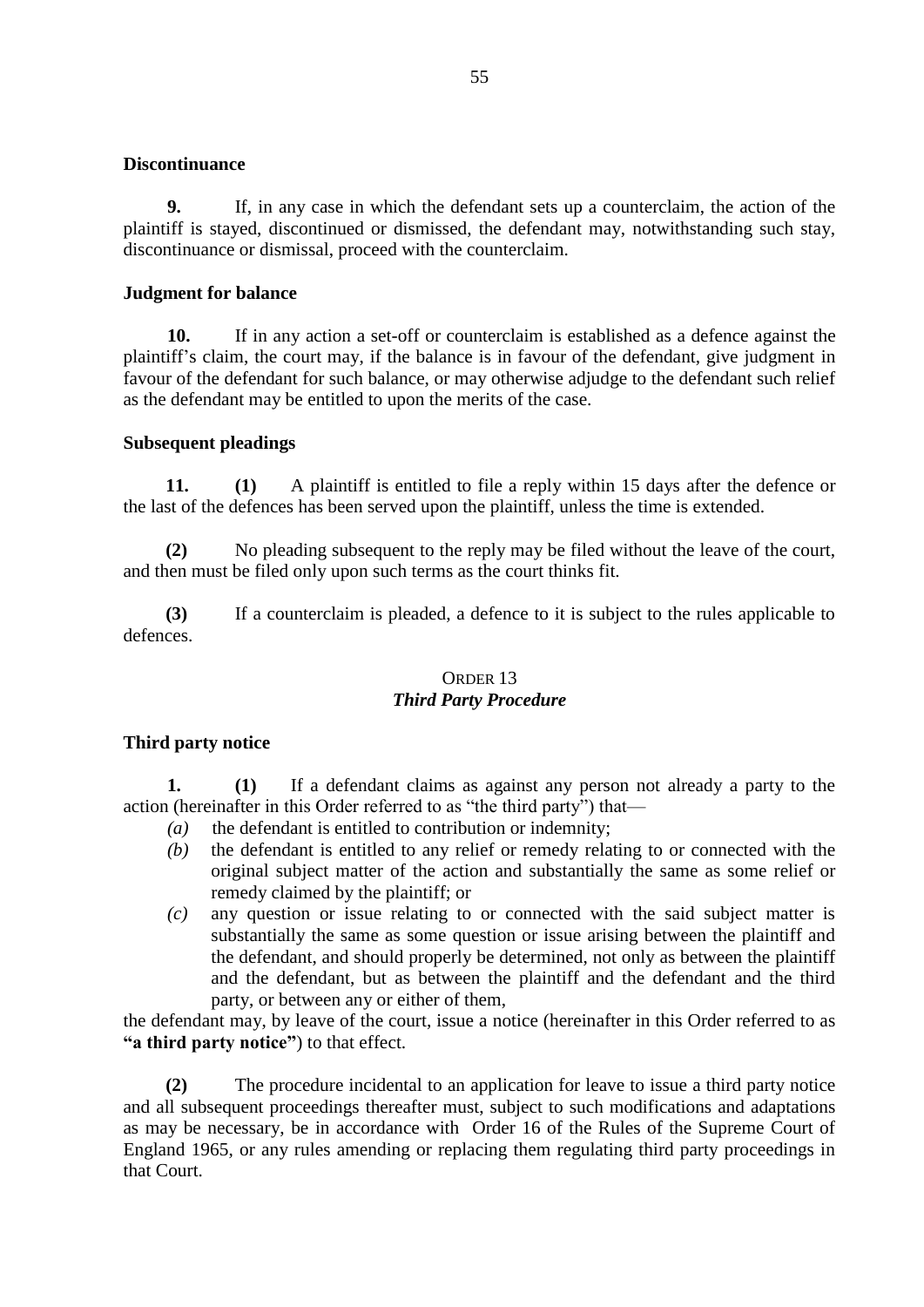# ORDER 14 *Death, insolvency and marriage of parties*

### **Procedure where one of several plaintiffs or defendants dies and right to sue survive**

**1.** If there are more plaintiffs or defendants than one, and any one of them dies, and the cause of action survives or continues to the surviving plaintiff or plaintiffs alone or against the surviving defendant or defendants alone, the court must cause an entry to that effect to be made on the record, and the cause or matter must proceed.

# **Procedure in case of death of one of several parties or of sole party, etc.**

- **2. (1)** If—
- *(a)* a sole plaintiff or a sole surviving plaintiff, or a sole defendant or sole surviving defendant dies and the cause of action survives or continues; or
- *(b)* one of 2 or more plaintiffs, or one of 2 or more defendants dies and the cause of action does not survive or continue to the surviving plaintiff or plaintiffs or, as the case may be, to the surviving defendant or defendants alone,

the court must cause the personal representative of the deceased plaintiff or, as the case may be, of the deceased defendant, to be made a party and must proceed with the cause or matter.

**(2)** The personal representative of a deceased defendant so made a party may make any defence appropriate to his or her character as such personal representative.

### **Determination of question as to personal representative**

**3.** If a question arises whether any person is or is not the personal representative of a deceased party, the question must be determined by the court.

### **Action not abated by marriage of female party**

**4. (1)** The marriage of a female plaintiff or defendant does not cause the cause or matter to abate, but the court may proceed with the cause or matter to judgment, and, if the judgment is against a female defendant, it may be executed against her alone.

**(2)** If the husband is by law liable for the debts of his wife, the judgment may, with the leave of the court, be executed against the husband also.

### **When plaintiff's insolvency bars action**

**5. (1)** The insolvency of a plaintiff in any cause or matter which the assignee or receiver might maintain for the benefit of creditors does not cause the cause or matter to abate, unless such assignee or receiver declines to continue such cause or matter or, unless for any special reason the court otherwise directs, to give security for the costs thereof within such time as the court may direct.

**(2)** If the assignee or receiver neglects or refuses to continue the cause or matter, and to give such security within the time so ordered, the defendant may apply for the dismissal of the cause or matter on the ground of the plaintiff's insolvency; and the court may make an order dismissing the cause or matter and awarding to the defendant the costs which the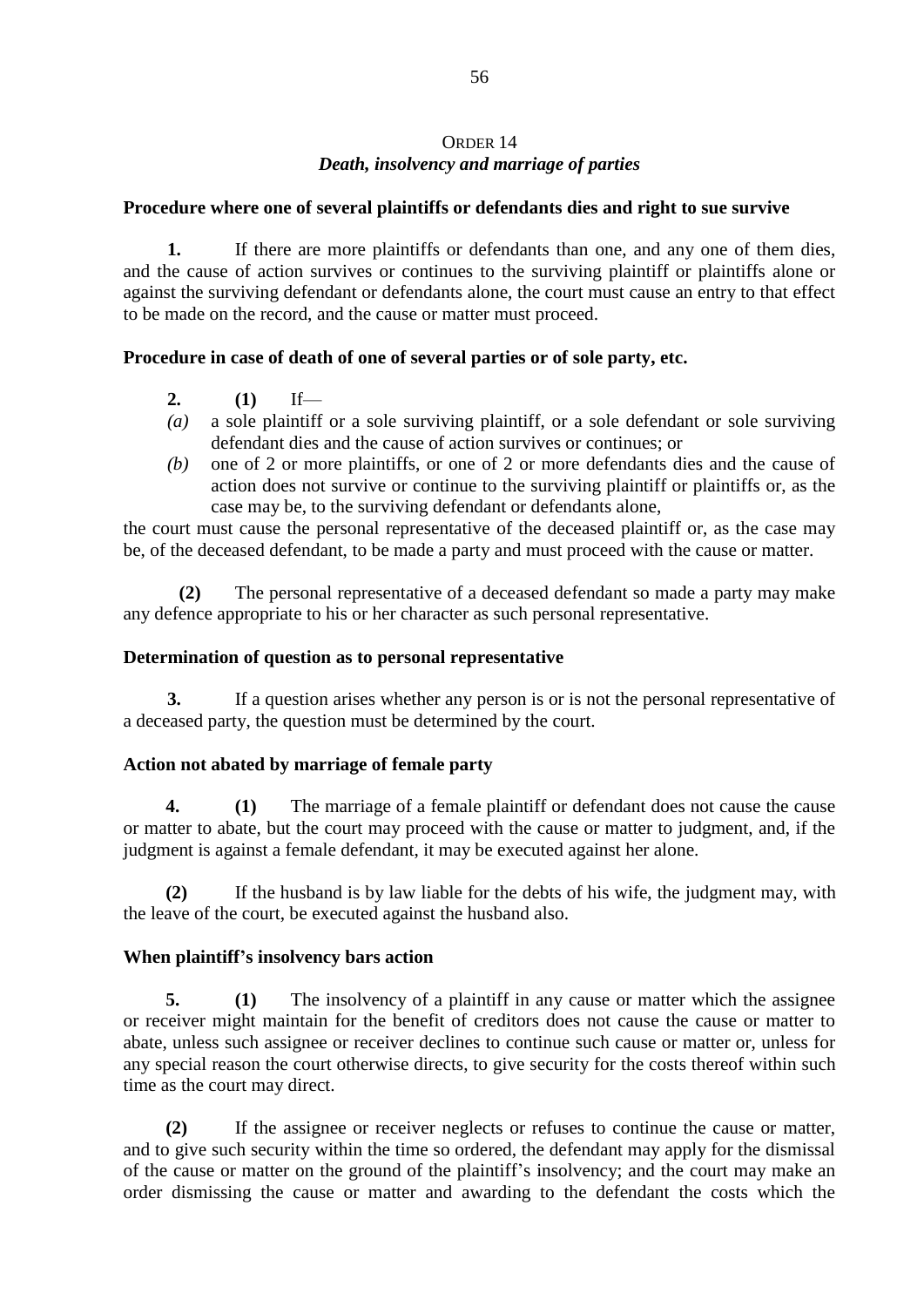defendant has incurred in defending the same to be proved as a debt against the plaintiff's estate.

**(3)** If a cause or matter abates or is dismissed under this rule, no fresh cause or matter may be brought on the same cause of action:

Provided that the plaintiff or a person claiming to be the assignee or the receiver of an insolvent plaintiff may apply for an order to revive a cause or matter which has abated or to set aside an order of dismissal; and, if it is proved that the plaintiff or person was prevented by any sufficient cause from continuing the action or matter, the court must revive the same or set aside such dismissal upon such terms as to costs or otherwise as it thinks fit.

#### **Procedure in case of assignment before judgment**

**6.** In other cases of the assignment, creation, or devolution of any interest during the pendency of a cause or matter, the cause or matter may, by leave of the court, be continued by or against the person to or upon whom such interest has come or devolved.

### **Application of Order to appeals**

**7.** In the application of this Order to appeals, so far as may be, **"plaintiff"** includes an appellant, **"defendant"** a respondent, and **"cause or matter"** an appeal.

# ORDER 15 *Interrogatories, discovery and inspection*

#### **Discovery by interrogatories**

**1. (1)** In any cause the plaintiff or defendant, by leave of the court, may deliver interrogatories in writing for the examination of the opposite parties, or any one or more of them.

**(2)** The procedure incidental to the delivery of interrogatories and all subsequent proceedings thereafter must, subject to such modifications and adaptations as may be necessary, be in accordance with Order 26 of the Rules of the Supreme Court of England, 1965, or any rules amending or replacing the same regulating discovery by interrogatories in that Court.

#### **Discovery of documents**

**2.** Any party may, without filing an affidavit, apply to the court for an order directing any other party to state on oath the documents which are or have been in the party's power relating to any matter in question therein. On the hearing of such application the court may either refuse or adjourn the same, if satisfied that such statement is not necessary, or not necessary at that stage of the proceedings; or make such order, either generally or limited to certain classes of documents, as may, in its discretion, be thought fit:

Provided that no such order may be made unless the court is of opinion that it is necessary either for disposing fairly of the proceedings or for saving costs.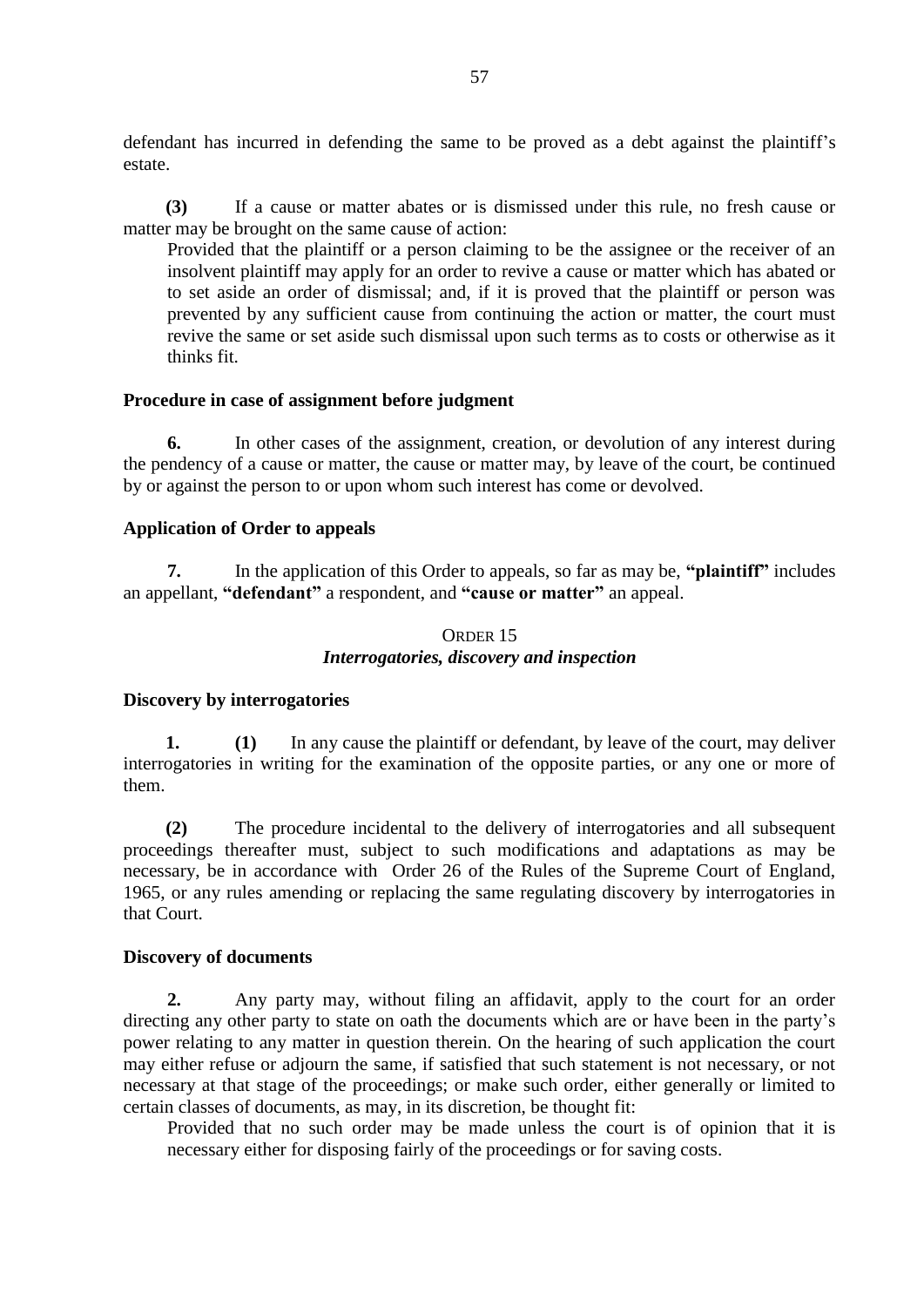### **Affidavit of documents**

**3.** The affidavit to be made by a party against whom such an order as is mentioned in rule 2 of this Order has been made must be in Form 10 of the Appendix with such variations as the case may require.

# **Production of documents**

**4. (1)** The court may, at any stage of the proceedings, order the production by any party to them of such of the documents in the party's possession or power, relating to any matter in question in the proceedings, as the court thinks right; and the court may deal with such documents, when produced, in any manner as appears just.

**(2)** The court may, on the application of any party, at any time, and whether an affidavit of documents has or has not been ordered or made, make an order requiring any other party to state by affidavit whether any specific document, to be specified in the application, is, or has at any time been, in the party's possession or power; and if not then in the party's possession, when the party parted with the same and what has become of it. Such application must be made on an affidavit stating that in the belief of the deponent the party against whom the application is made has, or at some time had, in the party's possession or power the document specified in the application, and that it relates to the matters in question in the action or matter, or to some of them.

# **Inspection of documents referred to in pleadings or affidavits**

**5.** Every party to a cause or matter is entitled at any time to give notice to any other party in whose pleadings or affidavits reference is made to any document, to produce such document for the inspection of the party giving such notice, or of the party's advocate, and to permit the party or the party and the party's advocate to take copies thereof; and any party not complying with such notice is not afterwards at liberty to put any such document in evidence on the party's behalf unless the party satisfies the court that such document relates only to the party's own title, the party being the defendant to the cause or matter, or that the party had some other cause or excuse which the court must deem sufficient for not complying with such notice, in which case the court may allow the same to be put in evidence on such terms as to costs and otherwise as the court must think fit.

### **Order for inspection**

**6. (1)** If the party served with a notice under rule 5 of this Order fails to comply with it or objects to the inspection of any document, the court may, on the application of the party desiring it, make an order for inspection in such place and in such manner as it may think fit:

Provided that no such order may be made unless the court is of opinion that it is necessary either for disposing fairly of the cause or matter or for saving costs.

**(2)** If, on an application for an order for inspection, privilege is claimed for any document, it is lawful for the court to inspect the document for the purpose of deciding as to the validity of the claim of privilege.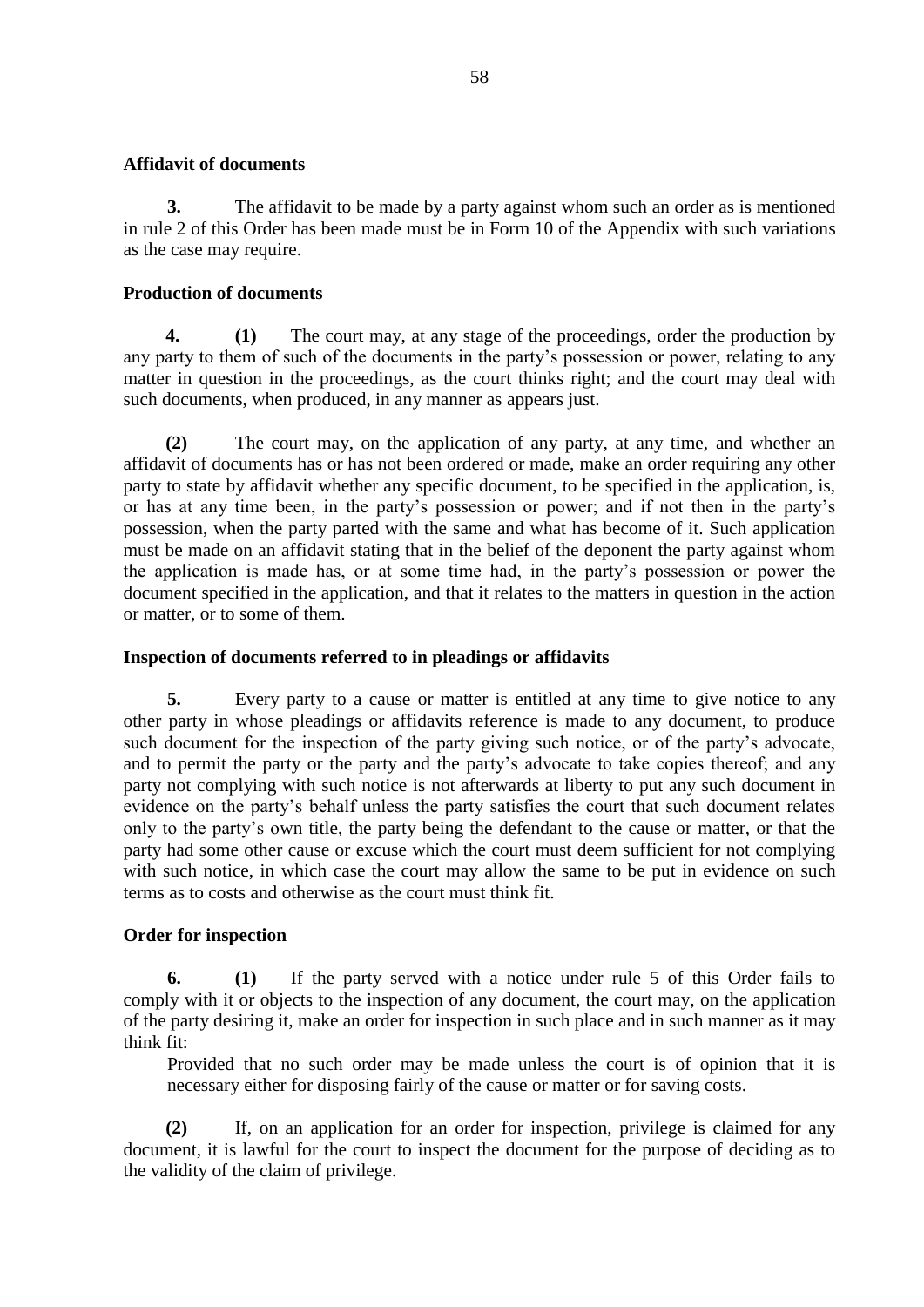#### **Verified copies**

**7.** If inspection of any business books is applied for, the court may, if it thinks fit, instead of ordering inspection of the original books, order a copy of any entries therein to be provided and verified by the affidavit of some person who has examined the copy with the original entries, and such affidavit must state whether or not there are in the original book any, and if so what, erasures, interlineations or alterations:

Provided that, notwithstanding that such copy has been supplied, the court may order inspection of the book from which the copy was made.

#### **Noncompliance with order for discovery**

**8.** If any party fails to comply with any order for discovery or inspection of documents the party is, if a plaintiff, liable to have the action or matter dismissed for want of prosecution, and, if a defendant, to have the defence, if any, struck out, and to be placed in the same position as if the defendant had not defended, and the party seeking discovery or inspection may apply to the court for an order to that effect, and an order may be made accordingly.

#### **Notice to produce documents in court**

**9.** A notice to produce documents at the hearing must be in Form 13 of the Appendix, with such variations as circumstances may require. An affidavit of the service of any notice to produce, and of the time when it was served, with a copy of the notice to produce, is in all cases sufficient evidence of the service of the notice, and of the time when it was served.

# ORDER 16

# *Admissions*

#### **Notice of admission**

**1.** Any party may give notice by the pleadings or otherwise in writing, that the party admits the truth of the whole or any part of the case of the other party.

#### **Judgment on admissions**

**2.** If an admission of facts has been made, either on the pleadings or otherwise, the court may, at any stage of the proceedings pronounce such judgment or make such order upon such admission as it thinks fit, without waiting for the determination of any other question between the parties.

### ORDER 17 *Security for costs*

#### **Security for the costs of a defendant**

**1.** The court may if it deems fit order a plaintiff in any cause or matter to give security for the payment of all costs incurred by any defendant.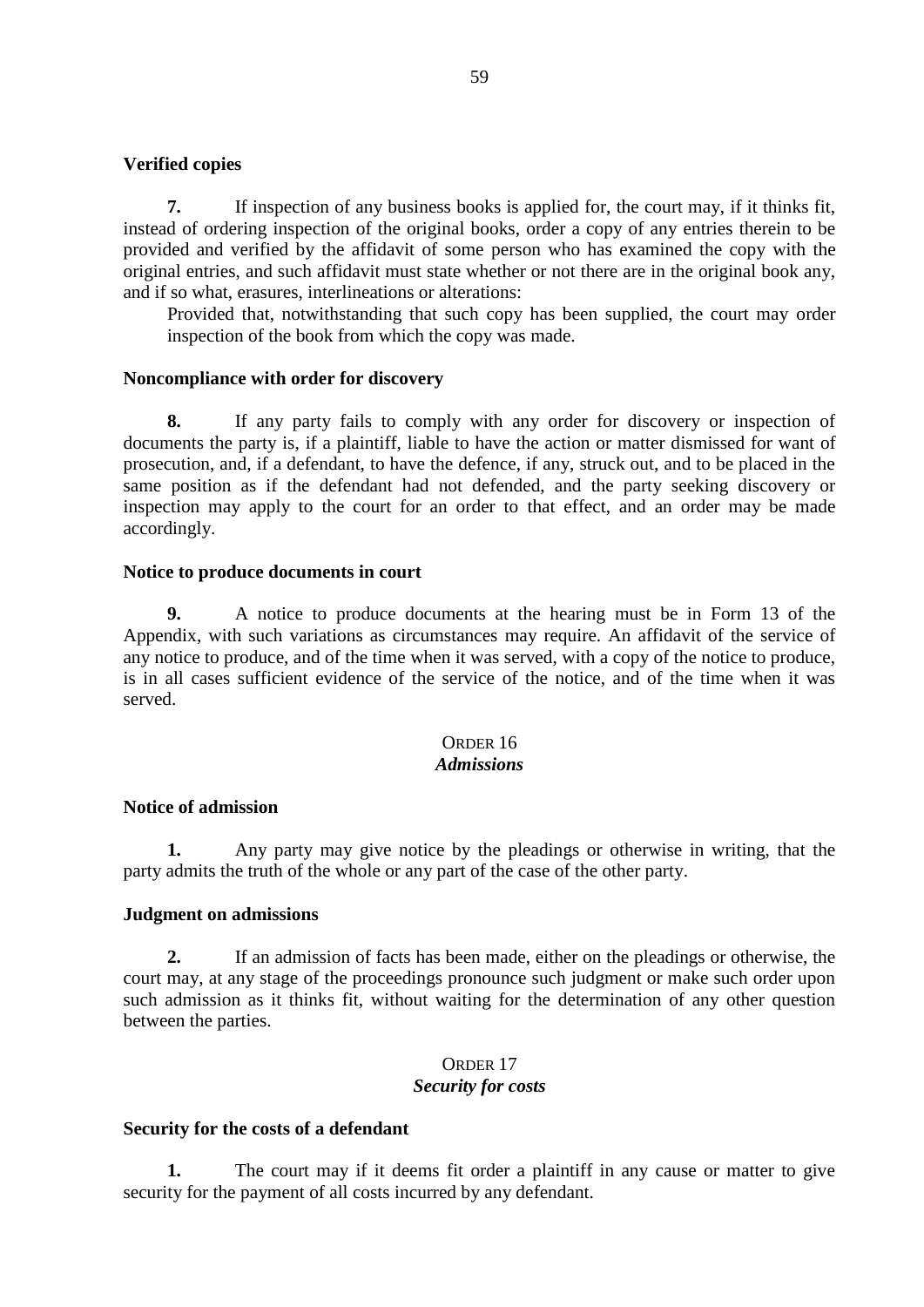#### **Effect of failure to provide security**

**2. (1)** In the event of such security not being provided within the time fixed, the court must make an order dismissing the cause or matter unless the plaintiff or plaintiffs are permitted to withdraw from it.

**(2)** If a cause or matter is dismissed under this rule, the plaintiff may apply for an order to set the dismissal aside, and, if it is proved to the satisfaction of the court that the plaintiff was prevented by any sufficient cause from providing the security within the time allowed, the court must set aside the dismissal upon such terms as to security, costs or otherwise as it thinks fit, and must appoint a day for proceeding with the cause or matter.

### ORDER 18

### *Payment into court*

### **Defendant may pay money into court**

**1. (1)** In any action to recover a debt or damages, any defendant may, at the time of delivering a defence, pay into court a sum of money in satisfaction of the cause of action in respect of which the plaintiff claims, or if 2 or more causes of action are joined in the action, a sum or sums of money in satisfaction of any or all of those causes of action.

**(2)** If any payment into court is made under this rule, there must be served upon the plaintiff and upon every co-defendant (if any) a notice specifying the fact of such payment and the cause of action in respect of which such payment is made; such notice must aver that the sum of money paid into court is sufficient to satisfy the specified cause of action.

### **Acceptance of money paid into court**

**2. (1)** If money is paid into court under rule 1 of this Order, the plaintiff may within 14 days after receipt of notice of the payment, but in any case before the trial of the action begins—

- *(a)* if the money was paid in respect of the cause of action or all the causes of action in respect of which the plaintiff claims, accept the money in satisfaction of that cause of action, or those causes of action, as the case may be; or
- *(b)* if the money was paid in respect of some only of the causes of action in respect of which the plaintiff claims, accept in satisfaction of any such cause or causes of action the sum specified in respect of that cause or those causes of action in the notice of payment,

and notice of such acceptance must be given to every defendant in the action.

**(2)** On the plaintiff accepting any money paid into court, all further proceedings in the action, or in respect of the specified cause or causes of action, to which the acceptance relates, must be stayed both against the defendant making the payment and against any other defendant sued jointly with or in the alternative to the plaintiff.

**(3)** If money is paid into court by a defendant making a counterclaim and the notice of payment states in relation to any sum so paid that in making the payment the defendant has taken into account and satisfied the cause or causes of action, or the specified cause or causes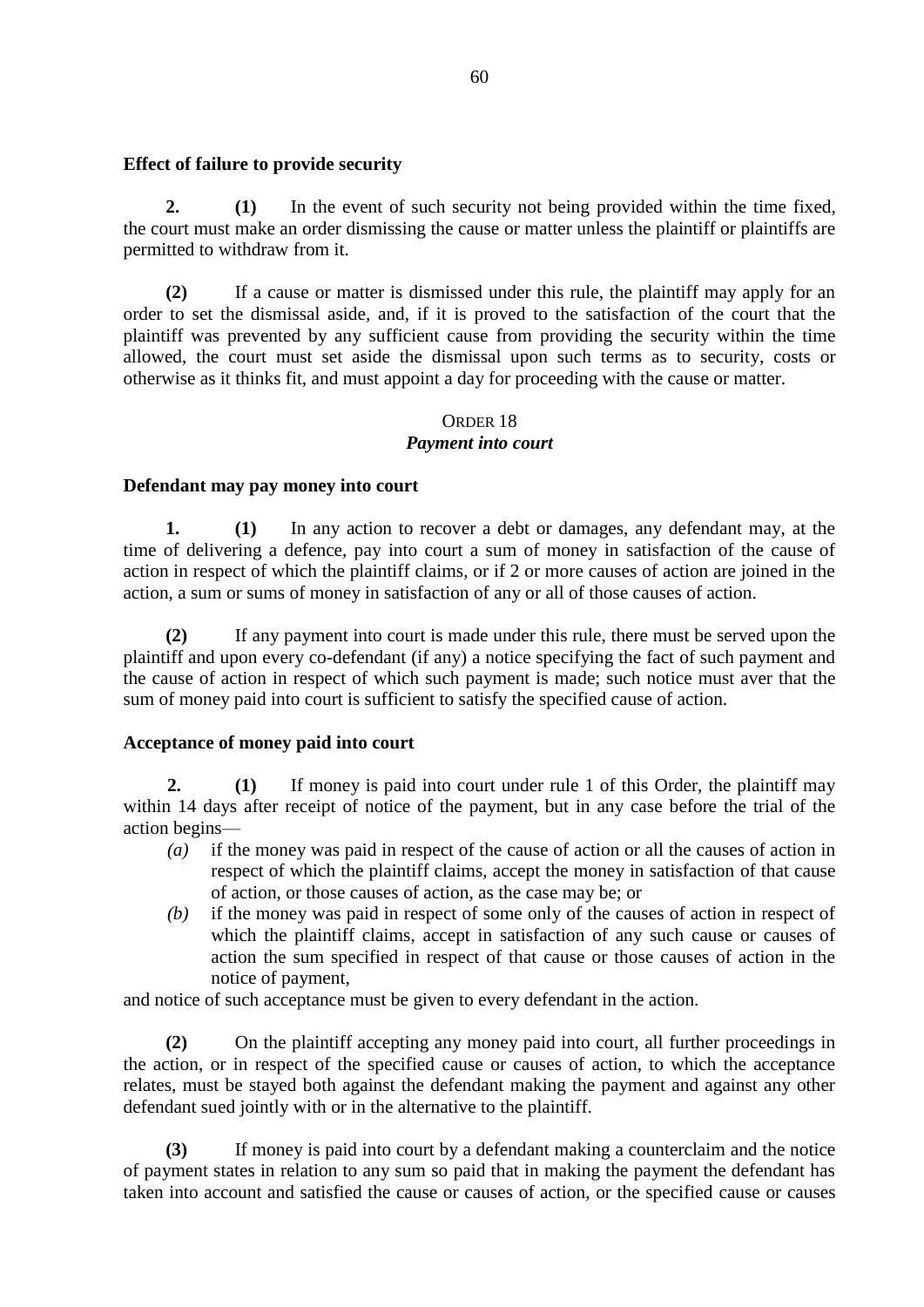of action, in respect of which the defendant counterclaims, then on the plaintiff accepting that sum, all further proceedings on the counterclaim, or in respect of the specified cause or causes of action, as the case may be, against the plaintiff must be stayed.

**(4)** A plaintiff who has accepted any sum paid into court is, subject to rule 3 of this Order and rule 12 of Order 5, entitled to receive payment of that sum in satisfaction of the cause or causes of action to which the acceptance relates.

### **Order for payment out of court in certain cases**

- **3.** If a plaintiff accepts any sum paid into court and that sum was so paid—
- *(a)* by fewer than all the defendants sued jointly or in the alternative;
- *(b)* with a defence of tender before action;
- *(c)* in an action to which rule 12 of Order 5 relates; or
- *(d)* in satisfaction either of a cause of action arising under the Fatal Accidents Acts, 1846 to 1959, UK and the Law Reform (Miscellaneous Provisions) Act, 1934, UK or of a cause of action arising under the first mentioned Acts where more than one person is entitled to the money,

the money in court must not be paid out except in pursuance of an order of the court, and the order must deal with the cause of the action or of the cause or causes of action to which the payment relates, as the case may be.

### **Money remaining in court**

**4.** If any money paid into court in an action is not accepted in accordance with rule 2 of this Order, the money remaining in court must not be paid out except in pursuance of an order of the court which may be made at any time before or after the trial of the action; and if such an order is made before the trial the money must not be paid out except in satisfaction of the cause or causes of action in respect of which it was paid in.

### **Counterclaim**

**5.** A plaintiff against whom a counterclaim is made and any other defendant to a counterclaim may pay money into court in accordance with rule 1 of this Order; and rules 1, 2 (except paragraph 3 thereof), 3 and 4 of this Order apply accordingly with all necessary modifications.

### **Money paid into court under order**

**6.** Money paid into court under an order of the court must not be paid out except pursuant to an order of the court.

### ORDER 19 *Withdrawal and adjustment of actions*

### **Withdrawal by plaintiff**

**1. (1)** The plaintiff may at any time before the delivery of the defendant's defence, or after the receipt thereof before taking any other proceeding in the action, by notice in writing wholly discontinue the action against all or any of the defendants or withdraw any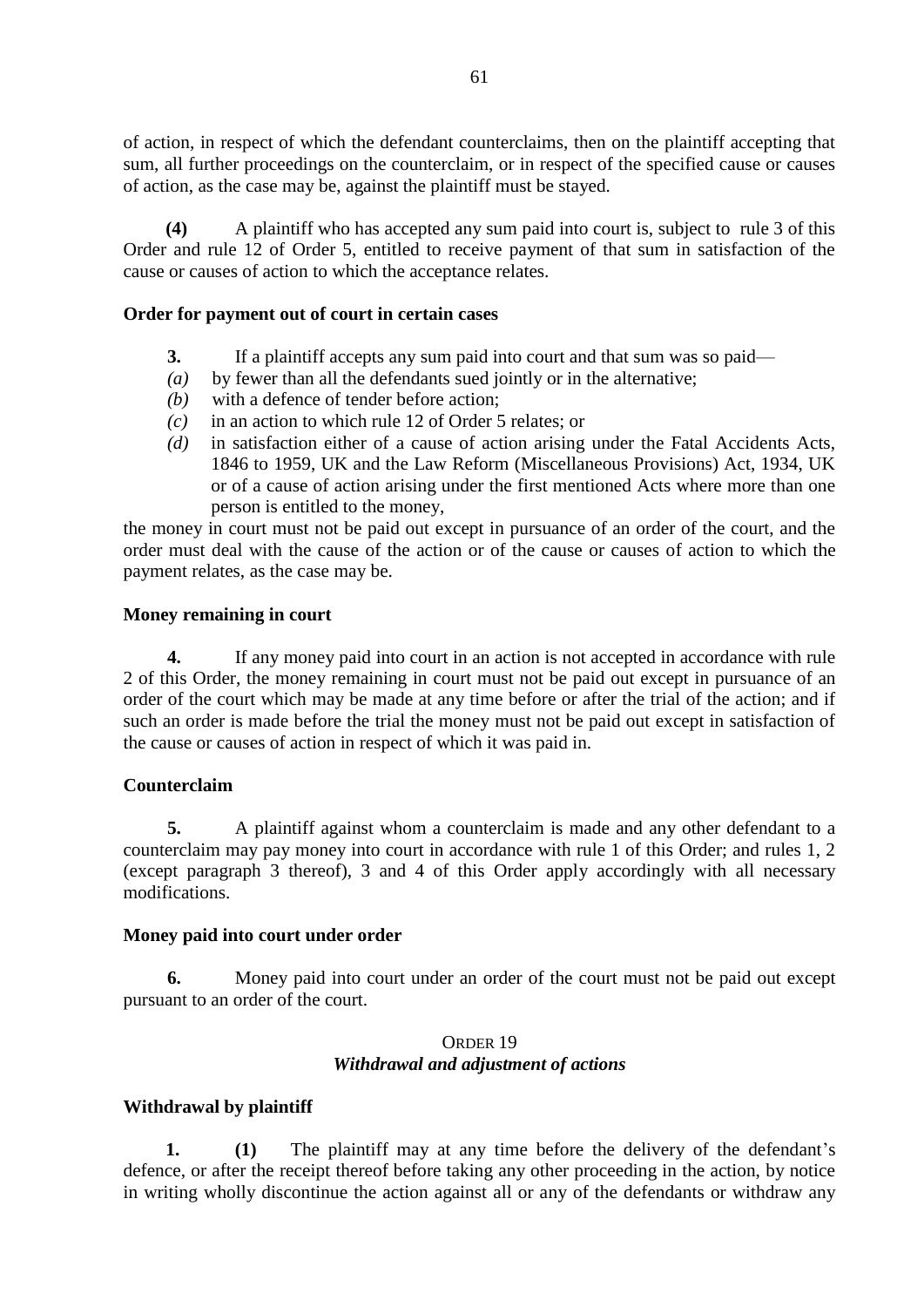part or parts of the plaint, and thereupon must pay the defendant's costs of the action or, if the action is not wholly discontinued, the costs occasioned by the matter so withdrawn. Such discontinuance or withdrawal is not a defence to any subsequent action.

**(2)** Except as in this rule otherwise provided, it is not competent for the plaintiff to withdraw or discontinue an action without leave of the court, but the court may, before or at or after the hearing upon such terms as to costs, and as to any other action, and otherwise as may be just, order the action to be discontinued or any part of the plaint to be struck out.

### **Withdrawal by defendant**

**2.** The court may, in like manner, and with the like discretion as to terms, upon the application of a defendant order the whole or any part of the defence or counterclaim to be withdrawn or struck out, but it is competent to a defendant to withdraw the defence or any part thereof without such leave.

# **Withdrawal by consent**

**3.** An action may be withdrawn prior to the hearing by either the plaintiff or the defendant upon filing a consent signed by all the parties.

# **Stay of subsequent action**

**4.** If any subsequent action is brought before payment of the costs of a discontinued action upon the same, or substantially the same, cause of action, the court may order a stay of such subsequent action until such costs have been paid.

### **Limitation in subsequent action**

**5.** In any fresh action instituted subject to terms imposed by the court under rule 1 of this Order, the plaintiff is bound by the law of limitation in the same manner as if the former action had not been instituted.

### **Compromise**

**6.** If it is proved to the satisfaction of the court that an action has been adjusted wholly or in part by any lawful agreement or compromise, or if the defendant satisfies the plaintiff in respect of the whole or any part of the subject-matter of the action the court may, on the application of a party, order such agreement, compromise, or satisfaction to be recorded, and pronounce judgment in accordance therewith so far as it relates to the action.

# ORDER 20 *Setting down action for hearing; defendant failing to deliver defence, etc.*

### **Proceedings against infants and persons of unsound mind**

**1. (1)** If no defence has been delivered on or before the day fixed in the writ of summons for a defendant who is an infant or a person of unsound mind, the court must by order assign a proper person to be guardian of such defendant by whom he or she may appear and defend the action.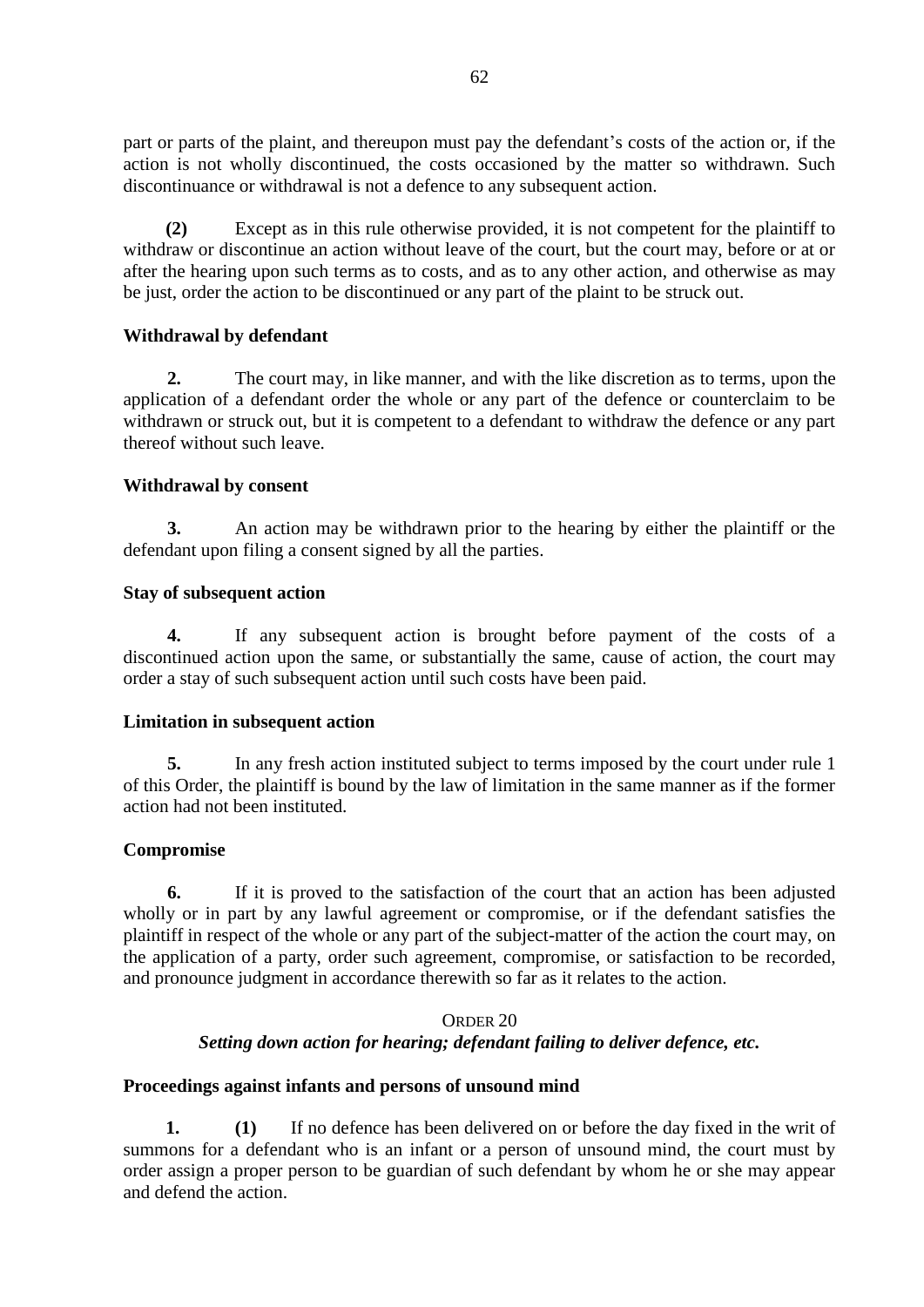**(2)** No such order may be made unless it appears that the summons was duly served and that all the requirements as to notice contained in paragraph (3) of rule 2 of Order 5 have been complied with, unless the court dispenses with any notice required thereby.

### **Affidavit of service upon non-appearance**

**2.** If any defendant fails to deliver a defence on or before the day fixed in the writ of summons, and the plaintiff is desirous of proceeding upon default of delivery of defence under any of the rules of this Order, the Registrar must cause an affidavit of service of the summons to be filed upon the record.

# **Judgment upon a liquidated demand**

**3.** If by the plaint a liquidated sum is claimed and the defendant fails, or all the defendants, if more than one, fail to deliver a defence on or before the day fixed in the writ of summons, the court may, subject to rule 2 of this Order, enter judgment for any sum not exceeding the sum claimed in the plaint together with interest, if any, at a rate not exceeding 6% *per annum* to the date of the judgment, and costs.

# **Liquidated demand against several defendants**

**4.** If by the plaint a liquidated sum is claimed and there are several defendants of whom one or more deliver a defence on or before the day fixed in the writ of summons, and another fails or others of them fail to deliver a defence, the court may, subject to rule 2 of this Order, enter judgment as in rule 3 of this Order against such as have not delivered a defence, and execution may issue upon such judgment without affecting the plaintiff's right to proceed with the action against such as have delivered a defence.

# **Assessment of damages**

**5.** If by the plaint the claim is for pecuniary damages only or for detention of goods with or without a claim for pecuniary damages, and the defendant fails, or all the defendants, if more than one, fail to deliver a defence on or before the day fixed in the writ of summons the plaintiff may, subject to rule 2 of this Order, enter judgment against the defendant or defendants declaring the defendant or defendants to be liable on the claim and set down the action for assessment by the court of the amount of such liability, and the court may proceed to enter judgment for the amount found to be due in the course of such assessment.

# **Assessment where some defendants have delivered defences**

**6.** If by the plaint the claim is as specified in rule 5 of this Order and there are several defendants of whom one or more deliver a defence and another or others fail to deliver a defence on or before the day fixed in the writ of summons, the court may, subject to rule 2 of this Order, assess the value of the goods and the damages or either of them, as the case may be, as against the defendant or defendants who have not delivered a defence at the same time as the trial of the action against the other defendant or defendants and may proceed to enter judgment in accordance with such assessment.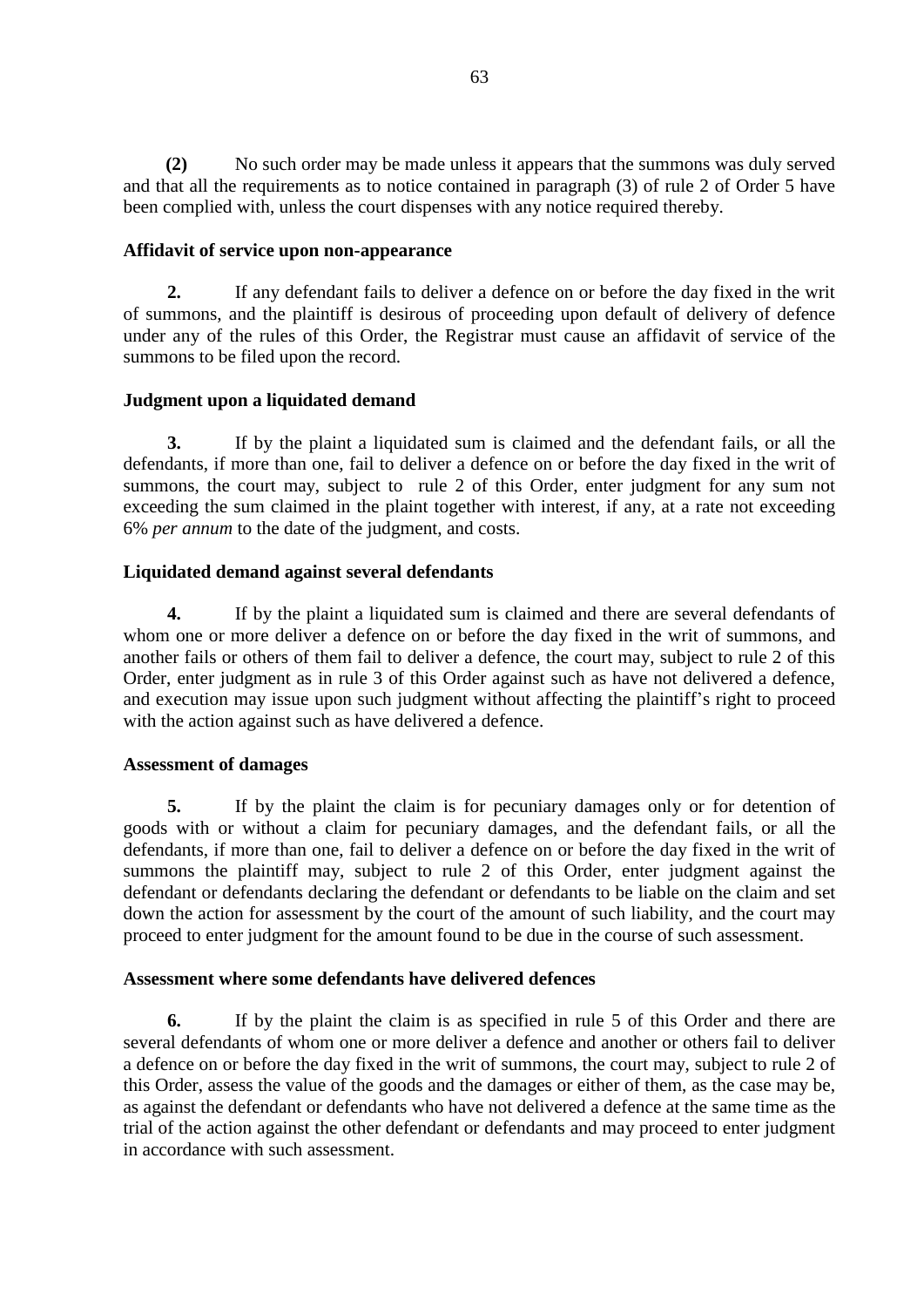### **General rule where no defence delivered**

**7.** In all actions not otherwise specifically provided for by the rules of this Order, if a party served with a writ of summons does not deliver a defence on or before the day fixed therein, the action may proceed, subject to rule 2 of this Order, and the court may hear and determine the action on the evidence of the plaintiff and the plaintiff's witnesses.

# **Setting down action for hearing**

**8.** At any time after the defence or the last of the defences has been delivered, the court, upon giving notice to the parties, must set down the action for hearing.

# **Setting aside judgment**

**9.** When judgment has been entered pursuant to any of the preceding rules of this Order, it is lawful for the court to set aside or vary such judgment upon such terms as may be just.

### **Appearance by defendant in answer to a summons**

**10.** If a day has been fixed in a writ of summons for the defendant to appear and answer the claim, the parties must be in attendance at the court house in person, or by their respective advocates or recognised agents, and the action must then be heard unless the hearing is adjourned to a future day fixed by the court.

### **When neither party appears, action dismissed**

**11.** If neither party appears when the action is called on for hearing, the court may order that the action be dismissed.

# **Plaintiff may bring fresh action or court may restore action to file**

**12.** If an action is dismissed under rule 11 of this Order, the plaintiff may, subject to the law of limitation, bring a fresh action or may apply for an order to set the dismissal aside; and if the plaintiff satisfies the court that there was sufficient cause for the non-appearance the court must set aside the dismissal and appoint a day for proceeding with the action.

### **Procedure where plaintiff only appears**

**13.** If the plaintiff appears and the defendant does not appear on the day appointed for the hearing—

- *(a)* if the court is satisfied that the writ of summons or notice of hearing was duly served, it may proceed to hear and determine the action in the absence of the defendant;
- *(b)* if the court is not satisfied that the writ of summons or notice of hearing was duly served, it must direct a second writ or notice to be issued and served on the defendant;
- *(c)* if the court is satisfied that the writ of summons or notice of hearing was served on the defendant, but that the defendant was for sufficient cause unable to appear in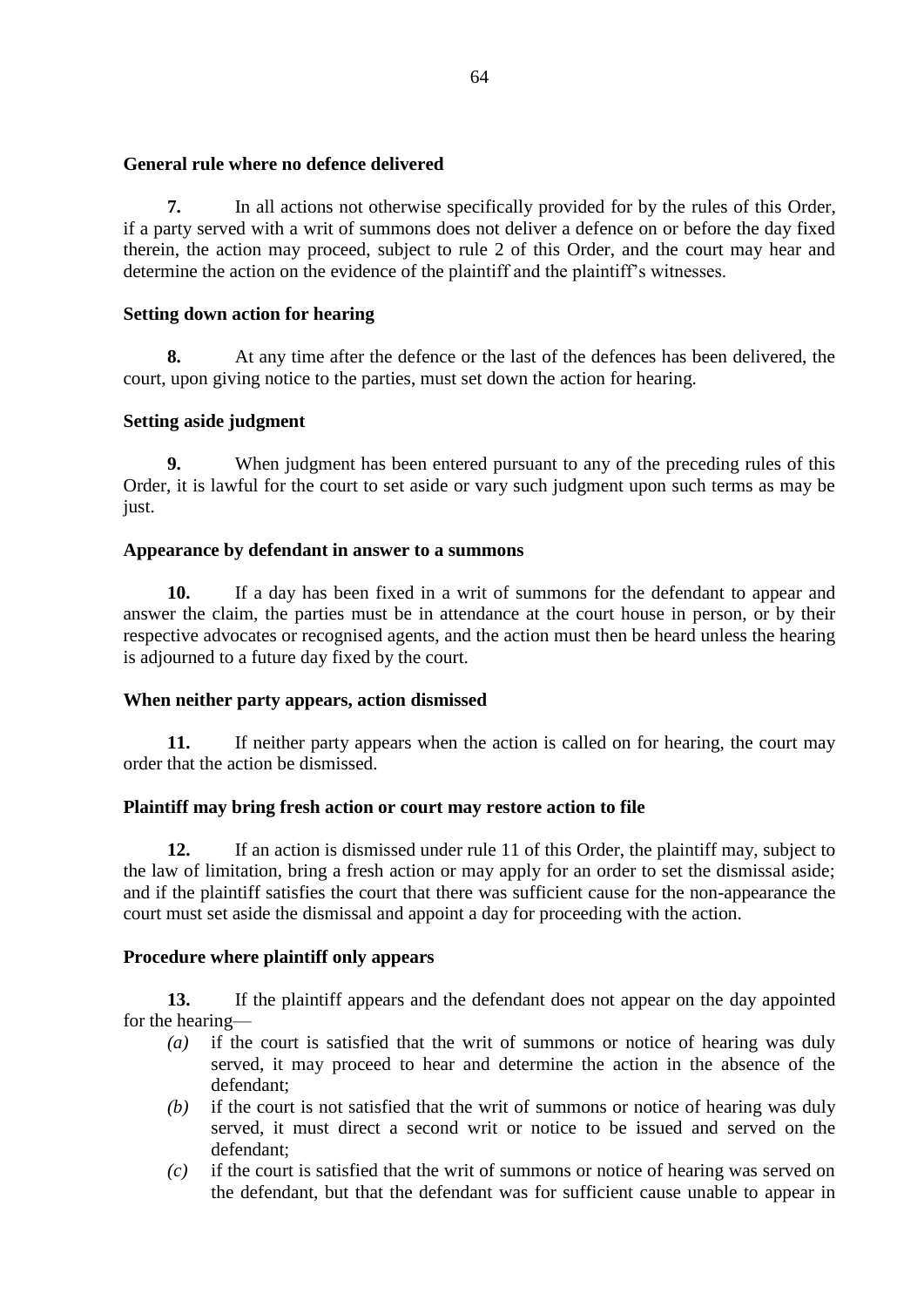person or deliver a defence, it must postpone the hearing of the action to a future day to be fixed by the court and must direct notice of such day to be given to the defendant.

### **Procedure where defendant appears after commencement of hearing**

**14.** If the court has commenced the hearing of an action in the absence of the defendant and the defendant subsequently appears in the course of such hearing and assigns good cause for the previous non-appearance, the defendant may, upon such terms as the court directs as to costs or otherwise, be heard in answer to the action as if the defendant had appeared on the day fixed for appearance.

### **Procedure where defendant only appears**

**15.** If the defendant appears, and the plaintiff does not appear, when the action is called on for hearing, the court must make an order that the action be dismissed, unless the defendant admits the claim, or part thereof, in which case the court must enter judgment against the defendant upon such admission, and, where part only of the claim has been admitted, must dismiss the action so far as it relates to the remainder.

### **Judgment against plaintiff by default bars fresh action**

**16. (1)** If an action is wholly or partly dismissed under rule 15 of this Order, the plaintiff is precluded from bringing a fresh action in respect of the same cause of action, but may apply for an order to set the dismissal aside, and, if the plaintiff satisfies the court that there was sufficient cause for non-appearance when the action was called on for hearing, the court must make an order setting aside the dismissal, upon such terms as to costs or otherwise as it thinks fit, and must appoint a day for proceeding with the action.

**(2)** No order may be made under this rule unless notice of the application has been served on the opposite party.

### **Procedure in case of non-attendance of one or more of several plaintiffs**

**17.** If there are more plaintiffs than one, and one or more of them appear, and the others do not appear, the court may permit the action to proceed in the same way as if all the plaintiffs had appeared, or make such order as it thinks fit.

#### **Procedure in case of non-attendance of one or more of several defendants**

**18.** If there are more defendants than one, and one or more of them appear and the others do not appear, the action must proceed and the court must, at the time of pronouncing judgment, make such order as it thinks fit with respect to the defendants who do not appear.

#### **Setting aside judgment** *ex parte* **against defendant**

**19. (1)** In any case in which judgment is entered against a defendant pursuant to paragraph *(a)* of rule 13 or rule 18 of this Order, the defendant may apply to the court for an order to set it aside; and if the defendant satisfies the court that the summons was not duly served, or that the defendant was prevented by any sufficient cause from appearing when the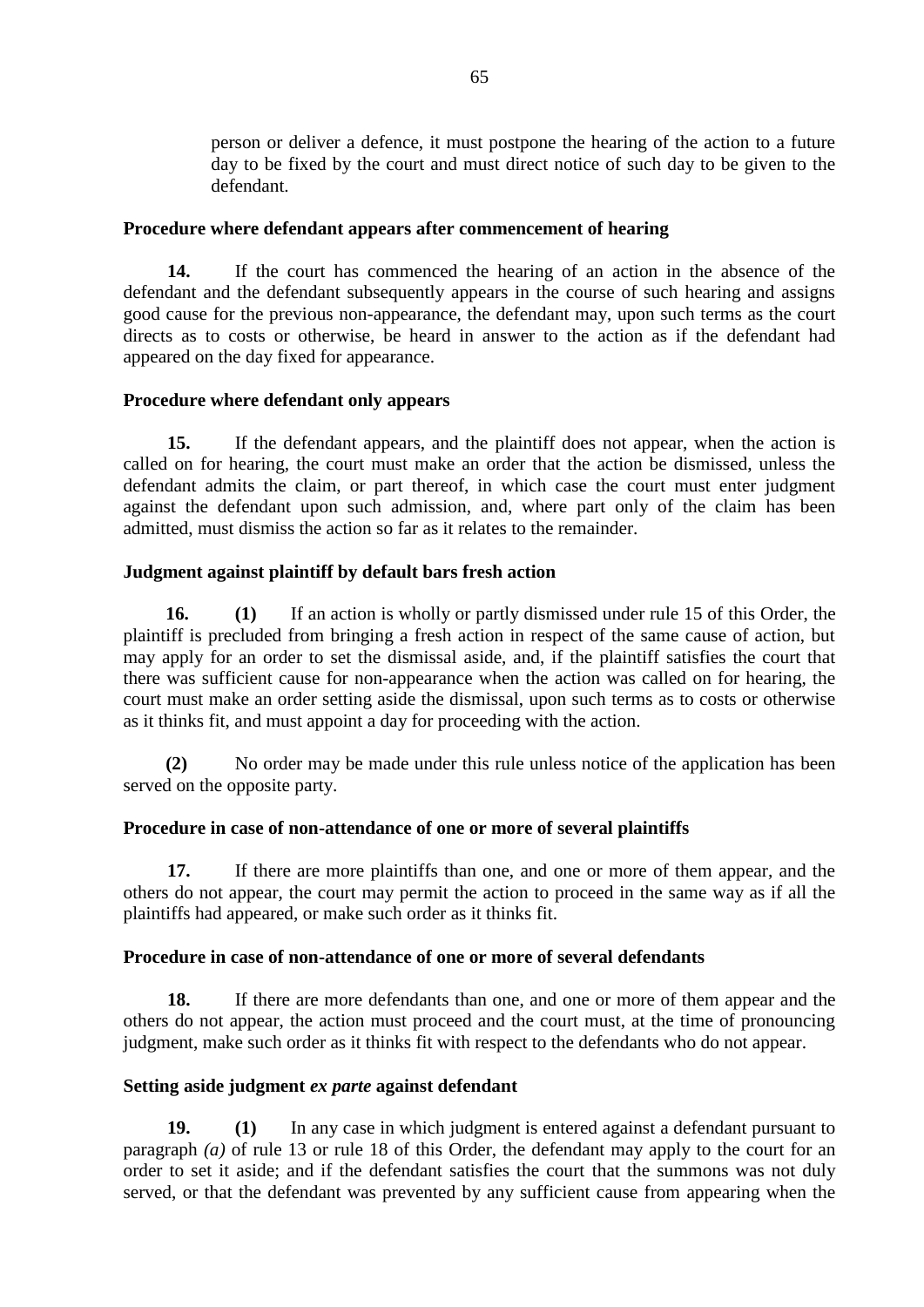action was called on for hearing, the court must set aside the judgment against the defendant upon such terms as to costs, payment into court, or otherwise as it thinks fit, and must appoint a day for proceeding with the action:

Provided that, if the judgment is of such a nature that it cannot be set aside as against such defendant only, it may be set aside as against all or any of the other defendants also.

**(2)** No judgment may be set aside under this rule unless notice thereof has been served on the opposite party.

# **Application**

**20.** This Order applies, with all necessary modifications, to matters in the same manner as it applies to actions.

#### ORDER 21 *Summoning and attendance of witnesses*

### **Summons to attend to give evidence or produce documents**

**1.** At any time after a cause is instituted, the parties may obtain, on application to the court or to such officer as the court may appoint in that behalf, summonses to persons whose attendance is required either to give evidence or to produce documents.

### **Expenses of witnesses**

**2. (1)** If so required by the Registrar, the party applying for a summons must, before the summons is granted and within a period to be fixed, pay into court such sum of money as appears to the Registrar to be sufficient to defray the travelling and other expenses of the person summoned in passing to and from the court in which the person is required to attend, and for the person's attendance thereat. The Chief Justice may, in the case of any person summoned to give evidence as an expert, allow reasonable remuneration for the time occupied both in giving evidence and in performing any work of an expert character necessary for the case.

**(2)** The sum so paid into court must be tendered to the person summoned at the time of serving the summons, if it can be served personally; or, if the court so directs, the person summoned may be notified that the sum so paid into court will be paid to the person on his or her attendance.

### **Time, place, and purpose of attendance to be specified in summons**

**3.** Every summons for the attendance of a person to give evidence or to produce a document must specify the time and place at which the person is required to attend, and whether the attendance is required for the purpose of giving evidence or to produce a document, or for both purposes; and any particular document, which the person summoned is called on to produce, must be described in the summons with reasonable accuracy.

#### **Summons to produce documents**

**4.** Any person may be summoned to produce a document without being summoned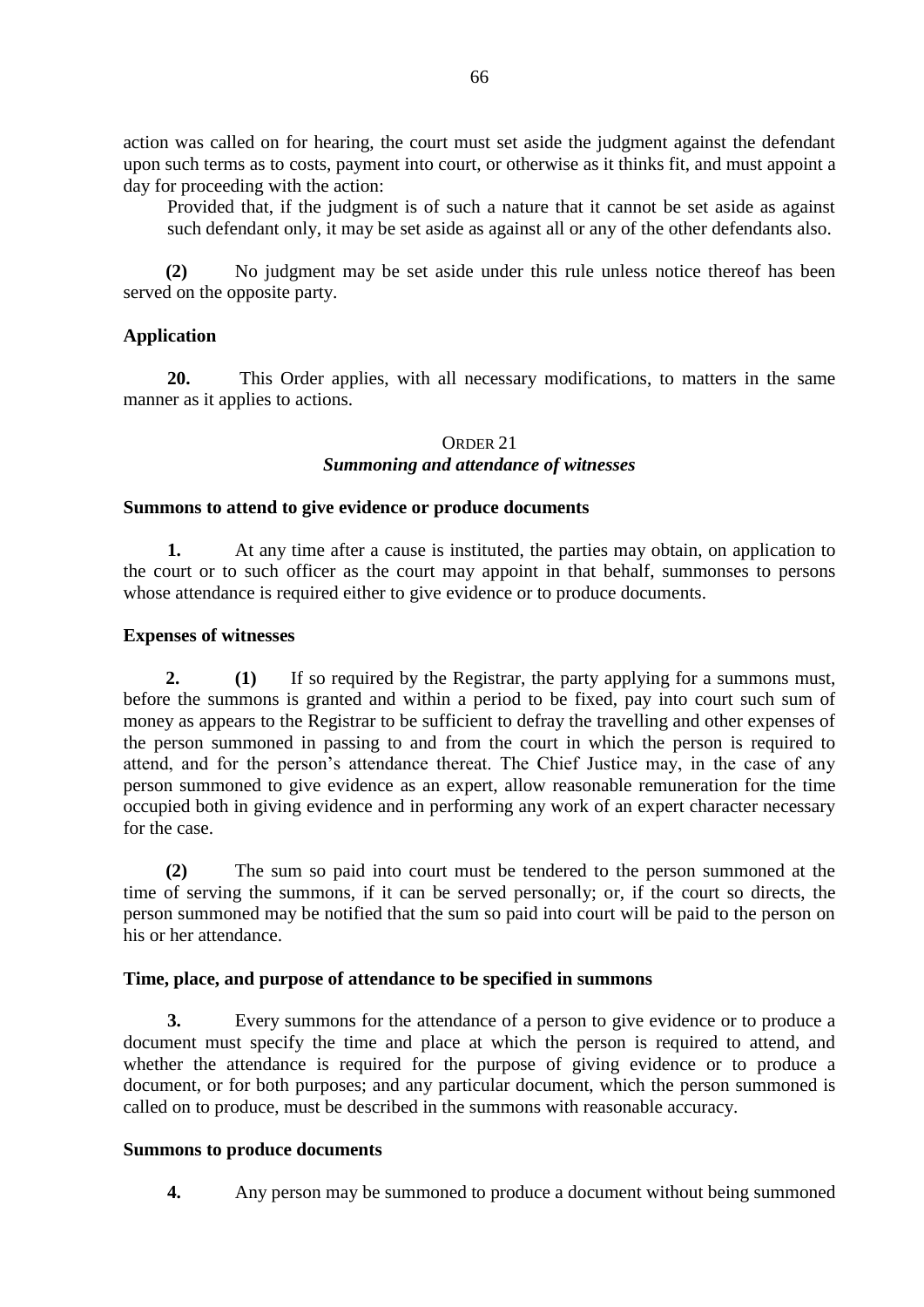to give evidence; and any person summoned merely to produce a document is deemed to have complied with the summons if he or she causes such document to be produced instead of attending personally to produce the same.

# **Power to require persons present in court to give evidence**

**5.** Any person present in court may be required by the court to give evidence or to produce any document then and there in his or her possession or power.

# **Service of summons**

**6.** Every summons under this Order must be served as nearly as may be in the same manner as a writ of summons to a defendant, and the rules in Order 11 as to proof of service apply in the case of all summonses served under this Order; and such summonses must be served in sufficient time to enable the person summoned to comply therewith.

# **Duty of persons summoned**

**7.** Any person who is summoned to appear and give evidence in a cause or matter must attend at the time and place named in the summons for that purpose, and any person who is summoned to produce a document must either attend to produce it or cause it to be produced at such time and place.

# **Procedure where witness fails to comply with summons**

**8. (1)** If a person to whom a summons has been issued, either to attend to give evidence or to produce a document, fails to attend or to produce the document in compliance with such summons, the court must, if the certificate of the serving officer has not been verified by affidavit, and may, if it has been so verified, examine the serving officer on oath, or cause him or her to be so examined by another court, touching the service or non-service of the summons.

**(2)** If the court has reason to believe that such evidence or production is material, and that such person has, without lawful excuse, failed to attend or to produce the document in compliance with the summons, it may issue a warrant, either with or without bail, for the arrest of such person.

### **Penalty for failure to comply with witness summons**

**9.** If a person arrested under rule 8 of this Order fails to satisfy the court that he or she had lawful excuse for failing to comply with the summons, the court may impose upon the person such fine, not exceeding £50, as it thinks fit, having regard to the person's condition in life and all the circumstances of the case.

# **Attendance of witnesses**

**10. (1)** A person summoned and attending as a witness must, unless the court otherwise directs, attend at each hearing until the action or matter has been disposed of.

**(2)** On the application of either party, and the payment through the court of all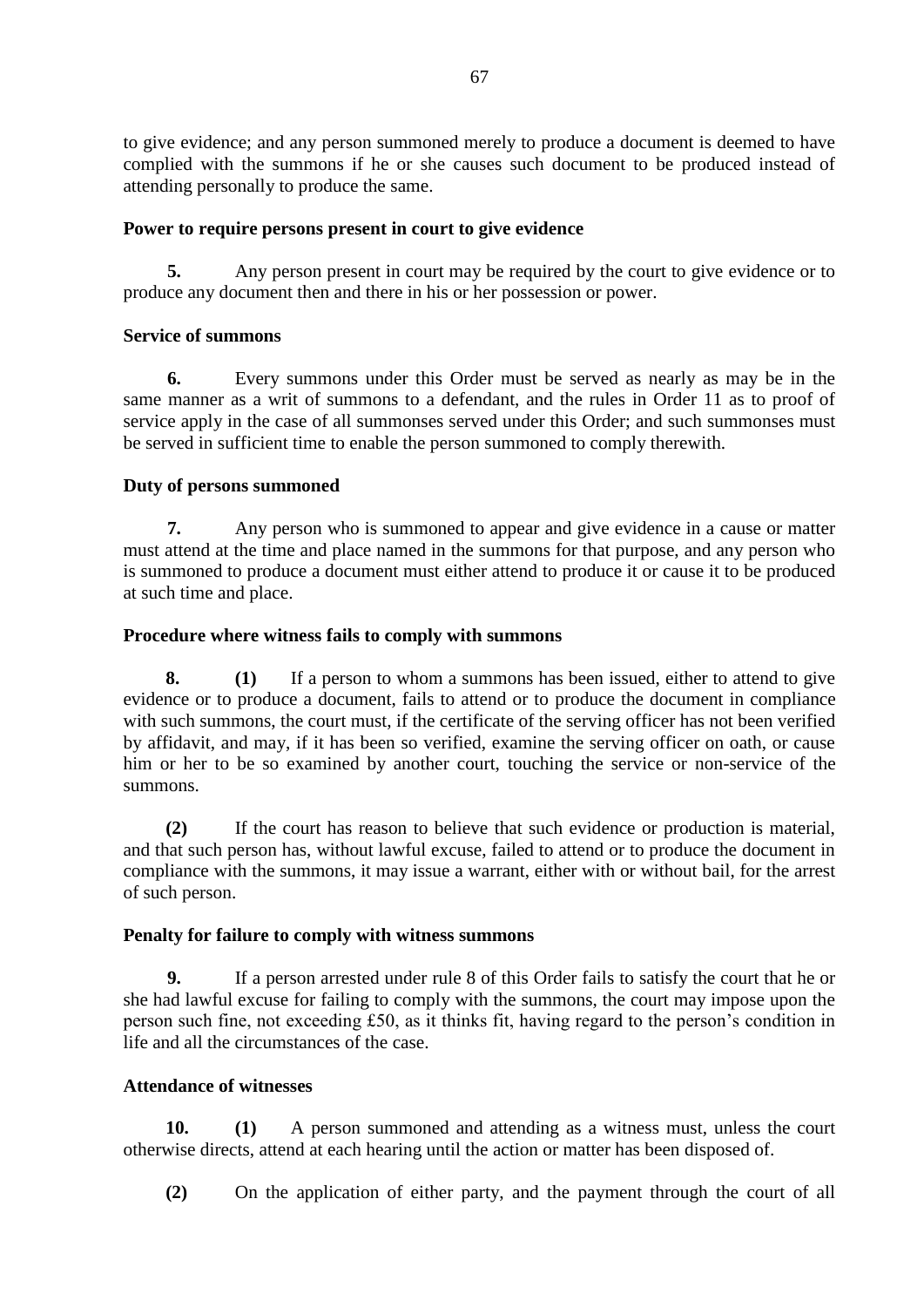necessary expenses, if any, the court may require any person so summoned and attending to provide security to attend at the next or any other hearing, or until the action or matter is disposed of, and, in default of the person providing such security, may treat the person as being in contempt of court.

# **Application of rules 8 and 9**

**11.** Rules 8 and 9 of this Order apply, so far as they are applicable, to any person who, having attended in compliance with a summons, departs without lawful excuse in contravention of rule 10 of this Order.

# **Procedure where arrested witness cannot give evidence**

**12.** If any person arrested under a warrant is brought before the court in custody, and cannot, owing to the absence of the parties or any of them, give the evidence or produce the document which the person has been summoned to give or produce, the court may require the person to give reasonable bail or other security for his or her appearance at such time and place as it thinks fit, and on such bail or security being given may release the person, and in default of the person giving such bail or security may treat the person as being in contempt of court.

### **Consequence of refusal of a party to give evidence**

**13.** If any party present in court refuses, without lawful excuse, when required by the court, to give evidence or to produce any document then and there in his or her possession or power, the court may pronounce judgment against the person or make such order in relation to the cause or matter as it thinks fit.

### **Rules as to witnesses to apply to parties**

**14.** If any party is required to give evidence, or to produce document, the provisions as to witnesses apply to the person so far as they are applicable.

### ORDER 22 *Consolidation of actions and test actions*

### **Consolidation of actions**

**1.** If 2 or more actions are pending in the same court in which the same or similar questions of law or fact are involved, the court may, either upon the application of one of the parties or of its own motion, at its discretion, and upon such terms as may seem fit—

- *(a)* order a consolidation of such actions; and
- *(b)* direct that further proceedings in any or such actions be stayed until further order.

# **Test actions**

- **2.** If—
- *(a)* direct that further proceedings in any of such actions be the same defendant and such persons could, under rule 1 of Order 1, have been joined as plaintiffs in one action; or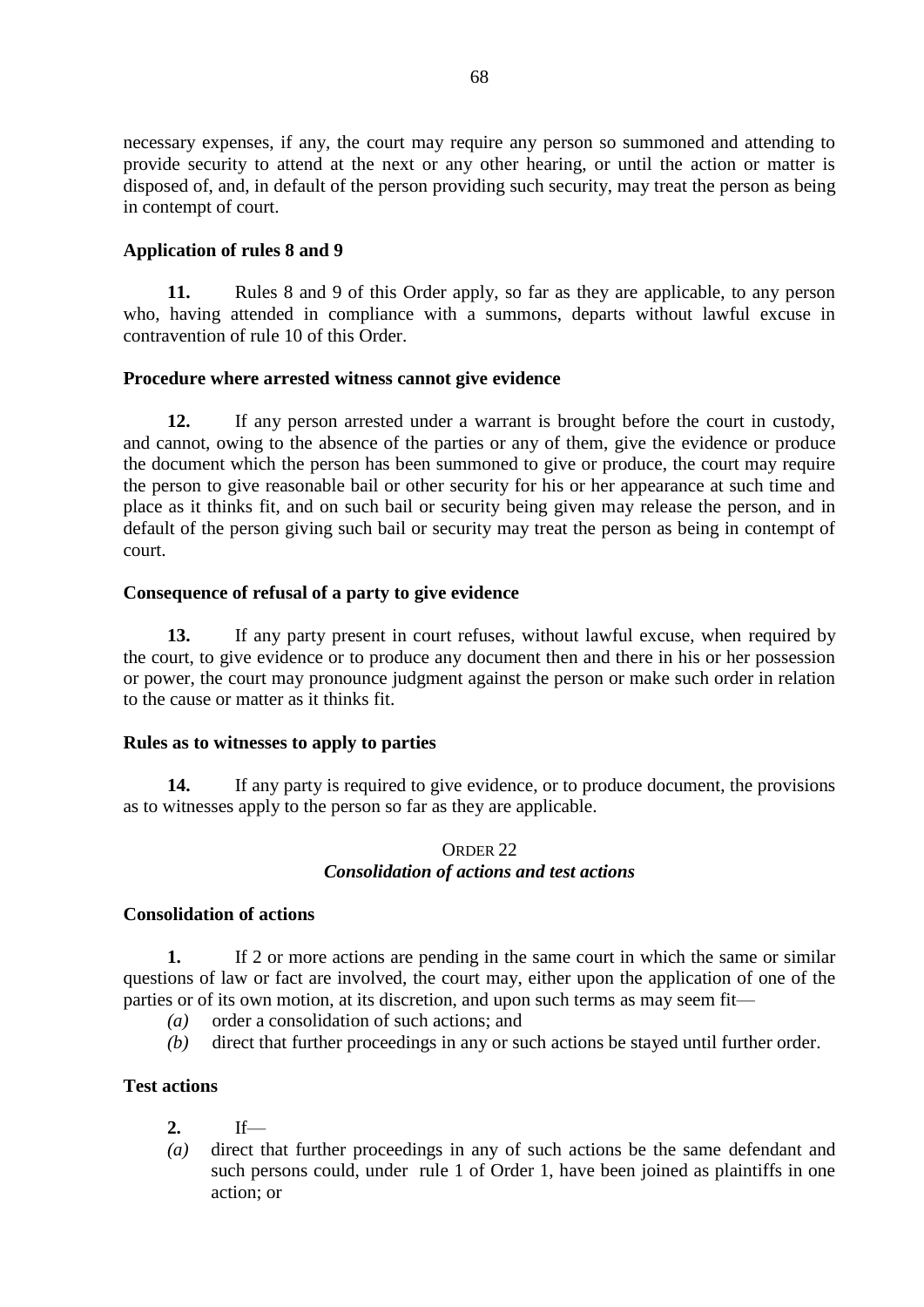*(b)* a plaintiff has instituted 2 or more actions, and under rule 3 of Order 1 the several defendants could have been joined as co-defendants in one action,

the court may, if it is satisfied that the issues to be tried in each action are precisely similar, direct that one of such actions be tried as a test case and stay all steps in the remaining actions until such selected test action has been heard and determined. *[Missing text before (a)]*

#### ORDER 23

### *Hearing of the action, etc., and examination of witnesses*

### **Right to begin**

**1.** The plaintiff has the right to begin unless the defendant admits the facts alleged by the plaintiff and contends that either in point of law or on some additional facts alleged by the defendant the plaintiff is not entitled to any part of the relief which the plaintiff seeks, in which case the defendant has the right to begin.

# **Order and production of evidence**

**2. (1)** The party that has the right to begin must state that party's case and produce that party's evidence in support of the issues which that party is bound to prove.

**(2)** The other party must then state the other party's case and produce the other party's evidence, if any, and may then address the court generally on the whole case.

**(3)** The party beginning may then reply generally on the whole case.

### **Witnesses to be examined in open court**

**3.** The evidence of the witnesses in attendance must be taken orally in open court in the presence of and under the personal direction and superintendence of the judge.

### **Recording of evidence**

**4. (1)** The evidence of each witness must be taken down in writing by or in the presence and under the personal direction and superintendence of the judge, not ordinarily in the form of question and answer but in that of a narrative.

**(2)** Notwithstanding paragraph (1), the evidence given or any other proceeding at the hearing of any cause or matter may be recorded in shorthand or by mechanical means, and the transcript of anything so recorded, if certified by the judge to be correct, is deemed to be a record of such evidence or other proceeding for all the purposes of the action or matter.

### **Particular question and answer may be provided**

**5.** The court may, of its own motion or on the application of any party or the party's advocate, take down any particular question and answer, or any objection to any question, if there appears to be any special reason for so doing.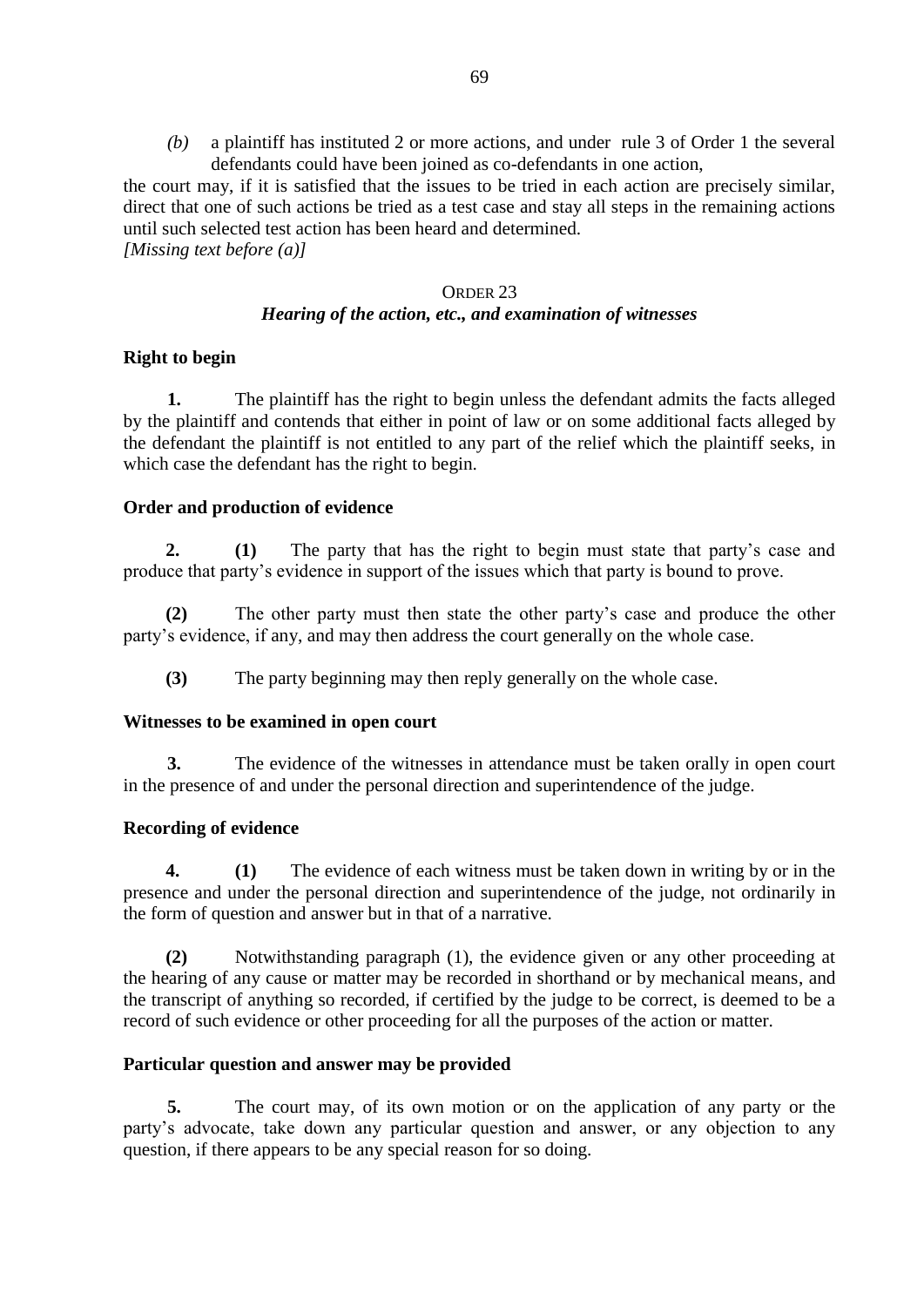### **Objections**

**6.** If a party or the party's advocate objects to any question put to a witness, and the court rules against the objection, the judge must take down the question, the answer, the objection, and the name of the person making it.

### **Power to examine witness immediately**

**7. (1)** If a witness is about to leave the jurisdiction of the court, or other sufficient cause is shown to the satisfaction of the court why his or her evidence should be taken immediately, the court may, upon the application of any party or of the witness, at any time take the evidence of such witness in manner hereinbefore provided.

**(2)** If such evidence is not taken forthwith and in the presence of the parties, such notice as the court thinks sufficient of the day fixed for the examination must be given to the parties.

**(3)** The evidence so taken must be read over to the witness and, if he or she admits it to be correct, must be signed by the witness, and the judge must, if necessary, correct the same, and must sign it, and it may then be read at any hearing of the action or matter.

### **Court may recall witness**

**8.** The court may at any stage recall any witness who has been examined, and may, subject to the law of evidence, put such question to the witness as the court thinks fit.

#### **Power of court to inspect**

**9.** The court may at any stage inspect any property or thing concerning which any question may arise.

### ORDER 24 *Prosecution of actions, etc., and adjournments*

#### **Court may grant time and adjourn hearing**

**1. (1)** The court may, if sufficient cause is shown, at any stage grant time to the parties, or to any of them, and may from time to time adjourn the hearing of a cause or matter.

**(2)** In every such case the court must fix a day for the further hearing of the cause or matter, or may adjourn the hearing generally and may make such order as it thinks fit with respect to the costs occasioned by such adjournment.

### **Procedure where no application is made to restore action adjourned generally**

**2.** If the hearing of a cause or matter has been adjourned generally, the court may, if no application for restoration to the list is made within 12 months of the last adjournment, give notice to the parties to show cause why the cause or matter should not be dismissed, and if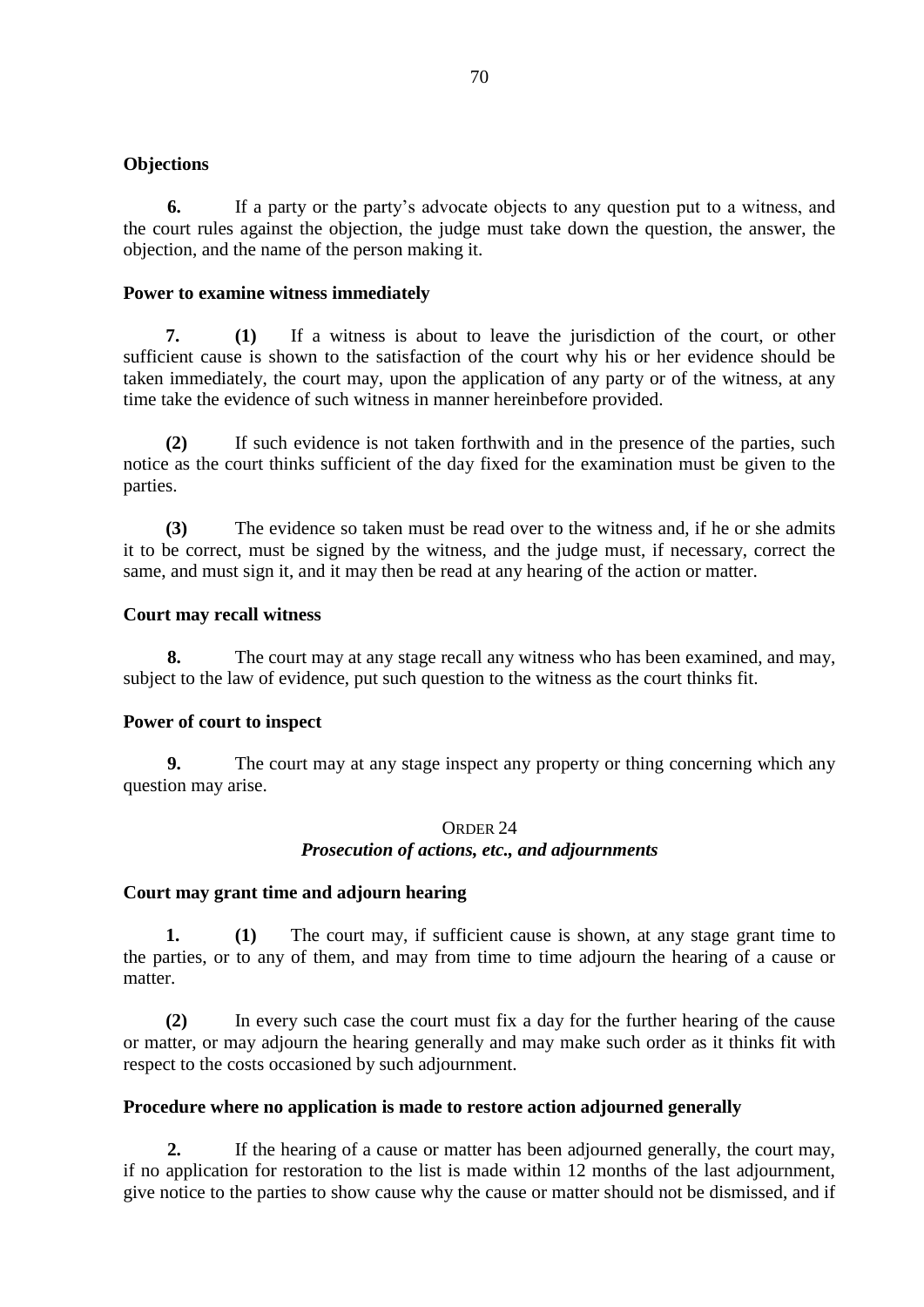cause is not shown to the satisfaction of the court, the cause or matter must be dismissed.

# **Procedure where party fails to appear**

**3.** If, on any day to which the hearing of the cause or matter is adjourned, the parties or any of them fail to appear, the court may proceed to dispose of the cause or matter in one of the modes directed on that behalf by Order 20, or make any other order it thinks fit.

# **Procedure where parties fail to produce evidence**

**4.** If any party to whom time has been granted fails to produce the party's evidence, or to cause the attendance of witnesses, or to perform any other act necessary to the further progress of the cause or matter, for which time has been allowed, the court may, notwithstanding such default, proceed to decide the cause or matter forthwith.

### ORDER 25 *Affidavits*

# **Power to order fact to be proved by affidavit**

**1.** A court may at any time for sufficient reason order that any particular fact or facts may be proved by affidavit, or that the affidavit of any witness may be read at the hearing, on such conditions as the court thinks reasonable:

Provided that, if it appears to the court that either party *bona fide* desires the production of a witness for cross-examination and that such witness can be produced, an order may not be made authorising the evidence of such witness to be given by affidavit.

### **Power to order attendance for cross-examination**

**2.** Upon any application under these Rules, evidence may be given by affidavit, but the court may, at the instance of either party, order the attendance for cross-examination of the deponent.

# ORDER 26 *Production, impounding and return of documents*

### **Endorsements on documents admitted in evidence**

**1.** Subject to rule 2 of this Order, there must be endorsed on every document which has been admitted in evidence the following particulars—

- *(a)* the number and title of the cause or matter;
- *(b)* the party producing the document;
- *(c)* the date on which it was produced,

and the endorsement must be signed or initialled by an officer of the court.

### **Endorsements on copies of entries in books, etc**

**2. (1)** Except in so far as is otherwise provided by any law relating to the production in evidence of bankers' book, if a document admitted in evidence in a cause or matter is an entry in a letter-book or a shop-book or other account in current use, the party on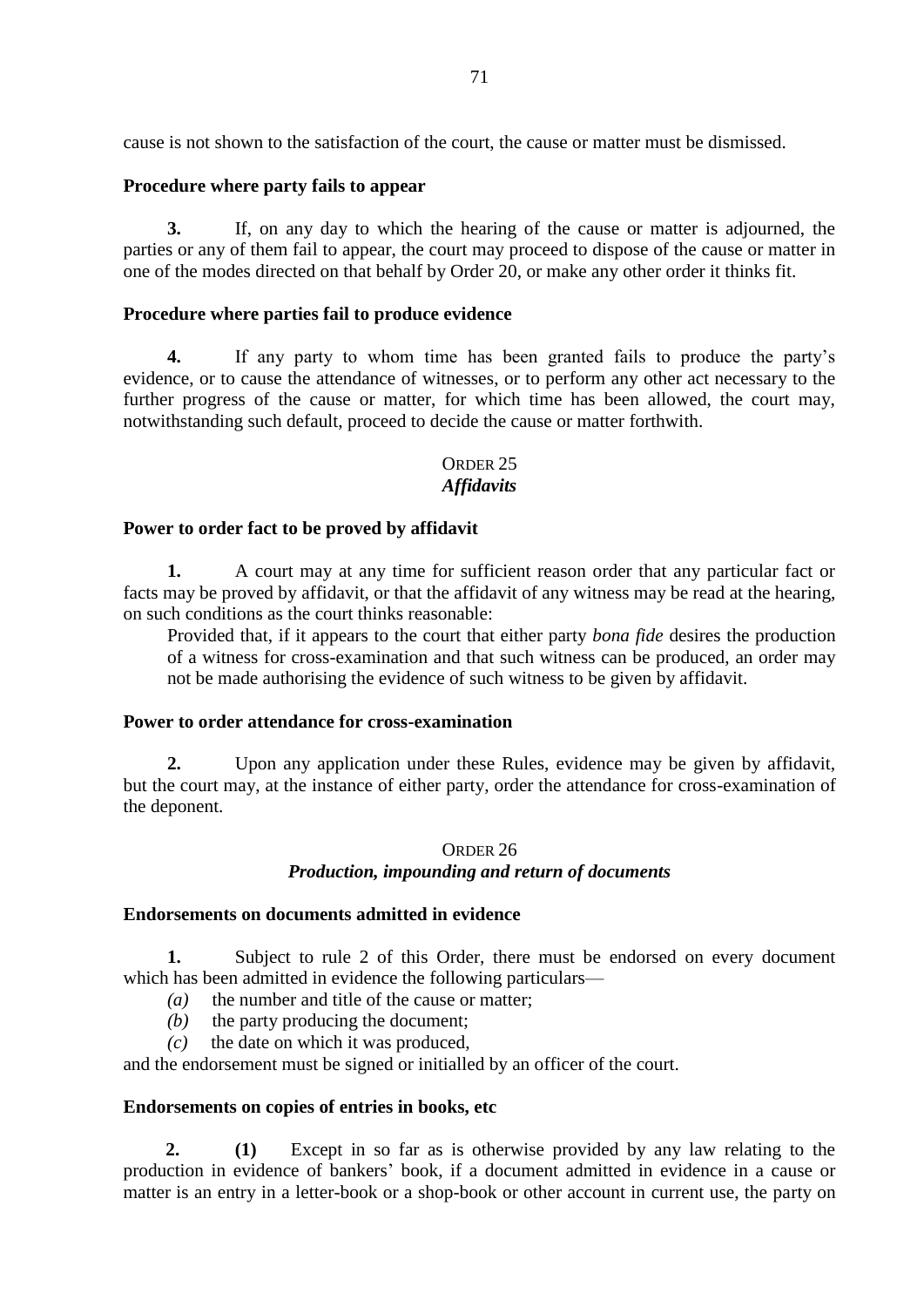whose behalf the book or account is produced may provide a copy of the entry.

**(2)** If such a document is an entry in a public record produced from a public office or by a public officer, or an entry in a book or account belonging to a person other than a party on whose behalf the book or account is produced, the court may require a copy of the entry to be provided—

- *(a)* if the record, book or account is produced on behalf of a party then by that party; or
- *(b)* if the record, book or account is produced in obedience to an order of the court acting of its own motion - by either or any party.

**(3)** If a copy of an entry is provided under the foregoing provisions of this rule, the court must, after causing the copy to be examined, compared and certified, mark the entry, and cause the book, account or record in which it occurs to be returned to the person producing it:

Provided that the court may accept, in the case of a copy of a public record, a certificate of correctness from the public officer in whose charge the record is.

# **Recording of admitted, and return of rejected, documents**

**3. (1)** Every document which has been admitted in evidence, or a copy thereof where a copy has been substituted for the original under rule 2 of this Order, forms part of the record of the action or matter.

**(2)** Documents not admitted in evidence does not form part of the record, and must be returned to the persons producing them after they have been endorsed by the judge or officer of the court with the particulars mentioned in paragraphs *(a)*, *(b)* and *(c)* of paragraph (1) of rule 1 of this Order, together with a statement of their having been rejected.

# **Court may order document to be impounded**

**4.** Notwithstanding anything hereinbefore contained, the court may, if it sees sufficient cause, direct any document or book produced before it to be impounded and kept in the custody of an officer of the court for such period and subject to such conditions as the court thinks fit.

# **Return of documents**

**5. (1)** Any person, whether a party or not, desirous of receiving back any document produced by the person in the cause or matter and placed on the record, is, unless the document is impounded under rule 4 of this Order, entitled to receive back the same—

- *(a)* when the cause or matter has been disposed of, and, if the cause or matter is one in which an appeal is allowed, when the time for filing an appeal has elapsed and no appeal has been filed; and
- *(b)* if any appeal has been filed, when the appeal has been disposed of:
- Provided that—
	- (i) a document may be returned at any time earlier than that prescribed by this rule if the person applying therefor delivers to the proper officer a certified copy to be substituted for the original and undertakes in writing to produce the original if required to do so; and
	- (ii) no document need be returned which, by force of the judgment, has become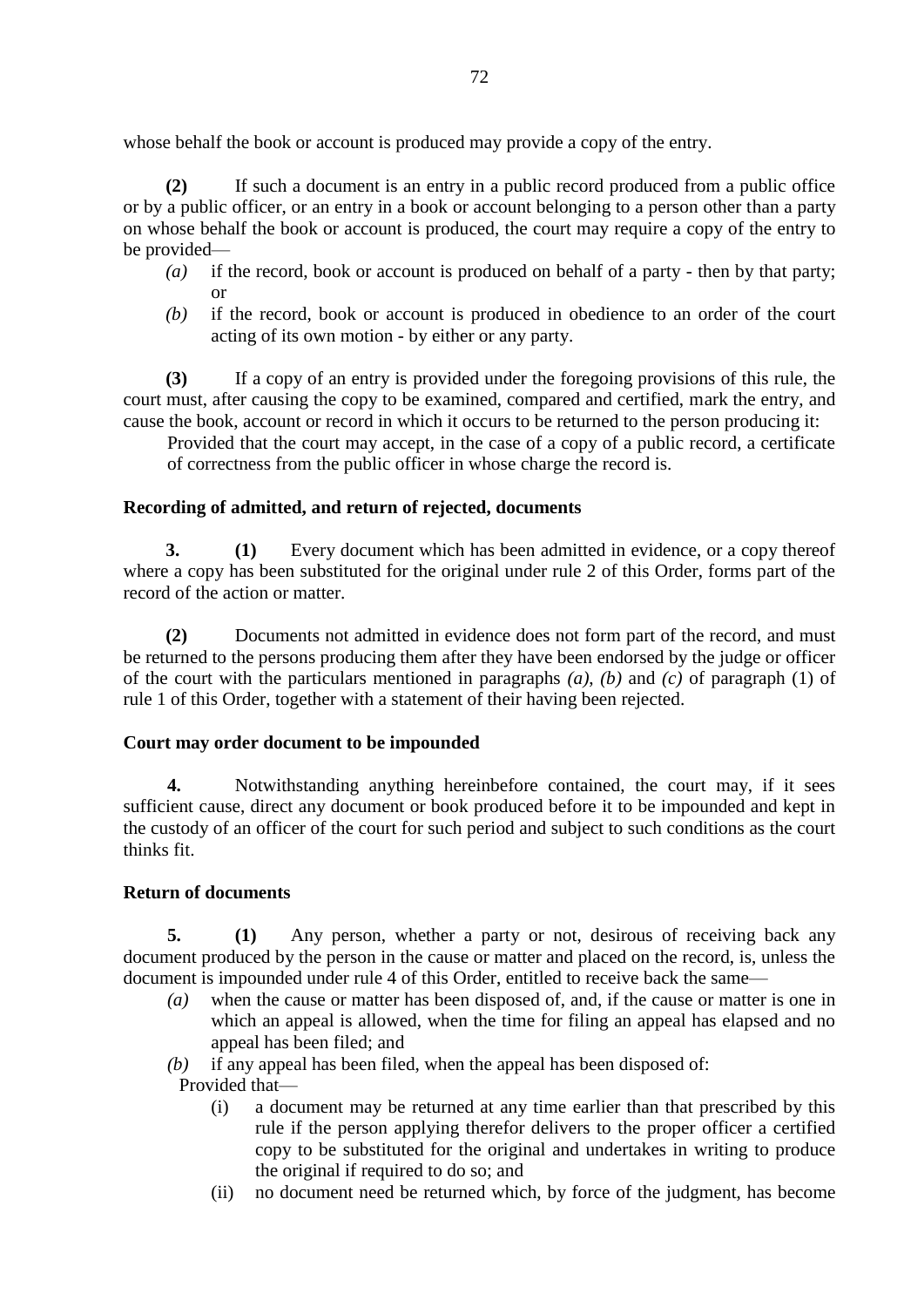wholly void or useless.

**(2)** On the return of a document admitted in evidence a receipt must be given by the person receiving it.

### **Court may send for court records**

**6. (1)** The court may of its own motion, or upon the application of any of the parties, send for, either from its own records, or from any other court, the record of any other cause or matter and inspect the same.

**(2)** Nothing contained in this rule enables the court to use in evidence any document which under the law of evidence would be inadmissible in the cause or matter.

# **Application of Order to material objects**

**7.** This Order as to documents applies, so far as may be, to all other material objects producible as evidence.

### ORDER 27 *Commissions*

### **Commission to examine witness outside Ascension**

**1.** Subject to sections 46 and 48 of the Ordinance, a court may, if it is satisfied that it is necessary to do so, issue a commission, or, as the case may be, a letter of request for the examination of any person resident in any place outside Ascension.

### **Examination of witness pursuant to commission**

**2. (1)** Every court in Ascension receiving a commission for the examination of any person must examine the person or cause the person to be examined pursuant thereto.

**(2)** If a commission has been duly executed, it must be returned, together with the evidence taken under it, to the court from which it was issued, unless the order for issuing the commission has otherwise directed, in which case the commission must be returned in terms of such order.

### **Return of Commission, etc.**

**3.** The deposition of any witness taken under a commission or letter of request is to be open to the inspection of the parties, and may, subject to all just exceptions, be read in evidence in the cause or matter by either party, and if so read forms part of the record of the cause or matter.

### **Commissions to make investigations**

**4. (1)** In any cause or matter in which the court considers an investigation to be requisite or proper for the purpose of elucidating any matter in dispute, or of ascertaining the market value of any property, or the amount of any mesne profits or damages or annual net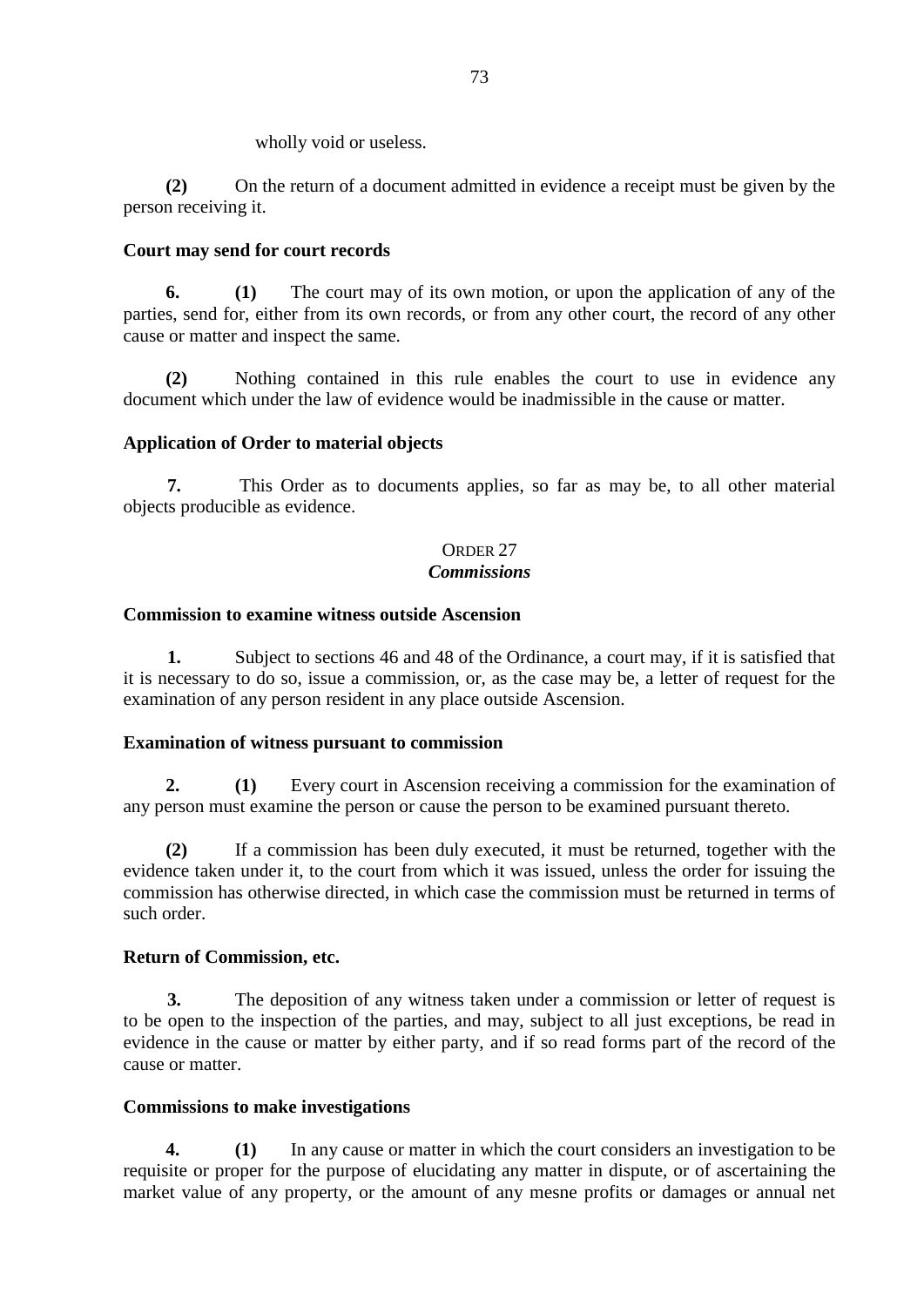profits, the court may issue a commission to such person as it thinks fit directing the person to make such investigation and to report thereon to the court.

**(2)** The commissioner, after such inspection as he or she considers necessary and after reducing to writing the evidence taken, must return such evidence, together with the commissioner's report in writing signed by him or her, to the court.

**(3)** The report of the commissioner and the evidence taken by the commissioner, (but not the evidence without the report) is evidence in the cause or matter and forms part of the record; but the court, or, with the permission of the court, any of the parties, may examine the commissioner personally in open court touching any of the matters referred to the commissioner, or mentioned in his or her report, or as to the report, or as to the manner in which the commissioner has made the investigation.

**(4)** If the court is for any reason dissatisfied with the proceedings of the commissioner, it may direct such further inquiry to be made as it thinks fit.

### **Referee to examine accounts**

**5. (1)** In any cause or matter in which an examination of accounts is necessary, the court may refer the accounts to such person as it thinks fit, directing the person to make such examination.

**(2)** The court must provide a referee appointed under the foregoing paragraph with such part of the proceedings and such instructions as appear necessary, and the instructions must specify whether the referee is merely to transmit the proceedings which the referee holds on the inquiry, or also to report the referee's own opinion on the point referred for examination.

**(3)** The proceedings and report, if any, of the referee are evidence in the cause or matter, but if the court has reason to be dissatisfied with them it may direct such further inquiry as it thinks fit.

### **Partition of immovable property**

**6. (1)** If a preliminary order for partition has been made, the court may appoint such person as it thinks fit to make the partition or separation according to the rights as declared in such order.

**(2)** The person appointed must, after such inquiry as may be necessary, divide the property into as many shares as may be directed by the order under which the person was appointed, and must allot such shares to the parties, and may, if authorised thereto by the said order, award sums to be paid for the purpose of equalising the value of the shares.

**(3)** The person appointed must then prepare and sign a report, or, where more than one person was appointed and they cannot agree, they must prepare and sign separate reports, appointing the share of each party and distinguishing each share (if so directed by the said order) by measurements and boundaries. Such report or reports must be annexed to the appointment and transmitted to the court; and the court, after hearing any objections which the parties make to the report or reports, must confirm, vary, or set aside the same.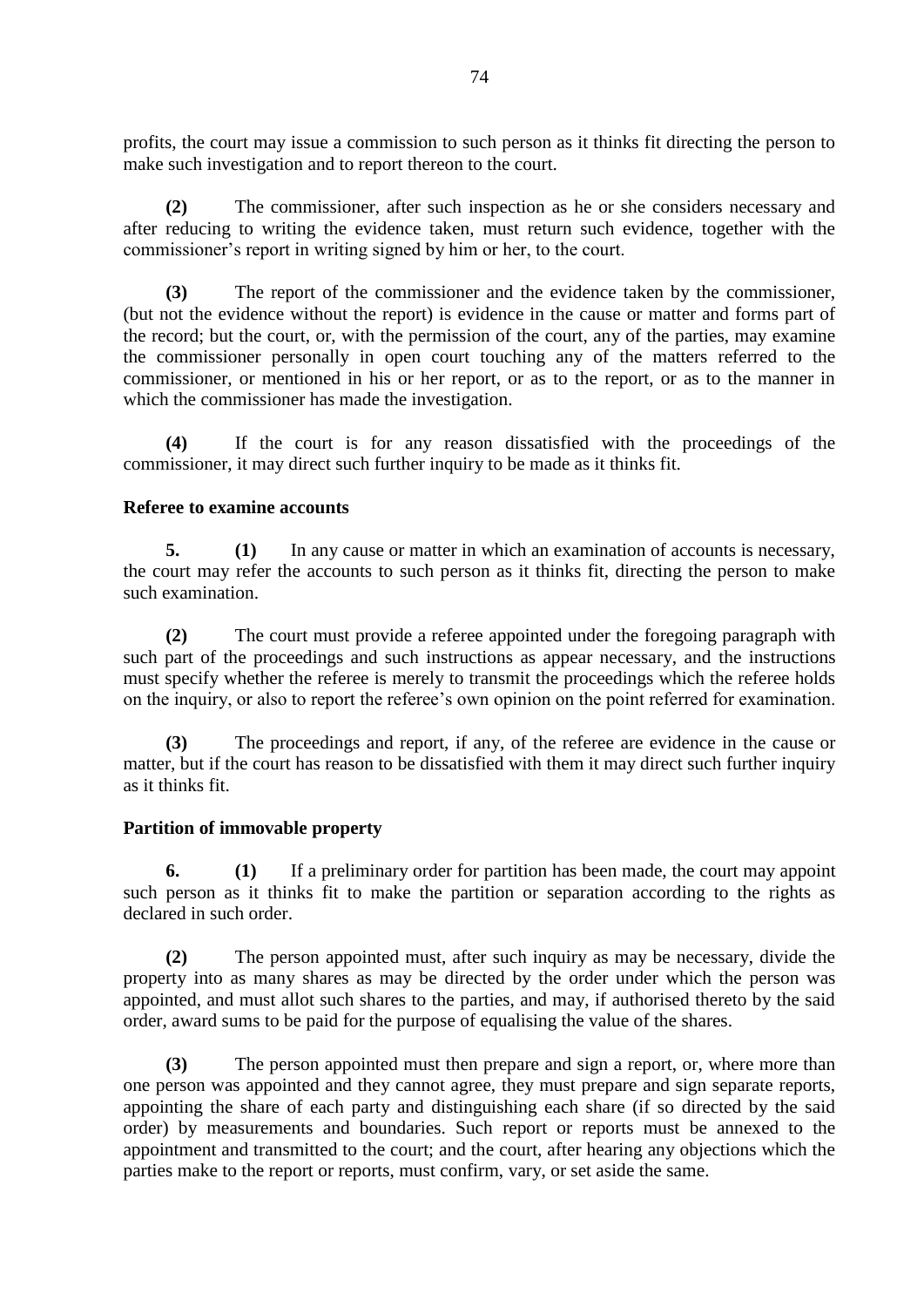**(4)** If the court confirms or varies the report or reports it must give judgment in accordance with the same as confirmed or varied; but if the court sets aside the report or reports it must make such order as it thinks fit.

#### **Expenses in advance**

**7.** Before issuing any commission, reference or appointment under this Order, the court may order such sum, if any, as it thinks reasonable for the expenses of the commission, reference or inquiry, to be paid within a time to be fixed into court by the party at whose instance or for whose benefit the commission, reference or appointment is issued.

### **Powers of enquiry**

**8.** Any person appointed under this Order may, unless otherwise directed by the order of appointment—

- *(a)* examine the parties and any witness whom they or any of them produce, and any other person whom the person appointed thinks proper to call upon to give evidence in the matter referred to that person;
- *(b)* call for and examine documents and other things relevant to the subject of the inquiry;
- *(c)* at any reasonable time enter upon or into any land or building mentioned in the order.

### **Attendance and examination of witnesses**

**9. (1)** The provisions of the Ordinance and these Rules relating to the summoning, attendance and examination of witnesses, and to the remuneration of, and penalties to be imposed upon, witnesses apply to persons required to give evidence or to produce documents under this Order, and for the purposes of this rule any person appointed under this Order is deemed to be a judge.

**(2)** A commissioner appointed under this Order may apply to the court which appointed the commissioner for the issue of any process which the commissioner finds necessary to issue to or against any witness who resides within the limits of the jurisdiction of such court, and such court may in its discretion issue such process as it considers reasonable and proper.

#### **Parties to appear before commissioner**

**10. (1)** If a commission is issued under the preceding rules, the court must direct that the parties to the cause or matter must appear before the commissioner in person or by their agents or advocate.

**(2)** If all or any of the parties do not so appear, the person executing the commission may proceed in their absence.

### ORDER 28 *Arrest and attachment before judgment*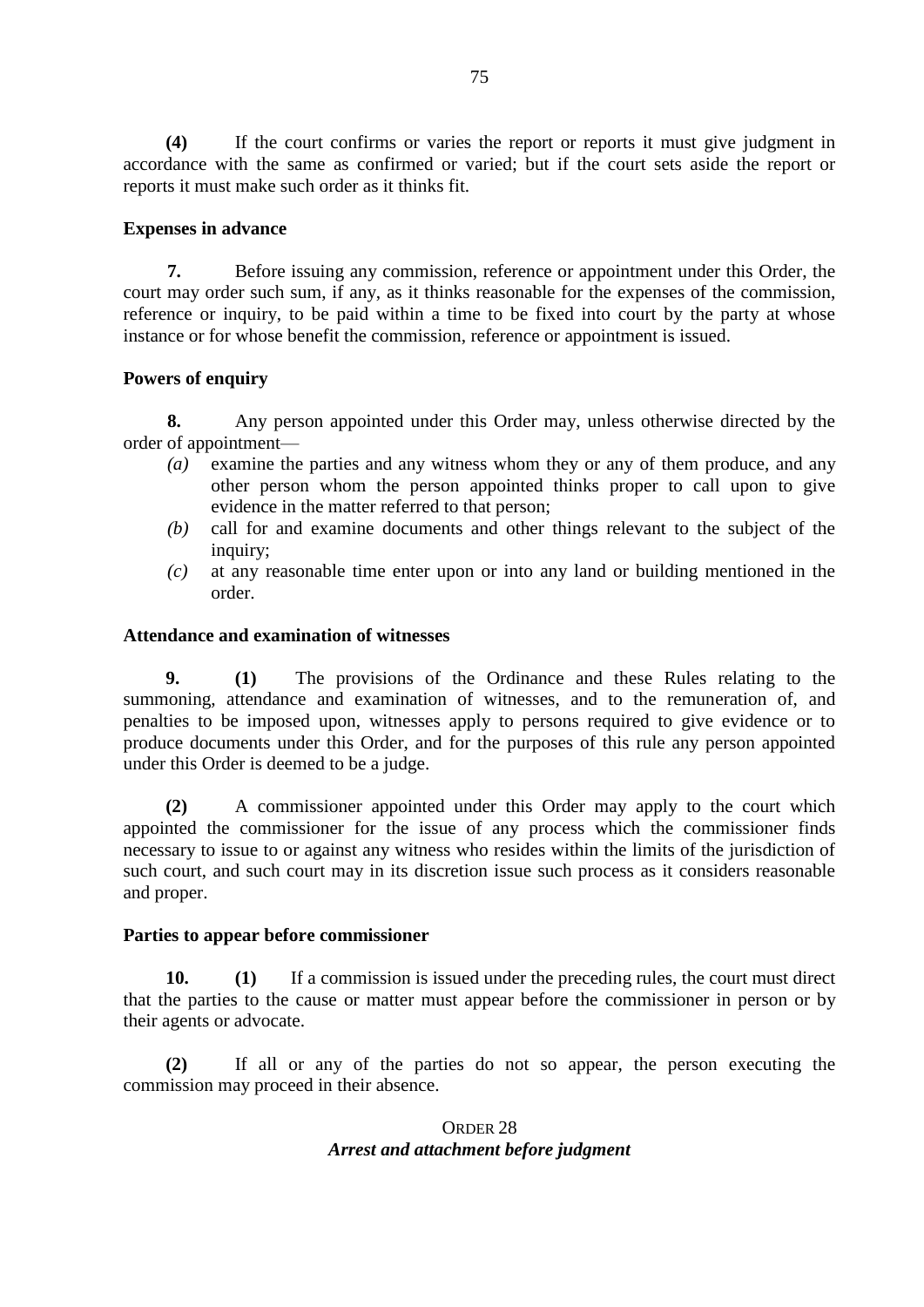### **When defendant may be called upon to provide security for appearance**

**1.** If at any stage of an action, the court is satisfied by affidavit or otherwise that the defendant is about to leave Ascension in circumstances affording a reasonable probability that the plaintiff will or may thereby be obstructed or delayed in the prosecution of the action, the court may issue a warrant to arrest the defendant and bring the defendant before the court to show cause why he or she should not provide security for his or her appearance:

Provided that the defendant must not be arrested if he or she pays to the officer entrusted with the execution of the warrant any sum specified in the warrant as sufficient to satisfy the plaintiff's claim; and such sum will be held on deposit by the court until the action is disposed of or until the further order of the court.

# **Security**

**2. (1)** If the defendant fails to show cause why the defendant should not provide security, the court must order him or her either to deposit in court money or other property sufficient to answer the claim, or to provide security for his or her appearance at any time when called upon while the action is pending and until satisfaction of the judgment that may be pronounced against the defendant in the action, or make such order as it thinks fit in regard to the sum which may have been paid by the defendant under the proviso to rule 1 of this Order.

**(2)** Every surety for the appearance of a defendant must bind himself or herself in default of such appearance, to pay any sum of money which the defendant may be ordered to pay in the action.

# **Defendant failing to provide security**

**3.** If the defendant fails to comply with any order under rule 2 of this Order, the court may treat the defendant as being in contempt of court until the determination of the action, or, where judgment is pronounced against the defendant, until the judgment has been satisfied:

Provided that no person must be detained in prison under this rule—

- *(a)* in any case for a longer period than 3 months;
- *(b)* after the person has complied with such order.

# **Defendant may be called upon to provide security for production of property**

**4.** If at any stage of an action the court is satisfied, by affidavit or otherwise, that the defendant, with intent to obstruct or delay the execution of any judgment that may be pronounced against the defendant—

- *(a)* is about to dispose of the whole or any part of the defendant's property; or
- *(b)* is about to remove the whole or any part of that property from the limits of the jurisdiction of the court.

the court may direct the defendant, within a time to be fixed by it, either to provide security, in a sum specified in the order, to produce and place at the disposal of the court, when required, the said property or the value of same, or a portion thereof sufficient to satisfy the judgment, or to appear and show cause why the defendant should not provide security.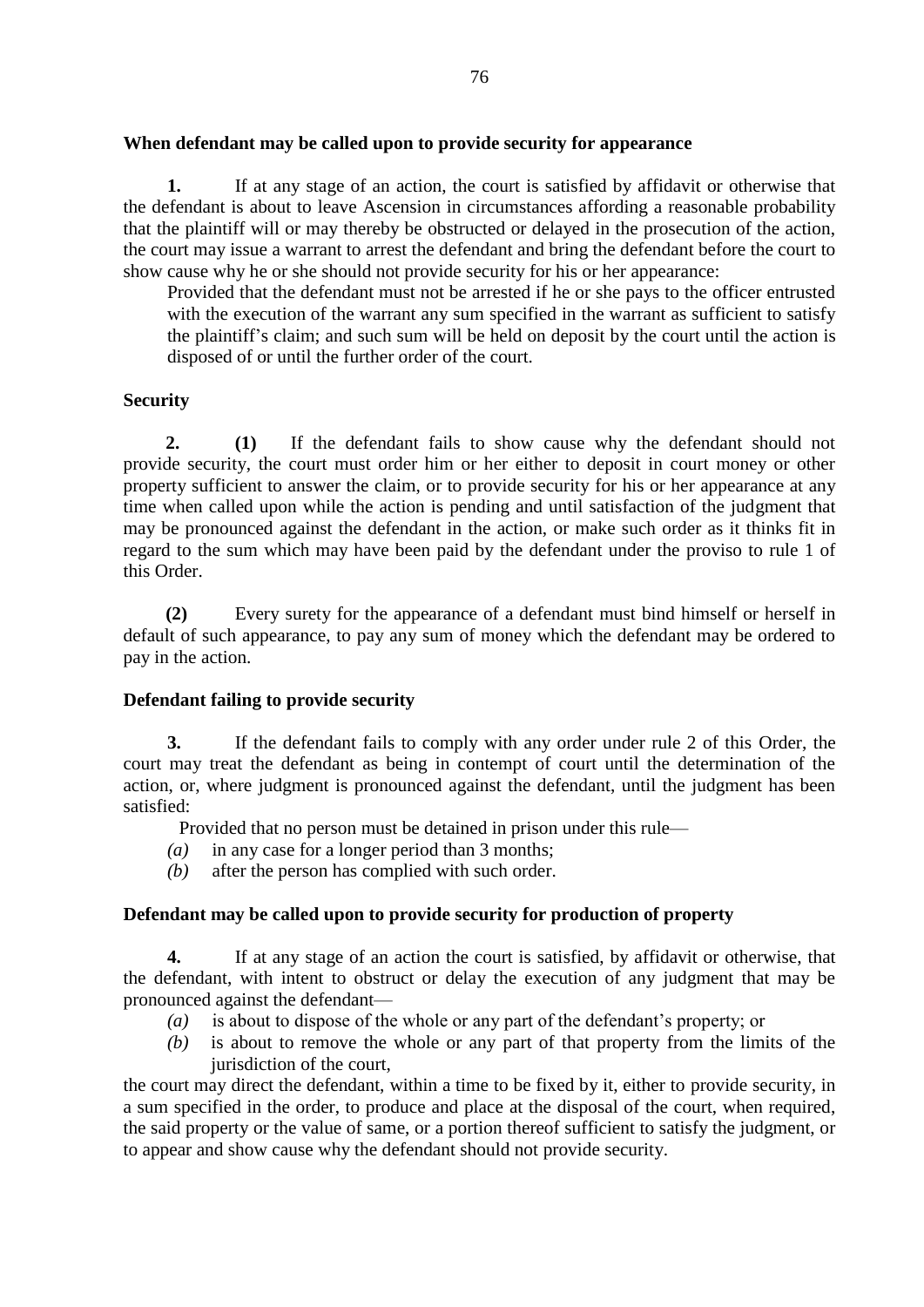### **Attachment of property**

**5. (1)** If the defendant fails to show cause why the defendant should not provide security, or fails to provide the security required within the time fixed by the court, the court may order that such property of the defendant as appears sufficient to satisfy any judgment which may be pronounced in the action, be attached.

**(2)** If the defendant shows such cause or provides the required security, and any part of the defendant's property has been attached, the court must order the attachment to be withdrawn, or make such other order as it thinks fit.

### **Mode of attachment**

**6.** Except as otherwise expressly provided, the attachment of property under this Order must be made in the manner provided for the attachment of property in execution of judgments.

#### **Saving of other rights**

**7.** Attachment before judgment does not affect the rights existing prior to the attachment of persons not parties to the action.

#### **Property need not be re-attached in execution of judgment**

**8.** If property is under attachment by virtue of this Order, and judgment is subsequently pronounced in favour of the plaintiff, it is not necessary, upon an application for execution of such judgment, to apply for a re-attachment of the property.

#### ORDER 29 *Temporary injunctions and interlocutory orders*

#### **When temporary injunctions may be granted**

- **1.** If in any cause or matter it is proved by affidavit or otherwise—
- *(a)* that any property in dispute is in danger of being wasted, damaged, or alienated by any party or wrongfully sold in execution; or
- *(b)* that the defendant threatens or intends to remove or dispose of property with a view to defraud creditors, the court may by order grant a temporary injunction to restrain such act, or make such other order for the purpose of staying and preventing the wasting, damaging, alienation, sale, removal or disposition of the property as the court thinks fit until the disposal of the cause or matter or until further orders.

#### **Injunction to restrain repetition or continuance of breach**

**2. (1)** In any action for restraining the defendant from committing a breach of contract or other injury of any kind, whether compensation is claimed or not, the court may grant a temporary injunction, on such terms and subject to such conditions as it may think fit, to restrain the defendant from committing such breach of contract or injury or any injury of a like kind arising out of the same contract or relating to the same property or right.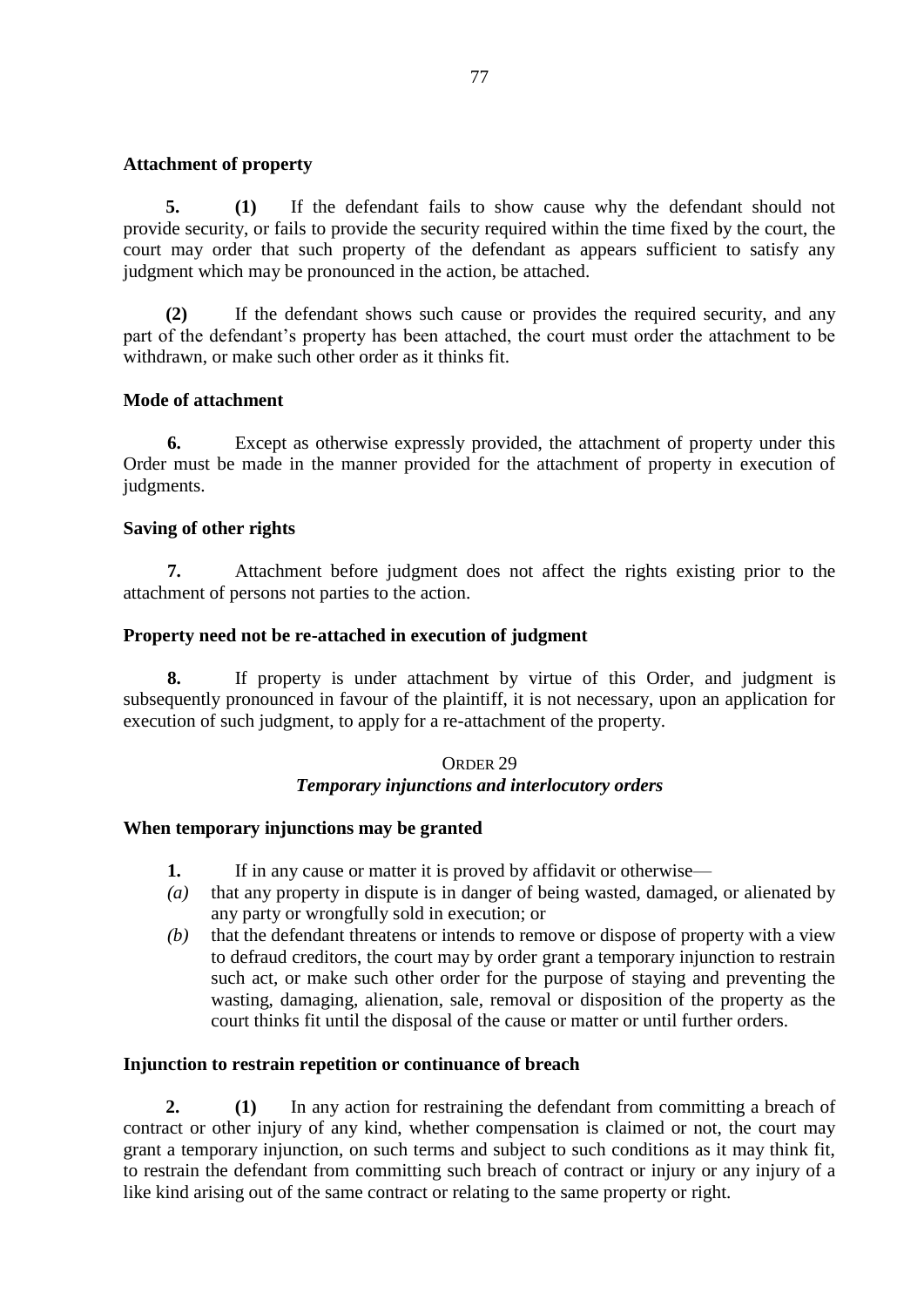**(2)** In cases of disobedience, or of breach of any such terms, the court may order the property of the person guilty of such disobedience or breach to be attached, and may also treat the disobedience or breach as a contempt of court.

**(3)** No attachment under this rule may remain in force for more than one year, at the end of which time, if the disobedience or breach continues, the property attached may be sold, and out of the proceeds the court may award such compensation at it thinks fit, and must pay the balance, if any, to the party entitled to it.

### **Notice to opposite party**

**3.** The court must in all cases, before granting an injunction, except where it appears that the object of granting the injunction would be defeated by the delay, direct notice of the application for the same to be given to the opposite party.

# **Order may be discharged, varied or set aside**

**4.** Any order for an injunction may be discharged, or varied, or set aside by the court on application made thereto by any party dissatisfied with such order.

# **Power to order interim sale**

**5.** The court may, on the application of any party to an action, order the sale, by any person named in such order, and in such manner and on such terms as it thinks fit, of any movable property the subject-matter of such action, or attached before judgment in such action, which is subject to speedy and natural decay, or which for other just and sufficient cause it may be desirable to sell at once.

# **Detention, preservation, inspection, etc, of property**

**6. (1)** The court may, on the application of any party to an action, and on such terms as it thinks fit—

- *(a)* make an order for the detention, preservation, or inspection of any property which is the subject-matter of such action, or as to which any question may arise therein;
- *(b)* for all or any of the purposes aforesaid authorise any person to enter upon or into any land or building in the possession of any other party to such action; and
- *(c)* for all or any of the purposes aforesaid authorise any samples to be taken, or any observation to be made, or experiment to be tried, which may seem necessary or expedient for the purpose of obtaining full information or evidence.

**(2)** The provisions of these Rules as to execution of process apply, with all necessary modifications, to persons authorised to enter under this rule.

### **Deposit of money, etc, in court**

**7.** If the subject-matter of an action is money or some other thing capable of delivery, and any party thereto admits that the party holds such money or other thing as a trustee for another party, or that it belongs or is due to another party, the court may order the same to be deposited in court or delivered to such last-named party, with or without security, subject to the further direction of the court.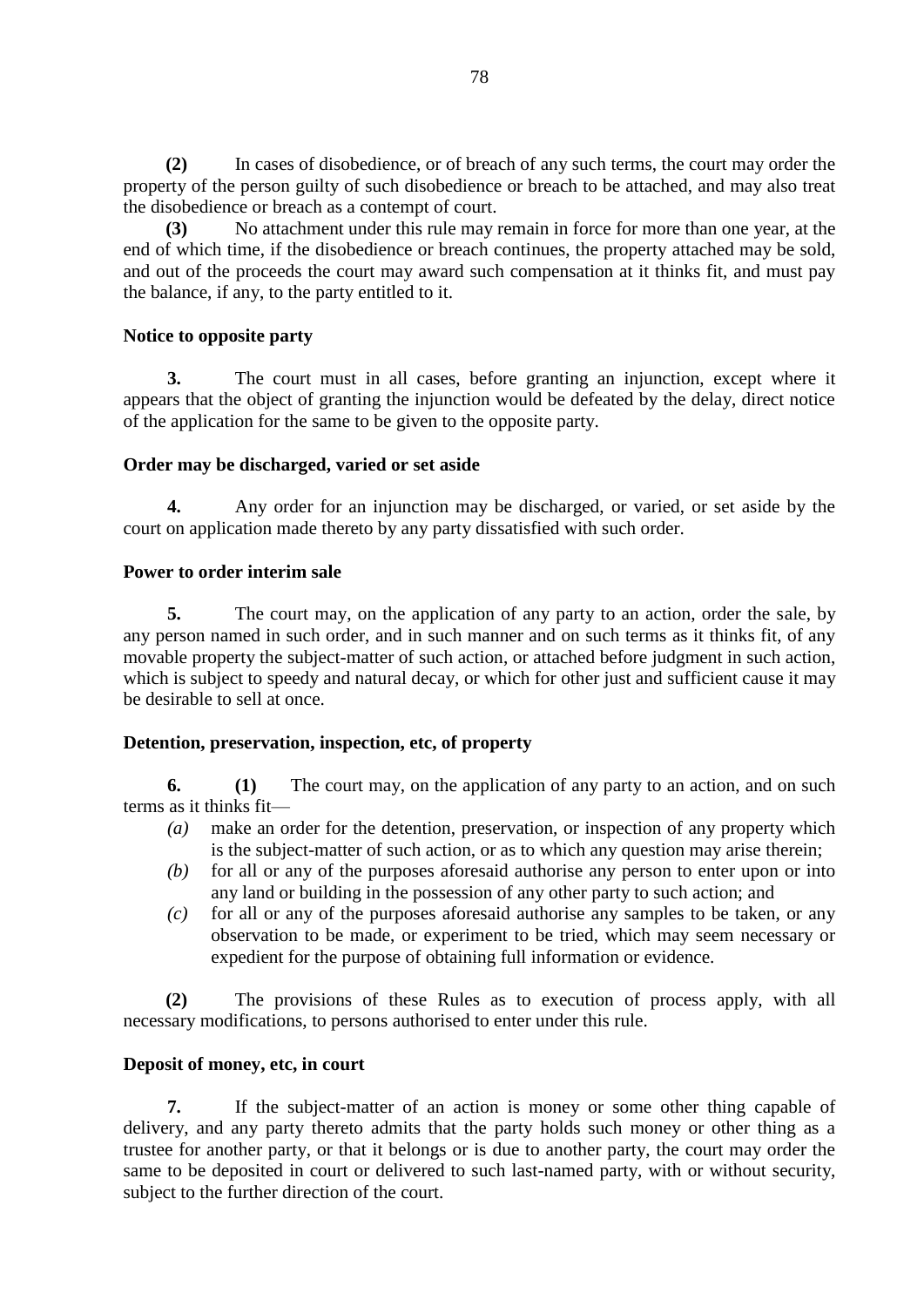# ORDER 30 *Receivers*

#### **Appointment of receivers**

- **1.** If it appears to the court to be just and convenient, the court may by order—
- *(a)* appoint a receiver of any property, whether before or after judgment;
- *(b)* remove any property from the possession or custody of a person and commit the property to the possession, custody, or management of the receiver; and
- *(c)* confer upon the receiver all such powers as to bringing and defending actions and for the realisation, management, protection, preservation and improvement of the property, the collection of the rents and profits thereof, the application and disposal of such rents and profits, and the execution of such documents as the owner has, or such of those powers as the court thinks fit.

#### **Remuneration**

**2.** The court may, by general or special order, fix the amount to be paid as remuneration for the services of the receiver.

#### ORDER 31 *Judgments*

#### **Judgment, when pronounced**

**1.** In a cause where a hearing is necessary, the court, after the case has been heard, must pronounce judgment in open court, either at once or on some future day, of which due notice must be given to the parties or their advocates, if any.

### **Judgment of Chief Justice**

**2.** The Registrar, if so directed by the Chief Justice, may pronounce a judgment written and signed by the Chief Justice.

### **Judgment to be signed**

**3. (1)** Every judgment in the Supreme Court must be dated and signed by the Chief Justice.

**(2)** Every judgment in the Magistrates' Court must be pronounced by the person presiding over the court and must be dated and signed by him or her.

**(3)** A judgment once signed must not afterwards be altered or added to save as provided by section 88 of the Ordinance or on review.

### **Contents of judgment**

**4.** Judgments in defended causes or matters must contain a concise statement of the case, the points for determination, the decision thereon, and the reasons for such decision.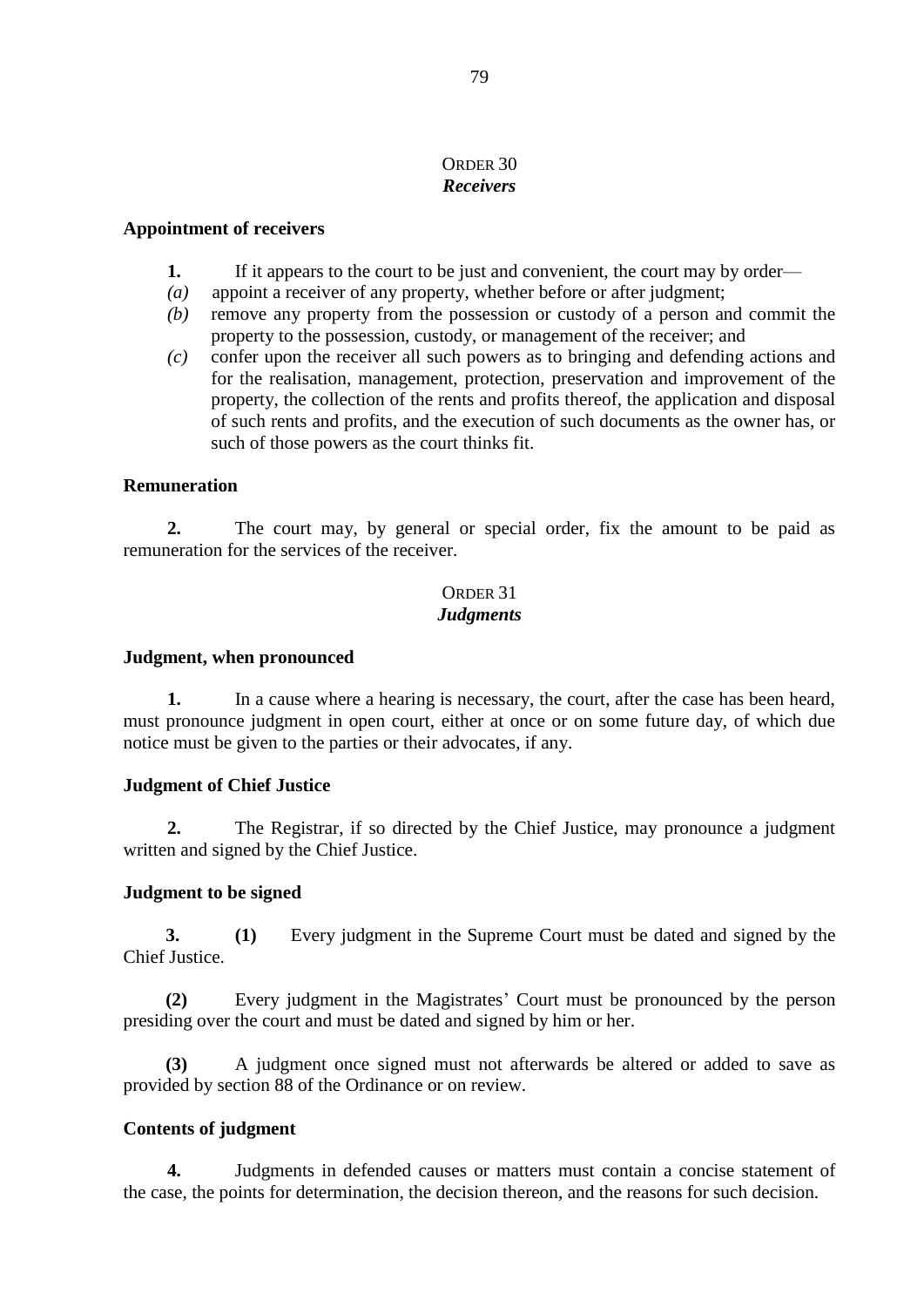### **Relief granted to be specified**

**5.** The judgment must specify the relief granted or other determination of the cause or matter and if an order as to costs is made must state by whom or out of what property or in what proportion such costs are to be paid.

### **Entry of judgment, etc**

**6.** Particulars of every judgment must be entered by the proper officer in the Action Book and every such entry must contain—

*(a)* the relief granted or other determination of the cause or matter; and

*(b)* the order of the court as to costs,

and every such entry must be signed by the judge who pronounced judgment.

### **Payment by instalments**

**7.** If and in so far as a judgment is for the payment of money, the court may for any sufficient reason at the time of pronouncing the judgment or at any time thereafter order that payment of the amount adjudged must be postponed or must be made by instalments, with or without interest, notwithstanding anything contained in any contract under which the money may be payable.

### **Possession and mesne profits**

**8. (1)** If an action is for the recovery of possession of immovable property and for rent or mesne profits, the court may pronounce judgment—

- *(a)* for the possession of the property;
- *(b)* for the rent or mesne profits which have accrued on the property during a period prior to the institution of the action or directing an inquiry as to such rent or mesne profits.

**(2)** If an inquiry is directed under sub-paragraph *(b)* of paragraph (1) of this rule, judgment in respect of the rent and mesne profits must be pronounced in accordance with the result of such inquiry.

### **Administration action**

**9. (1)** If an action is for an account in respect of any property or for its due administration under the direction of the court, the court must, before pronouncing judgment, order such accounts and inquiries to be taken and made, and give such other directions, as it thinks fit.

**(2)** In the administration by the court of the property of any deceased person, if such property proves to be insufficient for the payment in full of the person's debts and liabilities, the same rules must be observed as to the respective rights of secured and unsecured creditors, and as to debts and liabilities provable, and as to the valuation of annuities and future and contingent liabilities, respectively, as may be in force for the time being with respect to the estates of persons adjudged or declared insolvent; and all persons, who, in any such case would be entitled to be paid out of such property, may make such claims against the same as they may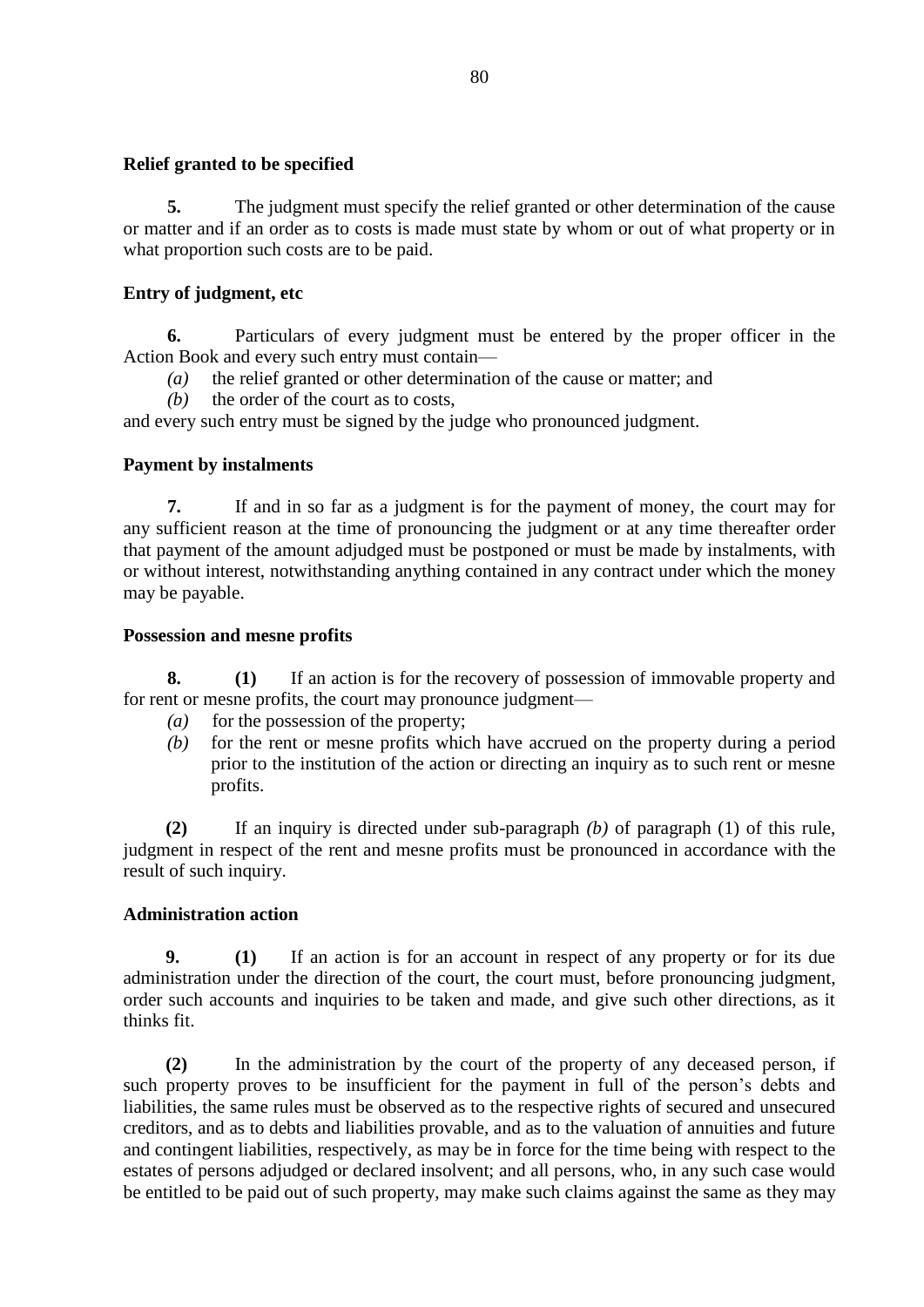respectively be entitled by law to make.

### **Dissolution of partnership**

**10.** If an action is for the dissolution of a partnership, or the taking of partnership accounts, the court, before pronouncing judgment, may make an order, declaring the proportionate shares of the parties, fixing the day on which the partnership is to stand dissolved, or be deemed to have been dissolved, and directing such accounts to be taken, and other acts to be done, as it thinks fit.

### **Account between principal and agent, etc**

**11.** In an action for an account of pecuniary transactions between a principal and an agent, and in any other cause or matter not hereinbefore provided for, if it is necessary, in order to ascertain the money due to or from any party, that an account should be taken, the court may, before pronouncing judgment, direct such accounts to be taken as it thinks fit.

### **Set-off**

**12.** If the defendant has been allowed a set-off against the claim of the plaintiff, the judgment must state what amount is due to the plaintiff and what amount is due to the defendant, and must be for the recovery of any sum which appears to be due to either party.

### **Certified copies of judgment**

**13.** Certified copies of the judgment and entry of judgment must be provided to the parties on application to the court and at their expense.

### **Application to orders**

**14.** The provisions of this Order apply, with all necessary modifications, to orders in the same manner and to the same extent as they apply to judgments.

#### ORDER 32 *Execution of judgments and orders*

#### **Payment of money under judgment**

- **1. (1)** All money payable under a judgment must be paid as follows, namely—
- *(a)* into the court whose duty it is to execute the judgment;
- *(b)* direct to the judgment-creditor; or
- *(c)* otherwise as the court which pronounced the judgment directs.

**(2)** If any payment is made under paragraph (1)*(a)*, notice of payment must be given to the judgment-creditor.

### **Execution of judgment**

**2.** A judgment-creditor who desires to execute the judgment must apply to the court which pronounced such judgment—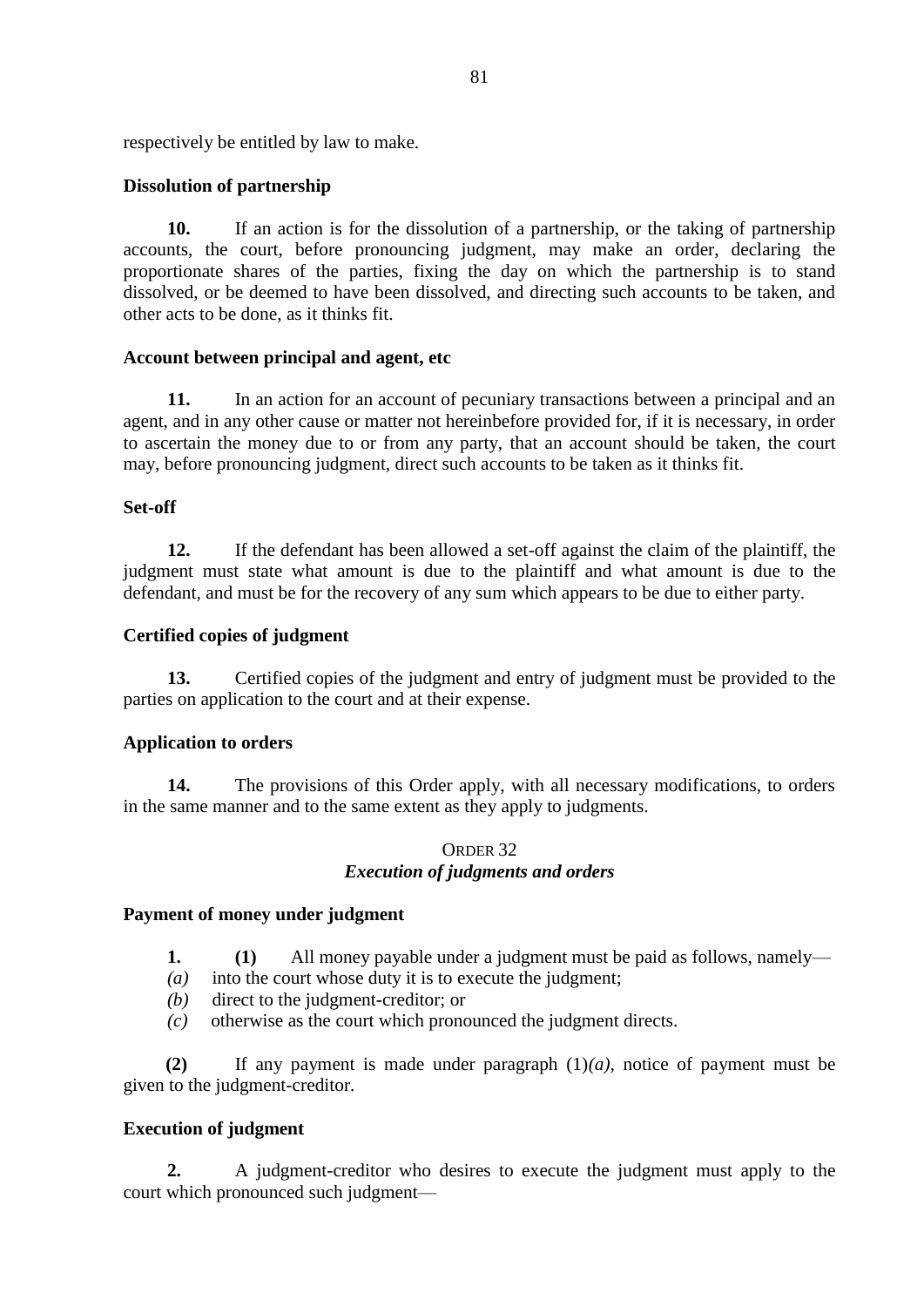- *(a)* for the execution of such judgment; and
- *(b)* if the judgment-creditor wishes that judgment to be executed by another court in accordance with Part III of the Ordinance - for an order transferring such judgment for execution by that court.

# **Form of application for execution**

**3.** Every application for the execution of a judgment must be in Form 30 in the Appendix and must specify the mode in which the assistance of the court is required, that is to say—

- *(a)* by delivery of any property specifically ordered to be delivered;
- *(b) Omitted*
- *(c)* by the attachment of the salary of the judgment debtor;
- *(d)* by the attachment and sale of any property of the judgment debtor;
- *(e)* otherwise, as the nature of the relief may require.

# **Execution of judgment by another court**

**4.** A court sending a judgment for execution to another court under Part III of the Ordinance must send—

- *(a)* a certified copy of the entry in the Action Book;
- *(b)* a certificate stating that satisfaction of the judgment has not been obtained by execution within the jurisdiction of the court by which it was pronounced, or, if the judgment has been executed in part, the extent to which satisfaction has been obtained and what part of the judgment remains unexecuted;
- *(c)* a certified copy of any order for the execution of the judgment, or, if no such order has been made, a certificate to that effect; and
- *(d)* a certified copy of the application for execution.

# **Execution of judgments of other courts**

**5. (1)** A court in Ascension which receives a judgment for execution must cause any copies of judgments, orders or applications and all certificates received by it to be filed without any further proof of the judgment or order for execution, or of the copies thereof, unless the court for any special reasons to be recorded under the hand of the judge, requires such proof.

**(2)** Any such court must, if it has been informed by the court which pronounced the judgment that an appeal has been lodged from such judgment—

- *(a)* stay the execution of such judgment; or
- *(b)* in any case where the property or person of the judgment debtor has been seized in execution of the judgment, order the restitution of such property or the release of the judgment debtor,

pending the hearing and determination or other disposal of such appeal.

# **Application for attachment of movable property not in judgment debtors possession**

**6.** If an application is made for the attachment of any movable property belonging to a judgment debtor, but not in the person's possession, the judgment-creditor must annex to the application an inventory of the property to be attached, containing a reasonably accurate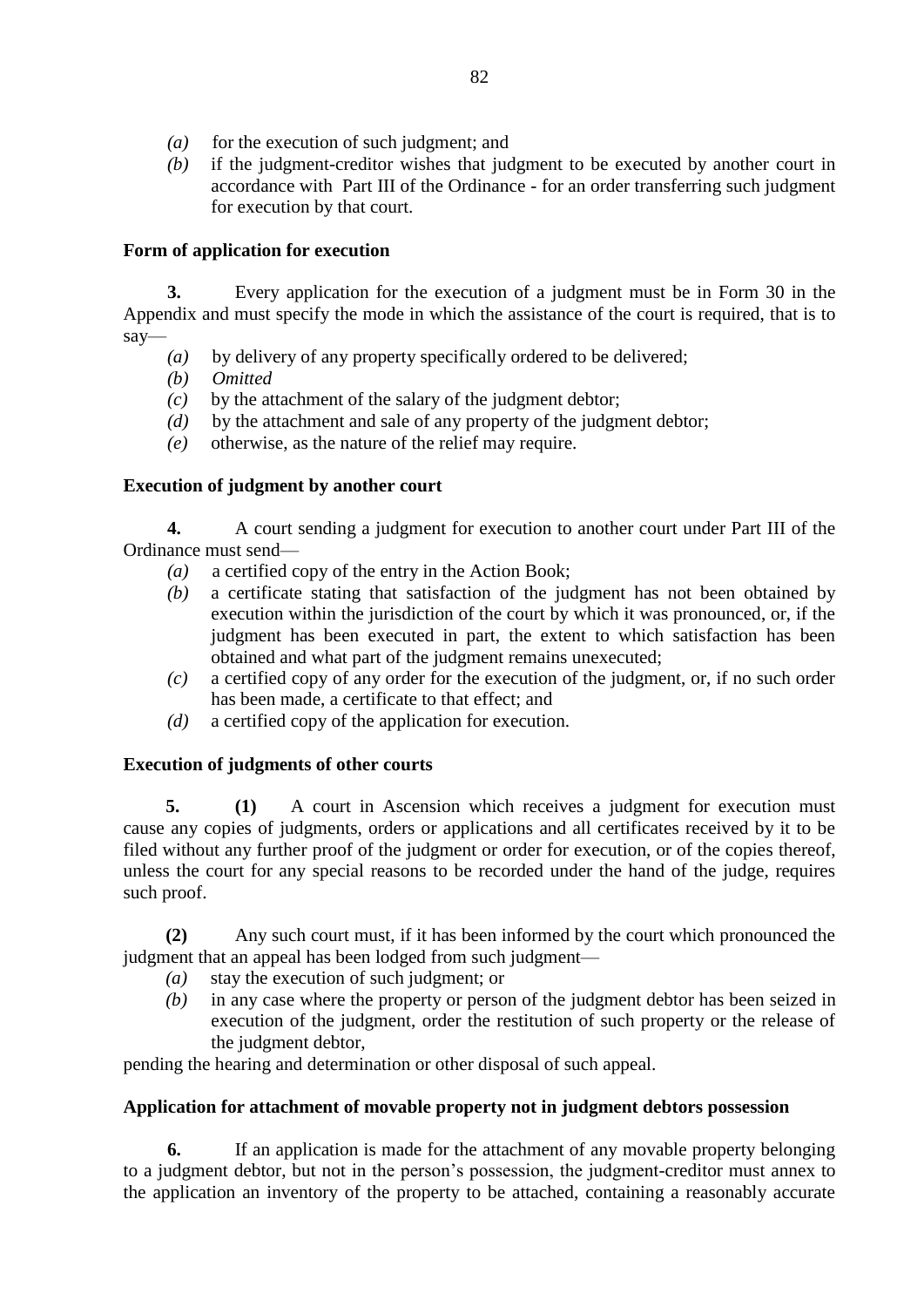description of the same.

# **Application for execution by joint judgment-creditor**

**7. (1)** If a judgment has been pronounced jointly in favour of more persons than one, any one or more of such persons may, unless the judgment imposes any condition to the contrary, apply for the execution of the whole judgment for the benefit of them all, or if any of them has died, for the benefit of the survivors and the personal representative of the deceased.

**(2)** If the court allows the judgment to be executed on an application made under this rule, it must make such order as it deems necessary for protecting the interests of the persons who have not joined in the application.

# **Procedure on receiving application for execution**

**8.** On receiving an application for the execution of a judgment as provided in rule 2 of this Order and on being satisfied that such application complies with rule 3 thereof, the court must, subject to the provisions hereinafter contained, order execution of the judgment according to the nature of the application.

### **Execution of cross claims under same judgment**

**9.** If an application is made to a court for the execution of a judgment under which 2 parties are entitled to recover sums of money from each other, then—

- *(a)* if the 2 sums are equal, satisfaction for both must be entered upon the judgment; and
- *(b)* if the 2 sums are unequal, execution may be taken out only by the party entitled to the larger sum, and for so much only as remains after deducting the smaller sum, and satisfaction of the smaller sum must be entered upon the judgment.

### **Simultaneous executions**

**10.** The court may, in its discretion, refuse execution at the same time against the person and property of the judgment debtor.

### **Process for execution**

**11. (1)** When the preliminary measures, if any, required by the foregoing rules of this Order have been taken, the court must, unless it sees cause to the contrary, issue its process for the execution of the judgment.

**(2)** Every such process must bear date the day on which it is issued, and must be signed by the judge or such officer as the court may appoint in this behalf, and must be delivered to the proper officer to be executed.

### **Endorsement of process**

**12. (1)** The officer entrusted with the execution of the process must endorse thereon the day on, and the manner in, which it was executed, and, if the latest day specified in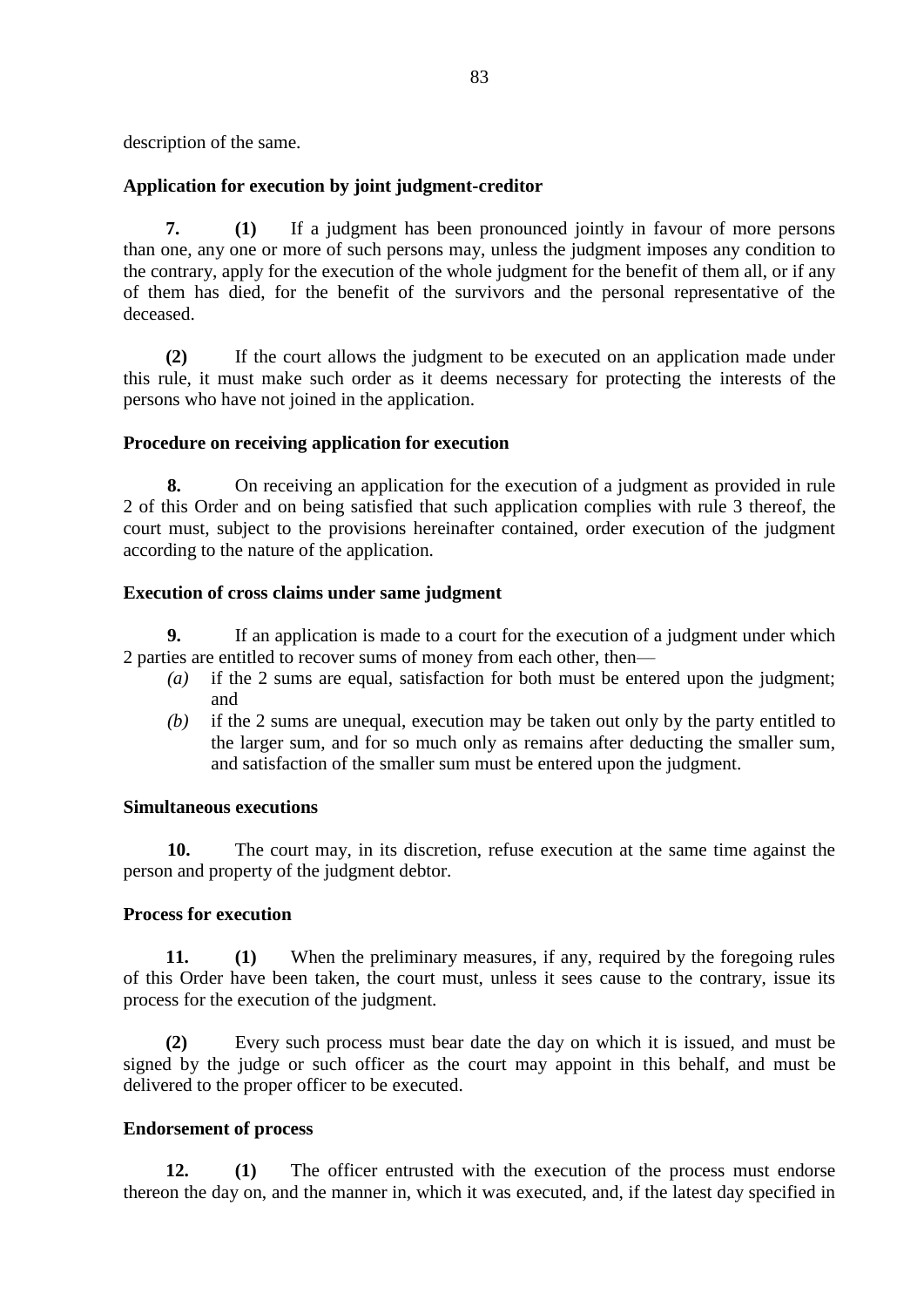the process for the return thereof has been exceeded, the reason of the delay, or, if it was not executed, the reason why it was not executed, and must return the process with such endorsement to the court.

**(2)** If the endorsement is to the effect that such officer is unable to execute the process, the court may examine the officer touching his or her alleged inability, and may, if it thinks fit, summon and examine witnesses as to such inability, and must record the result.

### **Stay of execution pending action between judgment-creditor and judgment debtor**

**13.** If an action is pending in any court between the judgment debtor as plaintiff and the judgment-creditor as defendant, the court may, on such terms as to security or otherwise as it thinks fit, stay execution of the judgment against the property or person of the judgment debtor until the pending action has been decided.

# **Judgment for payment of money**

**14.** Every judgment for the payment of money, including a judgment for the payment of money as an alternative to some other relief, may be executed by the attachment and sale of the property of the judgment debtor, or by both detention and attachment.

# **Judgment for specific movable property**

**15.** If the judgment is for the delivery or recovery of any specific movable, or for any share in a specific movable, it may be executed by the seizure, if practicable, of the movable or share, and by the delivery thereof to the party to whom it has been adjudged, or to such person as the party appoints to receive delivery on the party's behalf.

### **Judgment for specific performance or injunction**

**16. (1)** If the party against whom a judgment for specific performance of a contract or for an injunction has been pronounced has had an opportunity of obeying the judgment and has wilfully refused to obey it, the party may be treated as being in contempt of court.

**(2)** If the judgment for the specific performance of a contract or for an injunction has not been obeyed, the court may, *in lieu* of or in addition to all or any of the processes aforesaid, direct that the act required to be done may be done so far as practicable by the judgment-creditor or some other person appointed by the court, at the cost of the judgment debtor, and upon the act being done the expenses incurred may be ascertained in such manner as the court may direct and may be recovered as if they were included in the judgment.

# **Enforcement of judgments for specific performance, etc. against corporation**

**17. (1)** If the judgment debtor in any judgment mentioned in rules 15 and 16 of this Order is a corporation, the judgment may be enforced by the attachment of the property of the corporation.

**(2)** If any attachment under paragraph (1) has remained in force for 3 months, and if the judgment debtor has not obeyed the judgment and the judgment-creditor has applied to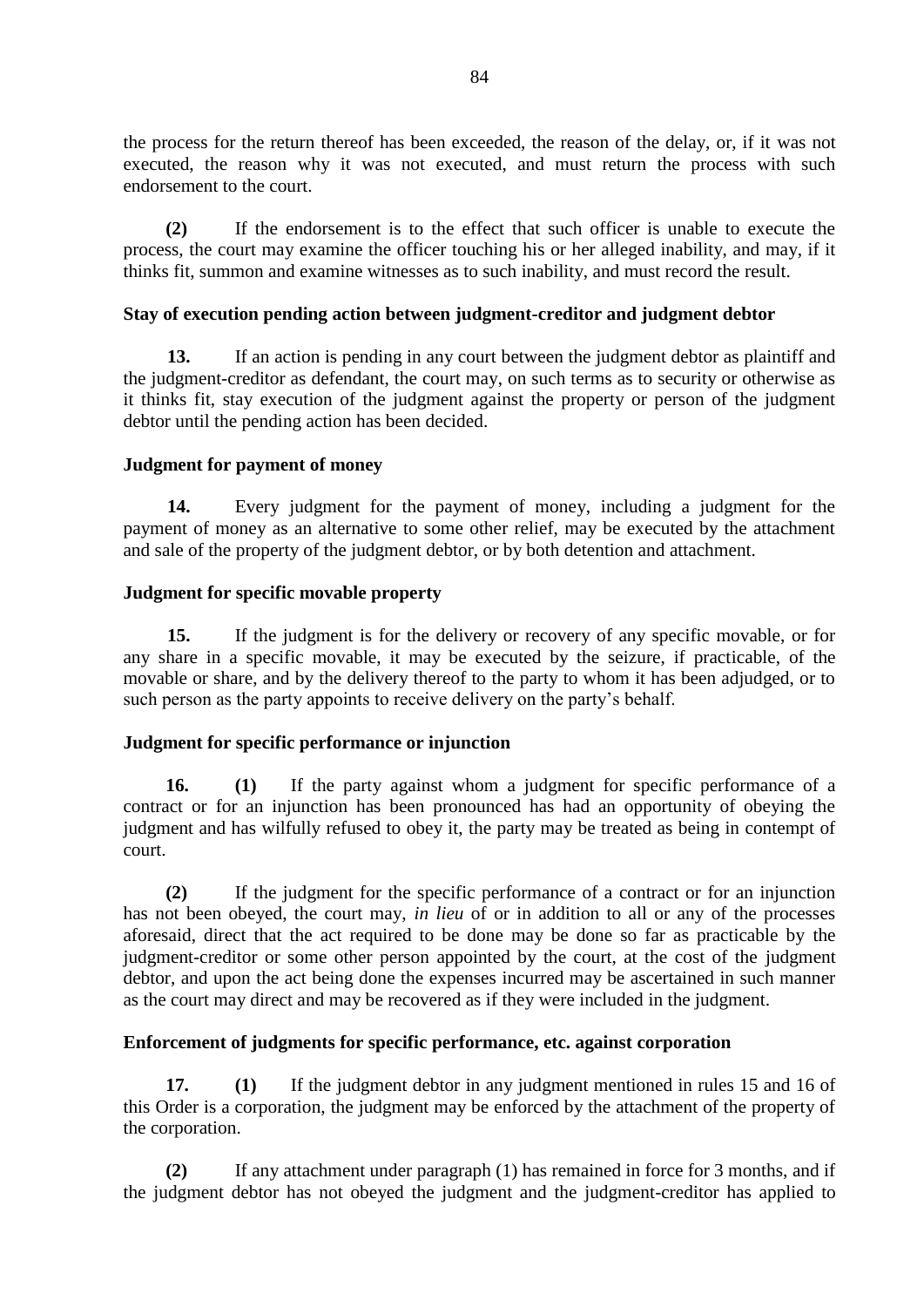have the attached property sold, such property may be sold; and out of the proceeds the court may award to the judgment-creditor such compensation as it thinks fit, and must pay the balance, if any, to the judgment debtor.

**(3)** If the judgment debtor has obeyed the judgment and paid all costs of executing the same which the judgment debtor is bound to pay, or if at the end of 6 months from the date of the attachment, no application to have the property sold has been made, or, if made, has been refused, the attachment ceases.

# **Judgment for delivery of immovable property**

**18. (1)** If the judgment is for the recovery or delivery of any immovable property, possession thereof must be delivered to the party to whom it has been adjudged, or to such person as that party may appoint to receive delivery on behalf of the party, and, if necessary, by removing any person bound by the judgment who refuses to vacate the property.

**(2)** If possession of any building or enclosure is to be delivered, and the person in possession being bound by the judgment does not afford free access thereto, the court, through its officers, may remove or open any lock or bolt or break open any door or do any other act necessary for putting the judgment-creditor in possession.

**(3)** If a judgment is for the recovery or delivery of any immovable property in the occupancy of a tenant or other person entitled to occupy the same and not bound by the judgment to relinquish such occupancy, the court must order delivery to be made by affixing a copy of the warrant in some conspicuous place on the property and notifying the occupant in such manner as may be suitable of the substance of the judgment with regard to the property.

### **Arrest of judgment debtor**

**19.** *Omitted*

### **Subsistence allowance**

**20.** *Omitted*

# **Proceedings on appearance of judgment debtor**

**21.** *Omitted*

# **Examination of judgment debtor**

**22.** If a judgment is for the payment of money, the judgment-creditor may apply to the court for an order that—

- *(a)* the judgment debtor;
- *(b)* in the case of a corporation, any officer thereof; or
- *(c)* any other person,

be orally examined as to any or what debts are owing to the judgment debtor, and whether the judgment debtor has any and what property or means of satisfying the judgment, and the court may make an order for the attendance and examination of such judgment debtor, officer or other person, and for the production of any books or documents.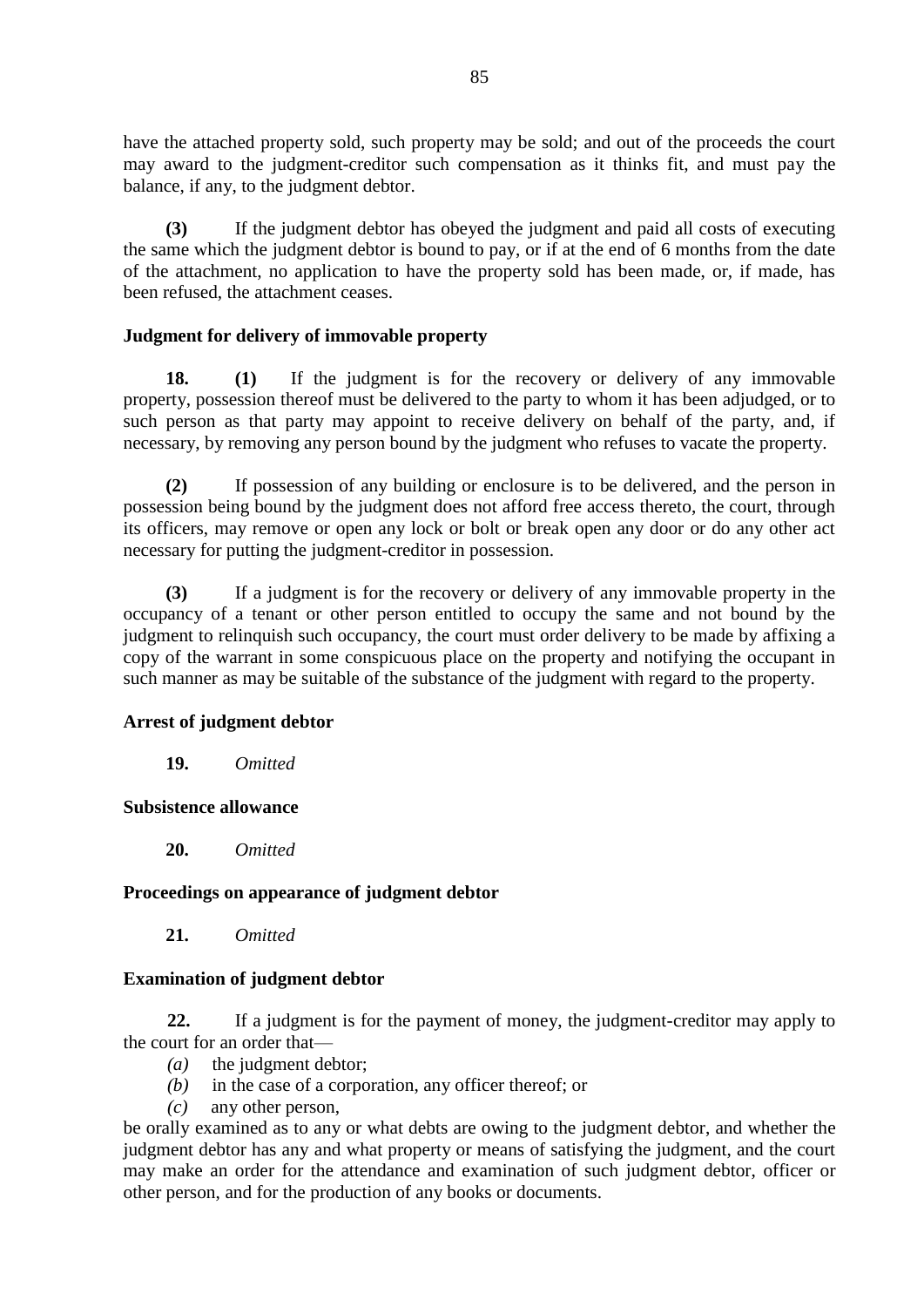#### **Attachment of movable property**

**23.** If the property to be attached is movable property in the possession of the judgment debtor, the attachment must be made by actual seizure, and the attaching officer must keep the property in his or her own custody, or in the custody of one of his or her subordinates, and is responsible for the due custody thereof:

Provided that—

- *(a)* when the property seized is subject to speedy and natural decay, or when the expense of keeping it in custody is likely to exceed its value, the attaching officer may sell it forthwith; and
- *(b)* when the property seized is livestock, the court may make such arrangement for the custody and maintenance thereof as it may deem sufficient.

### **Attachment of property not in possession of judgment debtor**

**24. (1)** In the case of the attachment of movable property not in the possession of the judgment debtor, except property deposited in or of the custody of any court, the attachment must be made by a written order prohibiting the person in possession of the same from giving it over to the judgment debtor.

**(2)** A copy of such order must be affixed on some conspicuous part of the court house, and another copy must be sent to the person in possession of the property.

#### **Attachment of share in movables as co-owner**

**25.** If the property to be attached consists of the share or interest of the judgment debtor in movable property belonging to the judgment debtor and another as co-owners, the attachment must be made by a notice to the judgment debtor prohibiting the judgment debtor from transferring the share or interest or charging it in any way and a copy of such notice must be served upon any co-owner.

### **Attachment of salary**

**26. (1)** If the property to be attached is the salary of a public officer or of any person privately employed, the court may order that the amount must, subject to section 37 of the Ordinance, be withheld from such salary either in one payment or by monthly instalments, as the court may direct; and upon notice of the order to the person whose duty it is to disburse such salary such person must withhold and remit to the court the amount due under the order, or the monthly instalments, as the case may be.

**(2)** If the attachable proportion of such salary is already being withheld and remitted to a court in pursuance of a previous and unsatisfied order of attachment, the person whose duty it is to disburse such salary must forthwith return the subsequent order to the court issuing it with a full statement of all the particulars of the existing attachment.

**(3)** Every order made under this rule, unless it is returned in accordance with paragraph (2), without further notice or other process, binds the Government or private employer, as the case may be, while the judgment debtor is in Ascension, and while he or she is elsewhere if in receipt of any salary payable out of the revenues of the Government, and the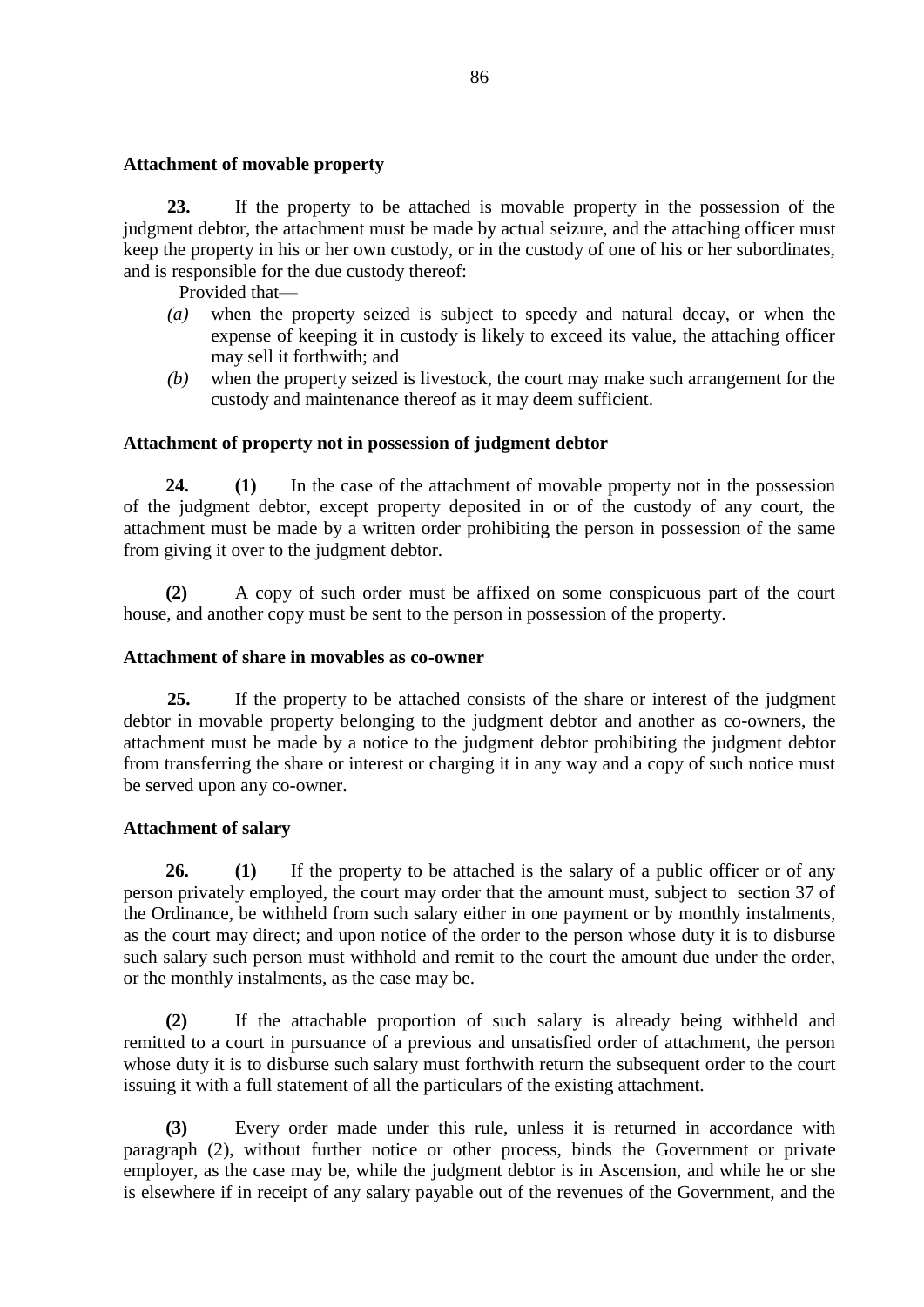Government or employer, as the case may be, is liable for any sum paid in contravention of this rule.

### **Attachment of property in custody of court or public officer**

**27.** If the property to be attached is in the custody of a court or public officer, the attachment must be made by a notice to such court or officer requesting that such property, and any interest or dividend becoming payable thereon, must be held subject to the further orders of the court from which the notice is issued:

Provided that, where such property is in the custody of a court, any question of title or priority arising between the judgment debtor, claiming to be interested in such property by virtue of any assignment or otherwise, must be determined by such court.

### **Order for payment of coin or currency notes**

**28.** If the property attached is current coin or currency notes, the court may, at any time during the continuance of the attachment, direct that such coin or notes, or a part thereof sufficient to satisfy the judgment, be paid over to the party entitled under the judgment to receive the same.

# **Determination of attachment**

**29.** If any property has been attached in execution of a judgment, but by reason of the default of the judgment-creditor the court is unable to proceed further with the application for execution, it must either dismiss the application or for any sufficient reason adjourn the proceedings to a future date, and upon the dismissal of such application the attachment must cease.

### **Investigation of objections to attachment or claims to attached property**

**30. (1)** If any claim is preferred to, or any objection is made to the attachment of, any property attached in execution of a judgment on the ground that such property is not the property of the judgment debtor or is otherwise not liable, by virtue of section 37 of the Ordinance or of any other written law, to attachment, the court must proceed to investigate the claim or objection with the like power as regards the examination of the claimant or objector, and in all other respects, as if the claimant or objector were a party to the action.

**(2)** If the property to which the claim or objection applies has been advertised for sale, the court ordering the sale may postpone it pending the investigation of the claim or objection.

**(3)** The claimant or objector must adduce evidence to show that at the date of the attachment the claimant or objector had an interest in the property attached.

### **Procedure after investigation**

**31. (1)** If upon an investigation under rule 30 of this Order the court is satisfied that for the reason stated in the claim or objection the property was not liable to attachment, the court must make an order releasing the property, wholly or to such extent as it thinks fit, from attachment.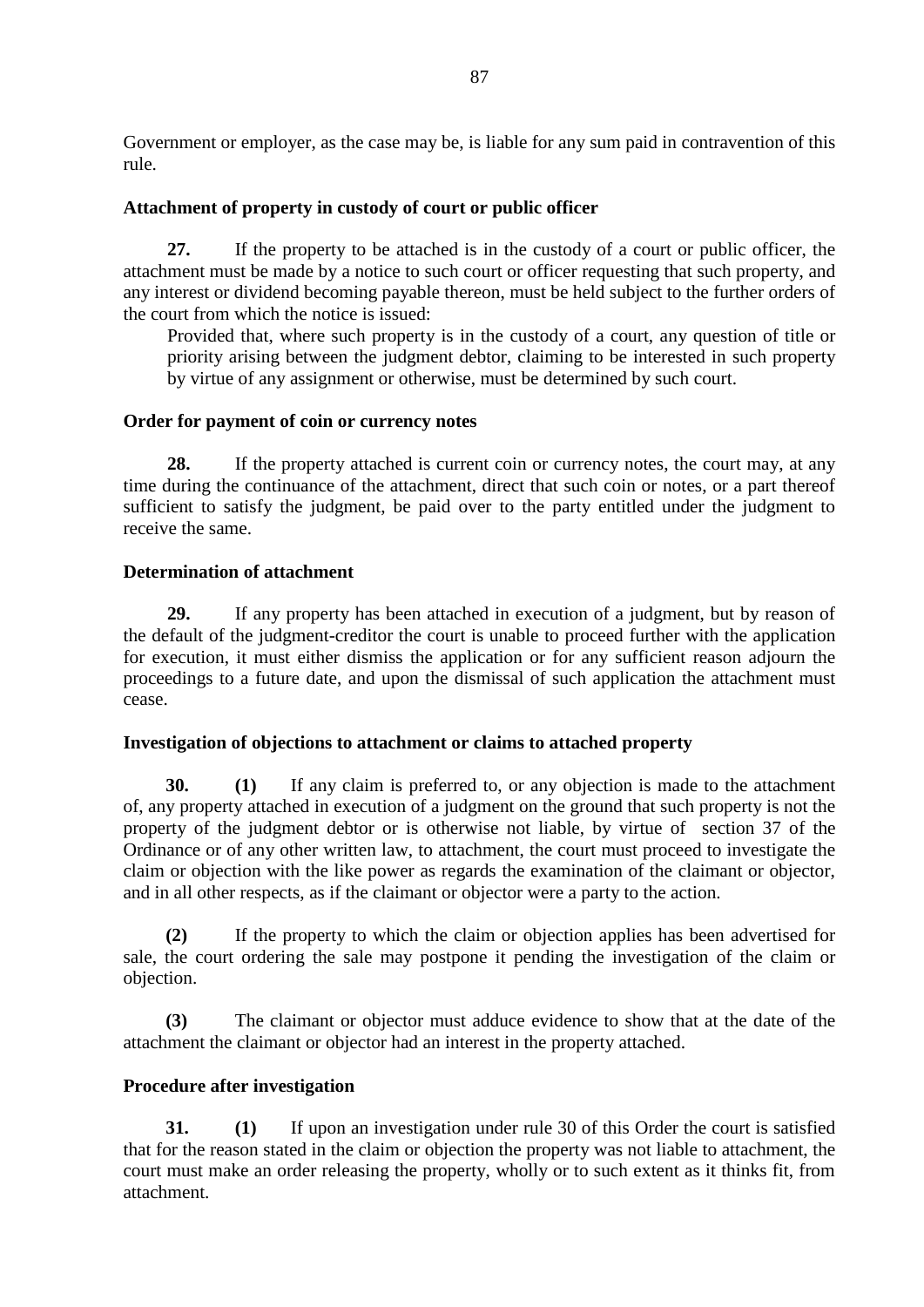**(2)** If the court is satisfied that the property was, at the time it was attached, liable to attachment, the court must disallow the claim.

### **Saving of actions to establish right to attached property**

**32.** If a claim is preferred to, or an objection is made to the attachment of, any property the claimant may institute proceedings to establish the right which the claimant claims to the property in dispute, but, subject to the result of such proceedings, if any, the attachment order is conclusive.

# **Sale of attached property**

**33. (1)** Any court executing a judgment may, on the application of the judgment-creditor, order that any property attached by it and liable to sale, or such portion thereof as may seem necessary to satisfy the judgment, be sold, and that the proceeds of such sale, or a sufficient portion thereof, be paid to the party entitled under the judgment to receive the same.

**(2)** Save as otherwise prescribed, every sale in execution of a judgment must be conducted by an officer of the court or by such other person as the court may appoint in this behalf, and must be made by public auction.

**(3)** If any property is ordered to be sold by public auction in execution of a judgment the court must cause a copy of the order to be served on the judgment debtor and cause public notice of the intended sale to be given in such manner as the court thinks fit.

**(4)** The costs of advertising the sale are deemed to be costs of the sale.

### **Time of sale**

**34.** Except with the consent in writing of the judgment debtor, no sale under this order may take place, except in the case of property of the nature described in the proviso to rule 23 of this Order, until after the expiration of at least 15 days from the date on which the public notice of the sale has been given as provided in rule 33 of this Order.

### **Adjournment or stoppage of sale**

**35. (1)** The court may, in its discretion, adjourn any sale under these rules to a specified day and hour, and the officer conducting any such sale may in his or her discretion adjourn the sale, recording the reasons for such adjournment under this Order.

**(2)** Every sale must be stopped if the amount of the debt and costs (including the costs of the sale) is tendered to the officer conducting the sale, or proof is given to his or her satisfaction that such amount has been paid into the court which ordered the sale.

# **Restrictions on buying property**

**36. (1)** No judgment-creditor in a judgment in execution of which property is sold may, without the express permission of the court, bid for or purchase the property.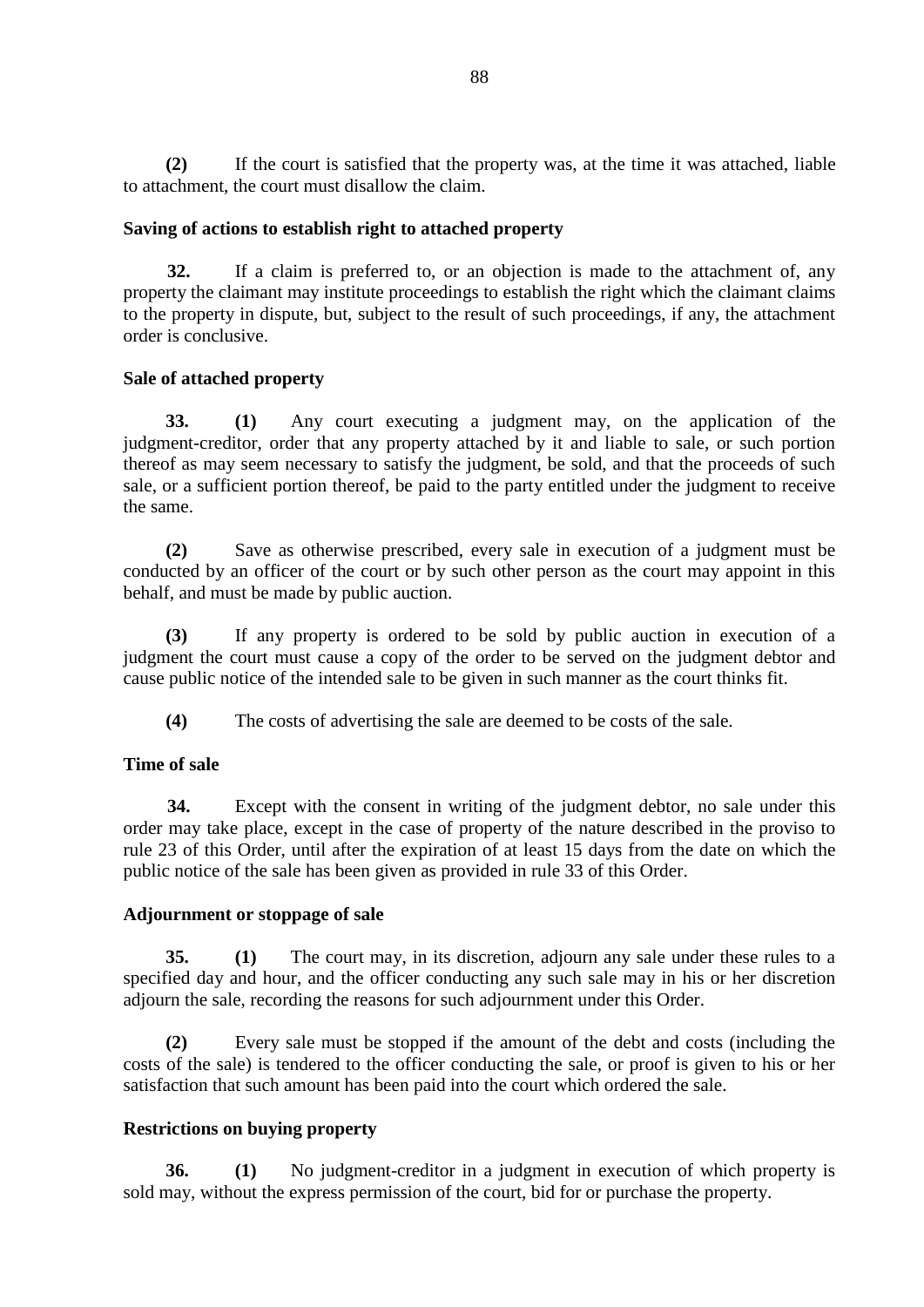**(2)** If a judgment-creditor purchases with such permission, the purchase-money and the amount due on the judgment may, subject to section 44 of the Ordinance, be set off against one another, and the court executing the judgment must enter satisfaction of the judgment in whole or in part accordingly.

**(3)** If a judgment-creditor purchases, whether or not through another person, without such permission, the court may, if it thinks fit on the application of the judgment debtor, by order set aside the sale to the judgment-creditor; and the costs of such application and order, and any deficiency of price which may happen on the re-sale and all expenses attending it, must be paid by the judgment-creditor.

**(4)** An officer or other person having any duty to perform in connection with any sale must not, either directly or indirectly, bid for, acquire or attempt to acquire, any interest in any property sold.

### **Irregularity in sale**

**37.** No irregularity in publishing or conducting the sale of movable property vitiates the sale; but any person sustaining any injury by reason of such irregularity at the hand of any other person may institute an action against the person for compensation, or (if such person is the purchaser) for the recovery of the specific property and for compensation in default of such recovery.

### **Delivery of property sold**

**38. (1)** If the property sold under rule 33 of this Order is property of which actual seizure has been made, it must be delivered to the purchaser.

**(2)** If the property sold is in the possession of some person other than the judgment debtor, the delivery thereof to the purchaser must be made by giving notice to the person in possession ordering that person to deliver possession of the property to the purchaser.

### **Rules of Supreme Court of England to apply in cases not provided for**

**39.** The Rules of the Supreme Court 1965 of England, or any rules amending or replacing the same, apply, with all necessary modifications and adaptations, in any case for which no or insufficient provision is made by this Order as they apply to the enforcement of judgments of the Supreme Court of England.

### **Application to orders**

**40.** The provisions of this Order apply, with all necessary modifications, to orders in the same manner and to the same extent, as they apply to judgments.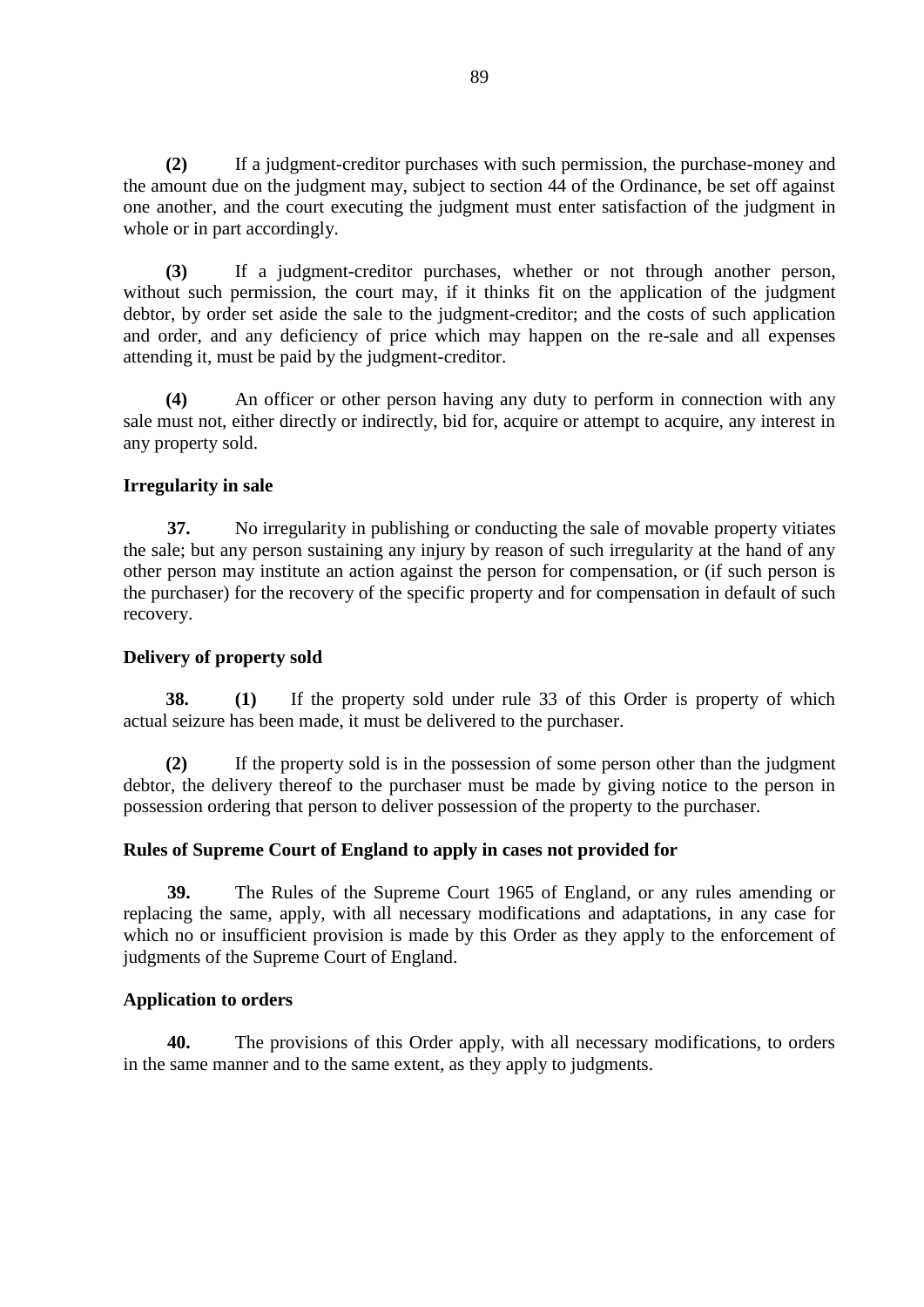### ORDER 33 *Interpleader*

#### **Institution of proceedings**

**1. (1)** If any person who is or who may be sued by 2 or more persons, claiming adversely to each other, for property in the person's hands but in which the person claims no interest, may seek relief by way of interpleader proceedings in the manner prescribed in this Order.

- **(2)** Interpleader proceedings may be instituted—
- *(a)* in any case where no action is pending, by an originating summons;
- *(b)* in a case where an action is pending, by motion on notice in that action.

### **Matters to be proved by applicant**

**2.** In all proceedings by way of interpleader the applicant must satisfy the court by affidavit or otherwise—

- *(a)* that the applicant claims no interest in the subject-matter in dispute other than for charges or costs;
- *(b)* that there is no collusion between the applicant and any of the claimants;
- *(c)* that the applicant is willing to pay or transfer the subject-matter into court or to dispose of it as the court may direct.

#### **Stay of action**

**3.** If the application is made by a defendant in an action the court may stay all further proceedings in the action.

### **Order upon summons**

**4.** In any case where interpleader proceedings have been initiated by originating summons, if the claimants appear in pursuance of the summons, the court may order either that any claimant be made a defendant in any action already commenced in respect of the subjectmatter in dispute *in lieu* of or in addition to the applicant, or that an issue between the claimants be stated and tried, and in the latter case may direct which of the claimants is to be the plaintiff and which the defendant.

#### **Summary procedure**

**5.** The court may, with the consent of both claimants, or on the request of any claimant, if, having regard to the value of the subject-matter in dispute, it seems desirable to do so, dispose of the merits of their claims, and decide the same in a summary manner and on such terms as may be just.

### **Order on claimant's failure to appear**

**6.** If a claimant, having been duly served with a summons calling on the claimant to appear and maintain or relinquish the claim, does not appear in pursuance of the summons, or having appeared neglects or refuses to comply with any order made after appearance, the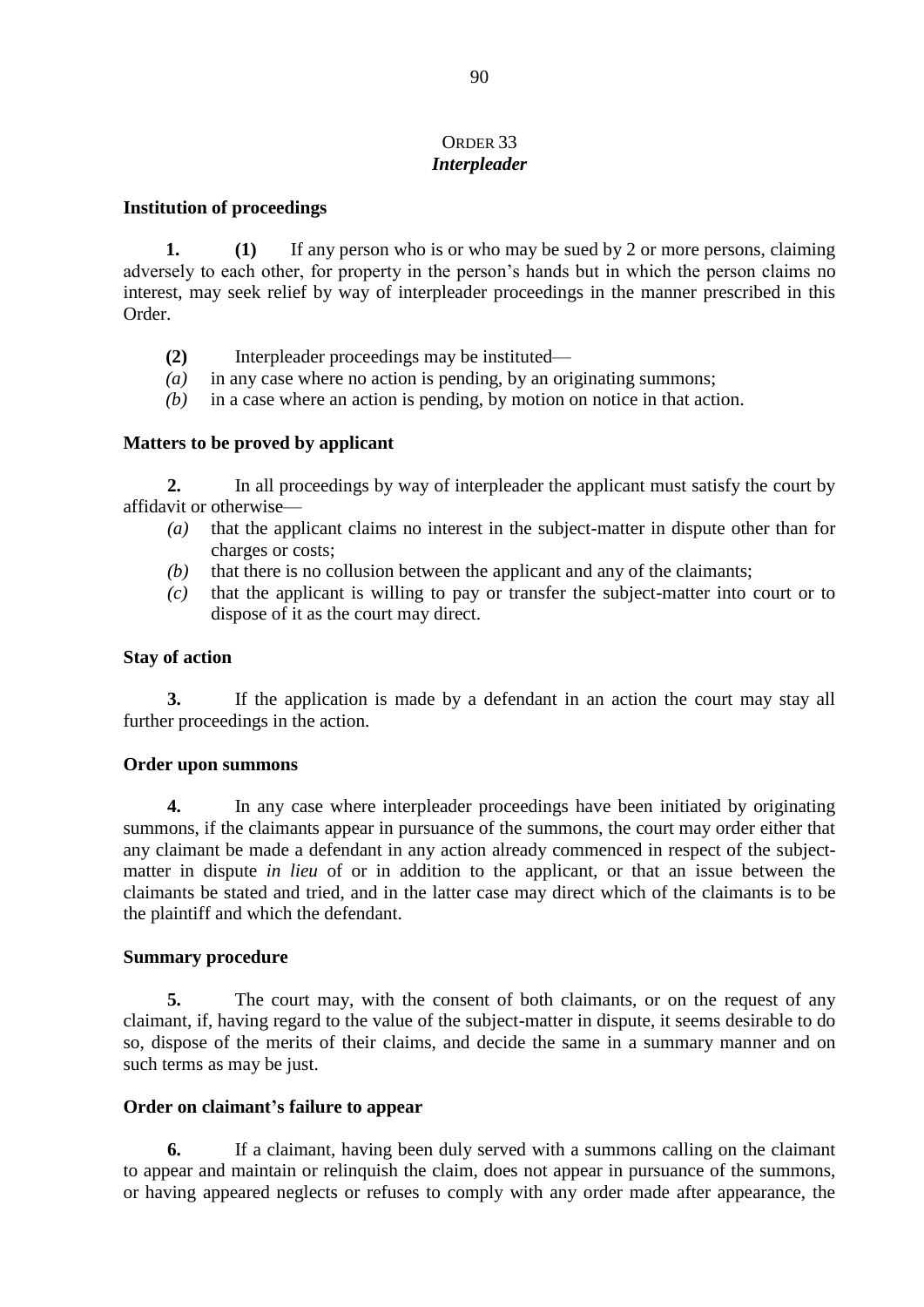court may make an order declaring the claimant and all persons claiming under the claimant to be forever barred against the applicant and persons claiming under the applicant, but the order does not affect the rights of the claimants as between themselves.

### ORDER 34 *Procedure in Magistrates' Court*

### **Application of Order**

**1.** The provisions of this Order apply to the Magistrates' Court only.

### **Pleadings**

**2.** Subject to rule 3 of this Order, an action may be instituted in the Magistrates' Court by lodging a plaint in accordance with Order 4, and after service on the defendant of a writ of summons pursuant to rule 1 of Order 11 requiring the defendant to appear and answer the claim, such action may be tried and determined without further pleadings, unless the court otherwise orders.

# **Actions for debts not exceeding £200**

**3. (1)** All actions where the plaintiff seeks to recover a sum not exceeding £200 from the defendant in respect of—

- *(a)* a debt arising out of a contract;
- *(b)* a partnership account;
- *(c)* a claim in tort;
- *(d)* a claim for a distributive share under an intestacy, or to a legacy when no question of validity is in dispute; or
- *(e)* a penalty imposed on or an amount due by any written law or by the rules of any lawful society,

may, at the option of the plaintiff, be instituted, heard and determined in the manner provided by this rule.

**(2)** Every action under paragraph (1) of this rule must be commenced by complaint made verbally or in writing to the court, and if the plaintiff claims on an account, such account must be presented in duplicate when the complaint is made.

**(3)** The court must issue a summons to the defendant, and such summons must state the complaint made by the plaintiff and must be accompanied by a copy of the account, if any, presented under paragraph (2).

- **(4)** On the day specified in the summons—
- *(a)* the plaintiff, or the plaintiff's clerk or agent; and
- *(b)* the defendant,

may appear, and if, after hearing the evidence given by such persons and any witnesses who may be called by them respectively, the court is satisfied of the justice of the claim, it must pronounce judgment accordingly, but must otherwise dismiss the complaint.

**(5)** If the plaintiff does not appear at the time and place specified in the summons, and is not represented, the court may, on the application of the defendant, dismiss the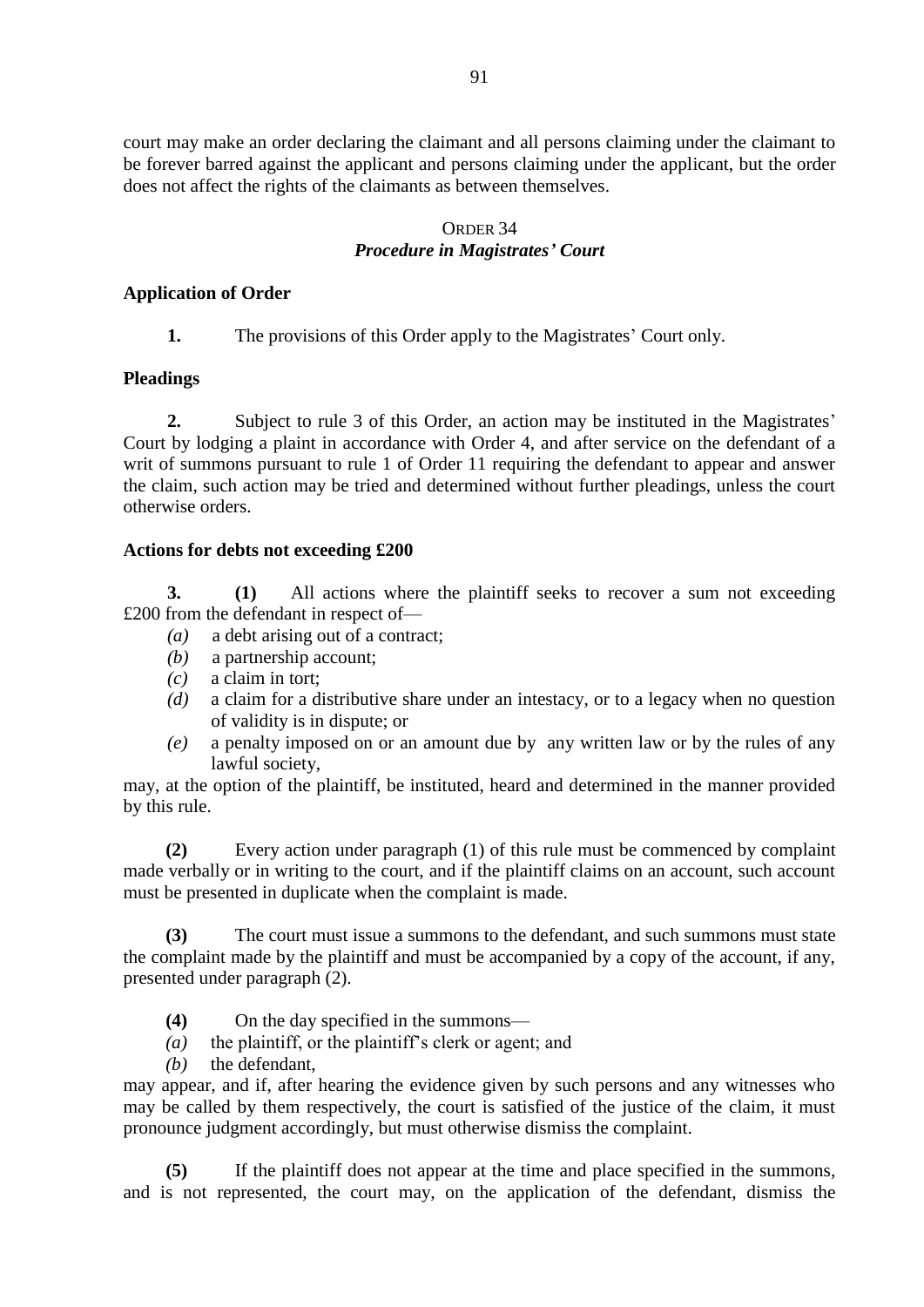complaint.

**(6)** If the defendant does not appear at the time and place specified in the summons the court may, upon proof of service of the summons, proceed to hear and determine the complaint, unless for sufficient reason it thinks fit to order an adjournment.

**(7)** Judgment must not be pronounced in any proceedings under this rule for an amount exceeding £200, exclusive of costs.

### **Rules to apply**

**4. (1)** The provisions of these Rules relating to the service of process, summoning and examination of witnesses, adjournment of hearing and execution proceedings must apply, with all necessary modifications, to proceedings under this Order.

**(2)** Notwithstanding paragraph (1) of this rule, in all actions which have been instituted under rule 3 of this Order, it is sufficient for the court to make in writing a brief summary of the evidence of the parties and their witnesses.

### ORDER 35 *Miscellaneous applications by originating summons*

#### **Executors, administrators, etc.**

**1.** The executor or administrator of a deceased person, and a trustee under any deed or instrument and any person claiming to be interested in the relief sought as creditor, devisee, legatee, heir, or personal representative of a deceased person, or as the beneficiary under the terms of any deed or instrument, or as claiming by assignment, or otherwise, under any such creditor or other person as aforesaid, may take out an originating summons, returnable before the Chief Justice sitting in chambers, for such relief of the nature or kind following as may by the summons be specified and the circumstances of the case may require, that is to say, the determination, without the administration of the estate or trust, of any of the following questions—

- *(a)* any question affecting the rights or interest of the person claiming to be creditor, devisee, legatee, heir or beneficiary;
- *(b)* the ascertainment of any class of creditors, devisees, legatees, heirs, or others;
- *(c)* the providing of any particular accounts and the vouching, when necessary, of such accounts;
- *(d)* the payment into court of any money in the hands of the executors, administrators or trustees;
- *(e)* directing the executors, administrators or trustees to do, or abstain from doing, any particular act in their character as executors, administrators or trustees;
- *(f)* the approval of a sale, purchase, compromise, or other transaction;
- *(g)* the determination of any question arising directly out of the administration of the estate or trust.

### **Administration of estate or trust**

**2.** Any of the persons named in rule 1 of this Order, may in like manner apply for and obtain an order for the administration of—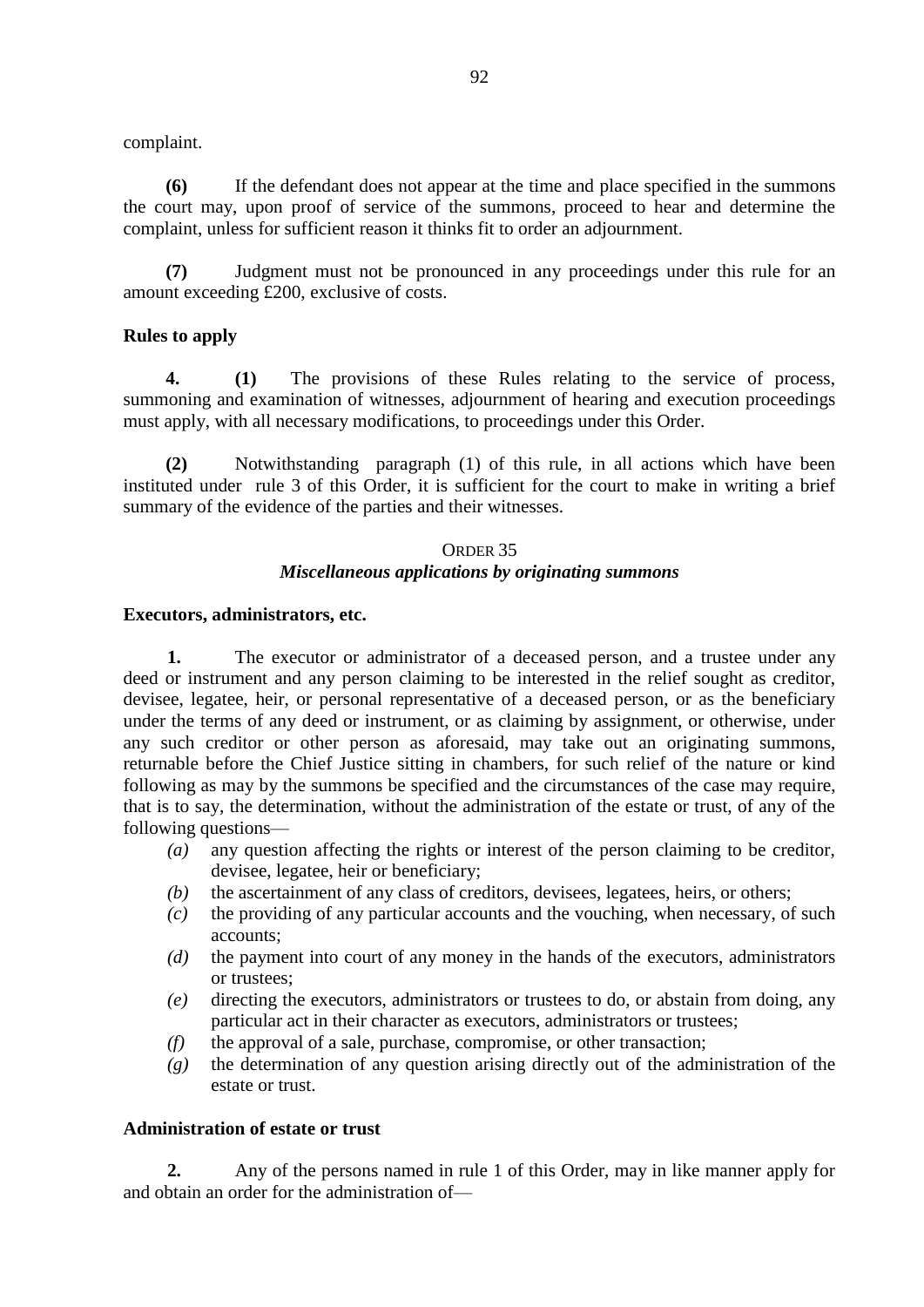- *(a)* the personal estate of the deceased;
- *(b)* the real estate of the deceased:
- $(c)$  the trust.

### **Partnership**

**3.** When the existence of a partnership, or the right to a partnership, or the fact of the dissolution thereof, is not in dispute, any partner in a firm or his or her representatives may take out an originating summons returnable before the Chief Justice sitting in chambers against his or her partners or former partners or their representatives, if any, for the purpose of having the partnership dissolved (if it be still subsisting) and for the purpose of taking the accounts of and winding up such partnership.

### **Practice upon application for summons**

**4. (1)** An originating summons must be in Form 48 of the Appendix, and must specify the relief sought. The person entitled to apply must present it with an affidavit setting forth concisely the facts upon which the right to the relief sought by the summons is founded, and the Chief Justice, if satisfied that the facts as alleged are sufficient, and the case is a proper one to be dealt with on an originating summons, must sign the summons and give such directions for service upon persons or classes of persons and upon other matters as may then appear necessary.

**(2)** The originating summons when so signed must be filed, and entered in the register.

### **Evidence and directions upon hearing of summons**

**5.** On the hearing of the summons, if the parties do not agree to the correctness and sufficiency of the facts set forth in the summons and affidavit, the Chief Justice may order the summons to be supported by such further evidence as the Chief Justice considers necessary and may give such directions as the Chief Justice thinks just for the trial of any issues arising thereupon, and may make any amendments necessary to make the summons accord with existing facts, and to raise the matters in issue between the parties.

### **Power of court on hearing of summons**

**6.** The Chief Justice hearing an originating summons may, if he or she thinks fit, adjourn the same into court for taking evidence or hearing arguments; and, if it appears to the Chief Justice that the matters in respect of which relief is sought cannot properly be disposed of in a summary manner, may refuse to make any order on the summons, and may dismiss the same, referring the parties to an action in the ordinary course, making such orders as to costs as may appear to be just.

# ORDER 36 *Appeals to the Supreme Court*

# **Form of appeal**

**1. (1)** Every appeal to the Supreme Court must be preferred in the form of a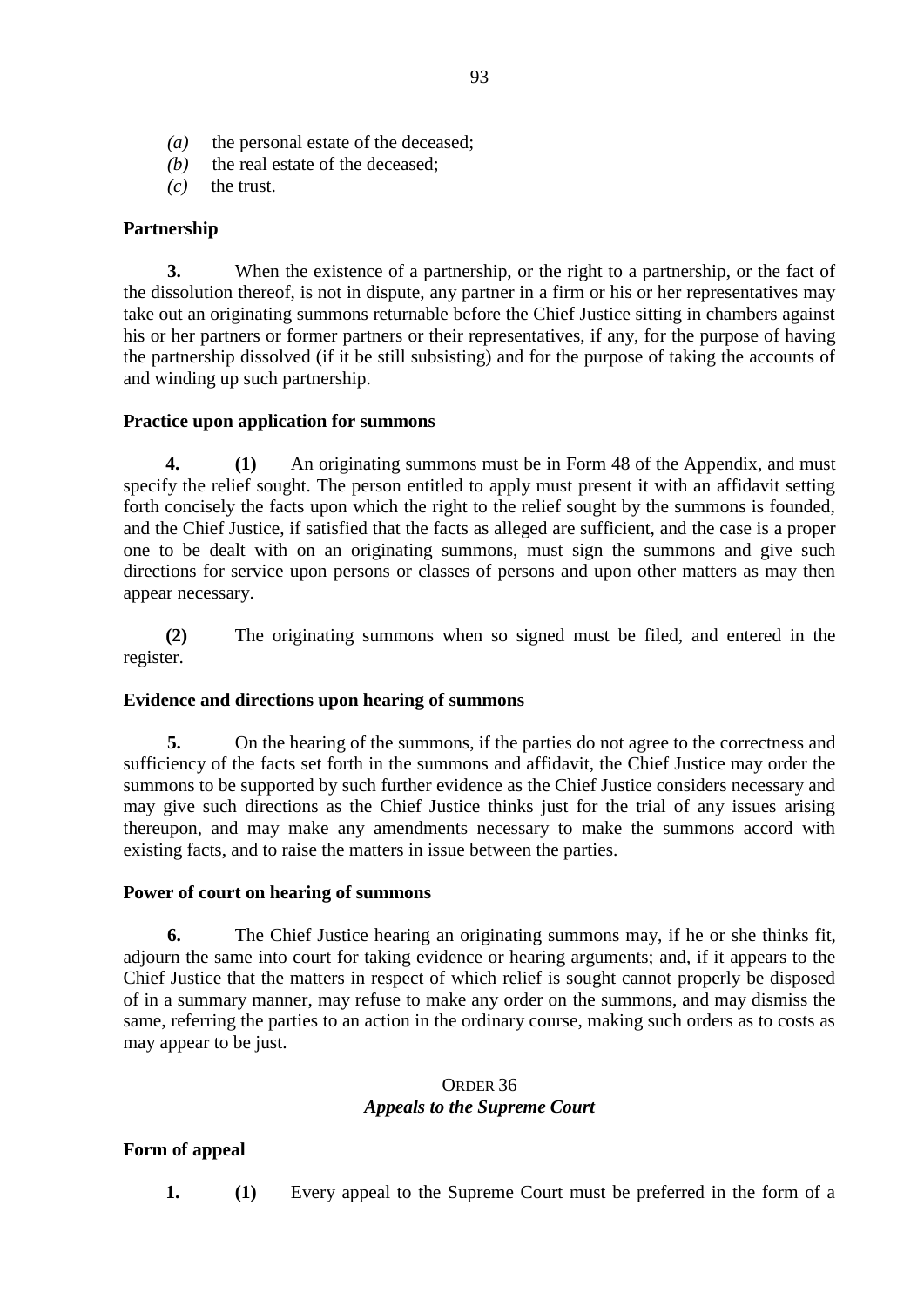memorandum signed by the appellant or the appellant's advocate and presented to the Registrar.

**(2)** The memorandum must set forth, concisely and under distinct heads, the grounds of objection to the judgment or order appealed from without any argument or narrative; and such grounds must be numbered consecutively.

**(3)** A copy of the said memorandum must be served within 28 days of the date of the judgment appealed from upon every person affected by the appeal.

### **Grounds which may be taken in appeal**

**2.** The appellant must not, except by leave of the court, urge, or be heard in support of any ground of objection not set forth in the memorandum of appeal; but the Supreme Court in deciding the appeal is not confined to the grounds of objection set forth in the memorandum of appeal or taken by leave of the court under this rule:

Provided that the Supreme Court may not rest its decision on any such other ground unless the party who might be affected thereby has had a sufficient opportunity of contesting the case on that ground.

# **Appeal by one of several plaintiffs or defendants**

**3.** If there are more plaintiffs or more defendants than one, and the judgment or order appealed from proceeds on any ground common to all the plaintiffs or to all the defendants, any one of the plaintiffs or of the defendants may appeal from the whole judgment or order, and thereupon the Supreme Court may reverse or vary the judgment or order in favour of all the plaintiffs or defendants, as the case may be.

# **Stay of proceedings**

**4.** An appeal to the Supreme Court operates as a stay of proceedings under a judgment or order appealed from, except so far as the Supreme Court may order.

### **Register of appeals**

**5.** If a memorandum of appeal is lodged, the Registrar must cause to be endorsed thereon the date of presentation, and the appeal must be entered in a book to be kept for that purpose, to be called the Register of Appeals.

### **Security for costs**

**6. (1)** The Supreme Court may, in its discretion, at any time after an appeal is lodged, demand from the appellant security for the costs of the appeal:

Provided that the court must demand such security in all cases in which the appellant is residing out of Ascension and is not possessed of property within Ascension other than the property, if any, to which the appeal relates.

**(2)** If such security is not provided within the time the court orders, the court must dismiss the appeal.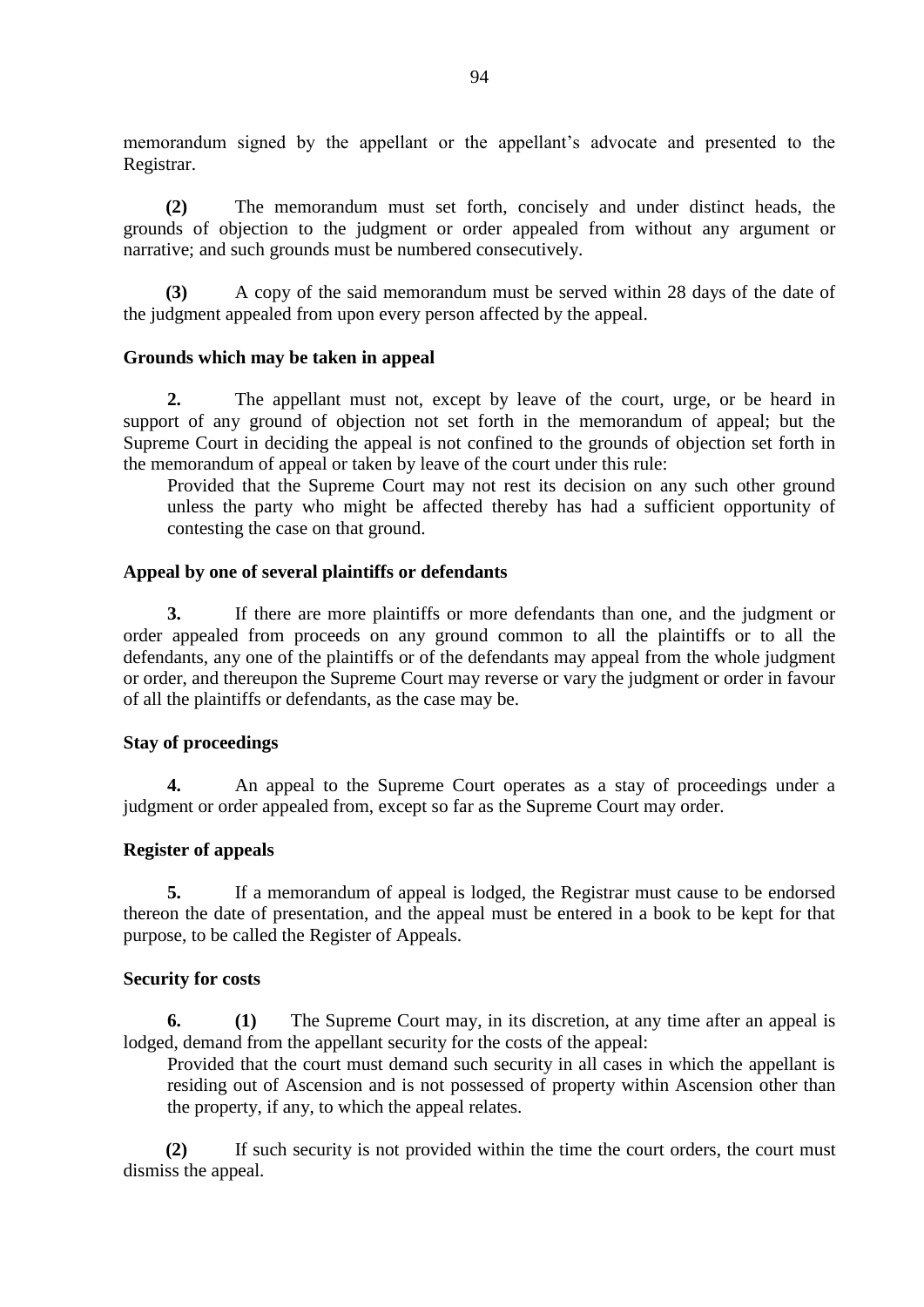#### **Record of Magistrates' Court**

**7. (1)** When a memorandum of appeal is lodged, the Registrar must send notice of the appeal to the Magistrates' Court.

**(2)** The Magistrates' Court must send to the Registrar with all practicable despatch the record of its proceedings in the action or matter to which the appeal relates.

### **Notice of hearing**

**8. (1)** The Chief Justice must appoint a day for hearing of the appeal and notice of the day so appointed must be served on the respondent or on the respondent's advocate in the manner provided for the service on a defendant of a writ; and the provisions of these Rules applicable to a writ, and to proceedings with reference to the service thereof, apply to such notice.

**(2)** The notice to the respondent must declare that if the respondent does not appear in the Supreme Court on the day so appointed, the appeal may be heard in the absence of the respondent.

#### **Non-appearance of parties**

**9. (1)** If on the day appointed, or on any other day to which the hearing may be adjourned, the appellant does not appear when the appeal is called on for hearing, the court may make an order that the appeal be dismissed.

**(2)** If the appellant appears and the respondent does not appear, the appeal may be heard in the absence of the respondent.

### **Reinstatement of appeal**

**10.** If an appeal is dismissed under rule 9 of this Order, the appellant may apply to the Supreme Court for the reinstatement of the appeal; and if it is proved that the appellant was prevented by any sufficient cause from appearing when the appeal was called on for hearing, the court must reinstate the appeal on such terms as to costs or otherwise as it thinks fit.

#### **Re-hearing on application of respondent**

**11.** If an appeal is heard in the absence of the respondent and judgment is pronounced against the respondent, the respondent may apply to the Supreme Court to re-hear the appeal; and if the respondent satisfies the court that the notice of hearing was not duly served or that the respondent was prevented by sufficient cause from appearing when the appeal was called on for hearing, the court must re-hear the appeal on such terms as to costs or otherwise as it thinks fit.

#### **Power to direct respondents to be added**

**12.** If it appears to the Chief Justice at the hearing of an appeal that any person who was a party to the action or matter in the Magistrates' Court, but who has not been made a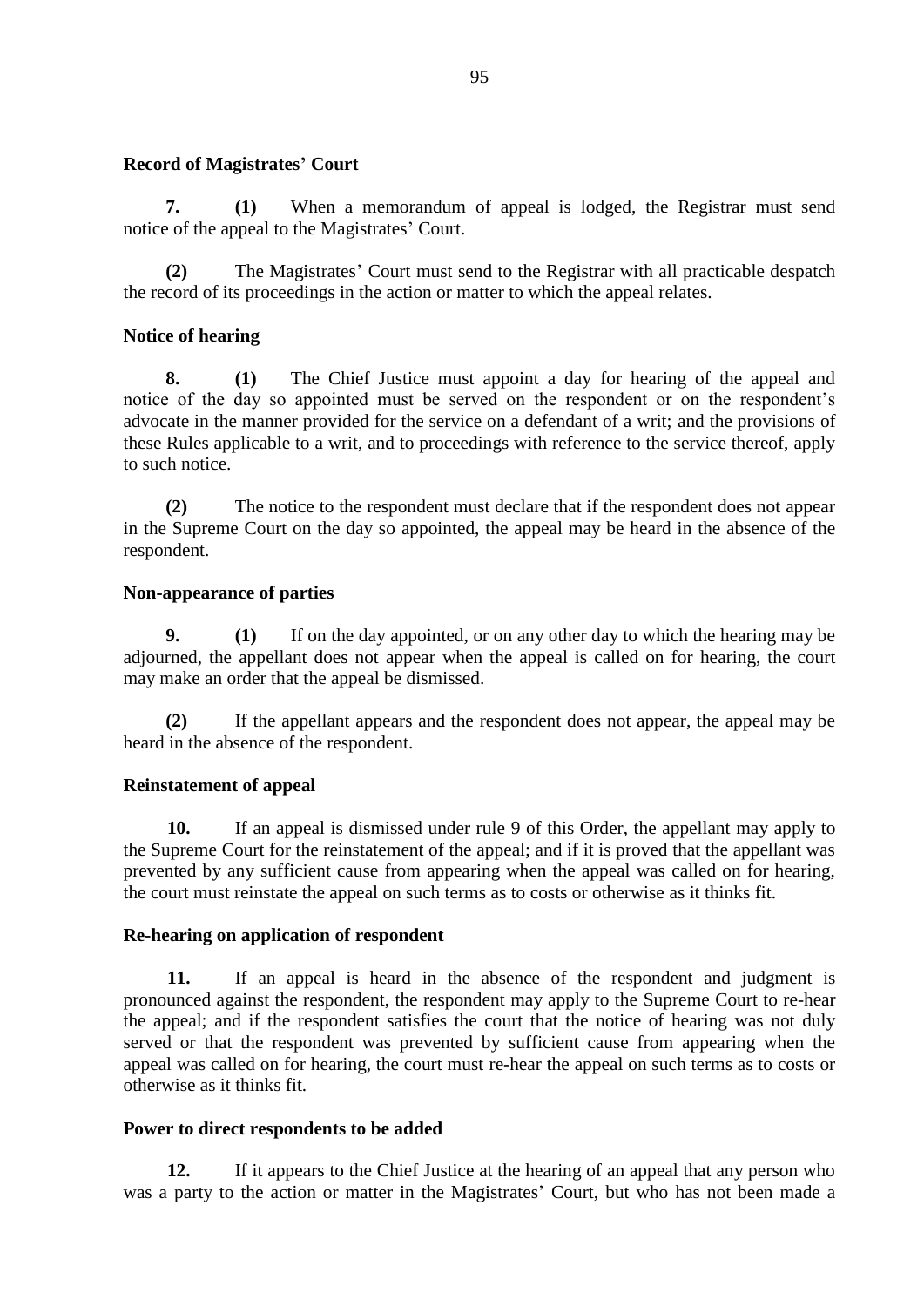party to the appeal, is interested in the result of the appeal, the court may adjourn the hearing to a future day to be appointed by the court and direct that such person be made a respondent.

### **Remand by Supreme Court**

**13.** If the Magistrates' Court has disposed of the action or matter upon a preliminary point, and the judgment or order is reversed on appeal, the Chief Justice may, if the Chief Justice thinks fit, by order remand the case, and may further direct what issue or issues, must be tried in the case so remanded, and must send a copy of the judgment and order to the Magistrates' Court, with directions to re-admit the action or matter under its original number in the register, and proceed to determine the action or matter; and the evidence, if any, recorded during the original trial is, subject to all just exceptions, evidence during the trial after remand.

# **Supreme Court, may determine case finally**

**14.** Notwithstanding rule 13 of this Order, if the evidence upon the record is sufficient to enable the Supreme Court to pronounce judgment, the Supreme Court may finally determine the action or matter, notwithstanding that the judgment of the Magistrates' Court from the judgment or order of which the appeal is preferred has proceeded wholly upon some ground other than that on which the Supreme Court proceeds.

# **Additional evidence in Supreme Court**

**15. (1)** The parties to an appeal are not entitled to produce additional evidence, whether oral or documentary, in the Supreme Court; but—

- *(a)* if the Magistrates' Court has refused to admit evidence which ought to have been admitted;
- *(b)* if the Supreme Court requires any document to be produced or any witness to be examined to enable it to pronounce judgment; or
- *(c)* for any other substantial cause,

the Supreme Court may allow such evidence or document to be produced, or witness to be examined.

**(2)** Whenever additional evidence is allowed to be produced by the Supreme Court, the court must record the reason for its admission.

# **Taking additional evidence**

**16. (1)** Wherever additional evidence is allowed to be produced, the Supreme Court may either take such evidence or direct the Magistrates' Court to take such evidence and send it when taken to the Supreme Court.

**(2)** If additional evidence is directed or allowed to be taken, the Supreme Court must specify the points to which the evidence is to be confined and record on its proceedings the points so specified.

# **Power of the Supreme Court on Appeal**

- **17. (1)** The Supreme Court may on appeal—
- *(a)* confirm, vary or reverse the judgment of the Magistrates' Court;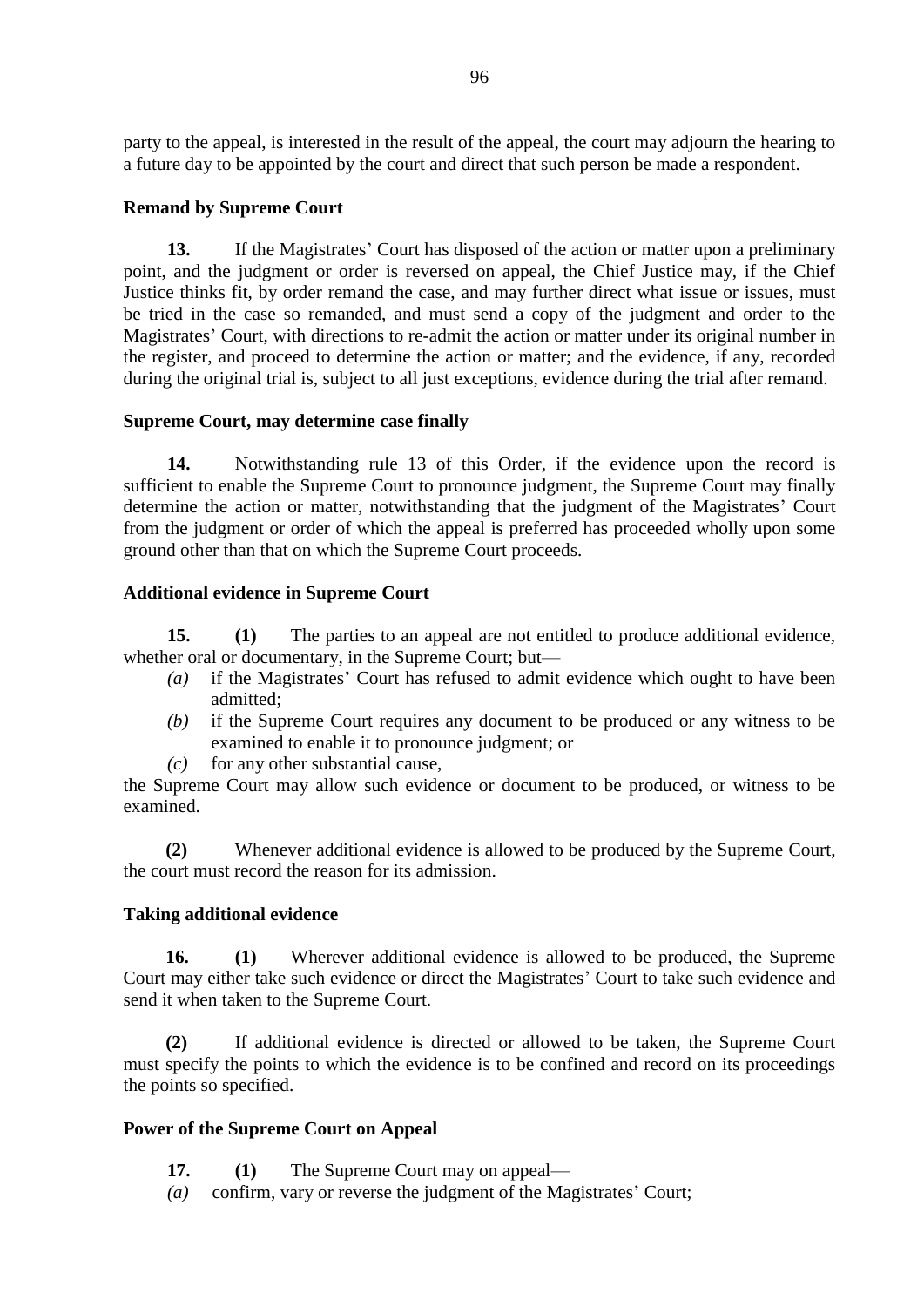- *(b)* order that the judgment or order of the Magistrates' Court be set aside and that a new trial be held; or
- *(c)* if the parties to the appeal agree as to the form which judgment on appeal must take, pronounce judgment or make an order accordingly.

**(2)** The Supreme Court may pronounce any judgment and make any order which ought to have been pronounced or made in the Magistrates' Court and pronounce or make such further or other judgment or order as the case requires; and such power may be exercised by the court notwithstanding that the appeal is as to part only of the judgment or order and may be exercised in favour of all or any of the respondents although such respondents have not filed any appeal or cross appeal.

### **Judgment on appeal**

**18. (1)** The judgment or order of the Supreme Court on an appeal must be dated, drawn up, sealed and signed in the same manner as a judgment in an action.

**(2)** Certified copies of the judgment or order must be provided to the parties on application to the Supreme Court and on payment of the requisite charges.

# **Copy of judgment to be sent to Magistrates' Court**

**19.** A copy of the judgment or order on appeal, certified by the Supreme Court, or such officer as it appoints for the purpose, must be sent to the Magistrates' Court and filed with the original proceedings, and an entry of the judgment of the Supreme Court must be made in the register.

# ORDER 37 *Appeals from Orders*

### **Appeals from orders as of right**

**1.** An appeal lies as of right under section 66 of the Ordinance from the following orders, namely—

- *(a)* an order under rule 5 of Order 14 refusing to set aside the abatement or dismissal of an action or matter;
- *(b)* an order under rule 6 of Order 15 giving or refusing to give leave;
- *(c)* an order under rule 8 of Order 15;
- *(d)* an order under rule 2 of Order 17 rejecting an application for an order to set aside the dismissal of an action or matter;
- *(e)* an order under rule 6 of Order 19 recording or refusing to record an agreement;
- *(f)* an order made under rule 16 of Order 20 rejecting an application for an order to set aside the dismissal of an action or matter;
- *(g)* an order under rule 19 of Order 20 rejecting an application for an order to set aside a judgment or order pronounced *ex parte*;
- *(h)* an order under rule 13 of Order 21 pronouncing judgment against a party;
- *(i)* an order under rule 2 or rule 5 of Order 28;
- *(j)* an order under rule 1, rule 2, rule 4 or rule 7 of Order 29;
- *(k)* an order under rule 1 of Order 30;
- *(l)* an order under rule 36 of Order 32 setting aside or refusing to set aside a sale;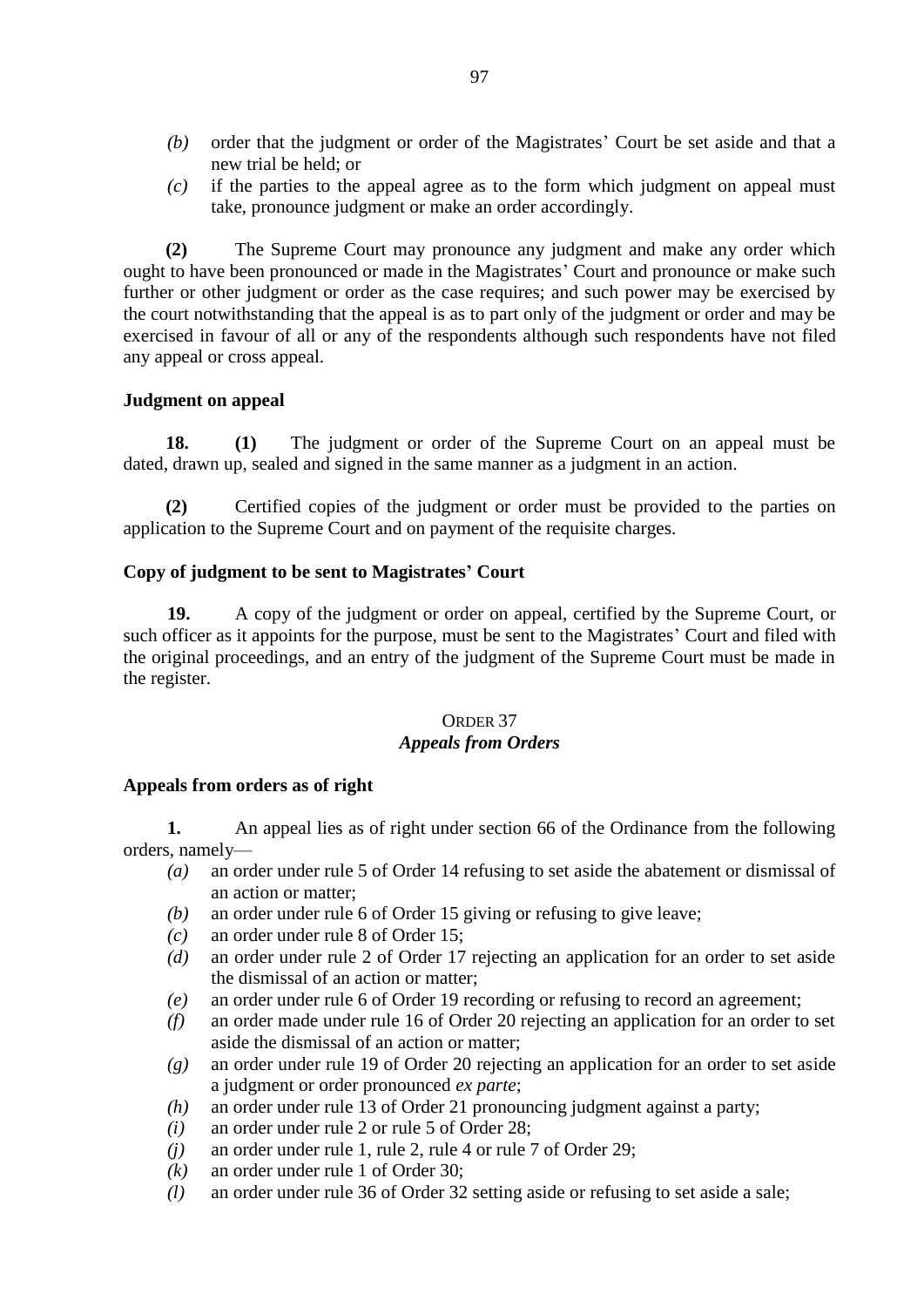- *(m)* orders in interpleader suits under rule 3 or rule 6 of Order 33;
- *(n)* an order made upon the hearing of an originating summons under Order 33;
- *(o)* an order of refusal under rule 10 of Order 36 to reinstate or under rule 11 thereof to rehear an appeal.

### **Appeals from orders by leave**

**2. (1)** An appeal under these rules does not lie from any other order save with the leave of the court making the order or of the court to which an appeal would lie if leave were given.

**(2)** Applications for leave to appeal must in the first instance be made to the court making the order sought to be appealed from.

# **Practice**

**3.** The provisions of Order 36 apply, so far as may be, to appeals under this Order.

### ORDER 38 *Revision*

### **Power of Supreme Court to call for records**

**1.** The Supreme Court may call for and examine the record of any civil proceedings before the Magistrates' Court for the purpose of satisfying itself as to the correctness, legality or regularity of such proceedings.

### **Powers of Supreme Court on revision**

**2. (1)** In the case of any proceedings in the Magistrates' Court the record of which has been called for, or which otherwise comes to its knowledge, of it appears that in such proceedings an error material to the merits of any case or involving a miscarriage of justice has occurred, the Supreme Court may exercise any of the powers conferred on it as a court of appeal by Order 37.

**(2)** If an appeal lies from any judgment or order of the Magistrates' Court and no appeal is brought, no proceedings by way of revision may be entertained at the instance of the party who could have appealed.

**(3)** In exercising its powers under this rule, the Supreme Court may, if it thinks fit, call for and receive from the Magistrates' Court a report on any matter connected with the case.

### **Discretion of court as to hearing parties**

**3.** No party has the right to be heard either personally or by advocate before the Supreme Court when exercising its powers of revision:

Provided that the court may, if it thinks fit, when exercising such powers hear any party either personally or by advocate.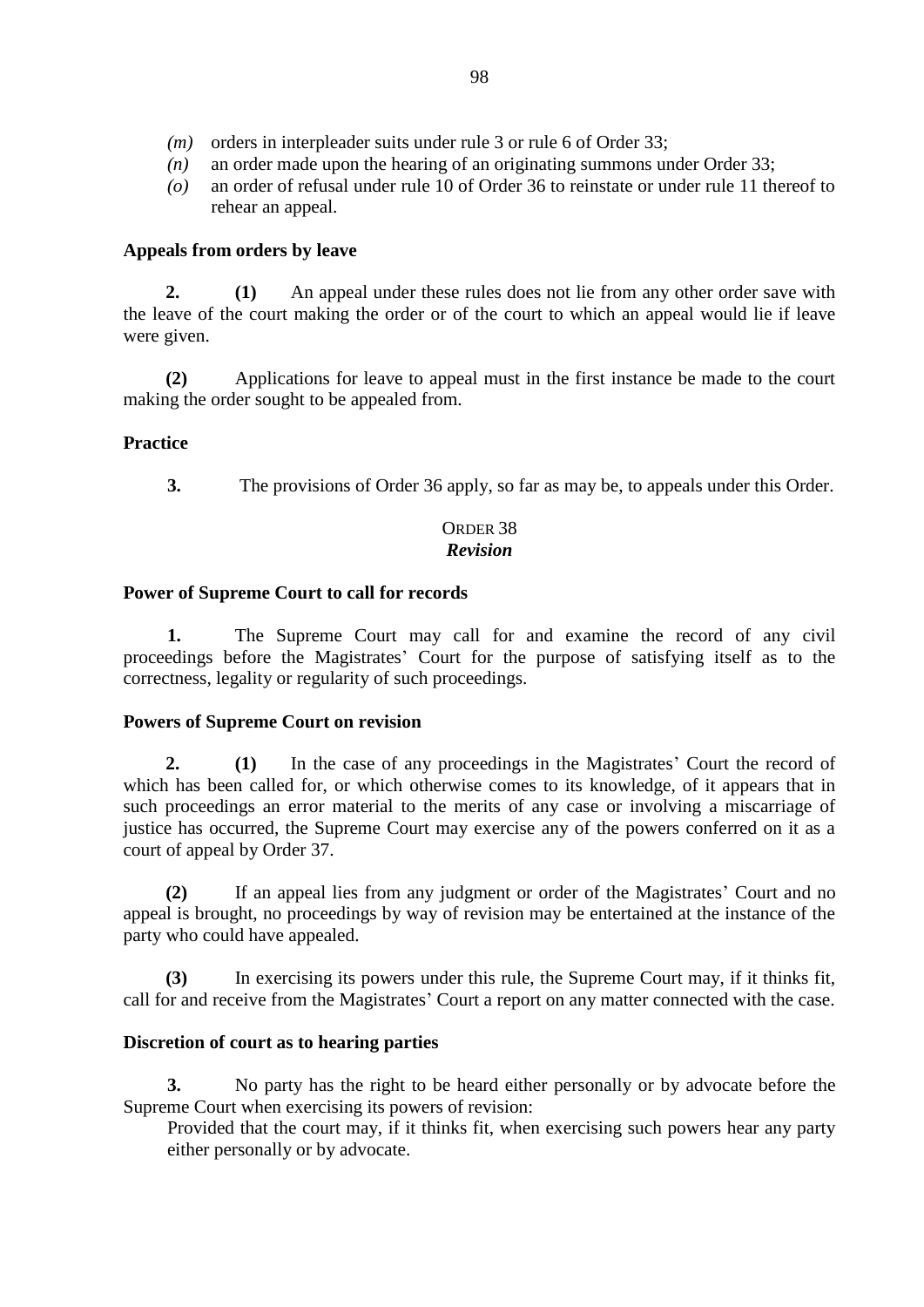#### **Supreme Court order to be certified to lower court**

**4.** When a case is revised by the Supreme Court, it must certify its decision or order to the Magistrates' Court, and that court must thereupon make such orders as are conformable to the decision so certified, and, if necessary, the record must be amended in accordance therewith.

## ORDER 39 *Procedure on Applications*

#### **Form of application**

**1.** All applications to the court, except as otherwise expressly provided by these rules, must be made in writing addressed to the court.

#### **Notice to parties**

**2.** A copy of every such application must, except as otherwise expressly provided by these rules, be served on all parties affected thereby:

Provided that the court, if satisfied that the delay caused by proceeding in the ordinary way would or might entail irreparable or serious mischief, may make any order *ex parte* upon such terms as to costs or otherwise, and subject to such undertaking, if any, as to the court may seem just, and any party affected by such order may move to set it aside.

### **Contents of application**

**3.** Every application must state in general terms the grounds on which it is made, and, where an application is supported by evidence on affidavit, a copy of such affidavit must be served on all parties affected by the application.

### **Want of notice**

**4.** If upon the hearing of any application, the court is of the opinion that sufficient notice has not been given or that any person to whom notice has not been given ought to have had such notice, the court may either dismiss the application or adjourn the hearing thereof in order that such notice may be given upon such terms, if any, as the court may think fit to impose.

### **Applications to be heard in chambers**

**5.** All applications, including applications by summons, must be in chambers.

#### **Transfer from court to chambers, etc**

**6. (1)** Notwithstanding anything contained in these rules, the court may in any case direct that any business be disposed of in chambers which it considers may be more conveniently disposed of in chambers than in court.

**(2)** The court may direct that any application made in chambers be disposed of in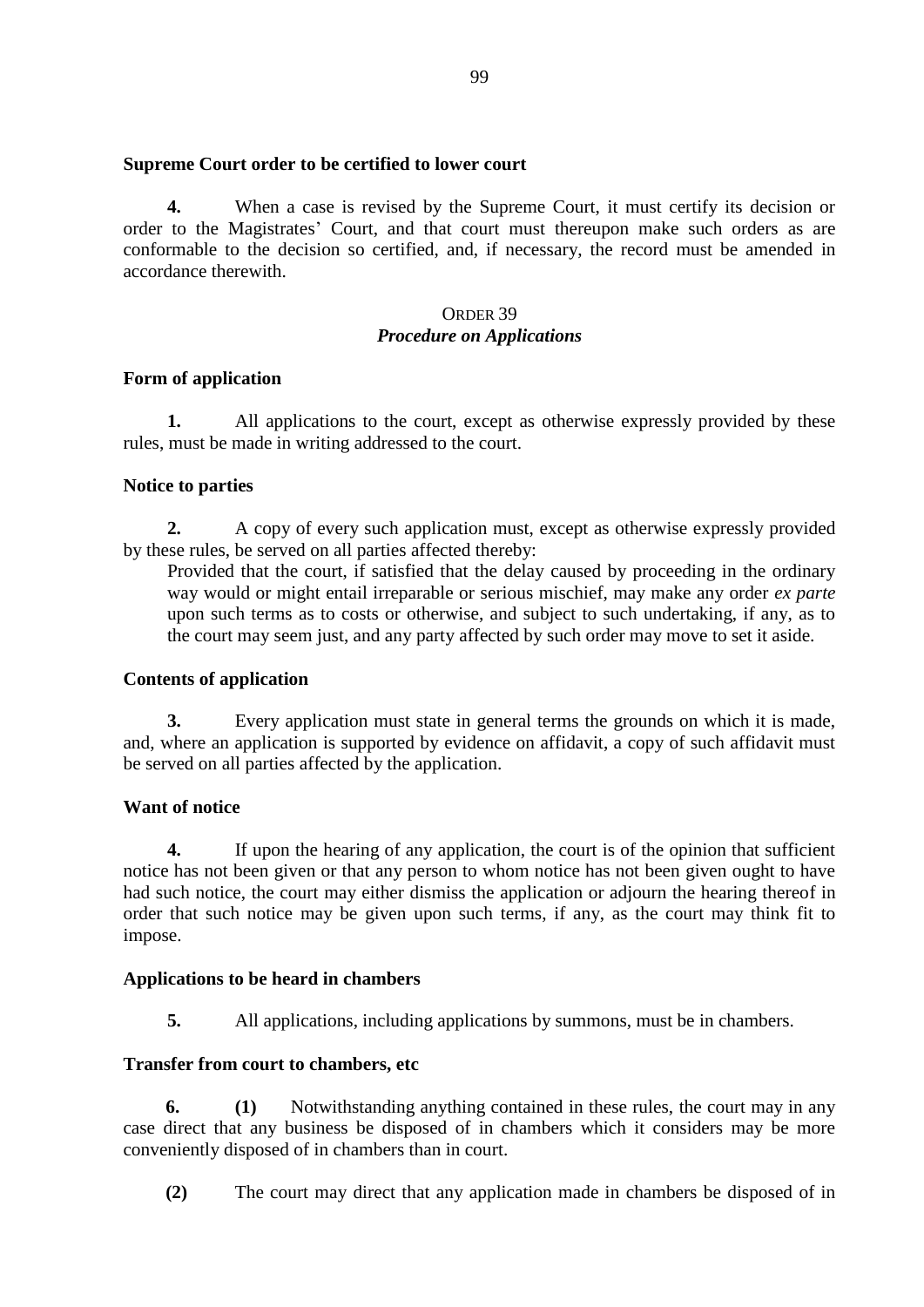court which it considers may be more conveniently disposed of in court than in chambers.

### ORDER 40 *Time*

#### **Month defined**

**1.** If by these rules or by any judgment or order given or made the time for doing any act or taking any proceedings is limited by months, and if the word "month" occurs in any document which is part of any legal procedure under these rules, such time must be computed by calendar months unless otherwise expressed.

#### **Exclusion of Sundays, etc.**

**2.** If any time less than 6 days from or after any date or event is appointed or allowed for doing any act or taking any proceedings, Sunday, Christmas Day, Good Friday, and any other day appointed as a public holiday must not be reckoned in the computation of such limited time.

#### **Time expiring on Sunday or closed day**

**3.** If the time for doing any act or taking any proceedings expires on a Sunday or other day on which the Registry is closed, and therefore the act or proceeding cannot be done or taken on that day, such act or proceeding must, so far as regards the time of doing or taking the same, be held to be duly done or taken if done or taken on the day on which the Registry is next open.

#### **Power to enlarge time**

**4. (1)** If a time has been fixed for doing any act or taking any proceedings under these rules or by order of the court, the court may enlarge the time upon such terms, if any, as the justice of the case may require, and such enlargement may be ordered although the application for the same is not made until after the expiration of the time appointed or allowed:

Provided that the costs of any application to extend such time and of any order made thereon is to be borne by the parties making such application, unless the court otherwise orders.

**(2)** The time for delivering, amending or filing any pleading, answer or other document may be enlarged by consent in writing of the parties or their advocates without application to the court.

#### **Computation of days**

**5.** In any case in which any particular number of days not expressed to be clear days is prescribed under these rules or by an order or direction of the court, the same must be reckoned exclusive of the first day and inclusive of the last day.

#### **Time of day of service**

**6.** Service of writs, pleadings, notices, summonses, orders, rules and other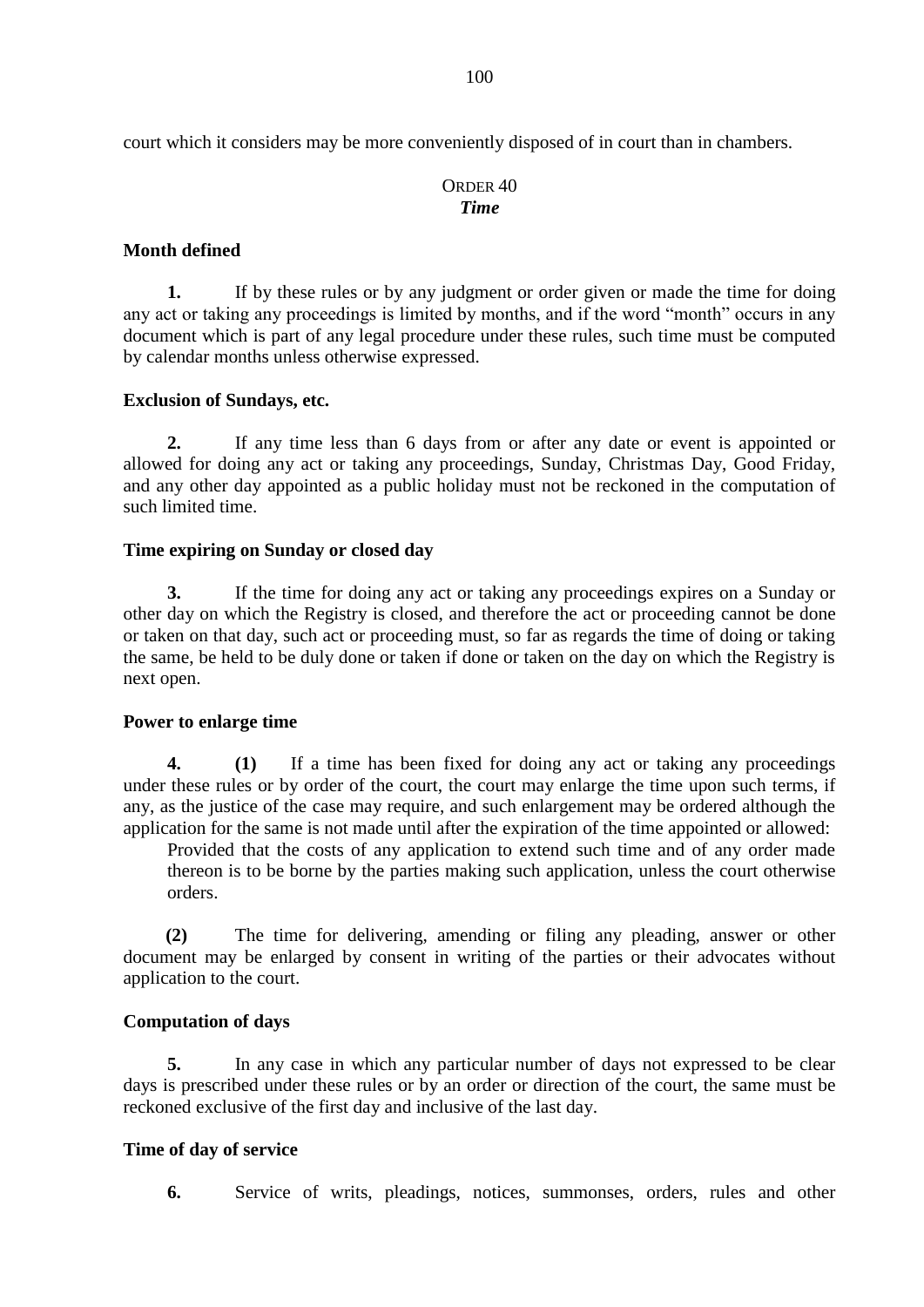proceedings must normally be effected before 6.00 p.m., except on Saturdays when it must normally be effected before 1.00 p.m.. Service effected after 6.00 p.m. on any week-day except Saturday is, for the purpose of computing any period of time subsequent to such service, deemed to have been effected on the following day; service effected after 1.00 p.m. on a Saturday is for the like purpose deemed to have been effected on the following Monday.

# ORDER 41

#### *Miscellaneous*

### **Costs of service**

**1. (1)** Every process issued under the Ordinance or these Rules must be served at the expense of the party on whose behalf it is issued unless the court otherwise directs.

**(2)** The fee chargeable for such service must be paid before the process is issued.

### **Service of orders and notices**

**2.** All orders, notices and documents required by the Ordinance or these Rules to be given to or served on any person must be served in the manner provided for the service of writs.

### **Use of forms**

**3.** The forms used for the purposes of the Ordinance or these rules must, with such variation as the circumstances of each case may require, be those contained in the Appendix and such other forms as may be approved by the Chief Justice.

### **Rules of procedure not contained in these rules**

**4.** Any special rules of procedure not contained in these Rules which may have been or may be made under any written law must, where they conflict with these Rules, prevail and be deemed to govern the procedure in the matter therein mentioned.

### ORDER 42 *Powers and Duties of the Registrar*

### **General**

**1. (1)** Wherever in the Ordinance or these Rules it is provided that any act or thing must or may be done by such officer as the court may appoint, then, in default of any appointment, that act or thing must or may be done by the Registrar.

**(2)** For the purposes of this rule the Registrar is deemed to be a court.

### **Reference to Chief Justice**

**2.** If any matter appears to the Registrar to be proper for the decision of the Chief Justice, the Registrar may refer the same to the Chief Justice who may either dispose of the matter or refer the same back to the Registrar with such directions as the Chief Justice may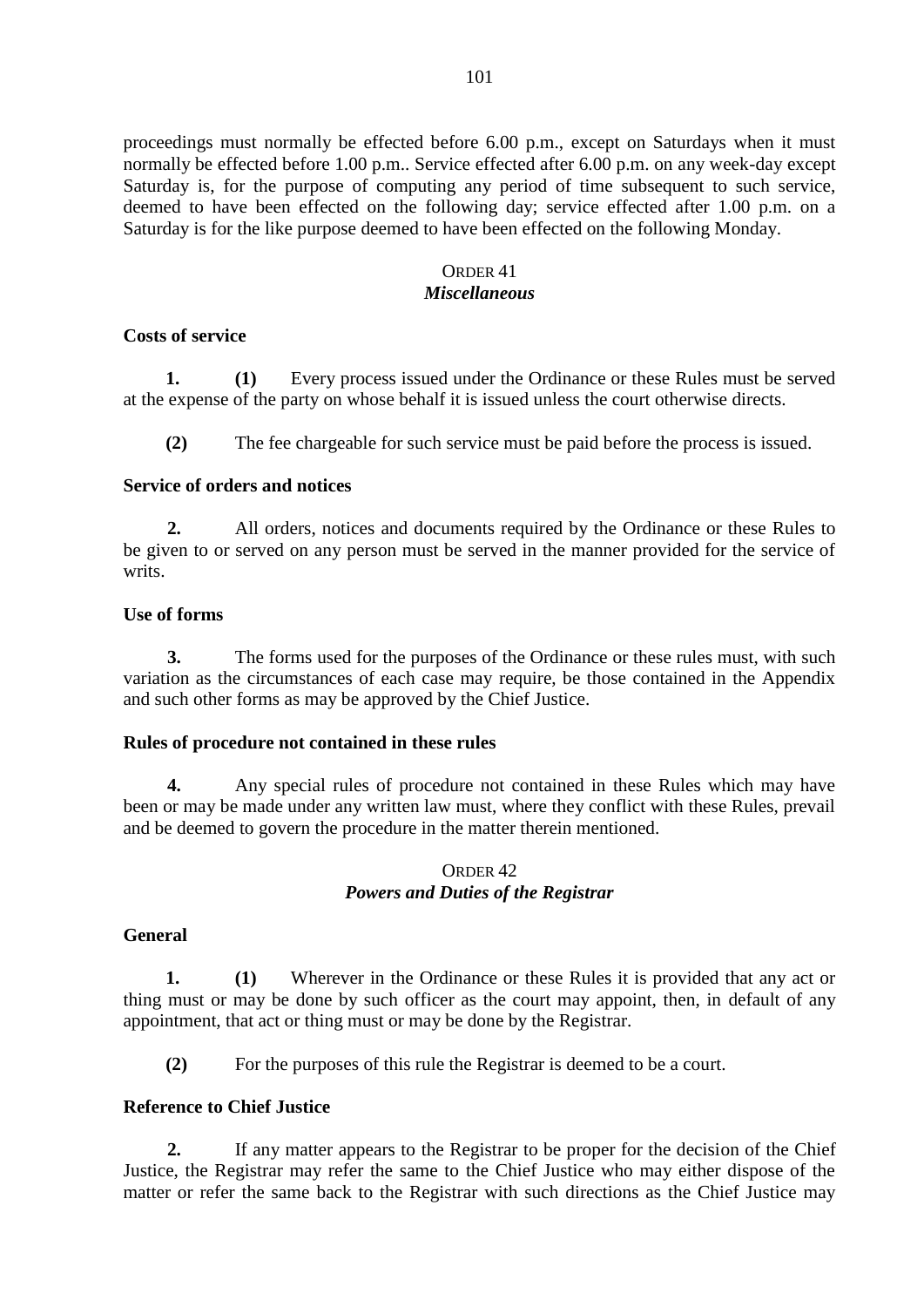think fit.

# **Appeals from Registrar**

**3.** Any person aggrieved by an order of the Registrar may appeal therefrom to the Supreme Court. Such appeal must be by notice on motion.

### **Registers and accounts**

- **4. (1)** The Registrar must—
- *(a)* register all judgments and orders and keep a record of all proceedings of the Supreme Court; and
- *(b)* cause to be registered all judgments and orders and cause to be kept a record of all proceedings of the Magistrates' Court.
- **(2)** The Registrar must—
- *(a)* have custody and keep an account of all moneys, fees and fines paid or payable into court;
- *(b)* keep an account of all moneys paid out of court;
- *(c)* from time to time, as directed by the Chief Justice, submit his or her accounts to be audited by the person in the manner prescribed for the audit of public funds; and
- *(d)* pay to the Consolidated Fund the amount of fines, fees and other money in his or her custody at such intervals as the Financial Secretary directs.
- **(3)** For the purposes of paragraph (2) of this rule, **"court"** includes the Magistrates'

Court.

# **CIVIL PROCEDURE ORDINANCE, 1968**

\_\_\_\_\_\_\_\_\_\_\_

# **CIVIL PROCEDURE RULES, 1969**

#### APPENDIX (Order 41, rule 3)

# LIST OF FORMS

- 1. Notice to minor defendant and guardian
- 2. Plaint
- 3. Writ of summons to deliver a defence
- 4. Writ of summons to appear and answer claim
- 5. Affidavit of process server to accompany return of a summons or notice
- 6. Certificate of service of foreign process
- 7. Third party notice
- 8. Summons to personal representative of a deceased defendant
- 9. Order for affidavit as to documents
- 10. Affidavit as to documents
- 11. Order to produce documents for inspection
- 12. Notice to produce documents
- 13. Notice to produce (General form)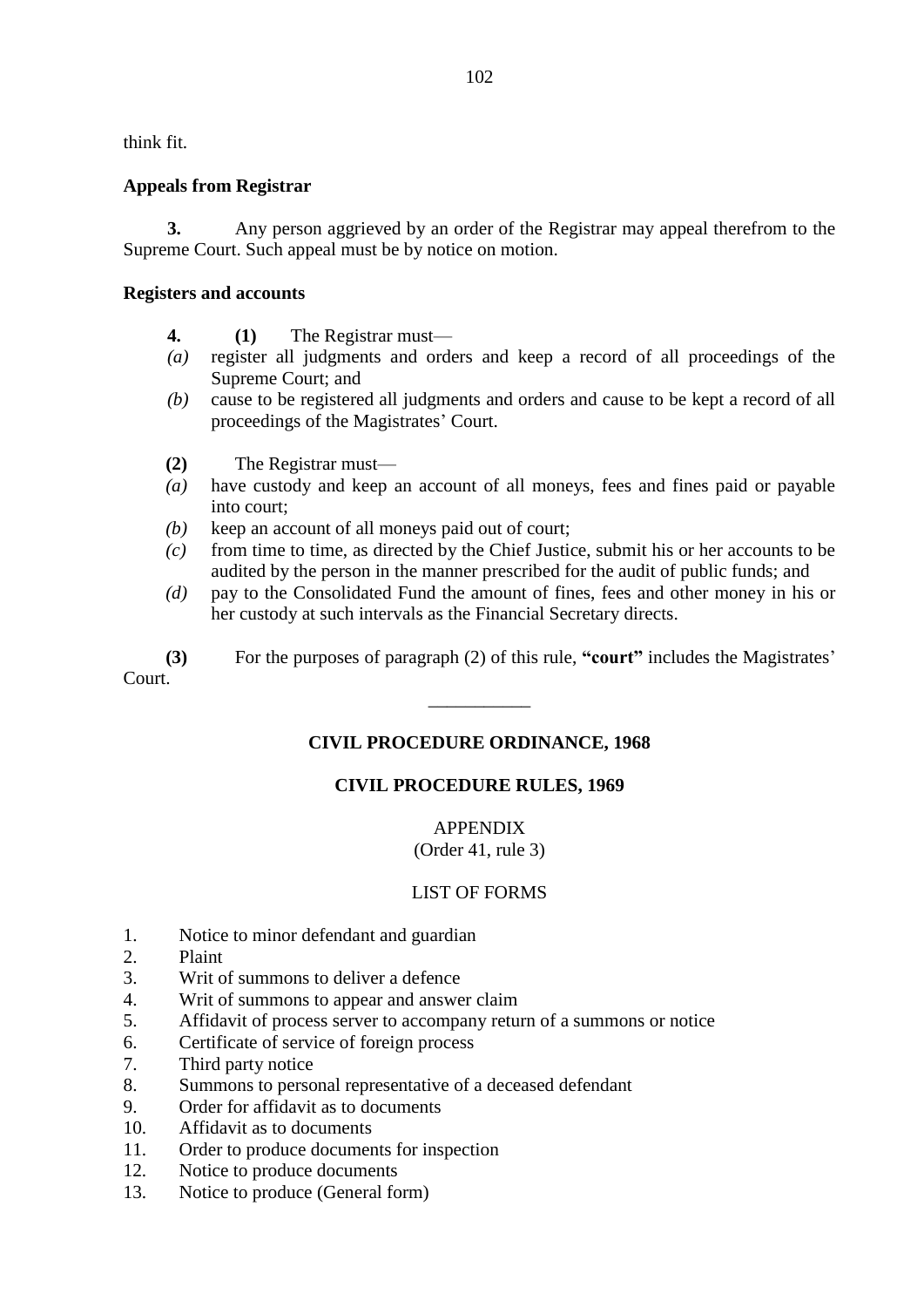- 14. Notice to defendant
- 15. Summons to witness
- 16. Warrant of arrest of witness
- 17. Warrant of committal
- 18. Notice to parties of the day fixed for examination of a witness about to leave the iurisdiction
- 19. Commission to examine absent witness
- 20. Commission for a local investigation, or to examine accounts
- 21. Commission to make a partition
- 22. Warrant of arrest before judgment
- 23. Security for appearance of a defendant arrested before judgment
- 24. Order for committal
- 25. Direction to defendant to provide security
- 26. Security for the production of property
- 27. Attachment before judgment, on proof of failure to provide security
- 28. Temporary injunction
- 29. Appointment of a receiver
- 30. Application for execution
- 31. Order sending judgment for execution to another court
- 32. Certificate of non-satisfaction of judgment
- 33. Warrant of attachment of movable property in execution of a judgment for money
- 34. Warrant for seizure of specific movable property
- 35. Warrant to the sheriff to give possession of land, etc.
- 36. Notice to show cause (General form)
- 37. *Omitted*
- 38. *Omitted*
- 39. *Omitted*
- 40. Attachment order where the property to be attached consists of movable property to which the defendant is entitled subject to a right of some other person to the immediate possession of it
- 41. Order to attach salary
- 42. Attachment order where the property consists of money or of any security in the custody of a court of justice or public officer
- 43. Order for payment to the judgment creditor of coin or currency notes in the hands of a third party
- 44. Notice to attaching creditor
- 45. Warrant of sale of property in execution of judgment for money
- 46. Notification of sale
- 47. Notice to person in possession of movable property sold in execution
- 48. Originating summons (General form)
- 49. Memorandum of appeal
- 50. Notice to Magistrates' Court of pending appeal
- 51. Notice to respondent of the day fixed for the hearing of the appeal
- 52. Notice to a party joined by the Court as a respondent
- 53. Notice to surety of liability under a judgment

### Form 1 NOTICE TO MINOR DEFENDANT AND GUARDIAN (O. 5, r. 2)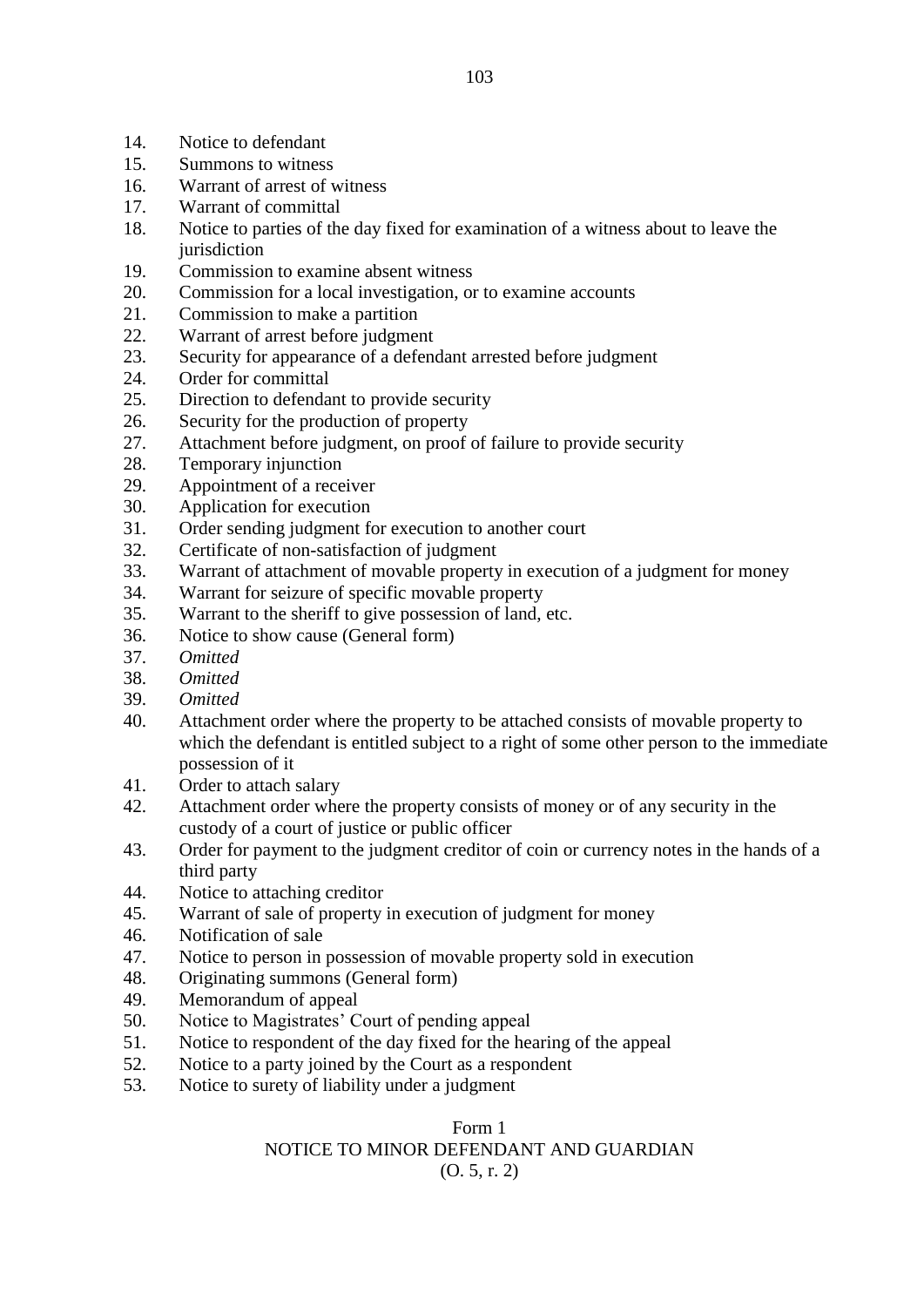[Title of action or matter]

TO ......................................…............... minor defendant and..........…................................, natural guardian.

WHEREAS it is necessary for the purposes of the above action to appoint a guardian to the minor defendant,

TAKE NOTICE that unless you ...................………........................... (insert name of natural guardian) apply to the Court within ...................... days to be appointed as such guardian, the Court will proceed to appoint some other person to act as guardian to the minor for the purposes of the said action.

Given under my hand this ......................day of ...............................20.......

Chief Justice/Magistrate

Form 2 FORM OF PLAINT (Orders 8, 9 and 10)

\_\_\_\_\_\_\_\_\_\_\_

In the ...................................................... Court, Ascension.

Plaintiff Name Address **Occupation** 

Defendant Name Address **Occupation** 

Particulars of claim:

Relief claimed:

Value of subject matter of action: £

The Plaintiff is/not a minor. The Defendant is/not a minor.

Amount claimed: £ Fee paid: Service fee:

> Form 3 WRIT OF SUMMONS

\_\_\_\_\_\_\_\_\_\_\_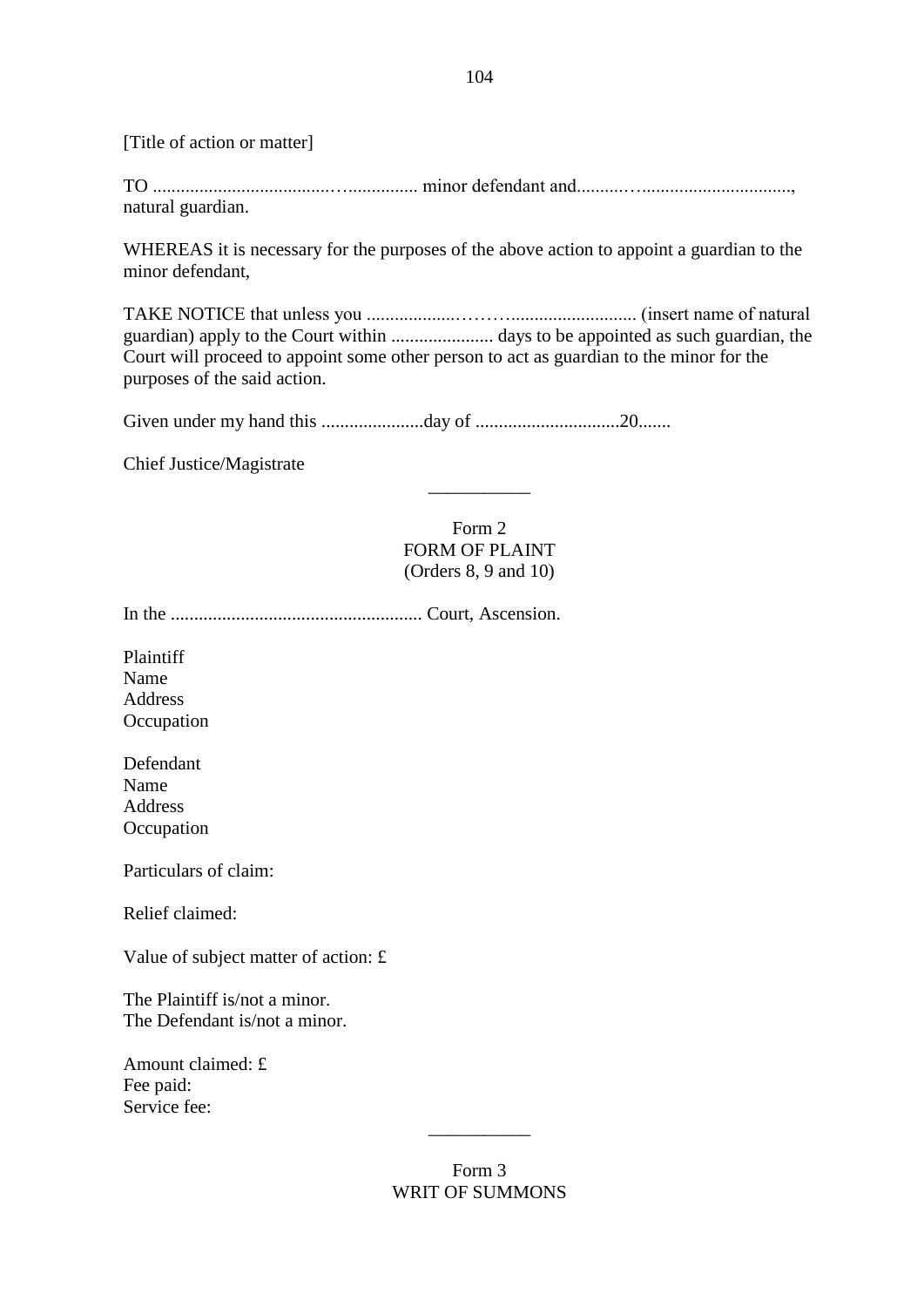#### (O. 11, r. 1)

[Title of action or matter]

To ............................................................ (name, description and address)

WHEREAS ............................................................ has instituted an action against you, particulars of which are set out in the copy of the Plaint served herewith, you are hereby summoned to deliver a defence in the action within 15 days of the date of service hereof on you, exclusive of the day of such service.

TAKE NOTICE that in default of your delivering a defence in the action you will not be allowed to dispute the plaintiff's claim in the action, and judgment may be given against you.

Given under my hand this ...................... day of ............................... 20.......

Chief Justice/Magistrate

Note: If you admit the claim you should pay the amount claimed into court together with the costs of the action to avoid execution of the judgment against your person or property or both.

\_\_\_\_\_\_\_\_\_\_\_

Form 4 WRIT OF SUMMONS TO APPEAR AND ANSWER CLAIM (O. 11, r. 1)

[Title of action or matter]

To ............................................................ (name, description and address)

WHEREAS ............................................................ has instituted an action against you particulars of which are at out in the copy of the Plaint served herewith, you are hereby summoned to appear in this Court in person, on the .........………............. day of ....................................………................, 20.........., at ...................a..m./p.m., to answer the claim; and you are directed to produce on that day all the documents on which you intend to rely in support of your defence.

TAKE NOTICE that, in default of your appearance on the day above-mentioned, the action will be heard and determined in your absence, and judgment may be given against you.

Given under my hand this ...................... day of ...............................20.......

Chief Justice/Magistrate

Notes: 1. If you so desire, you can have a summons from this court to compel the attendance of any witness and the production of any document that you have a right to call on the witness to produce, on applying to the court and on depositing the necessary expenses.

2. If you admit the claim, you should pay the amount claimed into Court, together with the costs of the action, to avoid execution of the judgment against your person or property or both.

 $\overline{\phantom{a}}$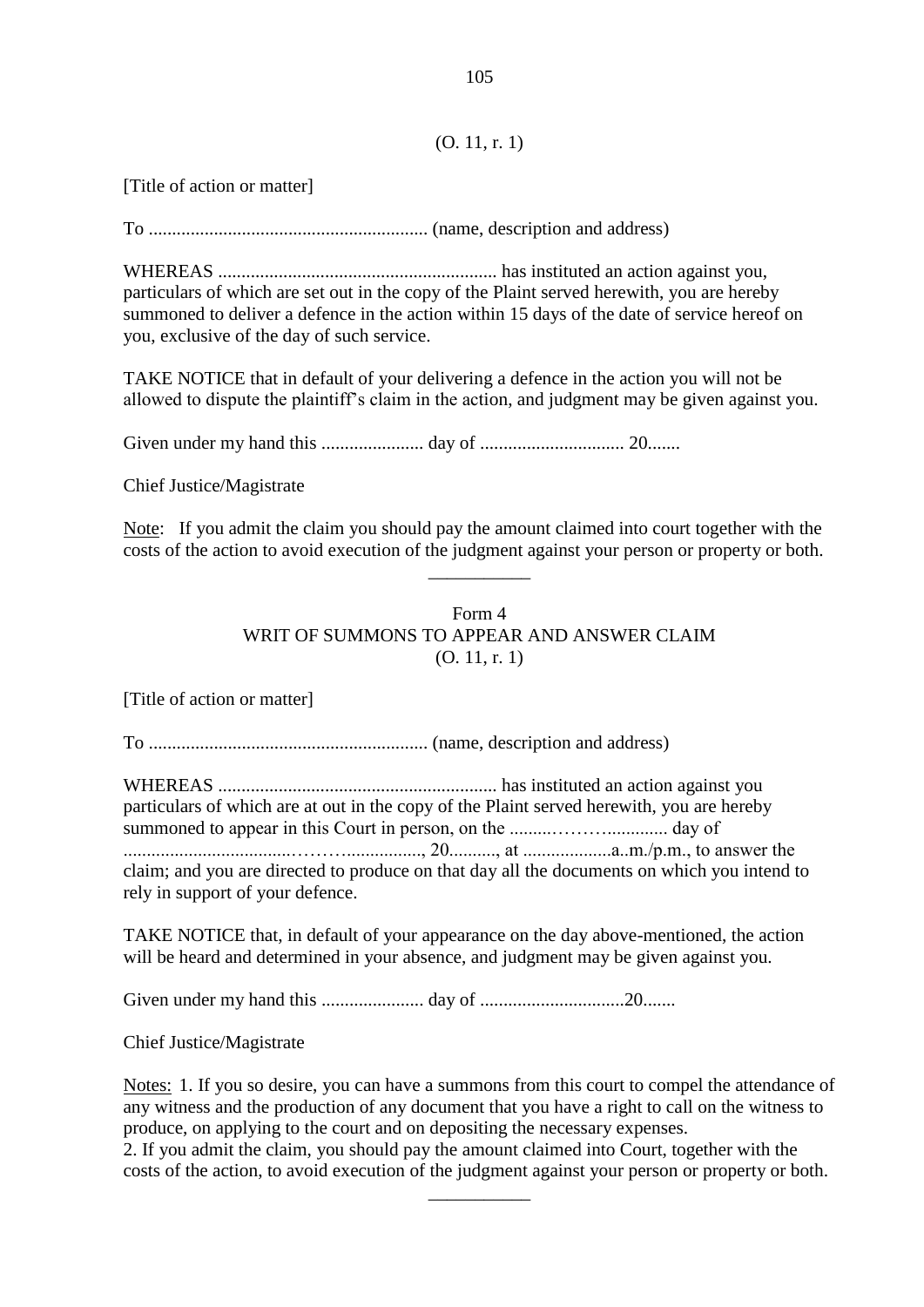# Form 5 AFFIDAVIT OF PROCESS SERVER TO ACCOMPANY RETURN OF SUMMONS OR NOTICE (O. 11, r. 6)

[Title of action or matter]

| 1. I am a process server of this Court.                                                     |
|---------------------------------------------------------------------------------------------|
| 2.                                                                                          |
|                                                                                             |
|                                                                                             |
|                                                                                             |
|                                                                                             |
|                                                                                             |
|                                                                                             |
| him/her and requiring his/her signature to the original writ/notice.                        |
| (Here state whether the person served signed or refused to sign the process, and in<br>4.   |
| whose presence)                                                                             |
| <b>OR</b>                                                                                   |
|                                                                                             |
|                                                                                             |
|                                                                                             |
|                                                                                             |
|                                                                                             |
| the original summons/notice.                                                                |
| 4. (Here state whether the person served signed or refused to sign the process, and in      |
| whose presence)<br><b>OR</b>                                                                |
| If substituted service has been ordered under Order 11, rule 7, state fully and exactly the |
| manner in which the summons was served.                                                     |
|                                                                                             |
| (Signature of Process Server)                                                               |
|                                                                                             |
|                                                                                             |
|                                                                                             |
|                                                                                             |
| <b>Commissioner for Oaths</b>                                                               |
|                                                                                             |
|                                                                                             |
| Form 6                                                                                      |

# CERTIFICATE OF SERVICE OF FOREIGN PROCESS (O. 11, r. 15)

[Title of action or matter]

I, …………............................................. Registrar of the Supreme Court of St Helena, HEREBY CERTIFY that the documents annexed hereto are as follows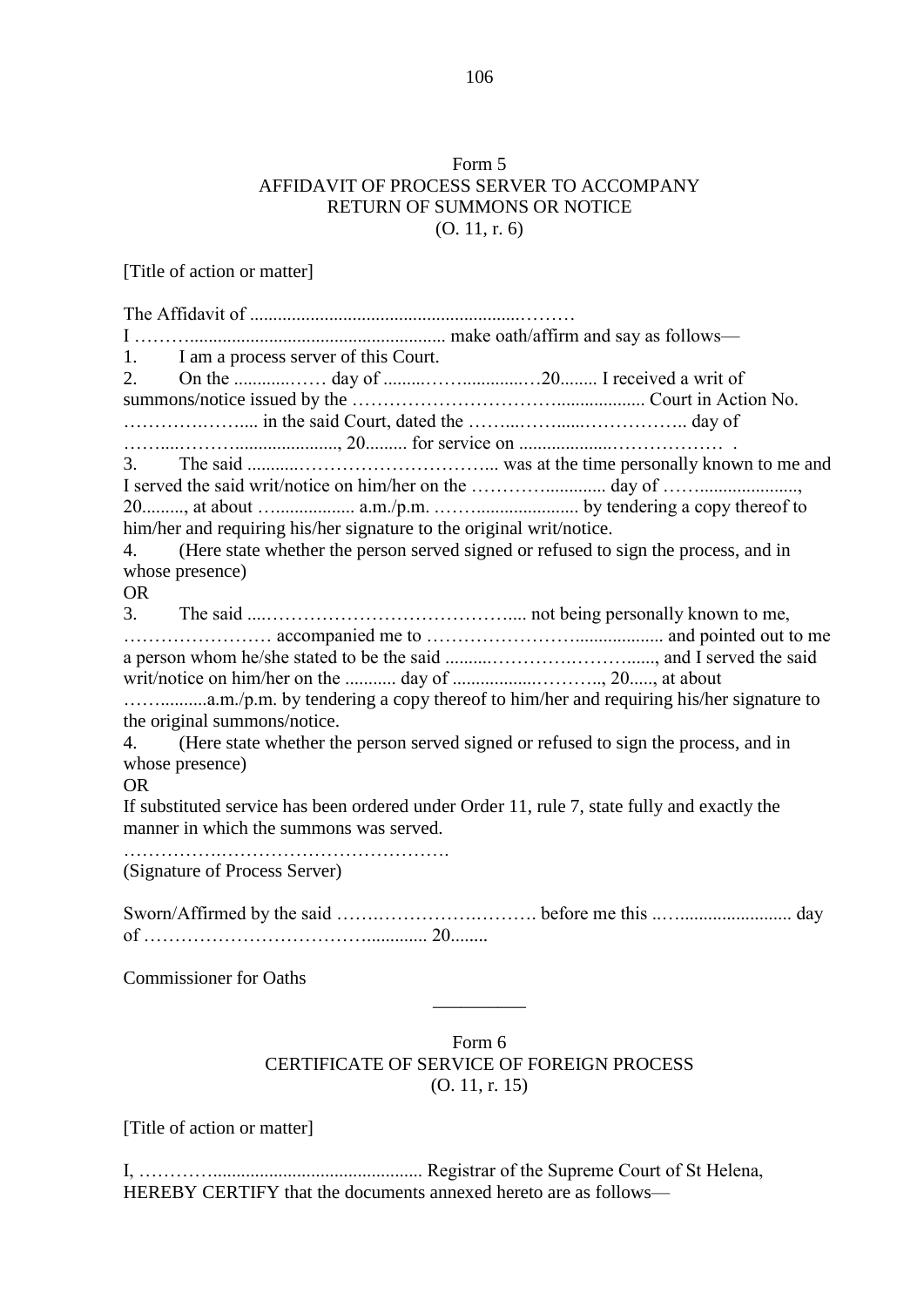1. The original letter of request for service of process received from the Court or Tribunal at ...................……...…… in the ………………............. of ……………....……................ in the matter of …............…………......... versus ……….…….......................; and 2. The process received with such letter of request; and 3. The evidence of service upon ..............…………………...., the person named in the

letter of request, together with the verification of a Commissioner for Oaths.

AND I CERTIFY that such service so proved, and the proof thereof, are such as are required by the law and practice of the Supreme Court of St Helena regulating the service of legal process in Ascension and the proof thereof.

Dated this …….…………… day of ………….….…….….,20.......

Registrar

Form 7 THIRD PARTY NOTICE (O. 13, r. 1)

\_\_\_\_\_\_\_\_\_\_\_

[Title of action or matter]

NOTICE filed on the ................……... day of ………......................., 20.......

To .........………………………...........

TAKE NOTICE that this action has been brought by the plaintiff against the defendant (State particulars of claim).

The defendant claims to be entitled to contribution from you to the extent of (state proportion) of any sum which the plaintiff may recover against the defendant, on the ground that (state ground).

OR

The defendant claims to be entitled to contribution from you to the extent of (state proportion) of any sum which the plaintiff may recover against the defendant, on the ground that (state ground).

OR

The defendant claims to be entitled to (state remedy or relief) on the ground that (state ground. OR

The defendant claims that (state question or issue between plaintiff and defendant) is substantially the same as is in issue between the defendant and you and should be determined in these proceedings.

AND the defendant claims to be indemnified by you against liability for any costs which the plaintiff may recover against the defendant in defending this action to the extent of the whole (or as may be) of such costs, and further claims against you the costs of these third party proceedings.

AND TAKE NOTICE that, if you wish to dispute the plaintiff's claim in this action as against the defendant C.D., or your liability to the defendant C.D. you must deliver a defence within ............….... days after service of this notice.

Signed………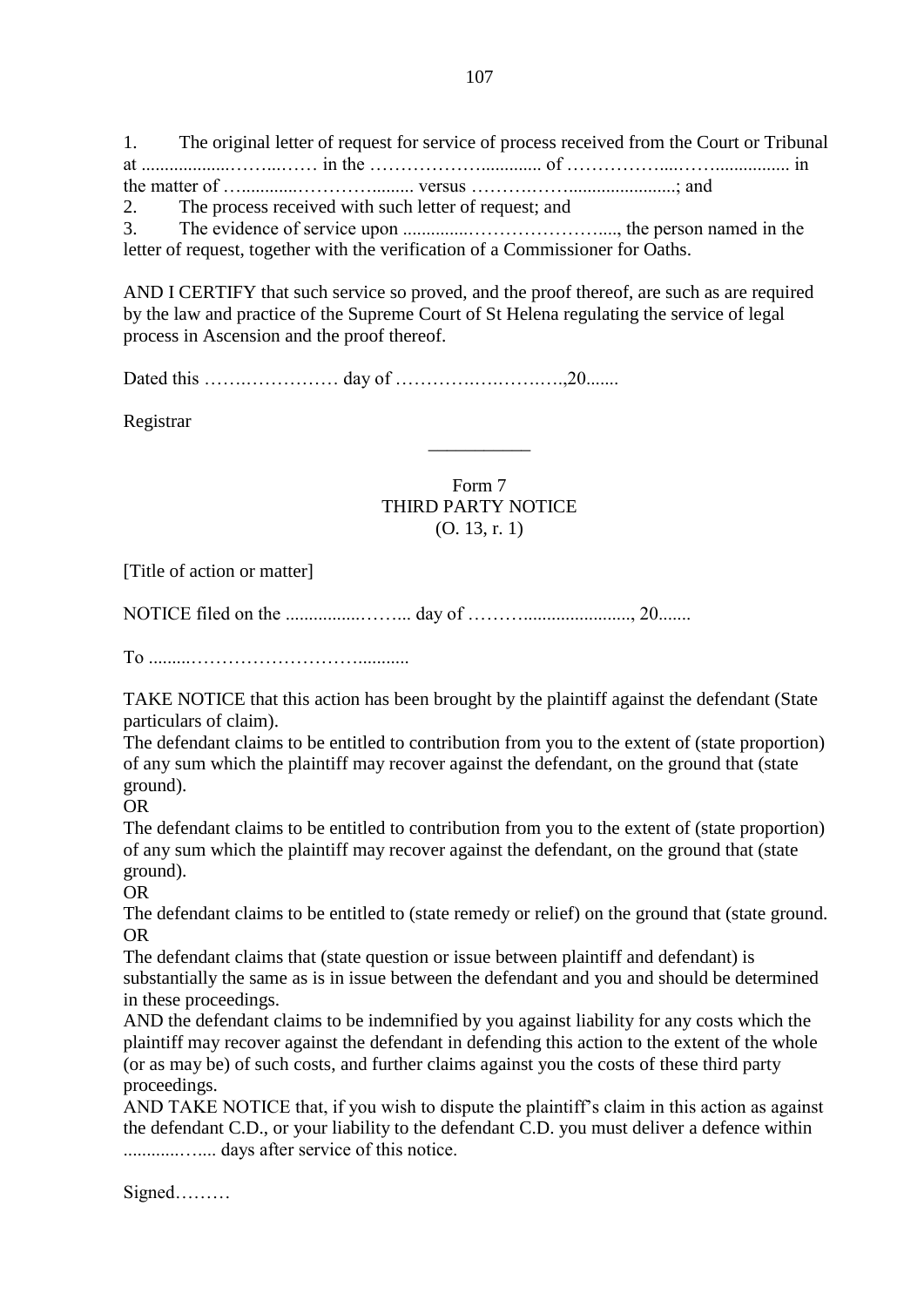Defendant Dated…….

# Form 8 SUMMONS TO PERSONAL REPRESENTATIVE OF DECEASED DEFENDANT (O. 14, r. 2)

\_\_\_\_\_\_\_\_\_\_\_

[Title of action or matter]

To ............................................................

WHEREAS the plaintiff ......……......……………....….. instituted an action in this Court on the ...................... day of .........………………....., 20........., against the defendant …...………...………………............. who has since died, and whereas the said plaintiff has made an application to this Court alleging that you are the personal representative of the said .................…………….., deceased, and desiring that you be made the defendant in his stead:

YOU ARE HEREBY SUMMONED to attend in this Court on the ….................. day of .……................., 20........, at ……………a.m./p.m. to defend the said action and, in default of your appearance on the day specified, the said action will be heard and determined in your absence.

Given under my hand this ...................... day of ............................... 20.......

Chief Justice/Magistrate

Form 9 ORDER FOR AFFIDAVIT AS TO DOCUMENTS (O. 15, r. 2)

\_\_\_\_\_\_\_\_\_\_\_

[Title of action or matter]

UPON hearing …...............……....…….

IT IS ORDERED that ….......………………........... do within .........…........... days from the date of this order answer on affidavit stating which documents are or have been in the possession or power of the said …………………….relating to the matter in question in this action and that the costs of this application be ...................………………. .

Given under my hand this ...................... day of .............................., 20.......

Chief Justice/Magistrate

Form 10 AFFIDAVIT AS TO DOCUMENTS (O. 15, r. 3)

\_\_\_\_\_\_\_\_\_\_\_

[Title of action or matter]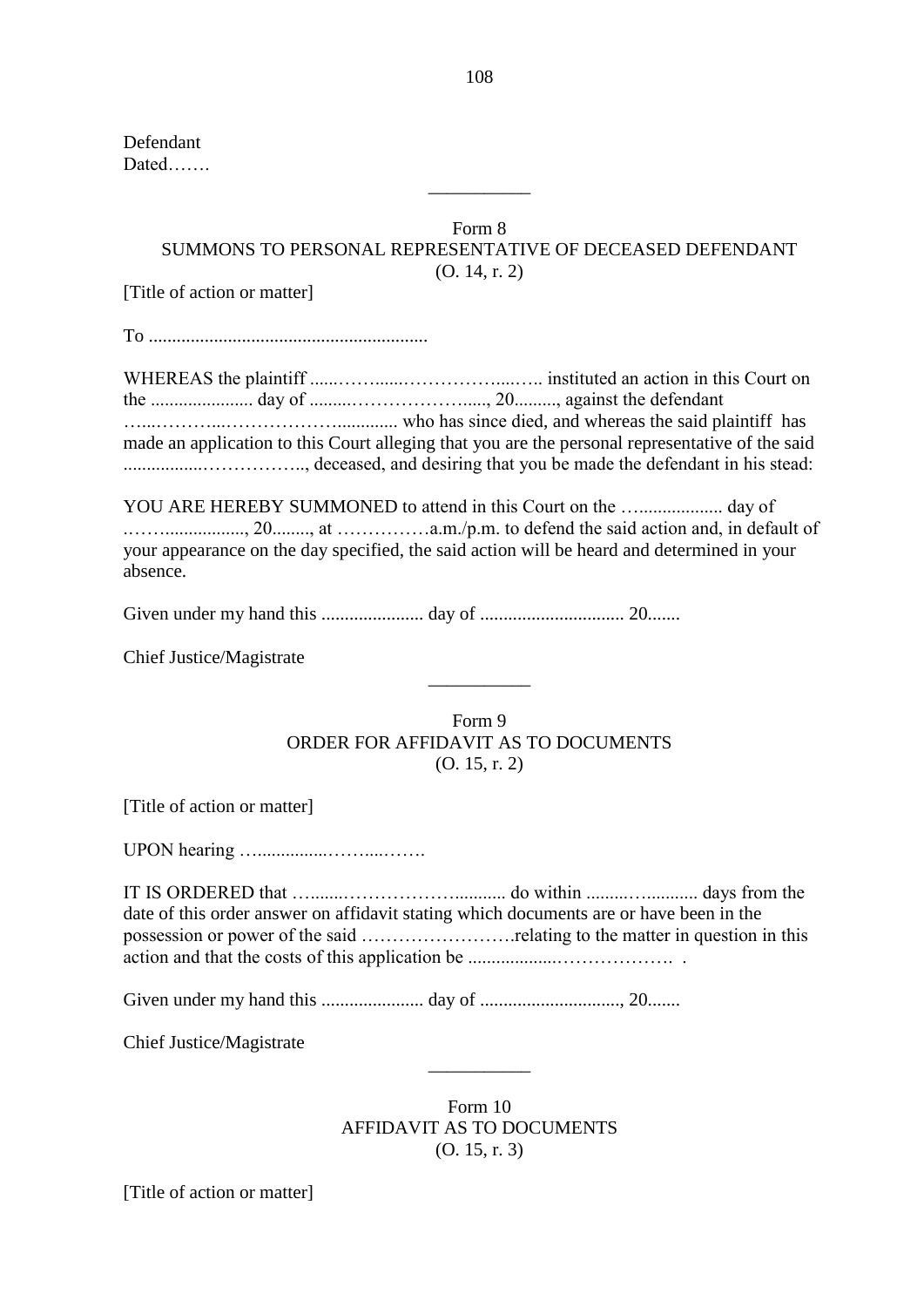I, the above-named defendant C.D., MAKE OATH AND SAY as follows—

1. I have in my possession or power the documents relating to the matters in question in this action set forth in the first and second parts of the First Schedule hereto.

2. I object to produce the documents set forth in the second part of the first schedule hereto (state grounds of objection).

3. I have had, but have not now, in my possession or power the documents relating to the matters in question in this action set forth in the Second Schedule hereto.

4. The last-mentioned documents were last in my possession or power on

.……….....…………………………………………………………………..… (state when and what has become of them, and in whose possession they now are).

5. According to the best of my knowledge, information and belief I have not now, and never had, in my possession, custody or power, or in the possession, custody or power of my advocate or agent or of any other person on my behalf, any account, book of account, voucher, receipt letter, memorandum, paper or writing, or any copy of or extract from any document, or any other document whatsoever, relating to the matters in question in this action or any of them, or wherein any entry has been made relative to such matters or any of them, other than and except the documents set forth in the said first and second schedules hereto.

First Schedule

Second Schedule Signed…… Dated…….

## FORM 11 ORDER TO PRODUCE DOCUMENTS FOR INSPECTION (O. 15, r. 4)

 $\overline{\phantom{a}}$ 

(Title of action or matter)

IT IS ORDERED that the ...........……………………....... do, at all reasonable times, on reasonable notice, produce at ............……………………… the following documents, namely ….................……………., and that the .…………………............ be at liberty to inspect and peruse the documents so produced and make notes of their contents. In the meantime it is ordered that all further proceedings be stayed and that the costs of this application be

Given under my hand this ...................… day of ............................... 20.......

Chief Justice/Magistrate

...................…………………. .

Form 12 NOTICE TO PRODUCE DOCUMENTS (O. 15, r. 5)

 $\overline{\phantom{a}}$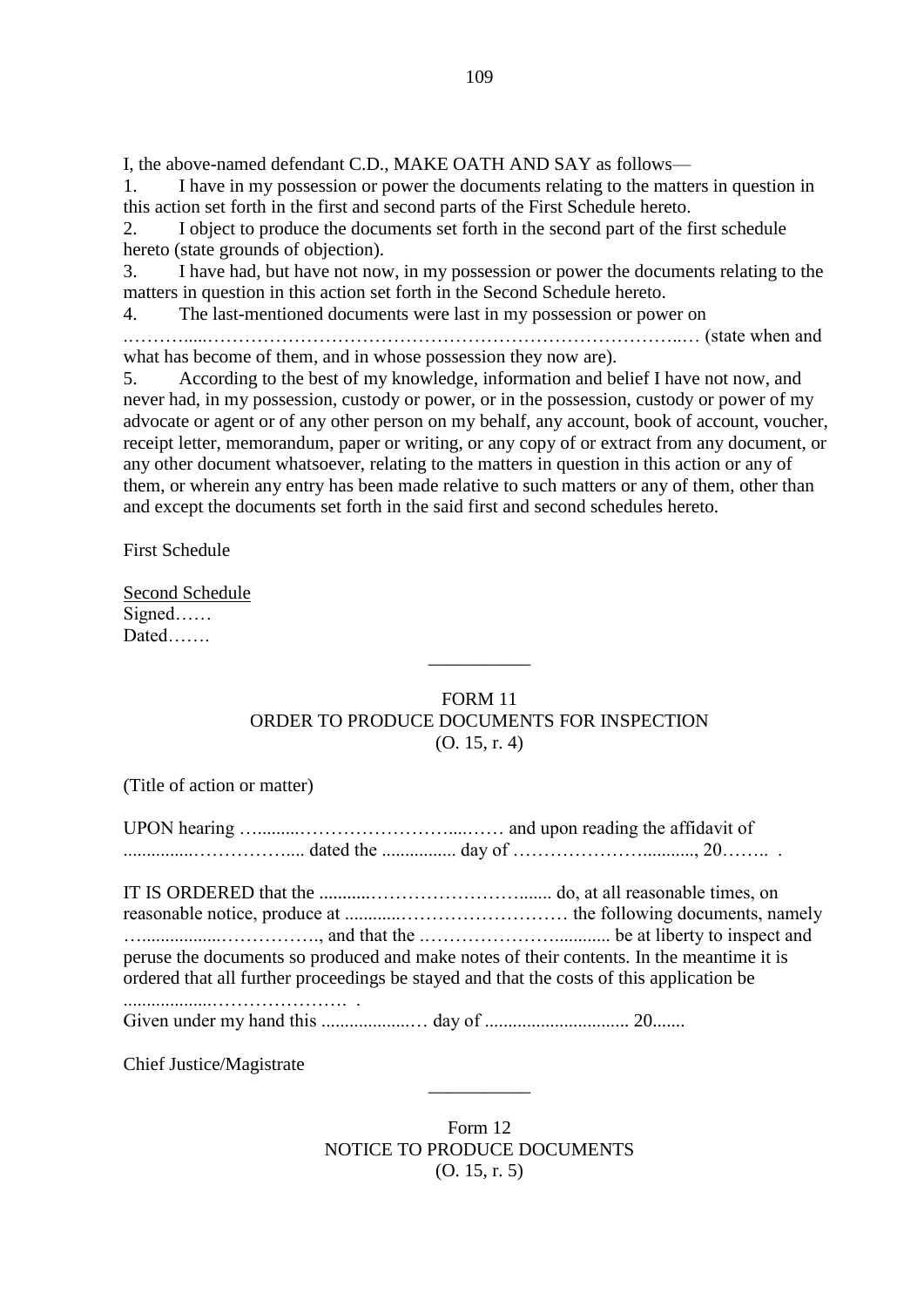[Title of action or matter]

To ....................…………… Defendant/Plaintiff

TAKE NOTICE that the plaintiff/defendant requires you to produce for inspection the following documents referred to in your plaint/defence/affidavit dated the ………….. day of ………….............., 20…… (Describe documents required)

(Signed) ………………………………

Plaintiff/Defendant

Dated…..

Form 13 NOTICE TO PRODUCE (GENERAL FORM) (O. 15, r. 9)

 $\overline{\phantom{a}}$ 

[Title of action or matter]

To A.B., Plaintiff/Defendant To C.D., Defendant/Plaintiff

TAKE NOTICE that you are hereby required to produce and show to the Court at the first hearing of this action all books, papers, letters, copies of letters and other writings and documents in your custody, possession or power containing any entry, memorandum or minute relating to the matters a question in this action, and particularly ...................…………………...

Given under my hand this ...................… day of ..............................., 20.......

Chief Justice/Magistrate

Form 14 NOTICE TO DEFENDANT (O. 20, r. 13)

\_\_\_\_\_\_\_\_\_\_\_

[Title of action or matter]

To ............................................................ (Name, description and place of residence)

WHEREAS this day was fixed for the hearing of the above action and a summons was issued to you and the Plaintiff has appeared in this Court and you did not so appear, but from the return of the process server it has been proved to the satisfaction of the Court that the said summons was served on you but not in sufficient time to enable you to appear and answer on the day fixed in the said summons.

NOTICE is hereby given to you that the hearing of the action is adjourned this day and that the ................…………… day of ………………......................, 20........ is now fixed for the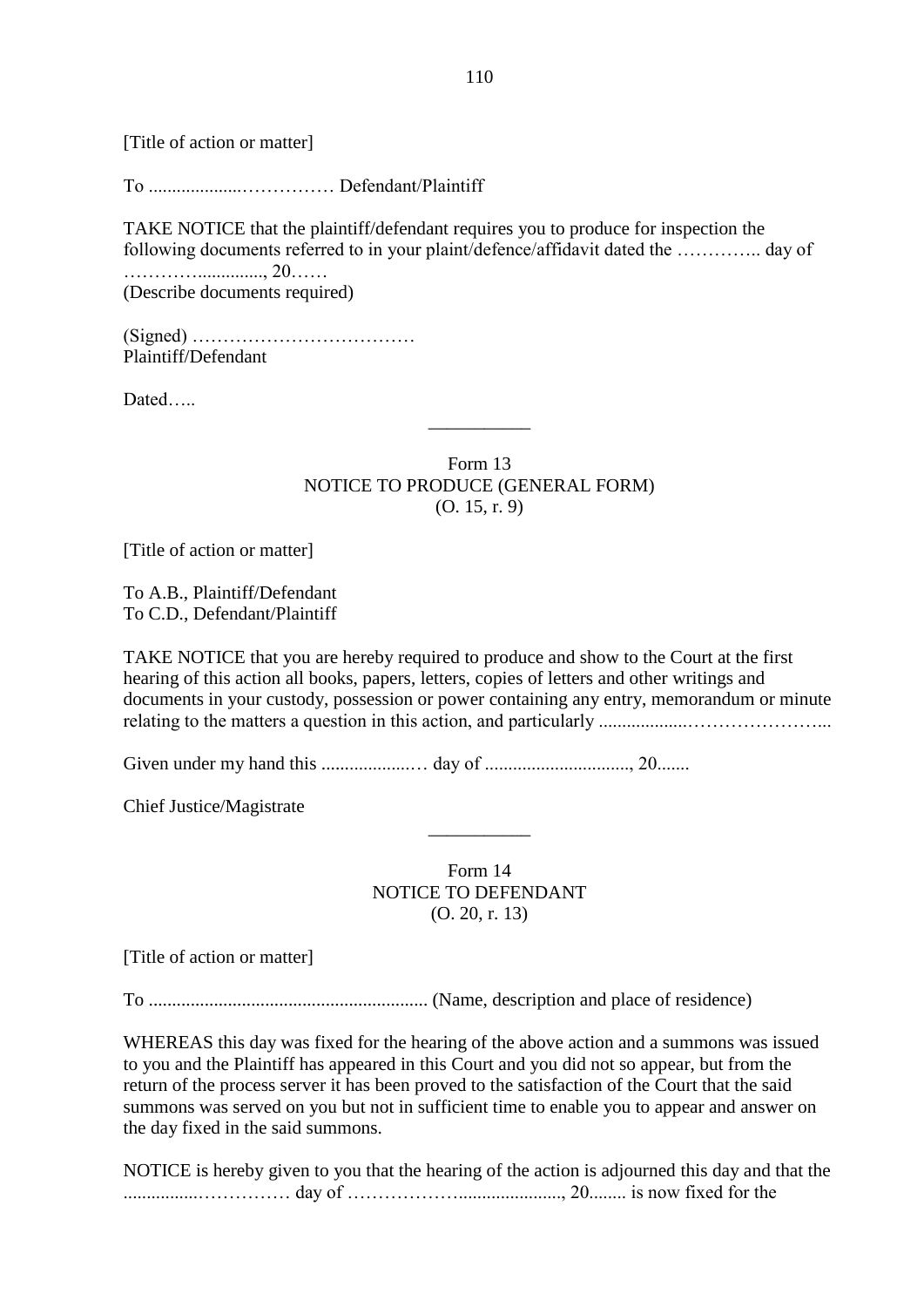hearing of the same and that in default of your appearance on the day last mentioned the action will be heard and determined in your absence.

Given under my hand this ...................... day of ..............................., 20....…..

Chief Justice/Magistrate

## Form 15 SUMMONS TO WITNESS (O. 21, r. 3)

\_\_\_\_\_\_\_\_\_\_\_

[Title of action or matter]

To ............................................................ WHEREAS your attendance is required to ………………..........…. on behalf of the …......................... in the above action,

YOU ARE HEREBY required personally to appear before this Court on the …....…….. day of …………....................., 20........, at ……......a.m./p.m. and to bring with you (or to send to this Court) ………………….. (The sum of ...................…………... being your travelling and other expenses and subsistence allowance for one day, is sent herewith)

If you fail to comply with this order without lawful excuse, the Court may compel your attendance and you will be in contempt of court.

Given under my hand this ...................... day of ............................... 20.......

Chief Justice/Magistrate.

Note: If you are summoned only to produce a document and not to give evidence, you will be deemed to have complied with the summons if you cause such document to be produced in this Court on the day and hour aforesaid.

\_\_\_\_\_\_\_\_\_\_\_\_\_\_\_

#### Form 16 WARRANT OF ARREST OF WITNESS (O. 21, r. 8)

[Title of action or matter]

To the Chief Officer of Police:

WHEREAS ……..………….. has been duly served with a summons but has failed to attend:

YOU ARE HEREBY ordered to arrest and bring the said ...…………................. before the Court.

You are further ordered to return this warrant on or before the …………….. day of ……………..............., 20........, with an endorsement certifying the day and manner in which it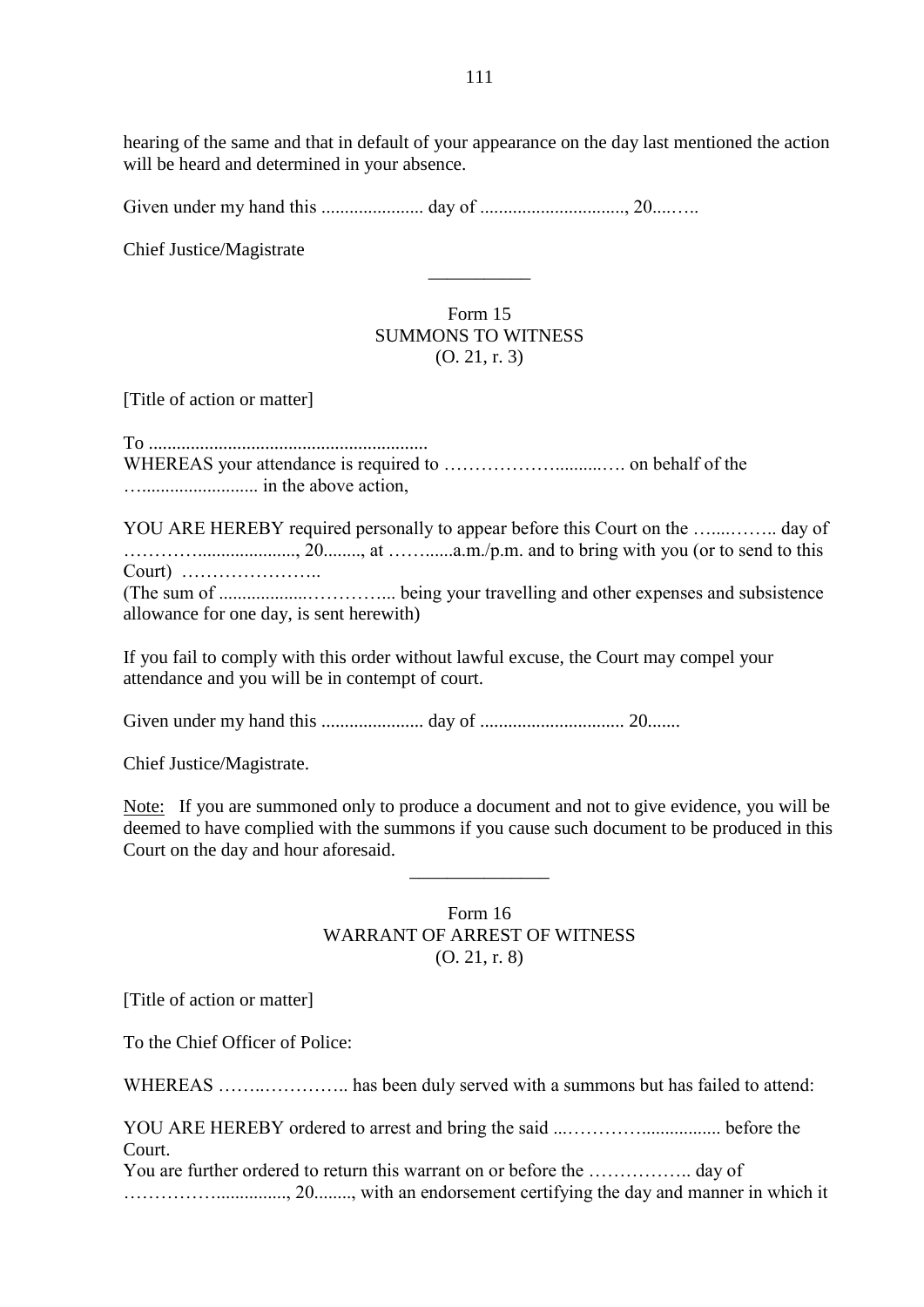has been executed, or the reason why it has not been executed.

Given under my hand this ...................... day of ..............................., 20.......

Chief Justice/Magistrate

### Form 17 WARRANT OF COMMITTAL (O. 21, r. 10) *Omitted* \_\_\_\_\_\_\_\_\_\_\_

\_\_\_\_\_\_\_\_\_\_\_

## Form 18 NOTICE TO PARTIES OF THE DAY FIXED FOR EXAMINATION OF A WITNESS ABOUT TO LEAVE THE JURISDICTION (O. 23, r. 7)

[Title of action or matter]

To ...................................................., Plaintiff/Defendant

WHEREAS application has been made to the Court by .……………................. that the examination of ……………......................,a witness required by the said ………………….............. may be taken immediately; and it has been shown to the Court's satisfaction that the said witness is about to leave the Court's jurisdiction (or any other good and sufficient reason to be stated):

TAKE NOTICE that the examination of the said witness ........……………………. will be taken by the Court on the ……... day of ………………….................., 20.......

Dated this ...................... day of ..............................., 20.......

Registrar

## Form 19 COMMISSION TO EXAMINE ABSENT WITNESS (O. 27, rr. 1 and 10)

\_\_\_\_\_\_\_\_\_\_\_

[Title of action or matter]

To the Magistrates' Court at ....................................................

WHEREAS the evidence of ………………….....……………........... is required by the ….……….................... and whereas ……………………......................:

YOU ARE REQUESTED to take the evidence of such witness. The evidence may be taken in the presence of the parties or their agents, if in attendance, who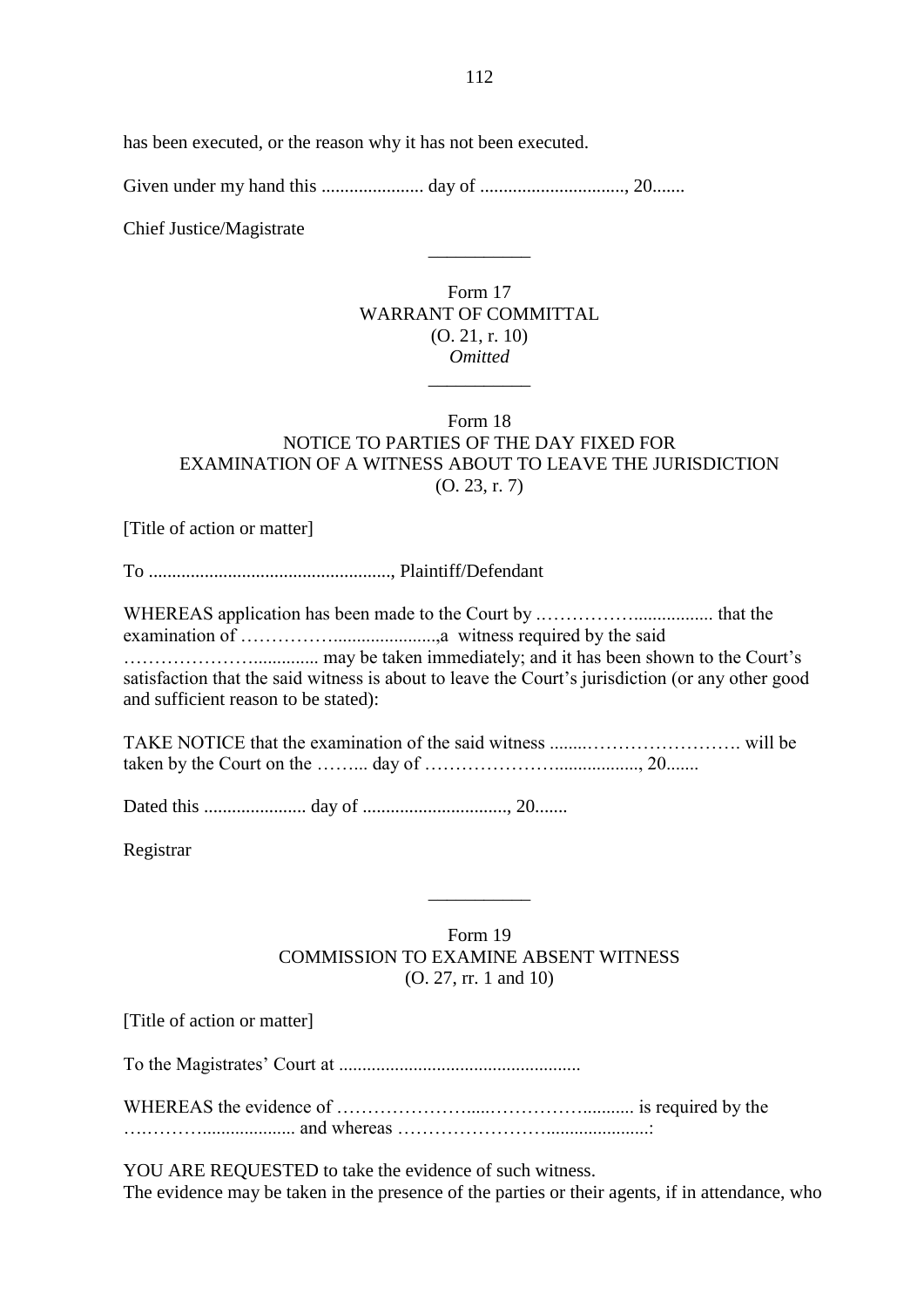will be at liberty to question the witness on the points specified, and you are further requested to make return of such evidence as soon as it may be taken.

Process to compel the attendance of the witness will be issued by any court having jurisdiction on your application.

Given under my hand this ...................... day of .............................., 20.......

Chief Justice/Magistrate.

Form 20 COMMISSION FOR AN INVESTIGATION, OR TO EXAMINE ACCOUNTS (O. 27, rr. 4 and 5)

\_\_\_\_\_\_\_\_\_\_\_

[Title of action or matter]

To ....................................................

WHEREAS it is considered requisite, for the purposes of this action, that a commission for ………… should be issued:

YOU ARE HEREBY appointed Commissioner for the purpose of ...............………….. Process to compel the attendance before you of any witnesses, or for the production of any documents, whom or which you may desire to examine or inspect, will be issued by any Court having jurisdiction on your application.

(A sum of £ ......…………............., being your fee in the above, is herewith forwarded).

Given under my hand this ..................... day of .............................., 20.......

Chief Justice/Magistrate

Form 21 COMMISSION TO MAKE A PARTITION (O. 27, r. 6)

\_\_\_\_\_\_\_\_\_\_\_

[Title of action or matter]

WHEREAS it is considered requisite for the purposes of this action that a commission should be issued to make the partition or separation of the property specified in, and according to the rights as declared in the judgment of this Court dated the .......………............ day of …………........................, 20.....:

YOU ARE HEREBY appointed Commissioner for the said purpose and are directed to make such inquiry as may be necessary, to divide the said property according to the best of your skill and judgment in the shares set out in the said judgment, and to allot such shares to the several parties.

You are hereby authorised to award sums to be paid to any party by any other party for the purpose of equalising the value of the shares.

Process to compel the attendance before you of any witness, or for the production of any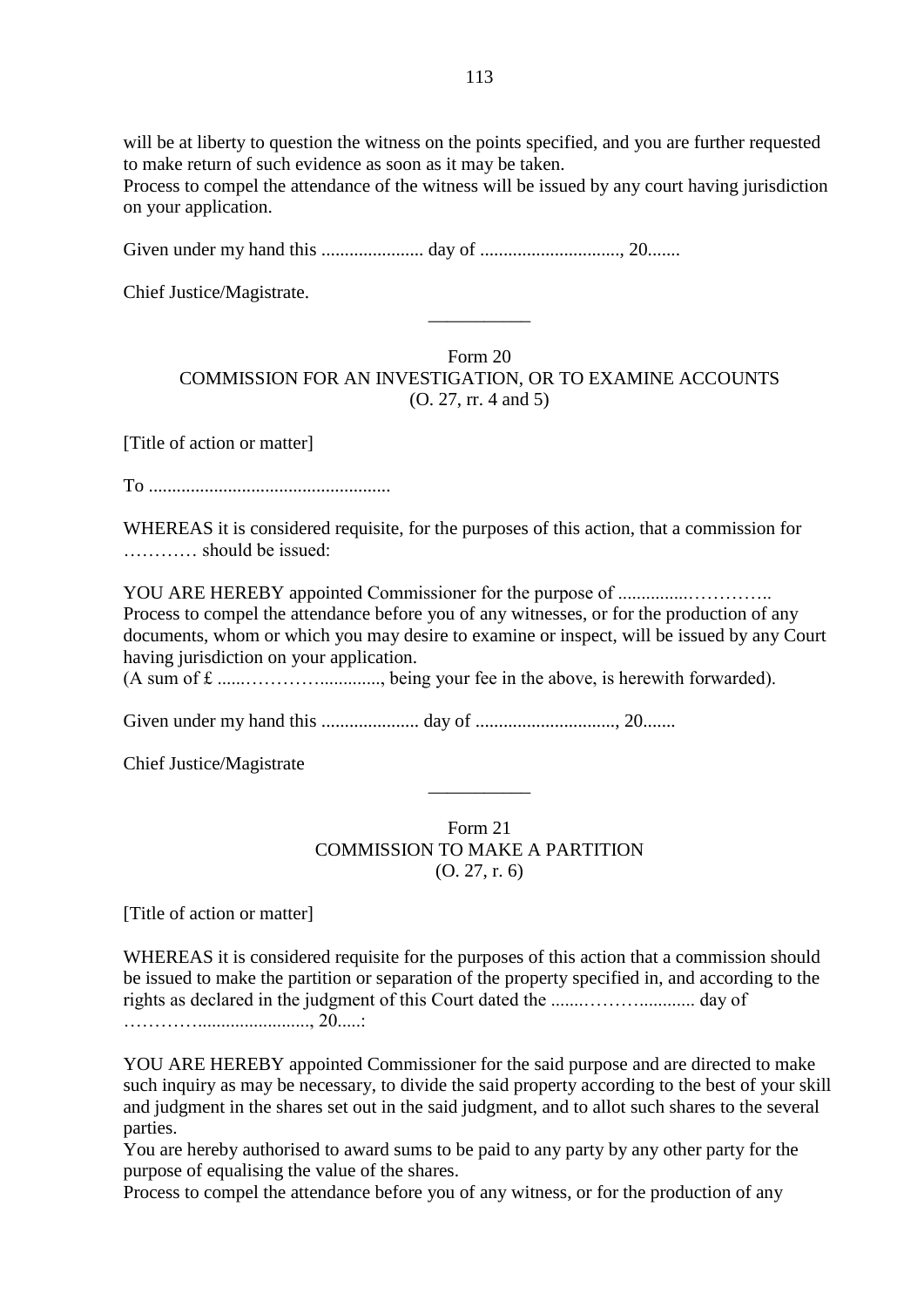documents, whom or which you may desire to examine or inspect, will be issued by any Court having jurisdiction to your application.

(A sum of £ ......…………............., being your fee in the above, is herewith forwarded).

Given under my hand this ..................... day of .............................., 20.......

Chief Justice/Magistrate

## Form 22 WARRANT TO ARREST ABSCONDING DEBTOR (O. 28, r. 1)

\_\_\_\_\_\_\_\_\_\_\_

[Title of action or matter]

To the Chief Officer of Police:

WHEREAS ……………………., the plaintiff in the above action, claims the sum of £…………………………………… as noted in the margin and has proved to the satisfaction of the Court that there is probable cause for believing that the defendant is about to leave Ascension.

THIS IS TO command you to demand and receive from the said

………………………………… the sum of £…....................... \*as sufficient to satisfy the plaintiff's claim, and unless the said sum of £....................…….… is forthwith delivered to you by or on behalf of the said ....………................, to take the said ..............………...…........ into custody, and to bring him/her before this Court, in order that he/she may show cause why he/she should not provide security to the amount of £……....................... for his/her personal appearance before the Court until such time as the said action is fully and finally disposed of, and until satisfaction of any judgment that may be passed against him/her in the action.

\*Principal Interest **Costs** Total

Given under my hand this ..................... day of .............................., 20.......

Chief Justice/Magistrate

### Form 23 SECURITY FOR APPEARANCE OF A DEFENDANT ARRESTED BEFORE JUDGMENT (O. 28, r. 2)

\_\_\_\_\_\_\_\_\_\_\_

[Title of action or matter]

To ....................................................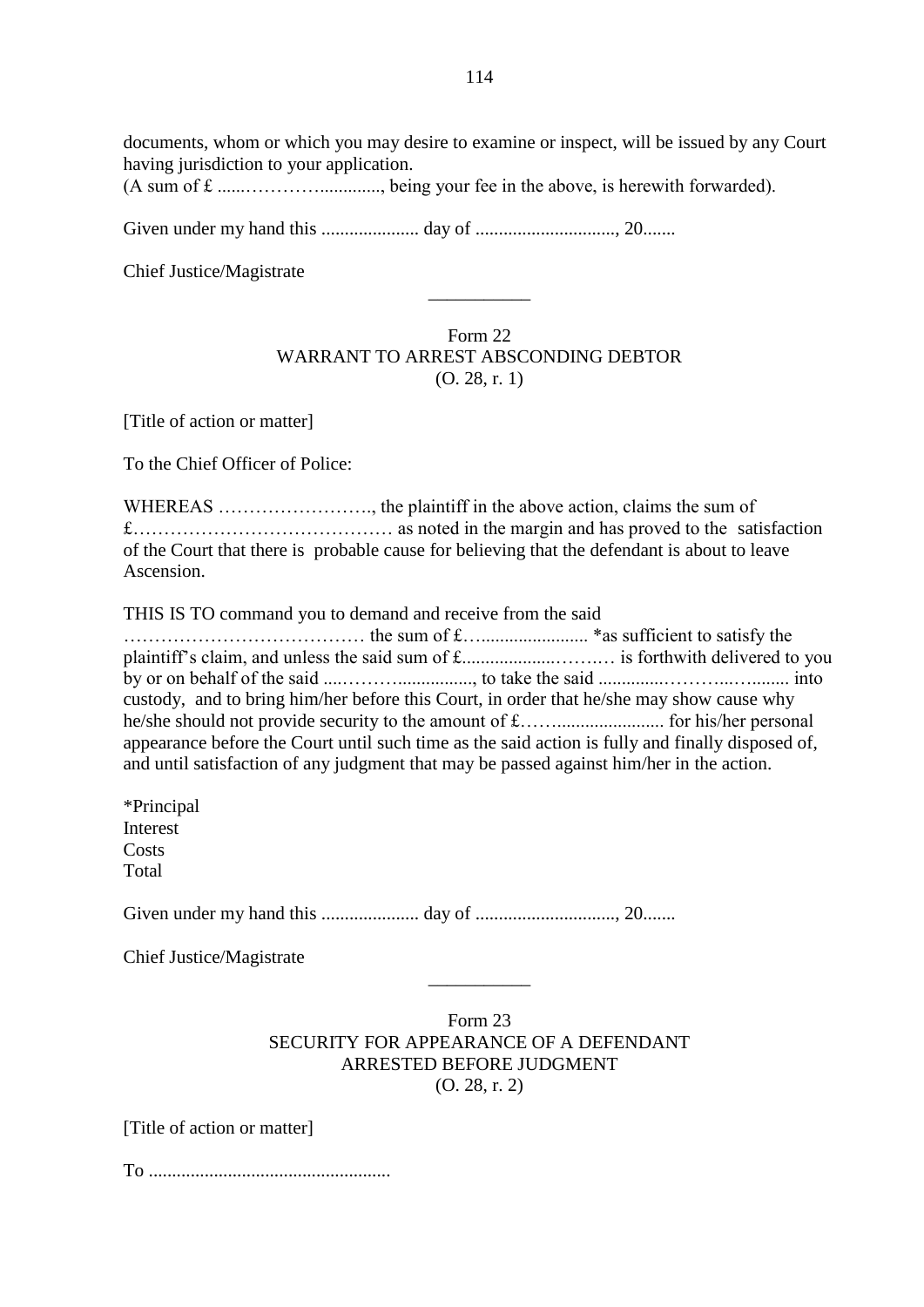WHEREAS at the instance of ....................………….………, the plaintiff in the above action, …....................………… the defendant, has been arrested and brought before the Court. And whereas on the failure of the said defendant to show cause why he/she should not provide security for his/her appearance, the Court has ordered him/her to provide such security.

THEREFORE I …………………………….. have voluntarily become surety and do hereby bind myself, my heirs and executors, to the said Court, that the said defendant will appear at any time when called upon while the action is pending and until satisfaction of any judgment that may be passed against him/her in the said action; and in default of such appearance I bind myself, my heirs and executors, to pay to the said Court, at its order, any sum of money that may be adjudged against the said defendant in the said action.

| Surety |  |  |
|--------|--|--|

Witness:

Form 24 ORDER FOR COMMITTAL (O. 28, r. 3) *Omitted*

\_\_\_\_\_\_\_\_\_\_\_

\_\_\_\_\_\_\_\_\_\_\_

## Form 25 DIRECTION TO DEFENDANT TO PROVIDE SECURITY (O. 28, r. 4)

[Title of action or matter]

To .............................................., Defendant.

WHEREAS …………………........................ has proved to the satisfaction of the Court that you are about to ....................………………. .

THIS IS to direct you on or before the …….......... day of ………....................... 20......., to provide security in the sum of £…….................... to produce and place at the disposal of this Court when required ................…………...... or the value thereof, or such portion of the value as may be sufficient to satisfy any judgment that may be passed against you; or to appear and show cause why you should not provide security.

\_\_\_\_\_\_\_\_\_\_\_

Given under my hand this ..................... day of ............................. 20.......

Chief Justice/Magistrate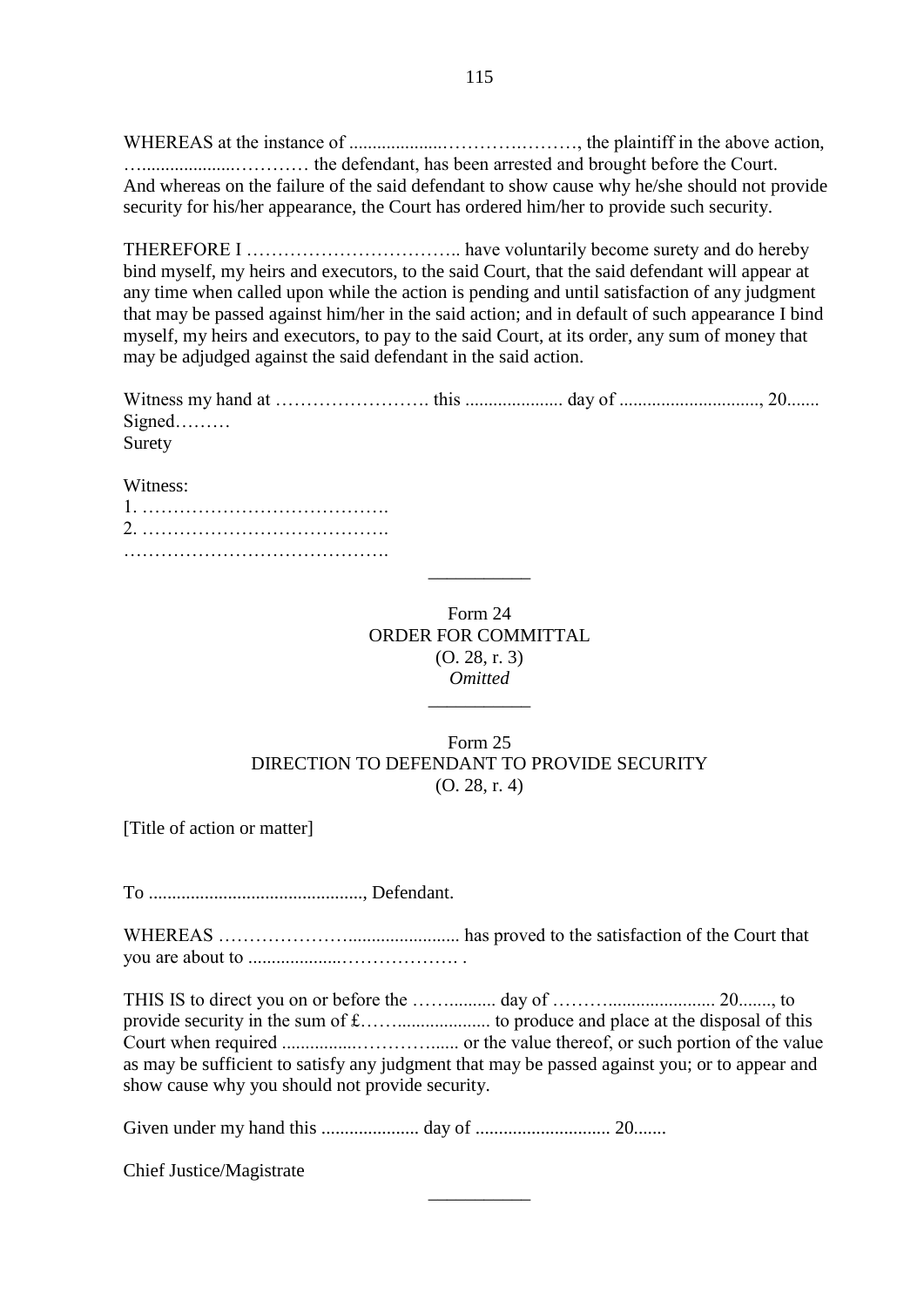#### Form 26 SECURITY FOR PRODUCTION OF PROPERTY (O. 28, r. 4)

[Title of action or matter]

WHEREAS at the instance of ..……..…………………………….., plaintiff in the above action, .……………………………., the defendant, has been directed by the Court to provide security in the sum of £………...... to produce and place at the disposal of the Court the property specified in the schedule hereunto annexed:

NOW THEREFORE, I, …………............……….. have voluntarily become surety and do hereby bind myself, my heirs and executors, to the said Court that the said defendant will produce and place at the disposal of the Court, when required, the property specified in the said Schedule, or the value of the same, or such portion thereof as may be sufficient to satisfy the judgment; and in default of his so doing, I bind myself, my heirs and executors, to pay to the said Court at its order, the said sum of £..................... or such sum not exceeding the said sum as the said Court may adjudge.

Schedule

Surety

Witness:

…………………………………….

#### Form 27 ATTACHMENT BEFORE JUDGMENT ON PROOF OF FAILURE TO PROVIDE SECURITY (O. 28, r. 5)

\_\_\_\_\_\_\_\_\_\_\_

[Title of action or matter]

To the Chief Officer of Police:

WHEREAS the Court has called upon …………......................, the defendant, to provide security to fulfil any judgment that may be passed against him/her in the action, which he has failed to do these are to command you to attach ..................……………. the property of the said ..………….................... and keep the same under safe and secure custody until the further order of the Court; and you are further commanded to return this warrant on or before the .......……..…. day of ..……....................., 20......, with an endorsement certifying the date on which and the manner in which it has been executed, or the reason it has not been executed.

\_\_\_\_\_\_\_\_\_\_\_

Given under my hand this ..................... day of .............................. 20.......

Chief Justice/Magistrate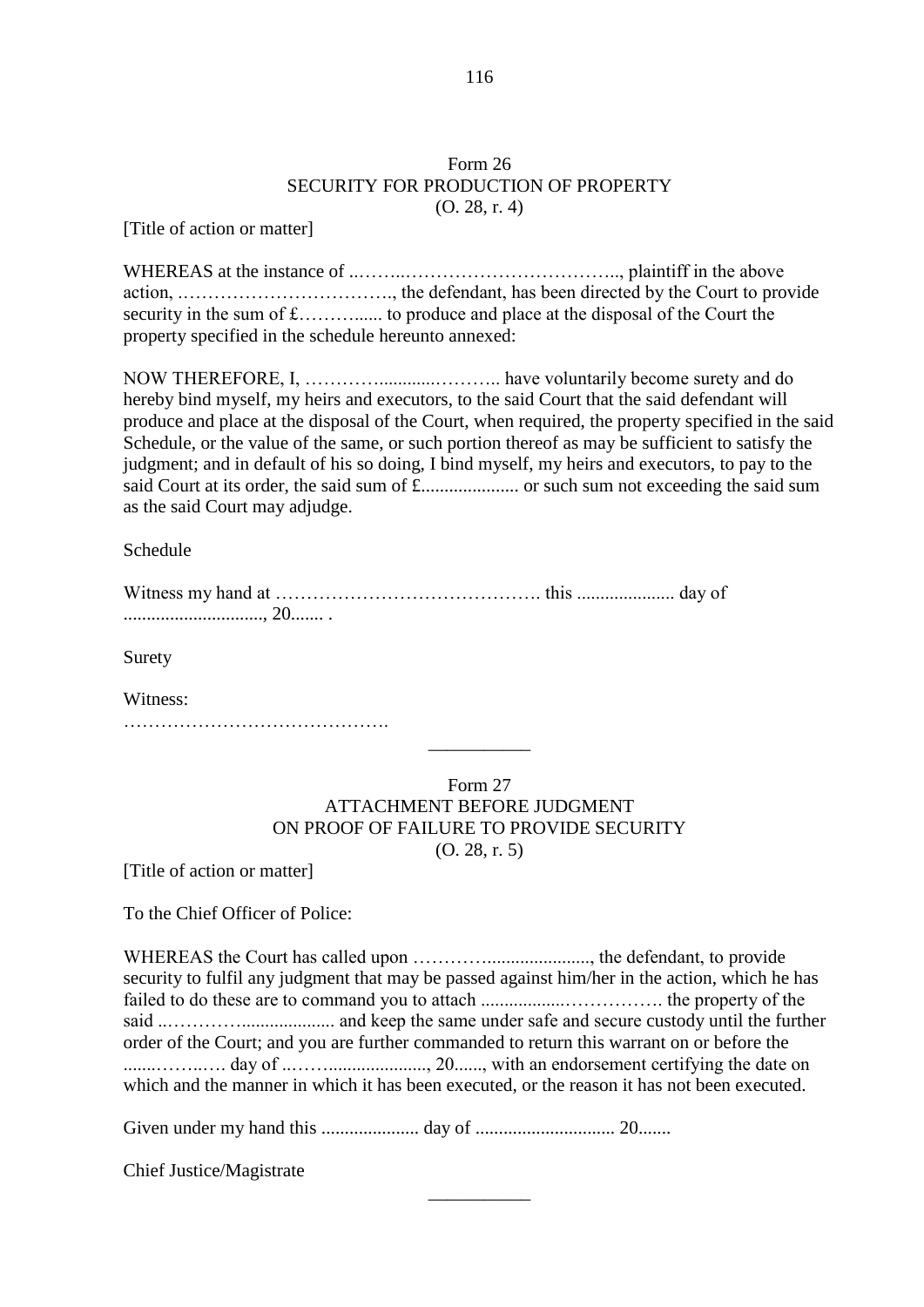### Form 28 TEMPORARY INJUNCTION (O. 29, r. 1)

117

[Title of action or matter]

UPON HEARING the plaintiff A.B., and upon hearing the evidence of

..…………………................... and .....................................................,

THIS COURT ORDERS that an injunction do issue to restrain the defendant C.D., the defendant's servants, agents and workmen from (specify nature of restraint imposed) until the hearing of this action or until the further order of this Court.

Dated this .............................day of .................................. 20.......

Chief Justice/Magistrate

### Form 29 APPOINTMENT OF A RECEIVER (O. 30, r. 3)

\_\_\_\_\_\_\_\_\_\_\_

[Title of action or matter]

To ....................................................................

YOU ARE HEREBY APPOINTED receiver of the said property under Order 30 of the Civil Procedure Rules, 1969, with full powers under the provisions of that Order. You are required to render a due and proper account of your receipts and disbursements in respect of the said property on ……...........................................….. You will be entitled to remuneration at the rate of ...........................................% upon your receipts under the authority of this appointment.

Given under my hand this .............................. day of ........................................,20......

Chief Justice

Form 30 APPOINTMENT FOR EXECUTION (O. 32, r. 3)

\_\_\_\_\_\_\_\_\_\_\_\_\_\_\_\_

| judgment set forth below—              |  |  |
|----------------------------------------|--|--|
| 1. No. of Case                         |  |  |
| 2. Names of Parties. A.B. - Plaintiff. |  |  |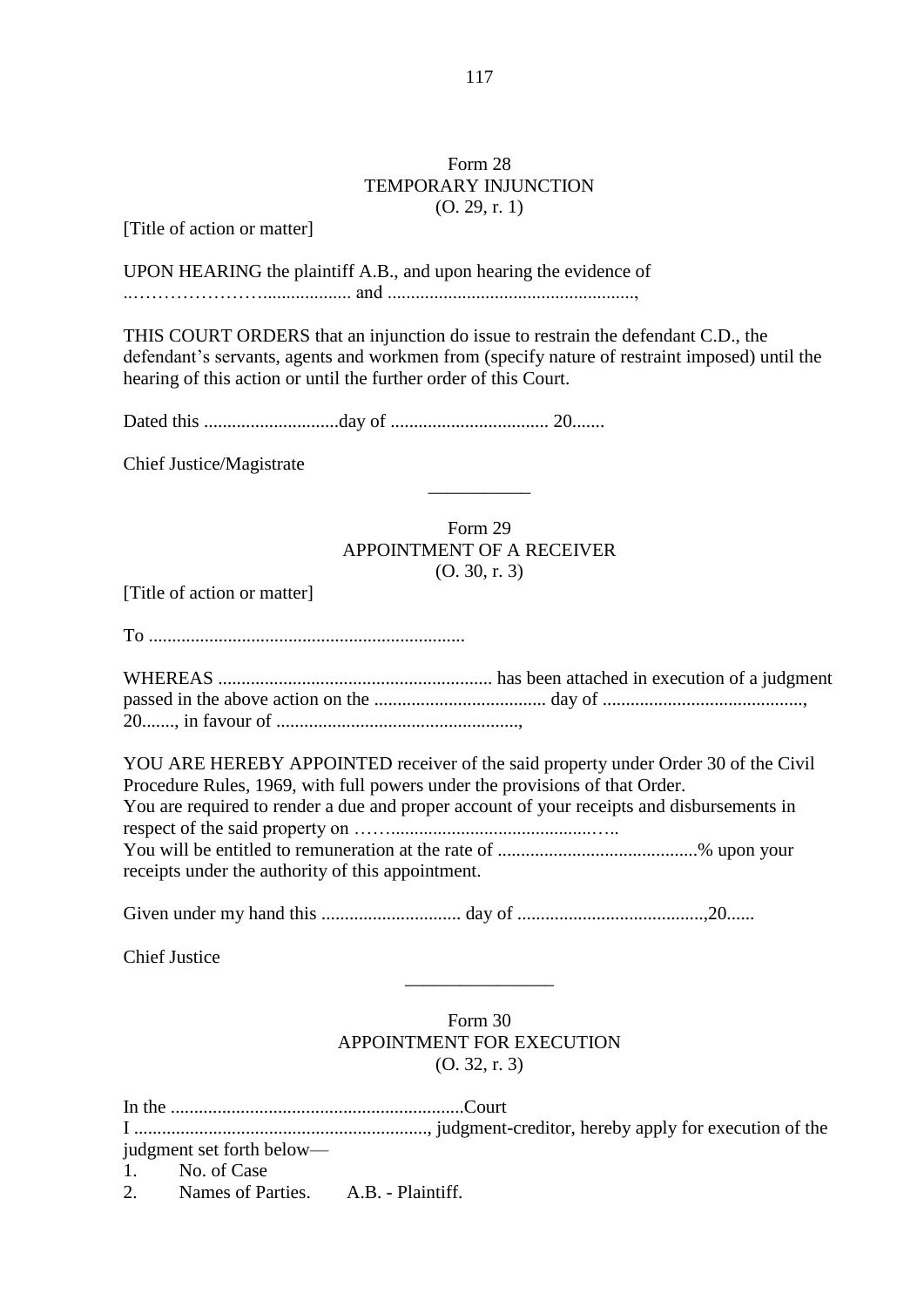C.D. - Defendant. 3. Date of Judgment. ……………………… 4. Whether any appeal preferred from judgment. Yes/No 5. Payment or adjustment made, if any. 6. Previous application made, if any, with date and result. £ ...................... recorded on application, dated ………………………………. .. 7. Amount with interest due upon the judgment or other relief granted thereby with particulars of any cross judgment. £ ...................... principal (interest of 6 % from date of judgment till payment). 8. Amount of costs, if any, awarded.  $\mathbf{\pounds}$ As awarded in judgment: Subsequently incurred: Total £ ....................... 9. Against whom to be executed. Against the defendant, C.D. 10. Mode in which the assistance of the Court is required. I apply for the total amount of £ ...................... (together with interest on the principal sum up to date of payment) and the costs of taking out this execution, be realised by attachment and sale of defendant's movable property as per annexed list and paid to me. I declare that what is stated herein is true to the best of my knowledge and belief. Signed ……………………. Judgment-creditor.

Dated this ...................... day of ......................, 20......................

Form 31 ORDER SENDING JUDGMENT FOR EXECUTION TO ANOTHER COURT (O. 32, r. 4)

\_\_\_\_\_\_\_\_\_\_\_

[Title of action or matter]

WHEREAS the judgment-creditor in the above action has applied to this Court for a certificate to be sent to the .................................... Court at ........................................ for execution of the judgment in the above action, alleging that the judgment debtor resides or has property within the local limits of the jurisdiction of the said Court and it is deemed necessary and proper to send a certificate to the said Court under rule 4 of Order 32 of the Civil Procedure Rules, 1969. ORDERED

That a copy of this Order be sent to the ........................................ Court at

.................................... with a certified copy of the entry of judgment and of any order which may have been made for execution the same and a certificate of non-satisfaction.

Dated this ....................day of ........................................ 20....…..

Chief Justice/Magistrate

Form 32 CERTIFICATE OF NON-SATISFACTION OF JUDGMENT (O. 32, r. 4)

\_\_\_\_\_\_\_\_\_\_\_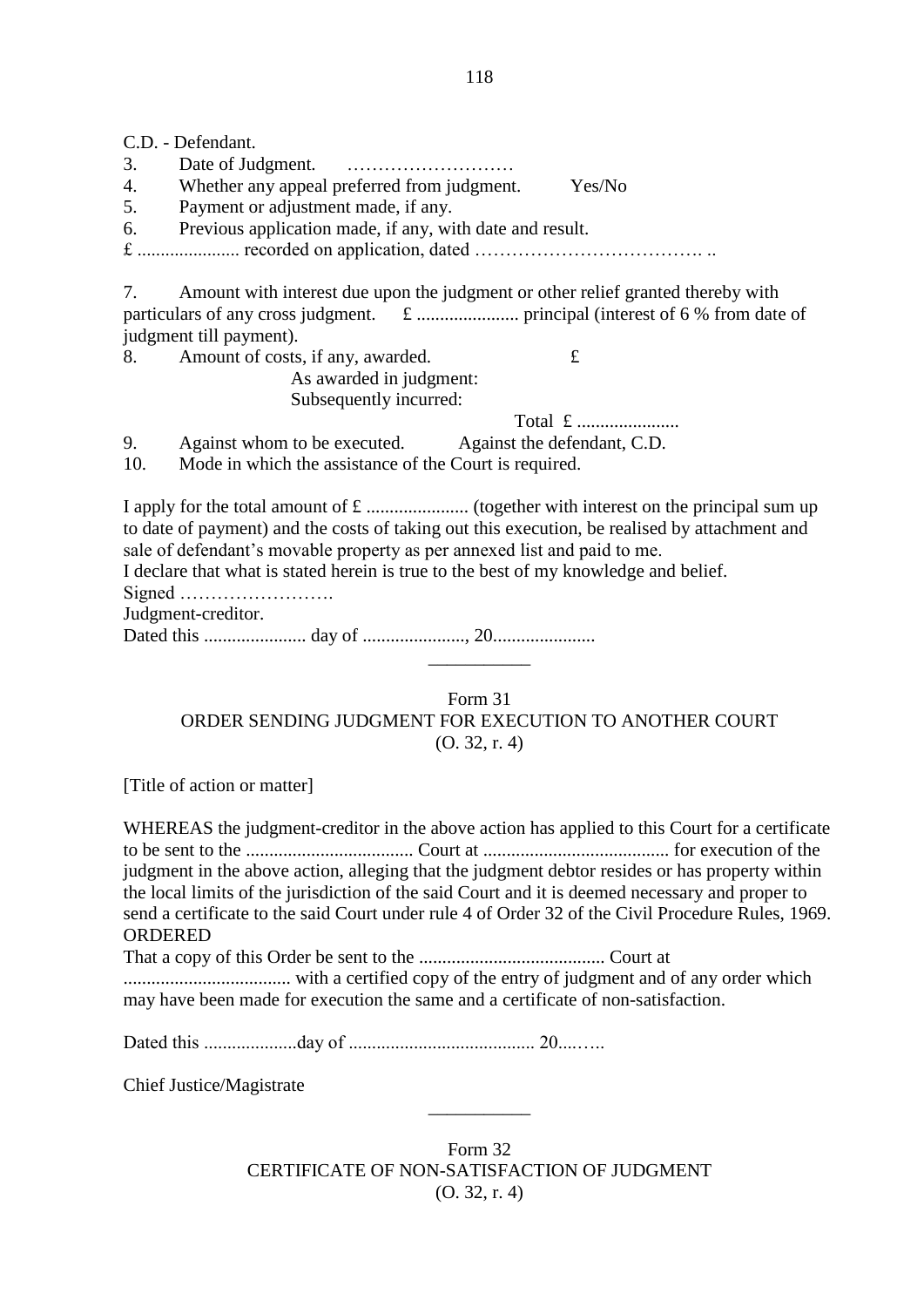[Title of action or matter]

IT IS HEREBY CERTIFIED that no \* satisfaction of the judgment of this Court in Action No. ...................................... a copy of which is attached, has been obtained by execution within the jurisdiction of this Court.

Dated this .............................. day of ........................................, 20......

Chief Justice/Magistrate

\* If partial, strike out "no" and state to what extent.

### Form 33 WARRANT OF ATTACHMENT OF MOVABLE PROPERTY IN EXECUTION OF A JUDGMENT FOR MONEY (O. 32, rr. 14, 38)

\_\_\_\_\_\_\_\_\_\_\_

[Title of action or matter]

To the Chief Officer of Police:

|  | and |
|--|-----|
|  |     |

THIS IS to command you to attach the movable property to the said ........................... as set out in the Schedule hereto, or which is pointed out to you by the plaintiff, and unless the said  $\dots\dots\dots\dots\dots\dots\dots$  pays to you the said sum of  $f_1, \dots, f_k$  together with  $f_2, \dots, f_k$ the costs of this attachment, to hold the same until further orders from this Court.

YOU ARE further commanded to return this warrant on or before the ................... day of ............................. with an endorsement certifying the day on which and manner in which it has been executed, or why it has not been executed. Principal....................... £

| Principal                | t |
|--------------------------|---|
|                          | £ |
|                          | £ |
| Costs of execution       | £ |
| Further interest         | £ |
| Total                    | £ |
|                          |   |
| Chief Justice/Magistrate |   |
| Schedule                 |   |
|                          |   |

Form 34 WARRANT FOR SEIZURE OF SPECIFIC MOVABLE PROPERTY (O. 32, r. 15)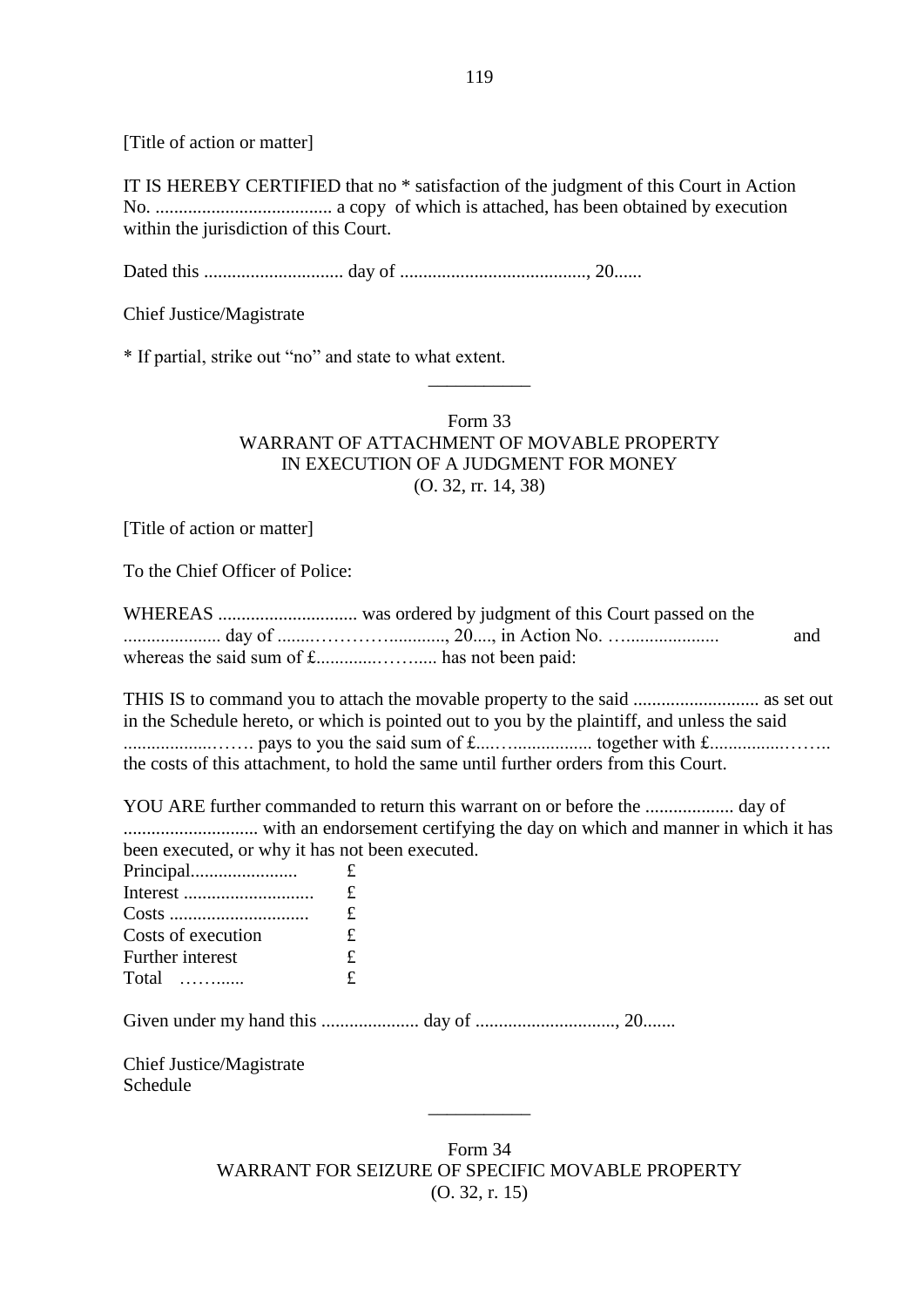[Title of action or matter]

To the Chief Officer of Police:

WHEREAS ................................................. was ordered by judgment of this Court passed on the .................................... day of .........................................., 20........, in Action No. .......................... to deliver to the plaintiff the movable property (or a ......................................... share in the movable property) specified in the Schedule hereto, and whereas the said property (or share) has not been delivered:

THIS IS to command you to seize the said property (or share) that has not been delivered: said movable property) and to deliver it to the plaintiff or to such person as the plaintiff may appoint for the purpose.

Given under my hand this ..................... day of .............................., 20.......

Chief Justice/Magistrate Schedule

> Form 35 WARRANT TO THE SHERIFF TO GIVE POSSESSION OF LAND, ETC. (O. 32, r. 18)

\_\_\_\_\_\_\_\_\_\_\_

[Title of action or matter]

To the Chief Officer of Police:

WHEREAS the under-mentioned property in the occupancy of ........................ ............................................. has been adjudged to ......................………….............. the plaintiff,

YOU ARE HEREBY directed to put the said ...............................………......... in possession of the same, and you are hereby authorised to remove any person bound by the judgment who may refuse to vacate the same.

Given under my hand this ..................... day of .............................. 20.......

Chief Justice/Magistrate Schedule

> Form 36 NOTICE TO SHOW CAUSE (GENERAL FORM)

\_\_\_\_\_\_\_\_\_\_\_

[Title of action or matter]

To ....................................................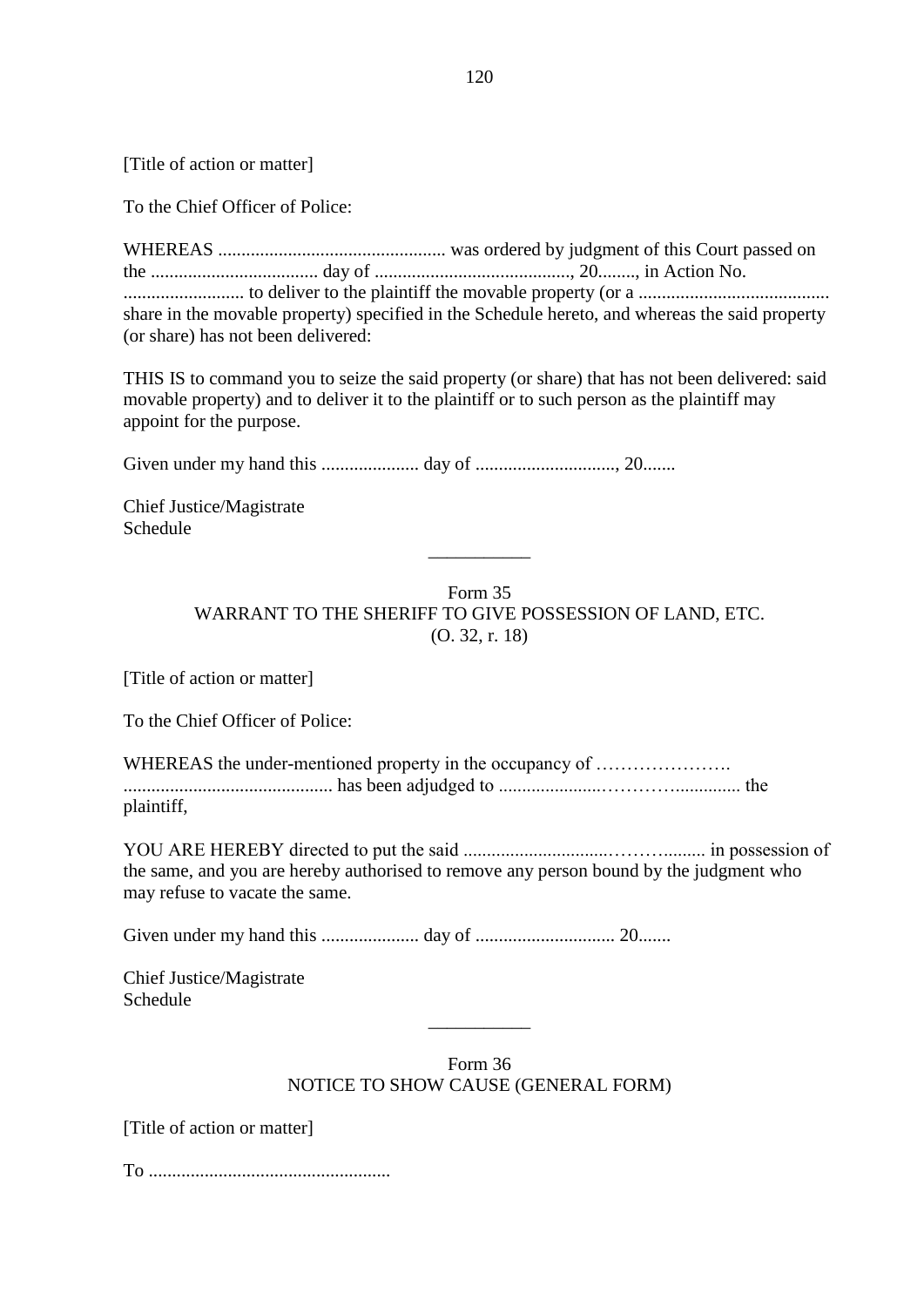WHEREAS the above-named ........................................... has made application to this Court that ................................................ :

YOU ARE hereby warned to appear in this Court on the ....................... day of ................................, 20....., at ......................a.m./p.m., to show cause against the application, failing which, the said application will be heard and determined without your attendance.

Given under my hand this ..................... day of .............................., 20.......

Chief Justice/Magistrate

Foem 37 WARRANT OF ARREST IN EXECUTION (O. 32, r. 19) *Omitted*

\_\_\_\_\_\_\_\_\_\_\_

Form 38 WARRANT OF COMMITTAL OF JUDGMENT DEBTOR TO PRISON (O. 35, r. 21) *Omitted*

\_\_\_\_\_\_\_\_\_\_\_

\_\_\_\_\_\_\_\_\_\_\_

Form 39 ORDER FOR THE RELEASE OF A PERSON IMPRISONED IN EXECUTION OF A JUDGMENT (Sections 35 and 36 of the Ordinance)

> *Omitted* \_\_\_\_\_\_\_\_\_\_\_

> > Form 40

ATTACHMENT ORDER WHERE THE PROPERTY TO BE ATTACHED CONSISTS OF MOVABLE PROPERTY TO WHICH THE DEFENDANT IS ENTITLED SUBJECT TO A RIGHT OF SOME OTHER PERSON TO THE IMMEDIATE POSSESSION OF IT (O. 32, r. 24)

[Title of action or matter]

To ....................................................

WHEREAS ................................... has failed to satisfy a judgment passed against ..........……………………... on the ....................... day of ..........................................., 20…….... in Action No. ……………..........…. . IT IS ORDERED that you, the said ............................................, are prohibited and restrained, until further notice of the Court, from delivering the said property to any person or persons whatsoever. Given under my hand this .......................... day of ................................... 20.......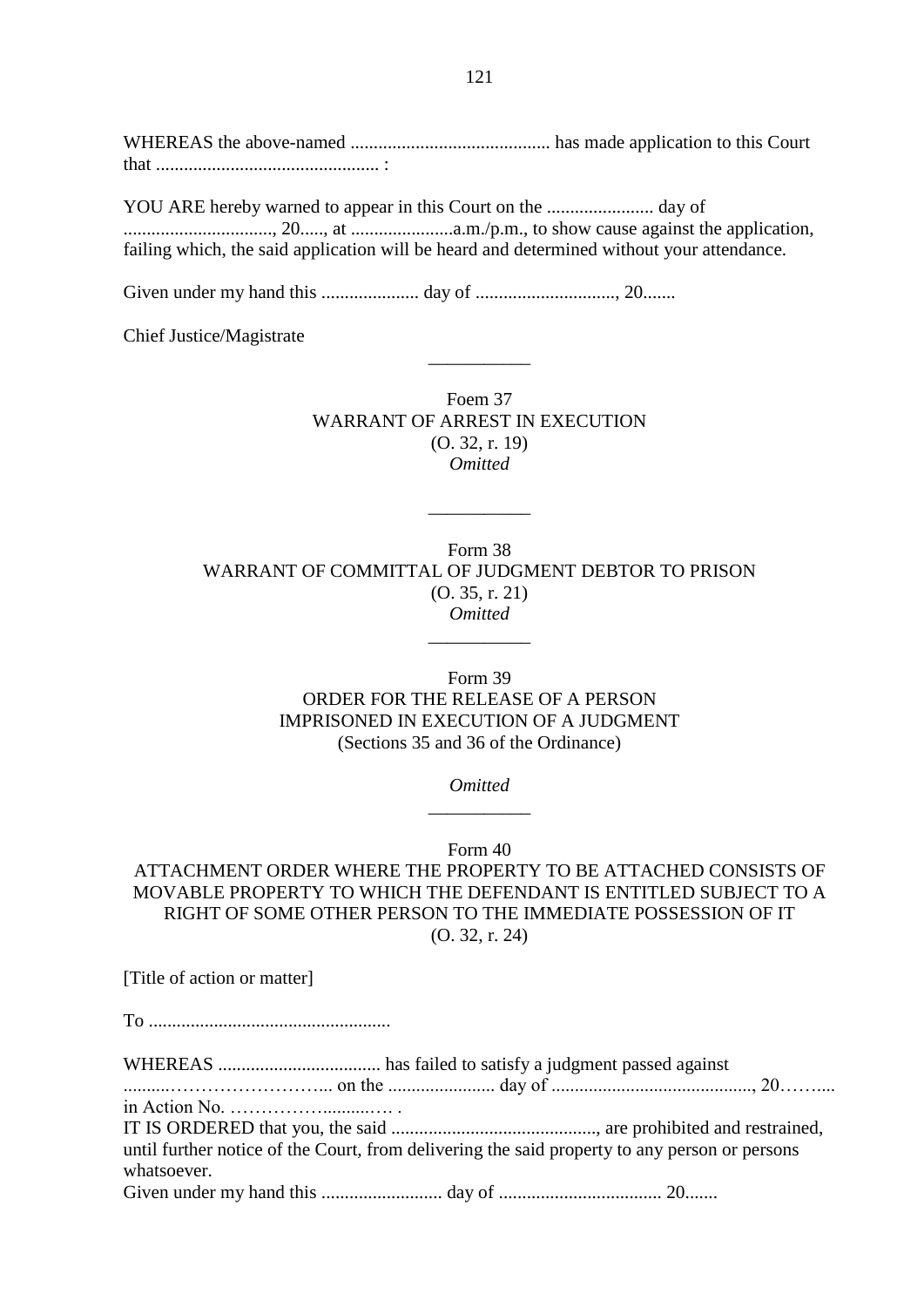Chief Justice/Magistrate

## Form 41 ORDER TO ATTACH SALARY (O. 32, r. 26)

\_\_\_\_\_\_\_\_\_\_\_

[Title of action or matter]

To ....................................................

WHEREAS ..................................., judgment debtor in the above-named case is a ....................... (describe office of judgment debtor) receiving his/her salary at your hands; and whereas ........................... judgment-creditor in the said case, has applied to this Court for an attachment of the salary of the said ....................................... to the extent of £............................. due to him/her under the judgment:

YOU ARE HEREBY required to withhold the said sum of £…....................... from the salary of the said ................................... in full (if the amount does not exceed one half of the monthly salary) or else in monthly instalments of one half of the salary until satisfaction of the judgment in full, and to remit the said sum (or monthly instalments) to this Court.

Given under my hand this .......................... day of ..................................., 20.......

Chief Justice/Magistrate

Form 42 ATTACHMENT ORDER WHERE THE PROPERTY CONSISTS OF MONEY OR ANY SECURITY IN THE CUSTODY OF A COURT OF JUSTICE OR PUBLIC OFFICER (O. 32, r. 27)

\_\_\_\_\_\_\_\_\_\_\_

[Title of action or matter]

To ....................................................

The plaintiff having applied for an attachment of certain money amounting to £ ...................... /a certain security, namely ...................................., now in your hands

........................................... (here state how the property is supposed to be in the hands of the person addressed, on what account, etc.),

I REQUEST that you will hold the said money/security subject to the further order of the Court.

Dated this .......................... day of ...................................20.......

Chief Justice/Magistrate

\_\_\_\_\_\_\_\_\_\_\_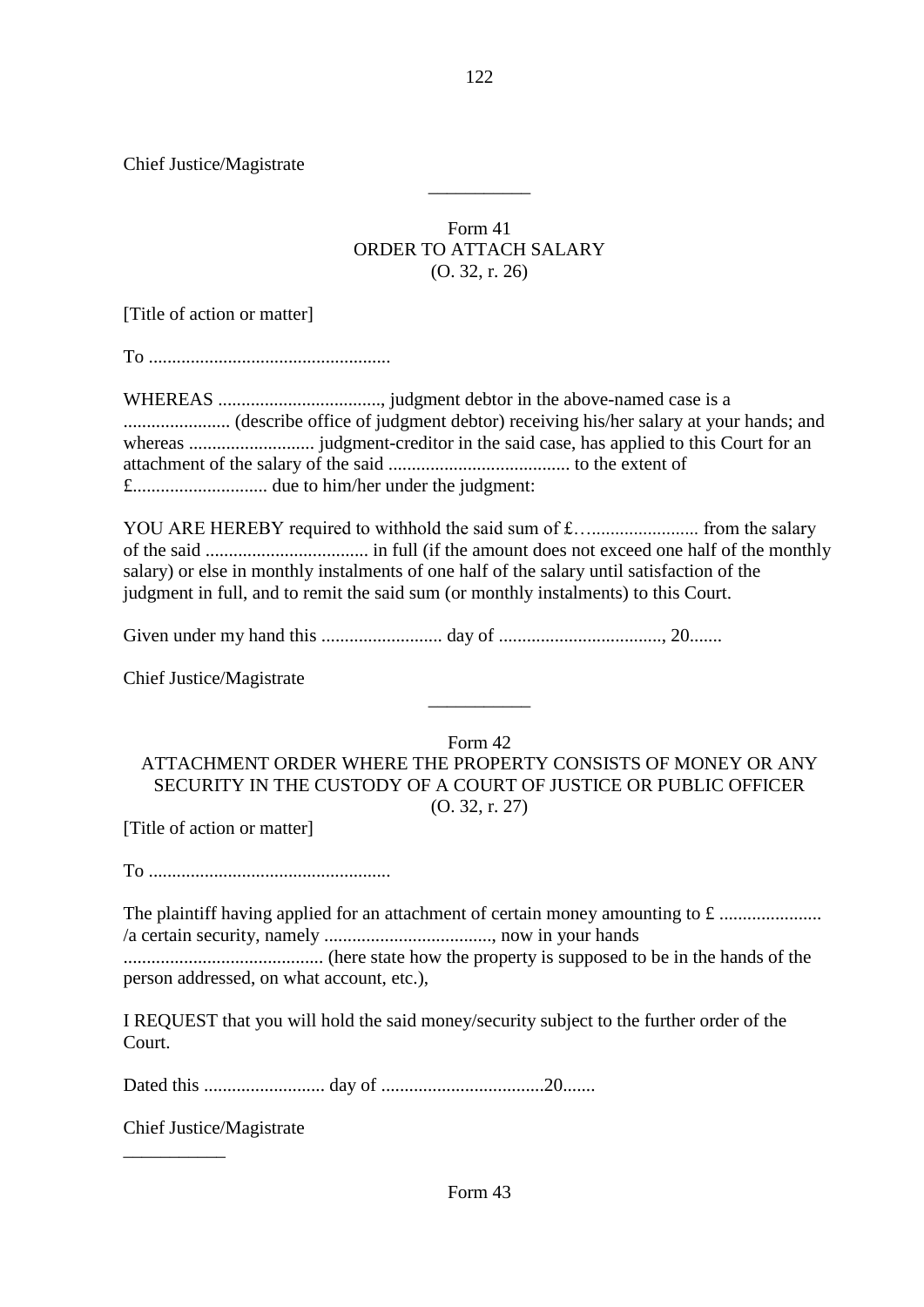#### ORDER FOR PAYMENT TO THE JUDGMENT CREDITOR OF COIN OR CURRENCY NOTES IN THE HANDS OF A THIRD PARTY (O. 32, r. 28)

[Title of action or matter]

 $T<sub>O</sub>$ 

WHEREAS in the above-named action the judgment-creditor has applied to this Court for an Order of attachment of certain money in .................................. (here state whether coin or currency notes or both) amounting to £ ........................... now in your hands, which money the judgement-creditor alleges to be the property of the above-named judgment debtor.

YOU ARE HEREBY commanded of the aforesaid sum of money to pay over to the abovenamed judgment-creditor the sum of £ .................................

Given under my hand this .......................... day of ..................................., 20.......

Chief Justice/Magistrate

## Form 44 NOTICE TO ATTACHING CREDITOR (O. 32, r. 30)

\_\_\_\_\_\_\_\_\_\_\_

[Title of action or matter]

WHEREAS .......................................... has made application to this Court for the removal of attachment on ....................................... placed at your instance in execution of the judgment in Action No. ........................

THIS IS to give you notice to appear before this Court on ............................. the .............................. day of .........................................., 20......., to support your claim as attaching creditor.

Given under my hand this .......................... day of ..................................., 20.......

Chief Justice/Magistrate

#### Form 45 WARRANT OF SALE OF PROPERTY IN EXECUTION OF JUDGMENT FOR MONEY (O. 32, r. 33)

 $\overline{\phantom{a}}$ 

[Title of action or matter]

To ....................................................

THIS IS to command you to sell by auction on the date mentioned in the notification of sale (a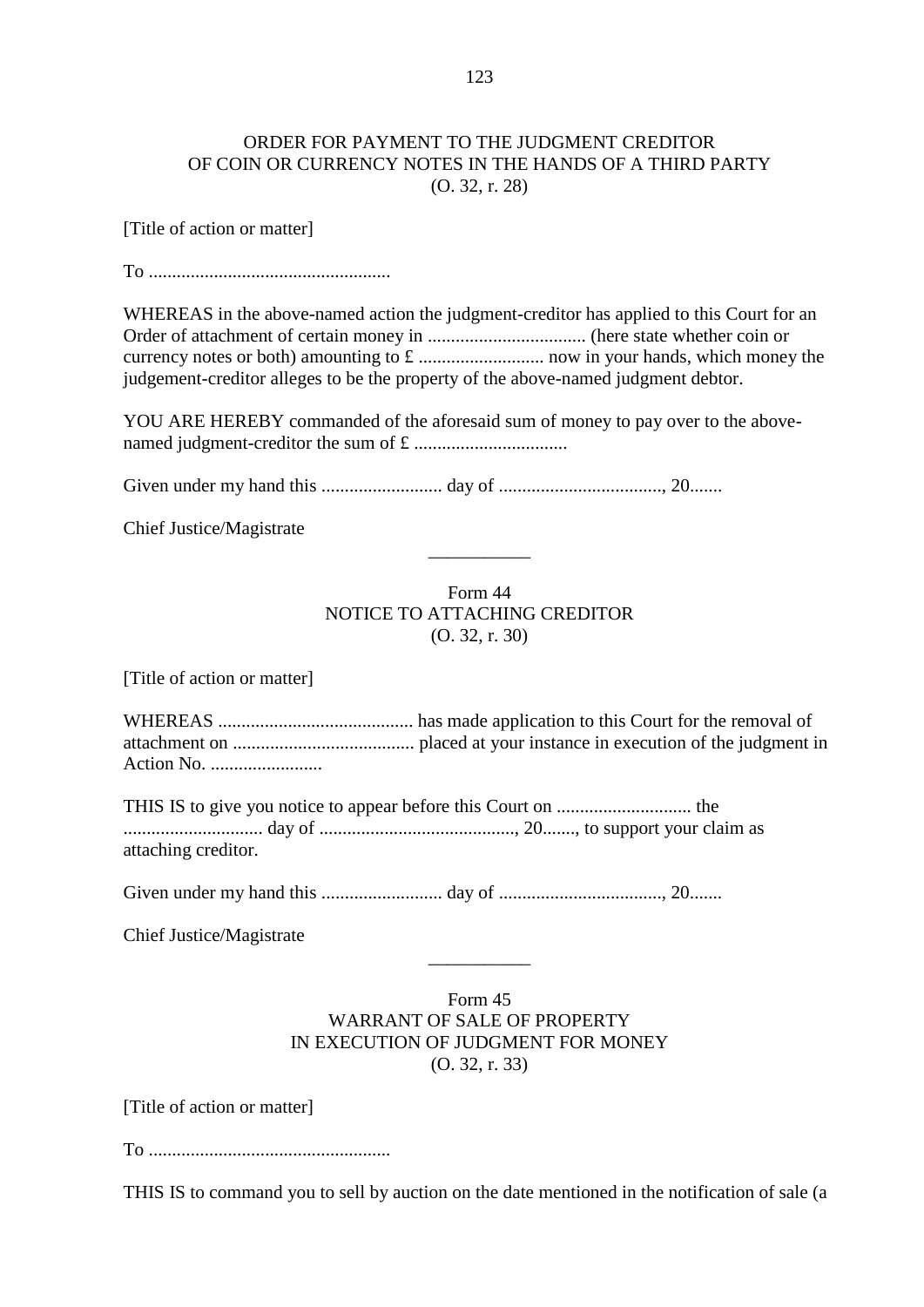copy of which will be forwarded to you) and subject to the conditions of sale therein contained the property attached under an Order of this Court dated the .................... day of ........................................... 20......... as described in the Schedule hereto, or so much thereof as

will realise the amount owing under the judgment in this action as set out in the notification of sale.

You are further commanded to return this warrant on or before the ....................... day of ........................................., 20.......... with an endorsement certifying the manner in which it has been executed or the reason why it has not been executed.

Given under my hand this ..........................day of ................................... 20.......

Chief Justice/Magistrate Schedule

> Form 46 NOTIFICATION OF SALE (O. 32, r. 33)

 $\overline{\phantom{a}}$ 

[Title of action or matter]

| NOTICE is hereby given that pursuant to an Order for sale in satisfaction of the judgment in       |
|----------------------------------------------------------------------------------------------------|
|                                                                                                    |
|                                                                                                    |
|                                                                                                    |
|                                                                                                    |
|                                                                                                    |
|                                                                                                    |
|                                                                                                    |
| judgment up to the date of sale and the costs of the sale.                                         |
| The conditions of sale are as follows—                                                             |
| 1. The subject matter of the sale is the property of the above-named judgment debtor(s)            |
| specified in the Schedule hereto.                                                                  |
| 2. The property will be put up in one lot or in such lots as the officer or other person           |
| conducting the sale decides.                                                                       |
| 3. It is in the discretion of the officer conducting the sale to adjourn it, subject to rule 35 of |
| Order 32 of the Civil Procedure Rules, 1969.                                                       |
| 4. If the debt above specified including further interest and costs of sale is paid in full before |
| the knocking-down of any lot, the sale will be stopped.                                            |
| 5. No bid by or on behalf of the judgment-creditor will be accepted nor will any sale to the       |
| judgment-creditor be valid without the express permission of the Court previously obtained.        |
| 6. The officer or other person conducting the sale will withdraw any lot if the highest bid        |
| therefor appears so clearly inadequate as to make it advisable so to do.                           |
| 7. Subject to conditions 5 and 6 the highest bidder will be declared to be the purchaser. The      |
| purchase price must be paid at the time of the sale and in default of payment immediately the      |
| property will forthwith again be put up for sale and the first auction will be void.               |

Schedule

Short description of the property with name of owner where more judgment debtors than one.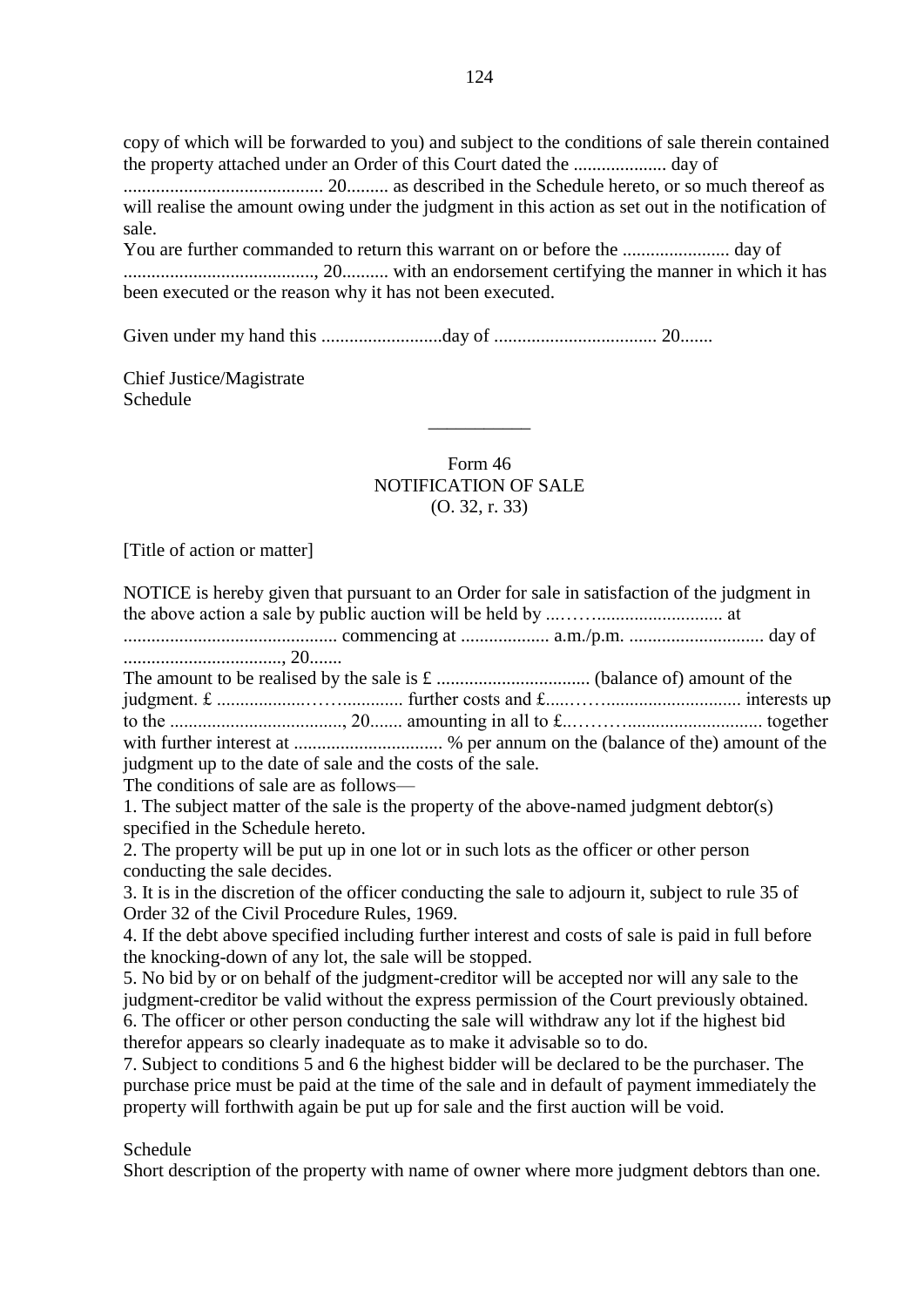Details of known encumbrances and claims to which the property is liable.

This notification of sale was settled by the Court on the ................... day of ........................., 20......

Registrar

## Form 47 NOTICE TO PERSON IN POSSESSION OF PROPERTY SOLD IN EXECUTION (O. 32, r. 38)

\_\_\_\_\_\_\_\_\_\_\_

[Title of action or matter]

To ....................................................

WHEREAS .............................................. has become the purchaser at a public sale in execution of the judgment in the above action of (specify property) now in your possession, YOU ARE HEREBY prohibited from delivering possession of the said ............................................... to any person except the said .........................................

Given under my hand this .......................... day of ................................... 20.......

Chief Justice/Magistrate

Form 48 ORIGINATING SUMMONS (GENERAL FORM) (O. 35, r. 4)

\_\_\_\_\_\_\_\_\_\_\_

In the Supreme Court of St Helena between: A.B. Plaintiff. and C.D. Defendant. *(Entitle the proceedings as arising in the administration of an estate, or of a trust, or out of a sale and purchase of immovables, or of a partnership, or any other matter stated in Order 35, Rules 1, 2 or 3).*

To ........................................... (state the name and address of persons to be served).

WHEREAS the above-named A.B., ............................ of .................................. who claims to be interested in the above-named matter ...................................... (state nature and particulars of claim) has applied for the determination of the following questions ................................ (state the questions).

YOU ARE HEREBY REQUIRED, if you desire to be heard upon the determination of any of the said questions, to appear personally or by advocate at ................................... (state time and place), when this Court will proceed to make such orders, whether by way of declaration or otherwise, as the Court may think just and expedient.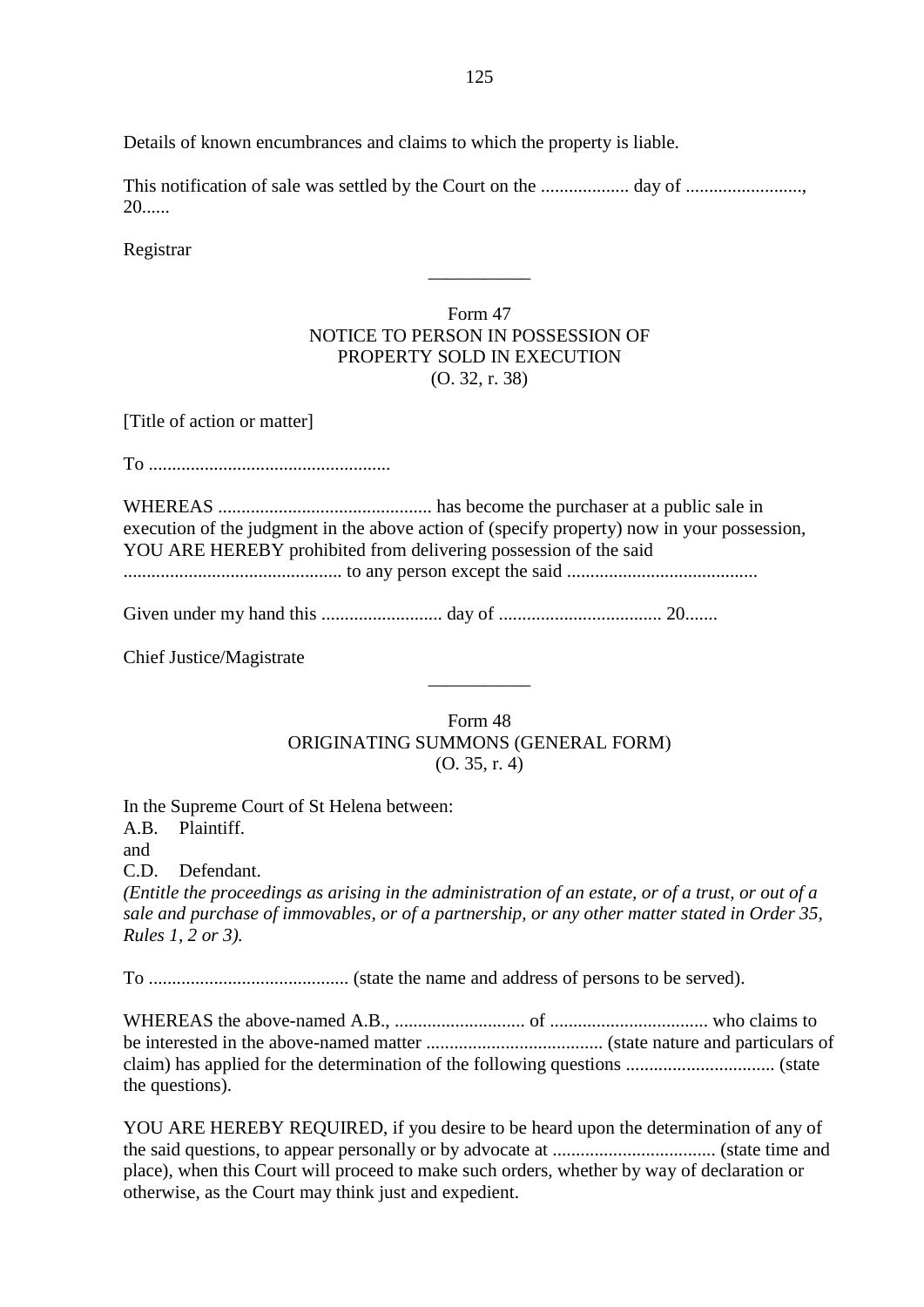Dated this ..........................day of ...................................,20.......

Chief Justice

### Form 49 MEMORANDUM OF APPEAL (O. 36, r. 1)

\_\_\_\_\_\_\_\_\_\_\_

[Title of action or matter]

To the Registrar of the Supreme Court.

.................................................... above-named appeals to the Supreme Court from the judgment of the Magistrates' Court in Action No. ............................ dated the ............................ day of .............................................., and sets forth the following grounds of objection to the judgment appealed from namely— 1. ………………………………………... 2. ………………………………………...

Dated this .........................day of ...................................20.......

Appellant

Form 50 NOTICE TO MAGISTRATES' COURT OF PENDING APPEAL (O. 36, r. 7)

 $\overline{\phantom{a}}$ 

[Title of action or matter]

To the Magistrates' Court

YOU ARE HEREBY directed to take notice that the .......................................... in the above action has preferred an appeal to this Court from the judgment passed by you therein on the ............................... day of ....................................... . You are requested to send with all practicable despatch all material papers in the action.

Dated this .........................day of ...................................20.......

Registrar

Form 51 NOTICE TO RESPONDENT OF THE DAY FIXED FOR THE HEARING OF THE APPEAL (O. 36, r. 8)

\_\_\_\_\_\_\_\_\_\_\_

[Title of action or matter]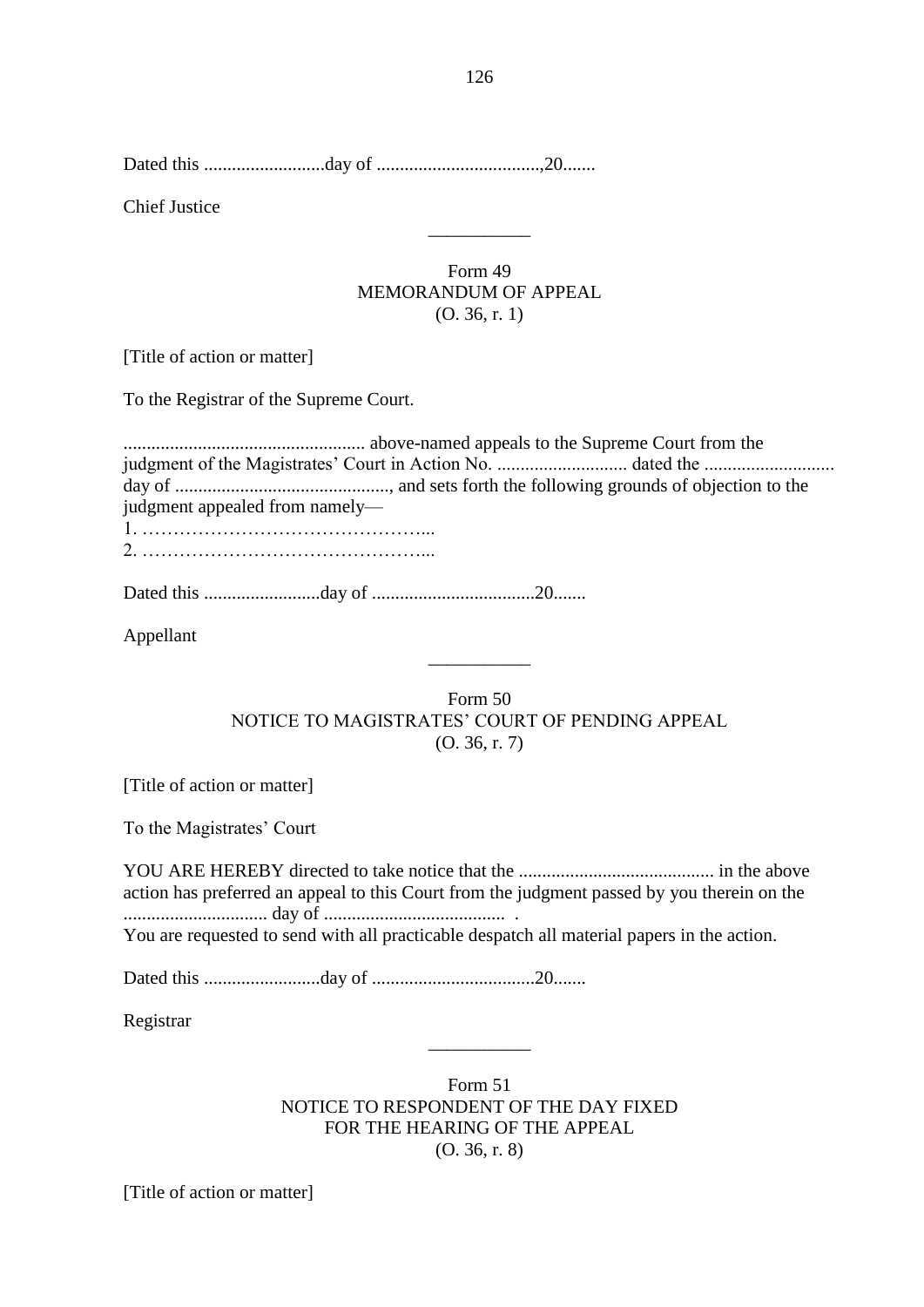Appeal from the Magistrates' Court.

To ................................................, respondent. TAKE NOTICE that an appeal from the judgment of the Magistrates' Court in this case has been presented by ................................…………..... to this Court, and that the ................... day of .............................................., has been fixed by this Court for the hearing of this appeal. If no appearance is made on your behalf by yourself or by someone by law authorised to act for you in this appeal, it will be heard and decided in our absence.

Given under my hand this ..........................day of ...................................20.......

Registrar

Form 52 NOTICE TO A PARTY JOINED BY THE COURT AS A RESPONDENT (O. 36, r. 12)

 $\overline{\phantom{a}}$ 

[Title of action or matter]

To ..................................................

WHEREAS you were a party to Action No. ............................ in the Magistrate's Court, and whereas ..................................... has preferred an appeal to this Court from the judgment passed against …………. in the said case and it appears to this Court that you are interested in the result of the said appeal: THIS IS to give you notice that this Court has directed you to be made a respondent in the said appeal and has adjourned the hearing thereof till the ....................... day of ...…………………….…............., at ..................a.m./p.m. I

If no appearance is made on your behalf on the said day and at the said hour the appeal will be heard and decided in your absence.

Given under my hand this .........................day of ..................................20.......

Chief Justice

# Form 53 NOTICE TO SURETY OF LIABILITY UNDER A JUDGMENT

\_\_\_\_\_\_\_\_\_\_\_

[Title of action or matter]

To .....................................................

|  | as surety to the performance of any judgment which might be passed against the said |  |
|--|-------------------------------------------------------------------------------------|--|
|  |                                                                                     |  |
|  |                                                                                     |  |
|  |                                                                                     |  |